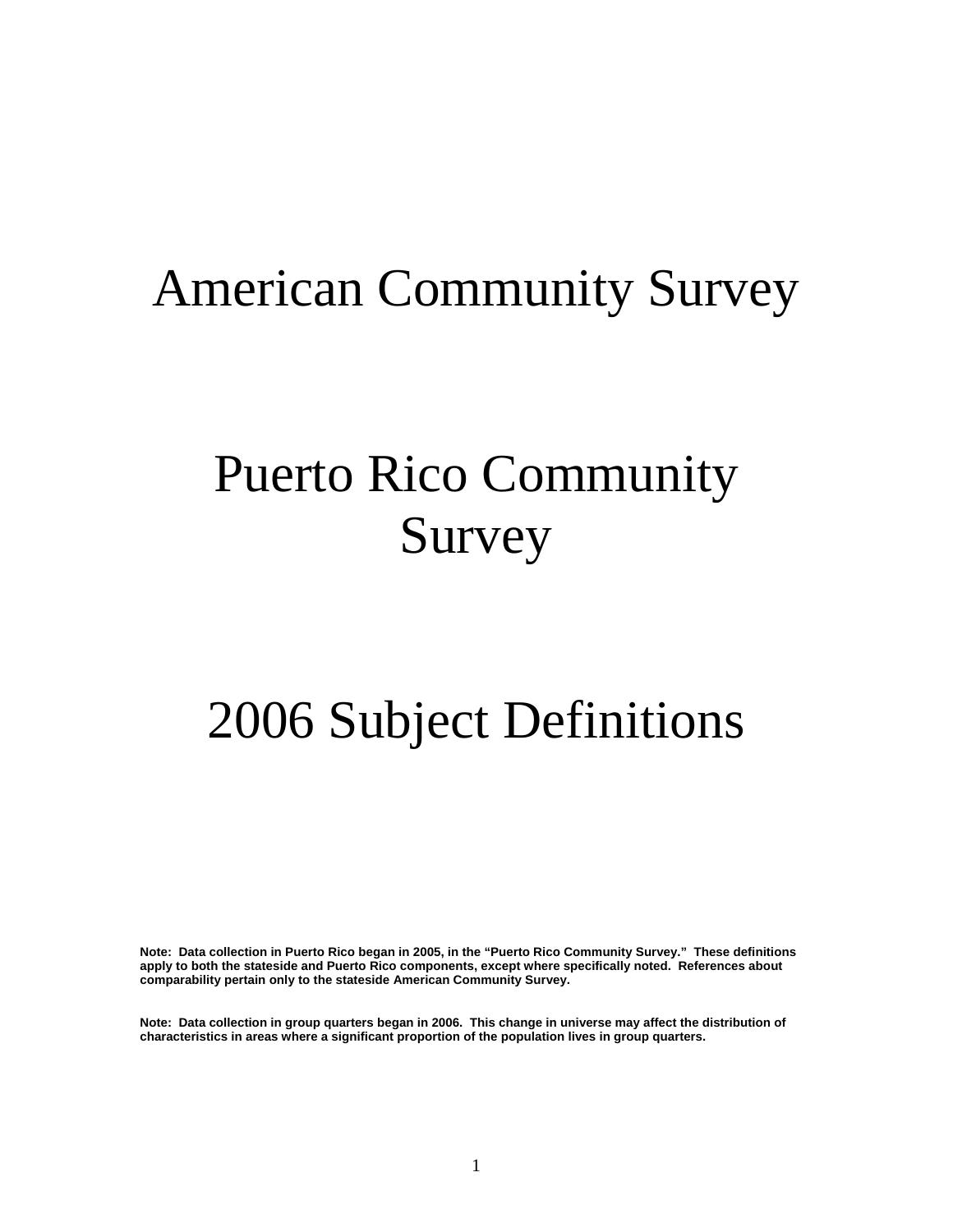# **Table of Contents**

| Poverty Status of Households                                        |  |
|---------------------------------------------------------------------|--|
|                                                                     |  |
|                                                                     |  |
|                                                                     |  |
|                                                                     |  |
| Second or Junior Mortgage Payment or Home Equity Loan  18           |  |
|                                                                     |  |
|                                                                     |  |
| Selected Monthly Owner Costs as a Percentage of Household Income 20 |  |
|                                                                     |  |
|                                                                     |  |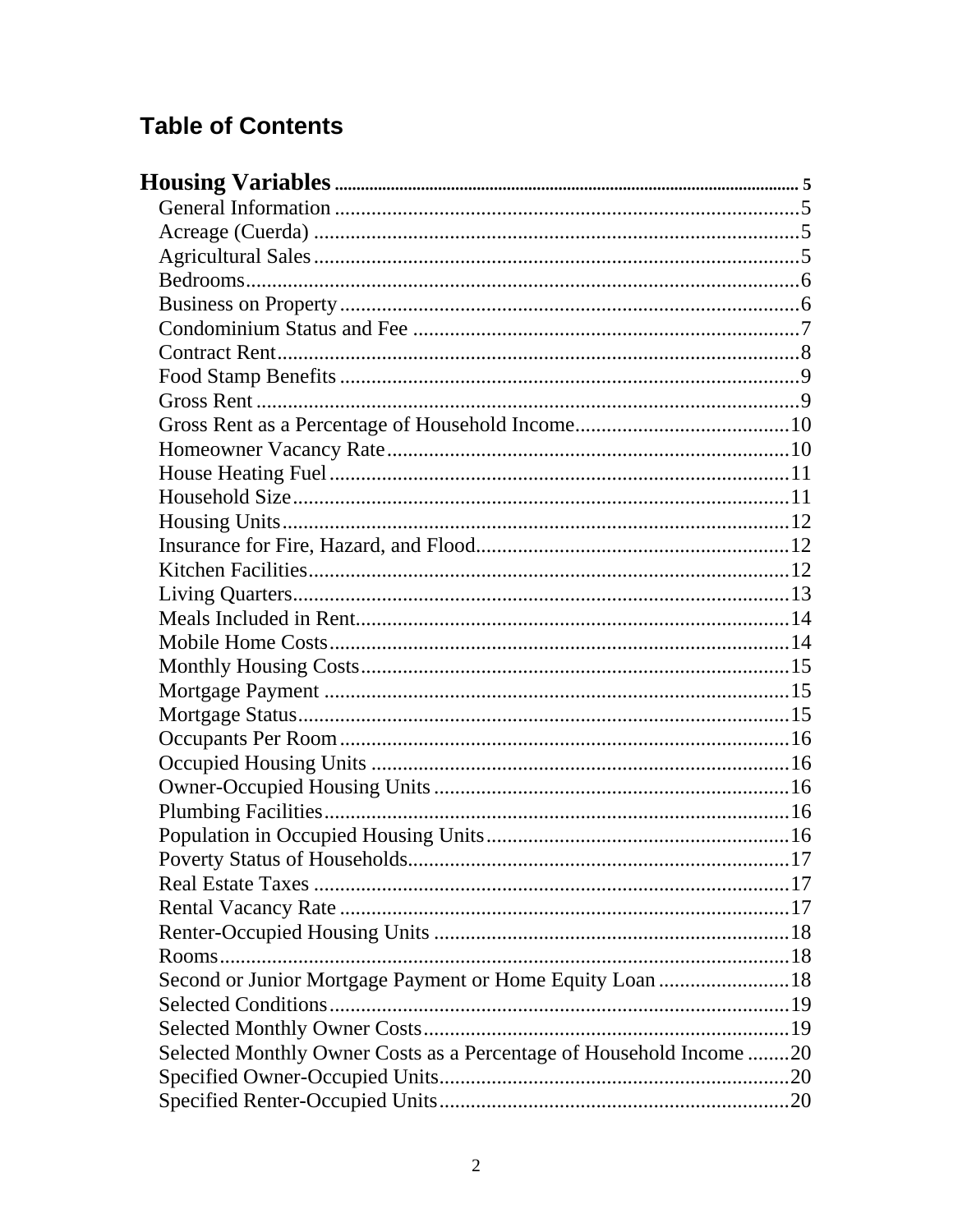| Household |  |
|-----------|--|
|           |  |
|           |  |
|           |  |
|           |  |
|           |  |
|           |  |
|           |  |
|           |  |
|           |  |
|           |  |
|           |  |
|           |  |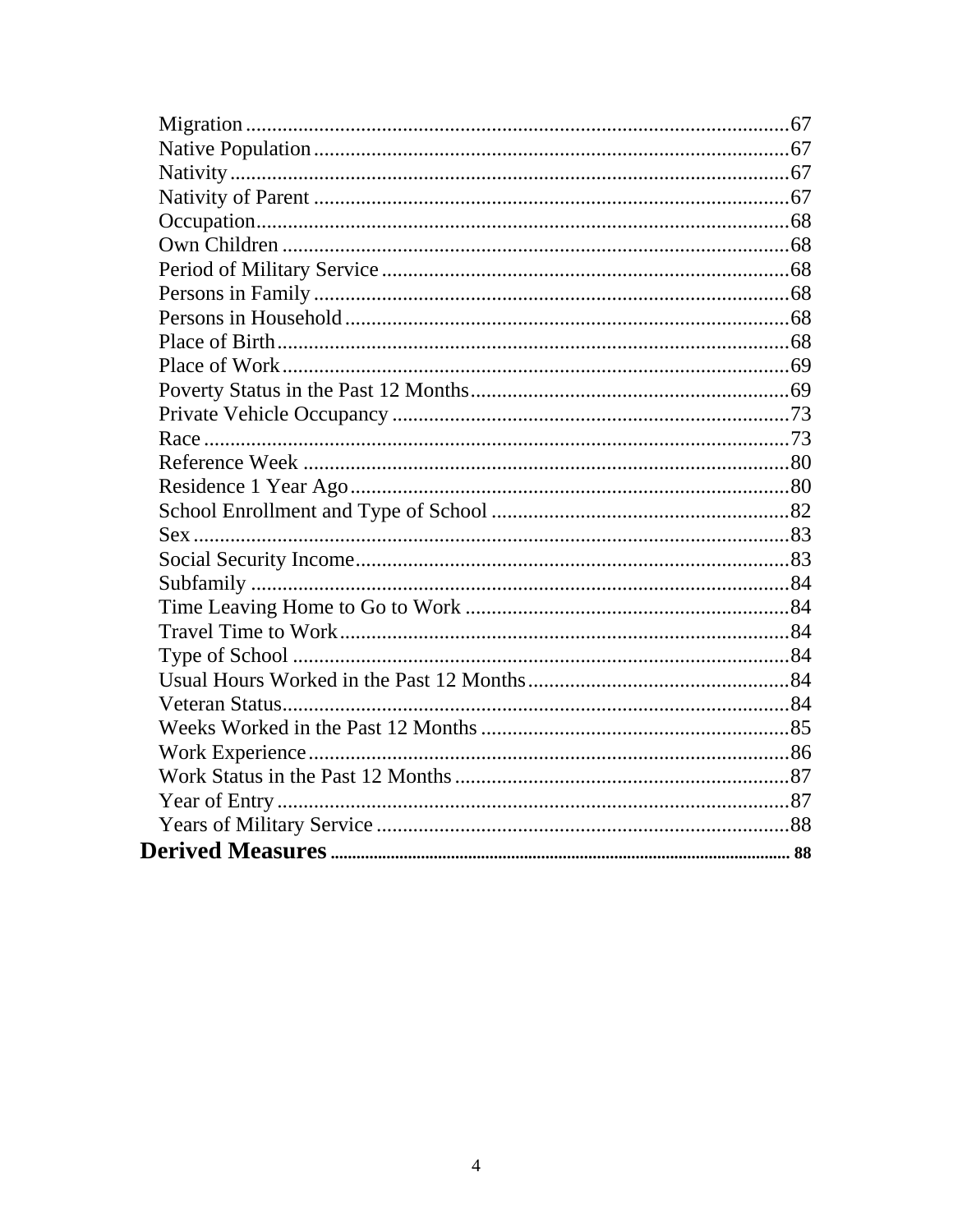# <span id="page-4-0"></span>**Housing Variables**

## *General Information*

**Contact List:** To obtain additional information on these and other American Community Survey (ACS) subjects, see the list of Census 2000/2010 Contacts on the Internet at <http://www.census.gov/contacts/www/c-census2000.html>.

**Scope:** These definitions apply to the data collected in both the United States and Puerto Rico. The text specifically notes any differences. References about comparability to the previous ACS years refer only to the ACS in the United States.

**Historical Census Comparability:** For additional information about the data in previous decennial censuses, see [http://www.census.gov/prod/cen2000/doc/sf4.pdf,](http://www.census.gov/prod/cen2000/doc/sf4.pdf) Appendix B and subject definitions for American Community Survey years prior to 2005.

**Weighting Methodology:** The weighting methodology in the 2006 ACS was modified in order to ensure consistent estimates of occupied housing units, households, and householders. For more information on the weighting methodology changes see "User Notes."

# *Acreage (Cuerda)*

The data on acreage were obtained from Housing Question 4 in the 2006 American Community Survey. This question was asked at occupied and vacant one-family houses and mobile homes. The data for vacant units were obtained by asking a neighbor, real estate agent, building manager, or anyone else who had knowledge of the vacant unit in question.

This question determines a range of acres (cuerdas) on which the house or mobile home is located. A major purpose for this question, in conjunction with Housing Question 5 on agricultural sales, is to identify farm units. In previous American Community Surveys and in the 2000 Census, this question was used to determine single-family homes on 10 or more acres (cuerdas). The land may consist of more than one tract or plot. These tracts or plots are usually adjoining; however, they may be separated by a road, creek, another piece of land, etc.

In the American Community Surveys prior to 2004 and in Census 2000, acreage was one of the variables used to determine specified owner- and renter-occupied housing units.

*Question/Concept History –*The 1996-1998 question asked, "Is this house or mobile home on less than 1 acre, 1 to less than 10 acres, or 10 or more acres." Since 1999, the question wording was changed to ask, "How many acres is this house or mobile home on?" and the second response category was modified to "1 to 9.9 acres."

## *Agricultural Sales*

Data on the sales of agricultural crops were obtained from Housing Question 5 in the 2006 American Community Survey. The question was asked at occupied one-family houses and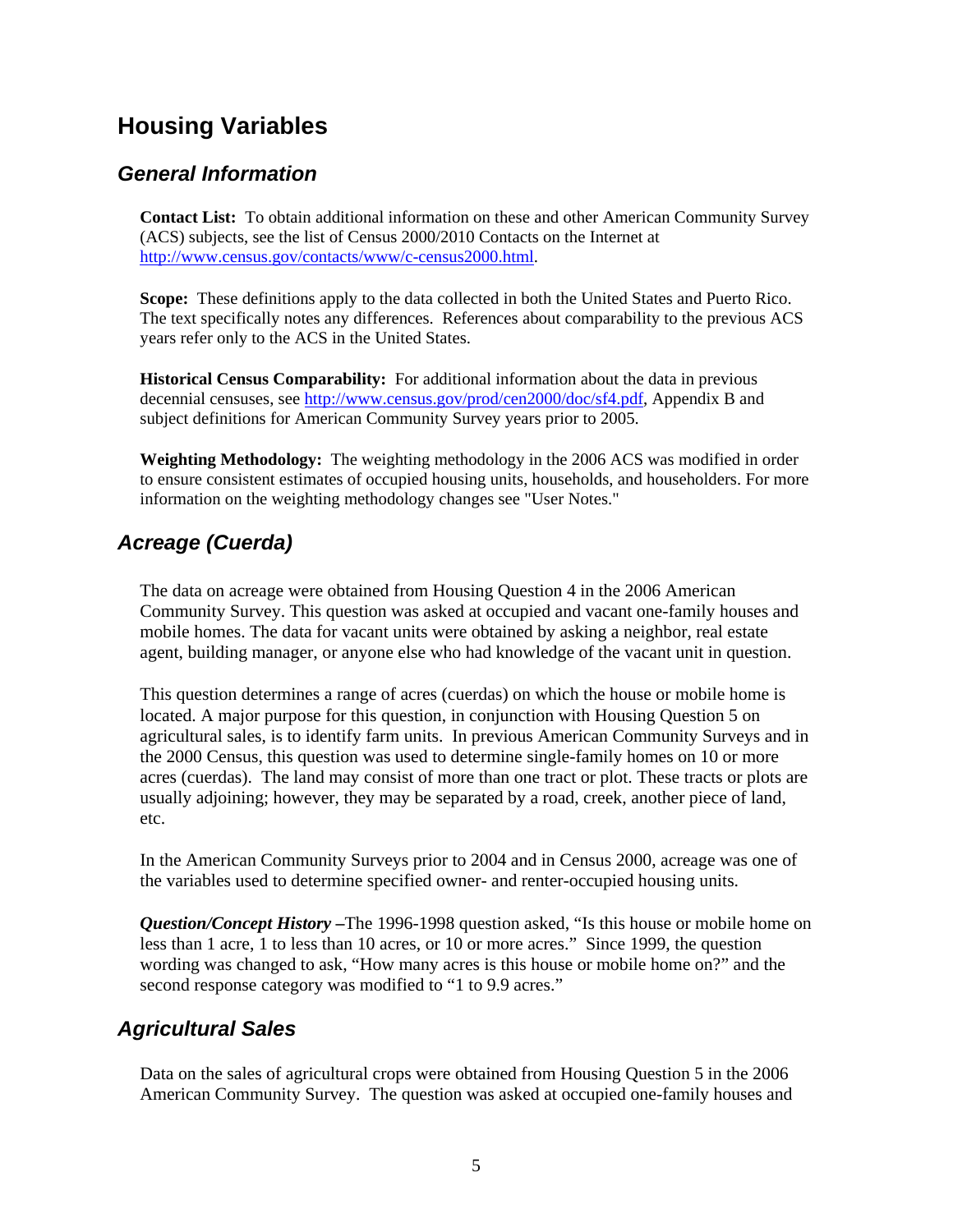<span id="page-5-0"></span>mobile homes located on lots of 1 or more acres. Data for this question exclude units on lots of less than 1 acre, units located in structures containing two or more units, and all vacant units. This question refers to the total amount (before taxes and expenses) received in the 12 months prior to the interview, from the sale of crops, vegetables, fruits, nuts, livestock and livestock products, and nursery and forest products, produced on "this property." Respondents new to a unit were to estimate total agricultural sales from the 12 months prior to the interview even if some portion of the sales had been made by previous occupants of the unit.

This question is used mainly to classify housing units as farm or nonfarm residences, not to provide detailed information on the sale of agricultural products. Detailed information on the sale of agricultural products is provided by the Census of Agriculture, which is conducted by the U.S. Department of Agriculture/National Agricultural Statistics Service (see <http://www.nass.usda.gov/census/>).

*Question/Concept History – On the 1996-1998 American Community Survey questionnaires,* there were just two response categories to indicate whether or not the amount of sales was over \$1,000. Since 1999, the question has included a series of response categories for the amount of the agricultural sales.

#### *Bedrooms*

The data on bedrooms were obtained from Housing Question 8 in the 2006 American Community Survey. The question was asked at both occupied and vacant housing units. The number of bedrooms is the count of rooms designed to be used as bedrooms; that is, the number of rooms that would be listed as bedrooms if the house, apartment, or mobile home were on the market for sale or for rent. Included are all rooms intended to be used as bedrooms even if they currently are being used for some other purpose. A housing unit consisting of only one room is classified, by definition, as having no bedroom.

*Question/Concept History* **–** The 1996-1998 American Community Survey question provided a response category for "None" and space for the respondent to enter a number. Since 1999, the American Community Survey question provided pre-coded response categories.

### *Business on Property*

The data for business on property were obtained from Housing Question 6 in the 2006 American Community Survey. The question was asked at occupied and vacant one-family houses and mobile homes. A business must be easily recognizable from the outside. It usually will have a separate outside entrance and have the appearance of a business, such as a grocery store, restaurant, or barbershop. It may be either attached to the house or mobile home or be located elsewhere on the property. Those housing units in which a room is used for business or professional purposes and have no recognizable alterations to the outside are not considered to have a business. Medical offices are considered businesses for tabulation purposes.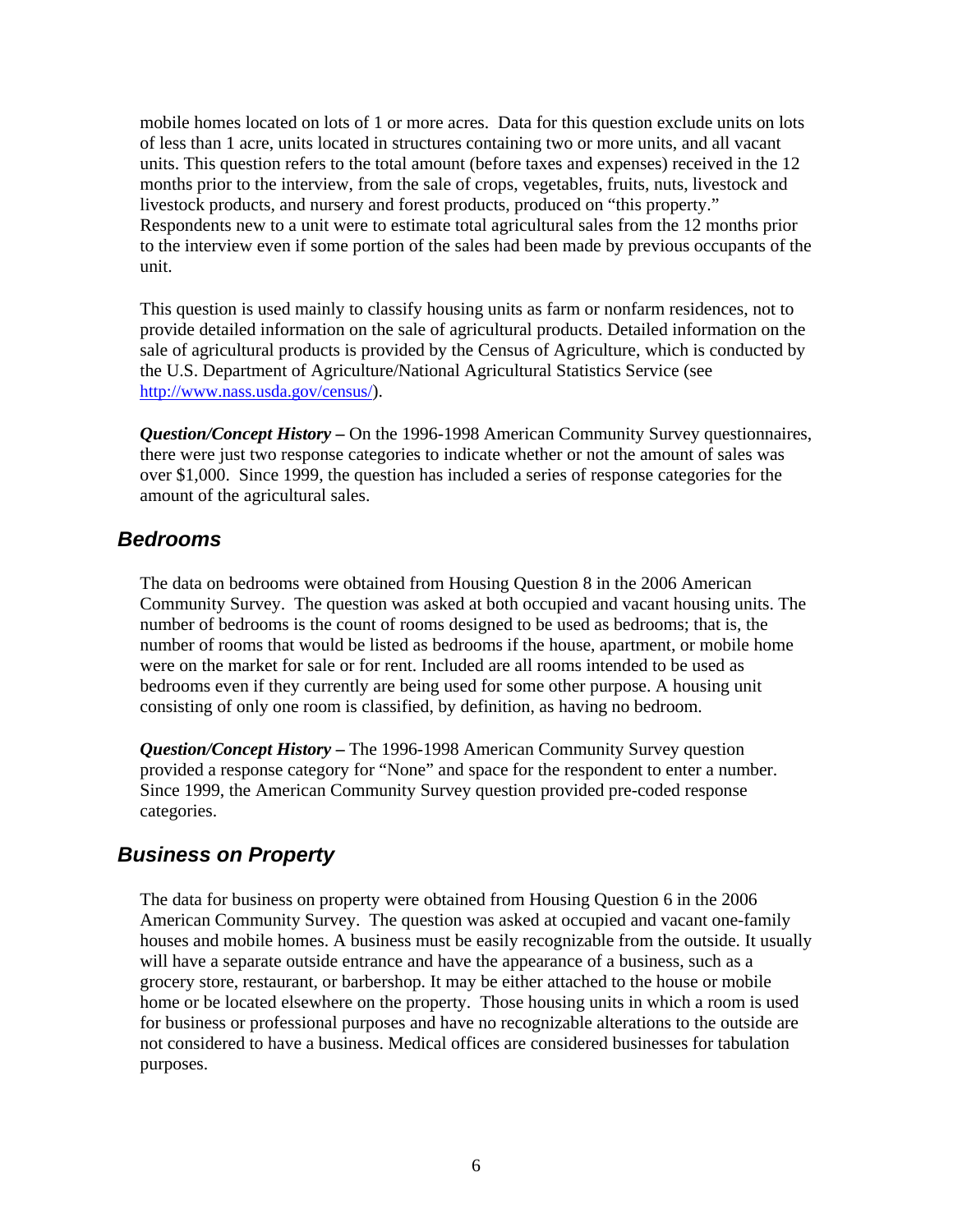<span id="page-6-0"></span>In American Community Surveys prior to 2004 and in Census 2000, business on property was one of the variables used to determine specified owner- and renter-occupied housing units.

*Question/Concept History* **–** Since 1999, the 1996-1998 ACS questions were changed to add parentheses to the question wording: "Is there a business (such as a store or barber shop) or a medical office on this property?"

## *Condominium Status and Fee*

The data on condominium housing units were obtained from Housing Question 16 in the 2006 American Community Survey. The question was asked at both occupied and vacant housing units.

**Condominium Status –** Condominium is a type of ownership that enables a person to own an apartment or house in a development of similarly owned units and to hold a common or joint ownership in some or all of the common areas and facilities such as land, roof, hallways, entrances, elevators, swimming pool, etc. Condominiums may be single-family houses as well as units in apartment buildings. A unit does not need to be occupied by the owner to be counted as a condominium.

**Condominium Fee –** A condominium fee normally is charged monthly to the owners of the individual condominium units by the condominium owners' association to cover operating, maintenance, administrative, and improvement costs of the common property (grounds, halls, lobby, parking areas, laundry rooms, swimming pool, etc.). The costs for utilities and/or fuels may be included in the condominium fee if the units do not have separate meters.

Data on condominium fees may include real estate taxes and/or insurance payments for the common property, but do not include real estate taxes or fire, hazard, and flood insurance reported in Housing Questions 20 and 21 (in the 2006 American Community Survey) for the individual unit.

Amounts reported were the regular monthly payment, even if paid by someone outside the household or remain unpaid. Costs were estimated as closely as possible when exact costs were not known.

The data from this question were added to payments for mortgages (both first, second, home equity loans, and other junior mortgages); real estate taxes; fire hazard, and flood insurance payments; and utilities and fuels to derive "Selected Monthly Owner Costs" and "Selected Monthly Owner Costs as a Percentage of Household Income" for condominium owners.

*Question/Concept History* **–** Since 1996, the American Community Survey included the question on condominium status with one that asked for condominium fees. The words "or mobile home," and an instruction for renters to enter the amount of the condominium fee only if the fee was in addition to rent, were added starting in 1999.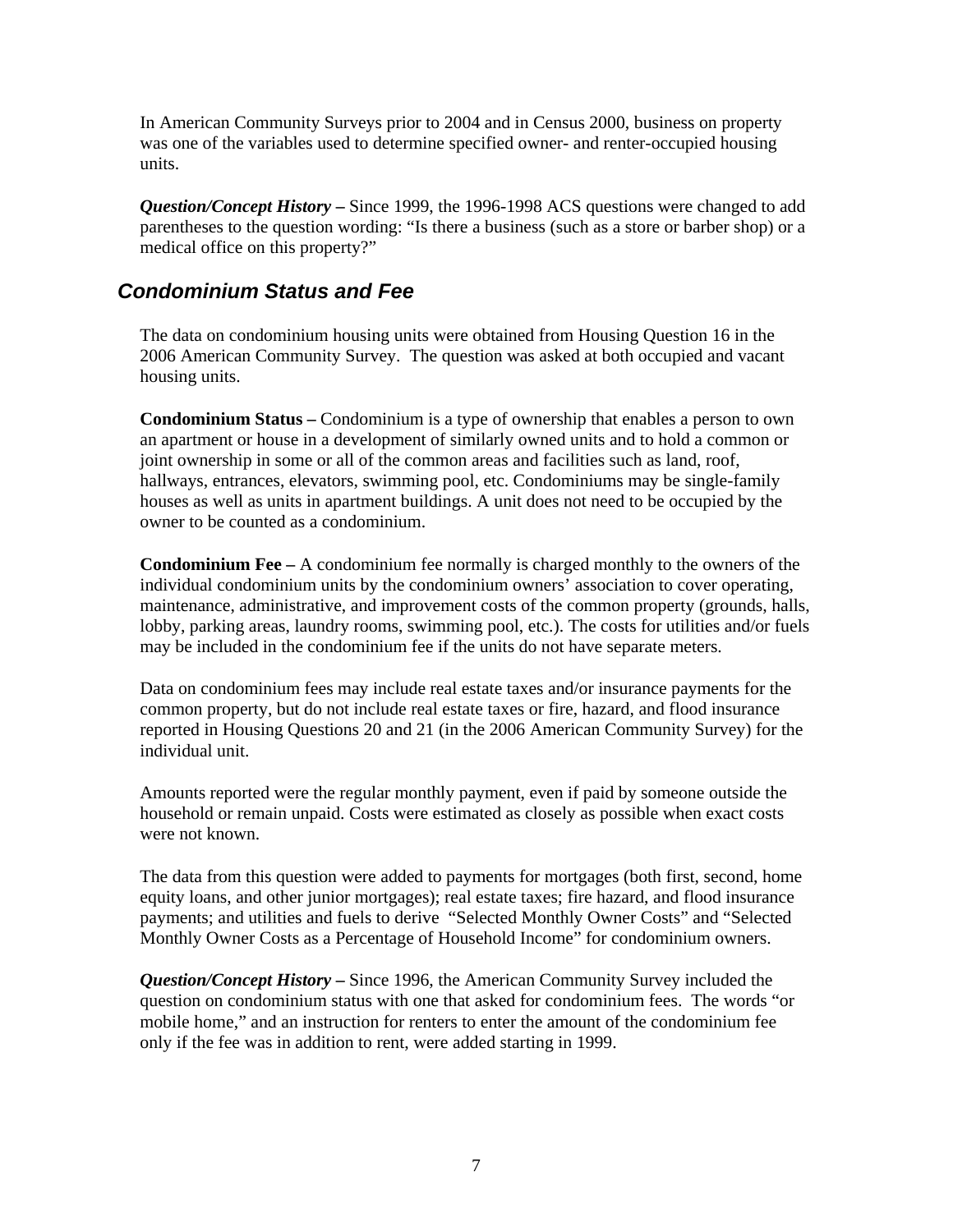## <span id="page-7-0"></span>*Contract Rent*

The data on contract rent (also referred to as "rent asked" for vacant units) were obtained from Housing Question 18 in the 2006 American Community Survey. The question was asked at occupied housing units that were rented for cash rent and vacant housing units that were for rent, and vacant units rented, not occupied, at the time of enumeration.

Housing units that are renter occupied without payment of cash rent are shown separately as "No cash rent." The unit may be owned by friends or relatives who live elsewhere and who allow occupancy without charge. Rent-free houses or apartments may be provided to compensate caretakers, ministers, tenant farmers, sharecroppers, or others.

Contract rent is the monthly rent agreed to or contracted for, regardless of any furnishings, utilities, fees, meals, or services that may be included. For vacant units, it is the monthly rent asked for the rental unit at the time of enumeration.

If the contract rent includes rent for a business unit or for living quarters occupied by another household, only that part of the rent estimated to be for the respondent's unit was included. Excluded was any rent paid for additional units or for business premises.

If a renter pays rent to the owner of a condominium or cooperative, and the condominium fee or cooperative carrying charge also is paid by the renter to the owner, the condominium fee or carrying charge was included as rent.

If a renter receives payments from lodgers or roomers who are listed as members of the household, the rent without deduction for any payments received from the lodgers or roomers was to be reported. The respondent was to report the rent agreed to or contracted for even if paid by someone else such as friends or relatives living elsewhere, a church or welfare agency, or the government through subsidies or vouchers.

**Median and Quartile Contract Rent –** The median divides the rent distribution into two equal parts: one-half of the cases falling below the median contract rent and one-half above the median. Quartiles divide the rent distribution into four equal parts. Median and quartile contract rent are computed on the basis of a standard distribution. (See the "Standard Distributions" section under "[Derived Measures."](#page-87-0)) In computing median and quartile contract rent, units reported as "No cash rent" are excluded. Median and quartile rent calculations are rounded to the nearest whole dollar. Upper and lower quartiles can be used to note large rent differences among various geographic areas. (For more information on medians and quartiles, see "[Derived Measures.](#page-87-0)")

**Aggregate Contract Rent –** Aggregate contract rent is calculated by adding all of the contract rents for occupied housing units in an area. Aggregate contract rent is subject to rounding, which means that all cells in a matrix are rounded to the nearest hundred dollars. (For more information, see "Aggregate" under ["Derived Measures.](#page-87-0)")

**Aggregate Rent Asked** – Aggregate rent asked is calculated by adding all of the rents for vacant-for-rent housing units in an area. Aggregate rent asked is subject to rounding, which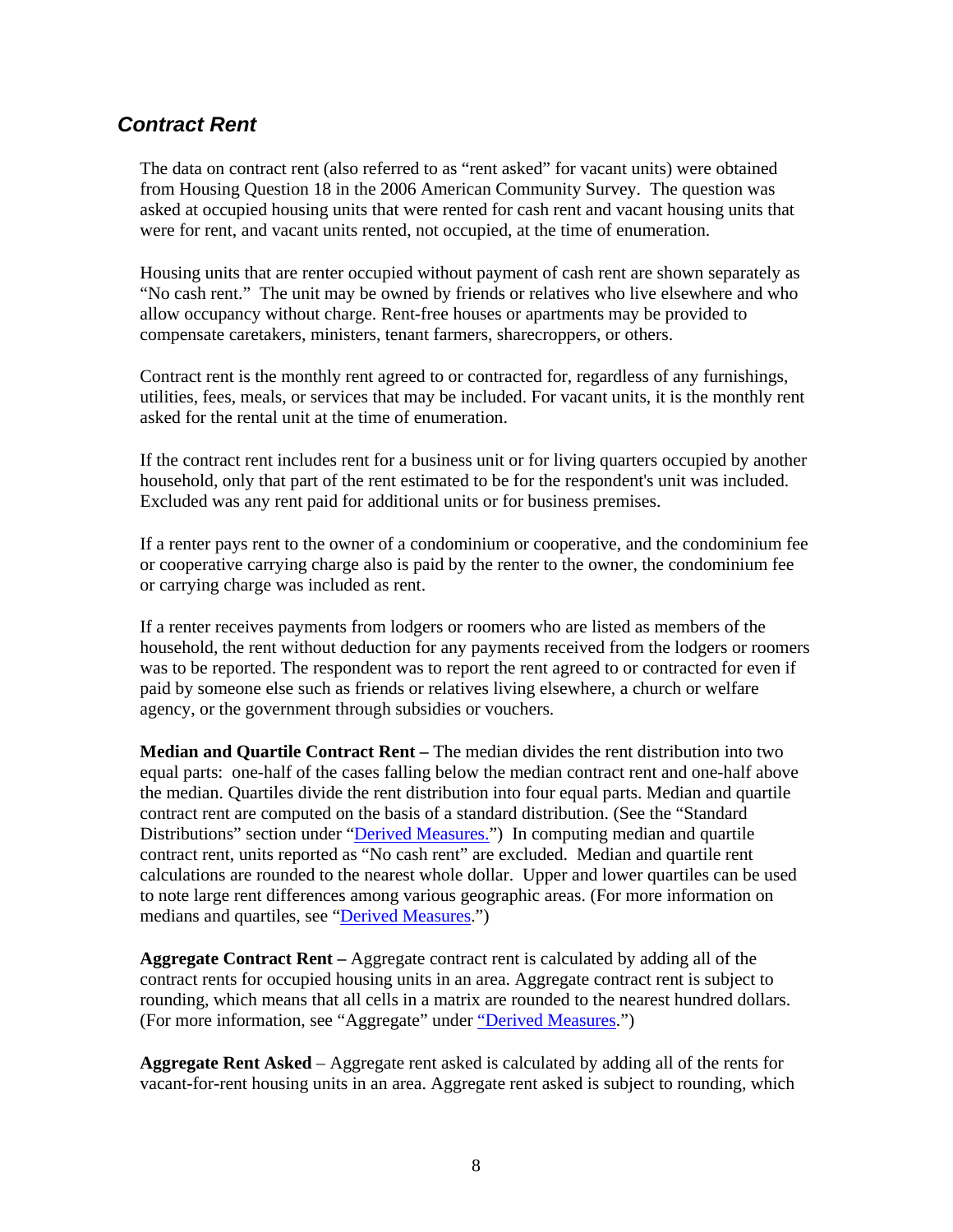<span id="page-8-0"></span>means that all cells in a matrix are rounded to the nearest hundred dollars. (For more information, see "Aggregate" under "[Derived Measures.](#page-87-0)")

*Question/Concept History* **–** Since 1996, the American Community Survey questionnaires provided a space for the respondent to enter a dollar amount. The words "or mobile home" was added to the question starting in 1999 to be more inclusive of the structure type. Since 2004, contract rent has been shown for all renter-occupied housing units. In previous years (1996-2003), it was shown for only specified renter-occupied housing units.

## *Food Stamp Benefits*

The data on Food Stamp benefits were obtained from Housing Question 15 in the 2006 American Community Survey. The Food Stamp Act of 1977 defines this federally-funded program as one intended to "permit low-income households to obtain a more nutritious diet" (from Title XIII of Public Law 95-113, The Food Stamp Act of 1977, declaration of policy). Food purchasing power is increased by providing eligible households with coupons or cards that can be used to purchase food. The Food and Nutrition Service (FNS) of the U.S. Department of Agriculture (USDA) administers the Food Stamp Program through state and local welfare offices. The Food Stamp Program is the major national income support program to which all low-income and low-resource households, regardless of household characteristics, are eligible.

The questions on participation in the Food Stamp Program were designed to identify households in which one or more of the current members received food stamps during the past 12 months. Once a food stamp household was identified, a question was asked about the total value of all food stamps received for the household during that 12-month period.

*Limitation of the Data* – The Group Quarters (GQ) population is included in the 2006 ACS and not included in prior years. Many types of GQ populations have Food Stamp distributions that are very different from the household population. The inclusion of the GQ population could therefore have a noticeable impact on the Food Stamp distribution. This is particularly true for areas with a substantial GQ population.

*Question/Concept History –* The 1996-1998 American Community Survey asked for a 12 month amount for the value of the food stamps following the Yes response category. For the 1999-2002 ACS, the words "Food Stamps" were capitalized in the question following the Yes response category, and the instruction "Past 12 months' value – *Dollars"* was added. Since 2003, the words "received during the past 12 months" were added to the question following the Yes response category.

## *Gross Rent*

The data on gross rent were obtained from answers to Housing Questions 14a-d and 18 in the 2006 American Community Survey. Gross rent is the [contract rent](#page-7-0) plus the estimated average monthly cost of [utilities](#page-21-0) (electricity, gas, and water and sewer) and fuels (oil, coal, kerosene, wood, etc.) if these are paid by the renter (or paid for the renter by someone else). Gross rent is intended to eliminate differentials that result from varying practices with respect to the inclusion of utilities and fuels as part of the rental payment. The estimated costs of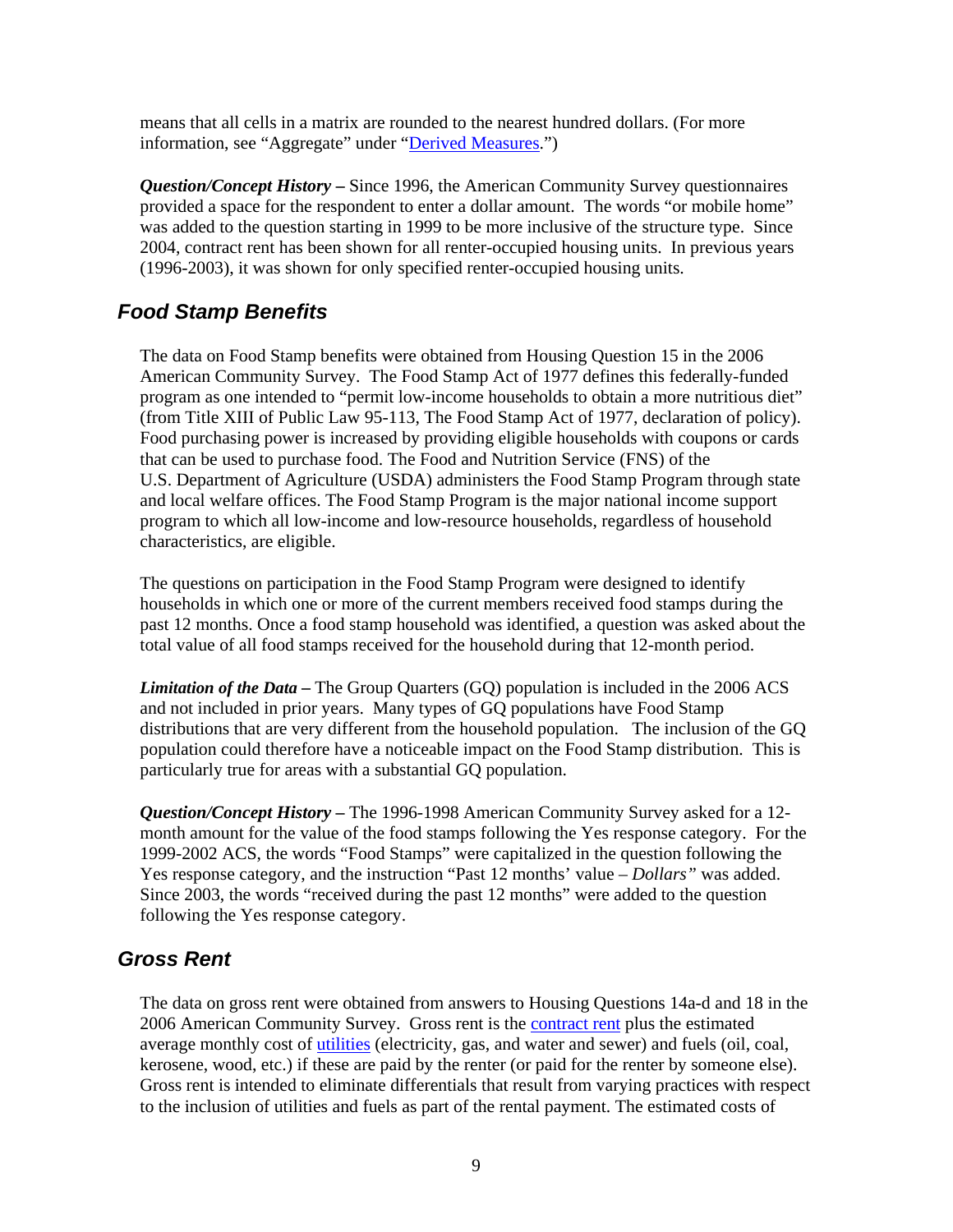<span id="page-9-0"></span>water and sewer, and fuels are reported on a 12-month basis but are converted to monthly figures for the tabulations. Renter units occupied without payment of cash rent are shown separately as "No cash rent" in the tabulations.

**Adjusting Gross Rent for Inflation –** To inflate gross rent amounts from previous years, the dollar values are inflated to the latest year's dollar values by multiplying by a factor equal to the average annual Consumer Price Index (CPI-U-RS) factor for the current year, divided by the average annual CPI-U-RS factor for the earlier/earliest year.

**Median Gross Rent** – Median gross rent divides the gross rent distribution into two equal parts: one-half of the cases falling below the median gross rent and one-half above the median. Median gross rent is computed on the basis of a standard distribution. (See the "Standard Distributions" section under "[Derived Measures.](#page-87-0)") Median gross rent is rounded to the nearest whole dollar. (For more information on medians, see ["Derived Measures](#page-87-0).")

**Aggregate Gross Rent –** Aggregate gross rent is calculated by adding together all the gross rents for all specified housing units in an area. Aggregate gross rent is rounded to the nearest hundred dollars. (For more information, see "Aggregate" under "[Derived Measures.](#page-87-0)")

*Question/Concept History* **–** Since 1996, the American Community Survey questions have remained the same.

## *Gross Rent as a Percentage of Household Income*

Gross rent as a percentage of household income is a computed ratio of monthly gross rent to monthly household income (total household income divided by 12). The ratio is computed separately for each unit and is rounded to the nearest tenth. Units for which no cash rent is paid and units occupied by households that reported no income or a net loss comprise the category, "Not computed."

**Median Gross Rent as a Percentage of Household Income –** This measure divides the gross rent as a percentage of household income distribution into two equal parts: one-half of the cases falling below the median gross rent as a percentage of household income and one-half above the median. Median gross rent as a percentage of household income is computed on the basis of a standard distribution. (See the "Standard Distributions" section under "[Derived Measures.](#page-87-0)") Median gross rent as a percentage of household income is rounded to the nearest tenth. (For more information on medians, see ["Derived](#page-87-0)  [Measures](#page-87-0).")

### *Homeowner Vacancy Rate*

See [Vacancy Status](#page-22-0)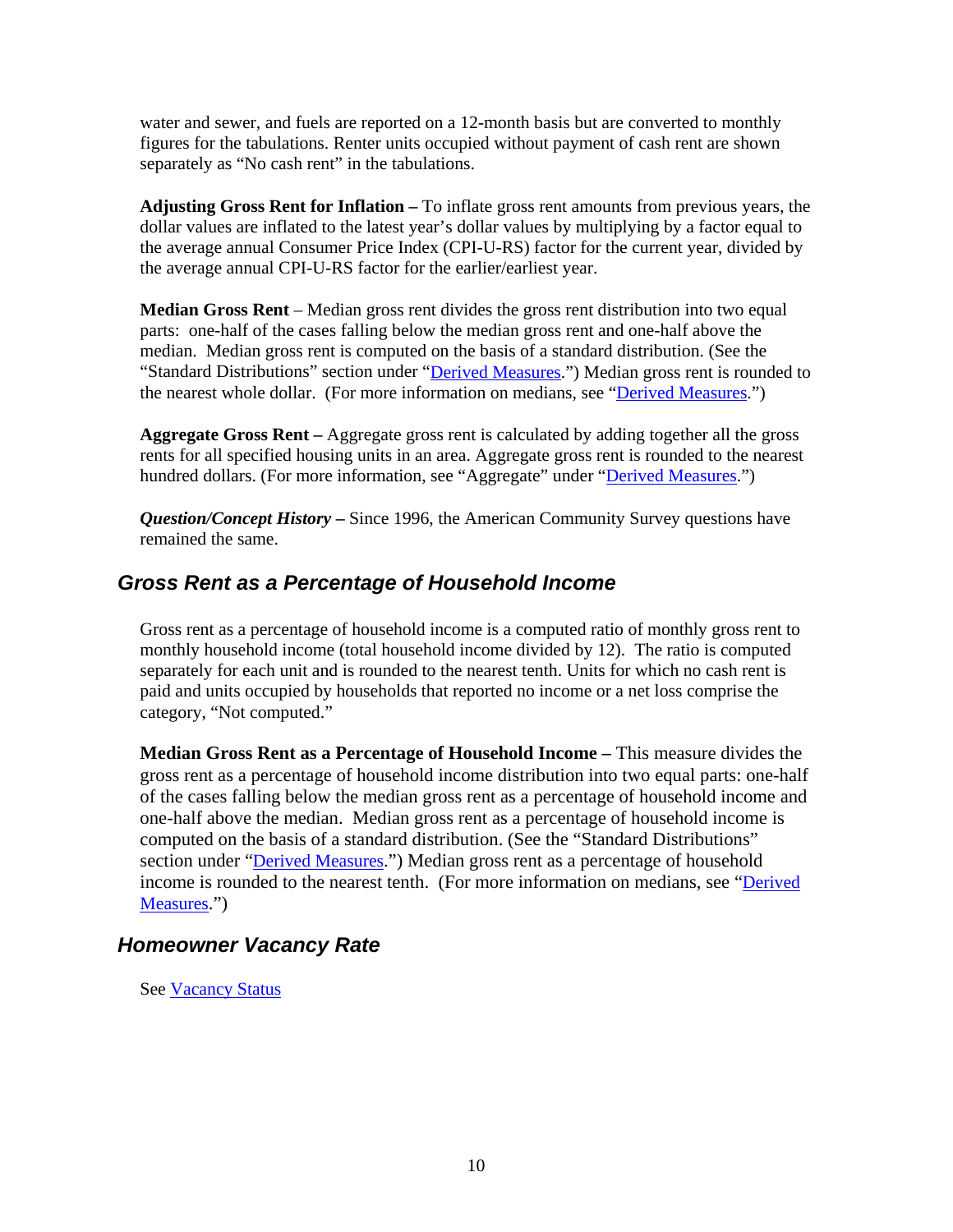## <span id="page-10-0"></span>*House Heating Fuel*

The data on house heating fuel were obtained from Housing Question 13 in the 2006 American Community Survey. The question was asked at occupied housing units. The data show the type of fuel used most to heat the house, apartment, or mobile home.

**Utility Gas –** This category includes gas piped through underground pipes from a central system to serve the neighborhood.

**Bottled, Tank, or LP Gas** – This category includes liquid propane gas stored in bottles or tanks that are refilled or exchanged when empty.

**Electricity –** Electricity is generally supplied by means of above or underground electric power lines.

**Fuel Oil, Kerosene, etc. –** This category includes fuel oil, kerosene, gasoline, alcohol, and other combustible liquids.

**Coal or Coke –** This category includes coal or coke that is usually distributed by truck.

**Wood –** This category includes purchased wood, wood cut by household members on their property or elsewhere, driftwood, sawmill or construction scraps, or the like.

**Solar Energy –** This category includes heat provided by sunlight that is collected, stored, and actively distributed to most of the rooms.

**Other Fuel –** This category includes all other fuels not specified elsewhere.

**No Fuel Used –** This category includes units that do not use any fuel or that do not have heating equipment.

*Question/Concept History* **–** Since 1996, the American Community Survey questions have remained the same.

## *Household Size*

This question is based on the count of people in occupied housing units. All people occupying the housing unit are counted, including the householder, occupants related to the householder, and lodgers, roomers, boarders, and so forth.

**Average Household Size of Occupied Unit –** A measure obtained by dividing the number of people living in occupied housing units by the total number of occupied housing units. This measure is rounded to the nearest hundredth.

**Average Household Size of Owner-occupied Unit –** A measure obtained by dividing the number of people living in owner-occupied housing units by the total number of owneroccupied housing units. This measure is rounded to the nearest hundredth.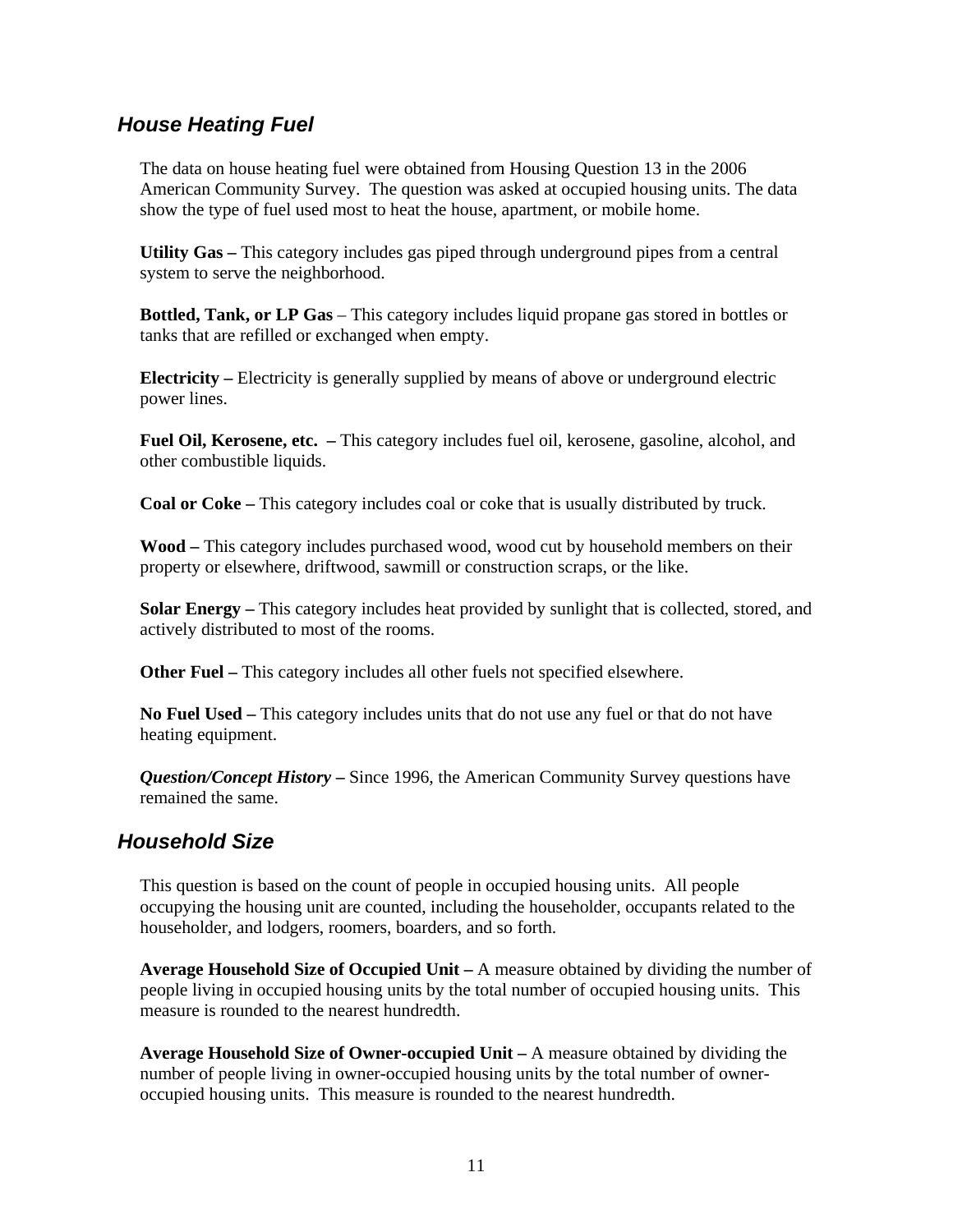<span id="page-11-0"></span>**Average Household Size of Renter-occupied Unit –** A measure obtained by dividing the number of people living in renter-occupied housing units by the total number of renteroccupied housing units. This measure is rounded to the nearest hundredth.

# *Housing Units*

See [Living Quarters](#page-12-0)

## *Insurance for Fire, Hazard, and Flood*

The data on fire, hazard, and flood insurance were obtained from Housing Question 21 in the 2006 American Community Survey. The question was asked of owner-occupied units. The statistics for this question refer to the annual premium for fire, hazard, and flood insurance on the property (land and buildings); that is, policies that protect the property and its contents against loss due to damage by fire, lightning, winds, hail, flood, explosion, and so on.

Liability policies are included only if they are paid with the fire, hazard, and flood insurance premiums and the amounts for fire, hazard, and flood cannot be separated. Premiums are reported even if they have not been paid or are paid by someone outside the household. When premiums are paid on other than a yearly basis, the premiums are converted to a yearly basis.

The payment for fire, hazard, and flood insurance is added to payments for real estate taxes, utilities, fuels, and mortgages (both first, second, home equity loans, and other junior mortgages) to derive "Selected Monthly Owner Costs" and "Selected Monthly Owner Costs as a Percentage of Household Income."

A separate question (22d in the 2006 American Community Survey) determines whether insurance premiums are included in the mortgage payment to the lender(s). This makes it possible to avoid counting these premiums twice in the computations.

**Median Fire, Hazard, and Flood Insurance –** Median fire, hazard, and flood insurance divides the fire, hazard, and flood insurance distribution into two equal parts: one-half of the cases falling below the median fire, hazard, and flood insurance and one-half above the median. Median fire, hazard, and flood insurance is computed on the basis of a standard distribution (see the "Standard Distributions" section under "[Derived Measures.](#page-87-0)") Median fire, hazard, and flood insurance is rounded to the nearest whole dollar. (For more information on medians, see ["Derived Measures](#page-87-0).")

*Question/Concept History* **–** The American Community Survey questions have been the same since 1996.

## *Kitchen Facilities*

Data on kitchen facilities were obtained from Housing Question 10 in the 2006 American Community Survey. The question was asked at both occupied and vacant housing units. A unit has complete kitchen facilities when it has all three of the following facilities: (1) a sink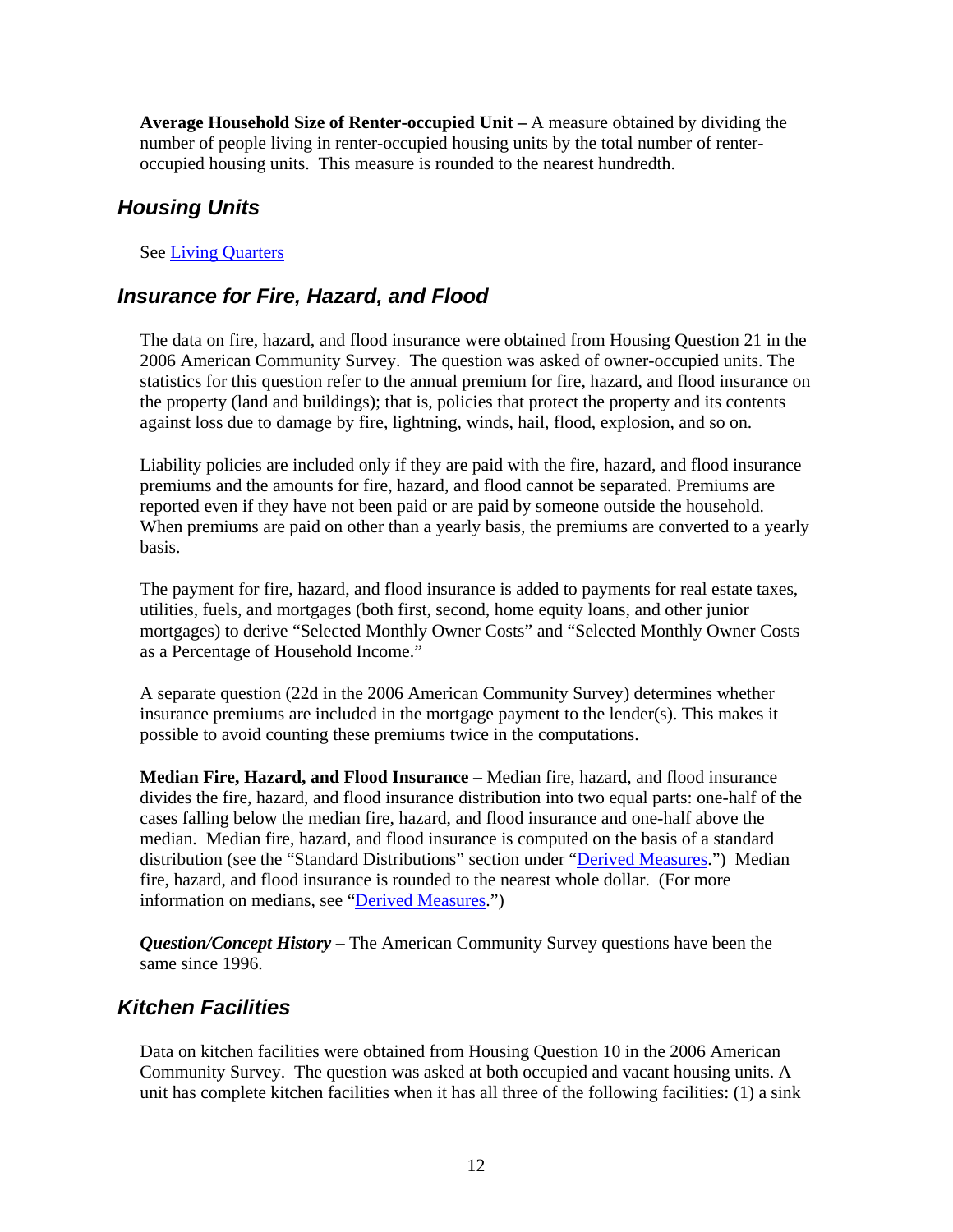<span id="page-12-0"></span>with piped water, (2) a range **or** cook top and oven, and (3) a refrigerator. All kitchen facilities must be located in the house, apartment, or mobile home, but they need not be in the same room. A housing unit having only a microwave or portable heating equipment such as a hot plate or camping stove should not be considered as having complete kitchen facilities. An icebox is not considered to be a refrigerator.

*Question/Concept History* **–** The 1996-1998 American Community Survey questions asked whether the house or apartment had complete kitchen facilities, requiring that the three facilities all be in the same unit. In 1999, the American Community Survey added "mobile home" to the question, and capitalized the word "COMPLETE" for emphasis.

# *Living Quarters*

Living quarters are classified as either housing units or group quarters. Living quarters are usually found in structures intended for residential use, but also may be found in structures intended for nonresidential use as well as in places such as tents, vans, and emergency and transitional shelters.

**Housing Unit –** A housing unit may be a house, an apartment, a mobile home, a group of rooms or a single room that is occupied (or, if vacant, intended for occupancy) as separate living quarters. Separate living quarters are those in which the occupants live separately from any other individuals in the building and which have direct access from outside the building or through a common hall. For vacant units, the criteria of separateness and direct access are applied to the intended occupants whenever possible. If that information cannot be obtained, the criteria are applied to the previous occupants.

Both occupied and vacant housing units are included in the housing unit inventory. Boats, recreational vehicles (RVs), vans, tents, railroad cars, and the like are included only if they are occupied as someone's current place of residence. Vacant mobile homes are included provided they are intended for occupancy on the site where they stand. Vacant mobile homes on dealers' sales lots, at the factory, or in storage yards are excluded from the housing inventory. Also excluded from the housing inventory are quarters being used entirely for nonresidential purposes, such as a store or an office, or quarters used for the storage of business supplies or inventory, machinery, or agricultural products.

**Occupied Housing Unit** – A housing unit is classified as occupied if it is the current place of residence of the person or group of people living in it at the time of enumeration, or if the occupants are only temporarily absent from the residence for two months or less, that is, away on vacation or a business trip. If all the people staying in the unit at the time of the interview are staying there for two months or less, the unit is considered to be temporarily occupied and classified as "vacant." The occupants may be a single family, one person living alone, two or more families living together, or any other group of related or unrelated people who share living quarters. The living quarters occupied by staff personnel within any group quarters are separate housing units if they satisfy the housing unit criteria of separateness and direct access; otherwise, they are considered group quarters.

Occupied rooms or suites of rooms in hotels, motels, and similar places are classified as housing units only when occupied by permanent residents, that is, people who consider the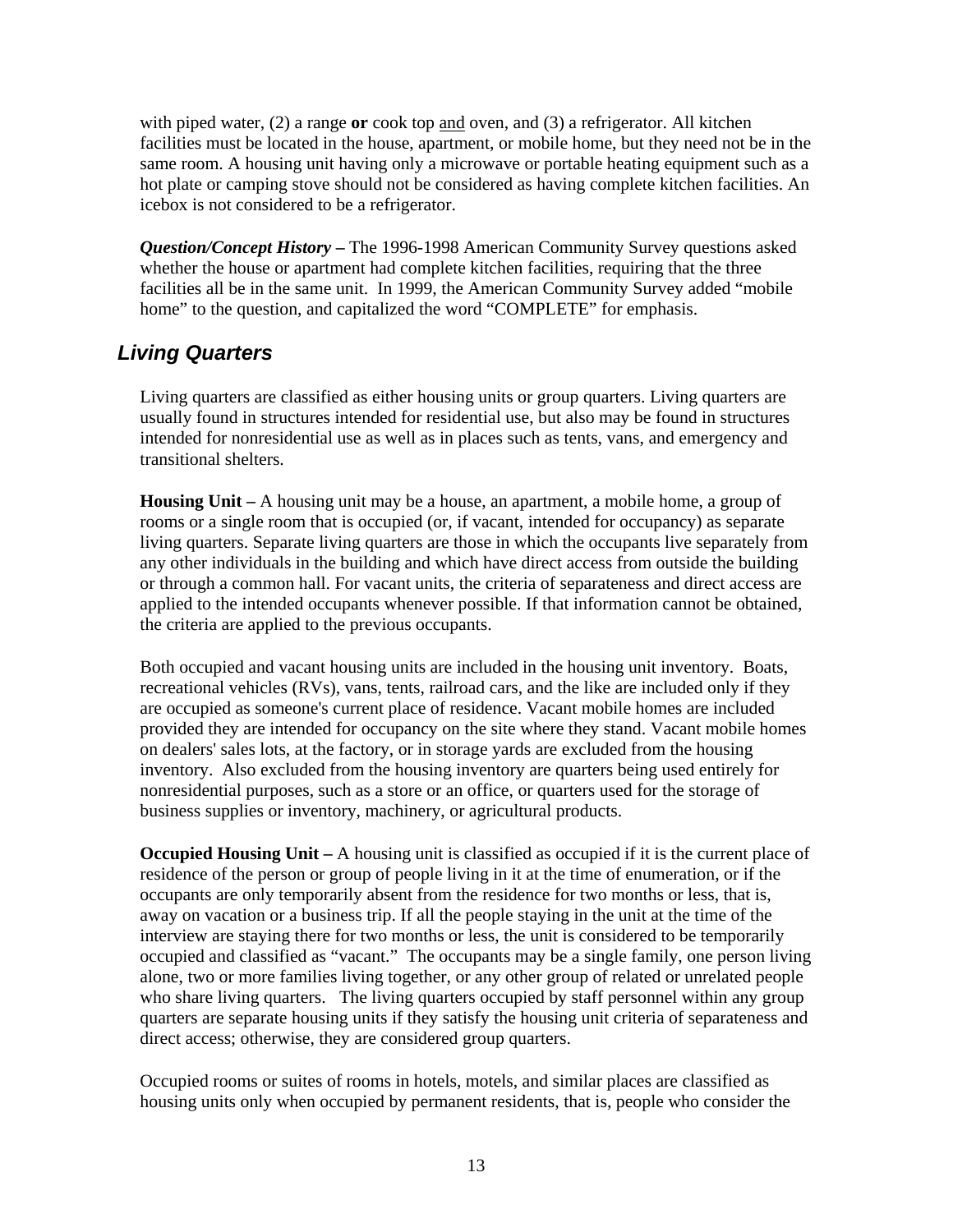<span id="page-13-0"></span>hotel as their current place of residence or have no current place of residence elsewhere. If any of the occupants in rooming or boarding houses, congregate housing, or continuing care facilities live separately from others in the building and have direct access, their quarters are classified as separate housing units.

**Vacant Housing Unit –** A housing unit is vacant if no one is living in it at the time of enumeration. Units occupied at the time of enumeration entirely by persons who are staying two months or less and who have a more permanent residence elsewhere are considered to be temporarily occupied, and are classified as "vacant."

New units not yet occupied are classified as vacant housing units if construction has reached a point where all exterior windows and doors are installed and final usable floors are in place. Vacant units are excluded from the housing inventory if they are open to the elements, that is, the roof, walls, windows, and/or doors no longer protect the interior from the elements. Also, excluded are vacant units with a sign that they are condemned or they are to be demolished.

## *Meals Included in Rent*

The data on meals included in the rent were obtained from Housing Question 18b in the 2006 American Community Survey. The question was asked of occupied housing units that were rented for cash rent and vacant housing units that were for rent at the time of enumeration.

*Question/Concept History* **–** Since 1996, the American Community Survey questions have been the same. Starting in 2004, meals included in rent is shown for all renter-occupied housing units. In previous years (1996-2003), it was shown for only specified renteroccupied housing units.

## *Mobile Home Costs*

The data on mobile home costs were obtained from Housing Question 24 in the 2006 American Community Survey. The question was asked at owner-occupied mobile homes.

These data include the total yearly costs for personal property taxes, land or site rent, registration fees, and license fees on all owner-occupied mobile homes. The instructions are to exclude real estate taxes already reported in Question 20 in the 2006 American Community Survey.

Costs are estimated as closely as possible when exact costs are not known. Amounts are the total for an entire 12-month billing period, even if they are paid by someone outside the household or remain unpaid.

The data from this question are added to payments for mortgages; real estate taxes; fire, hazard, and flood insurance payments; utilities; and fuels to derive "Selected Monthly Owner Costs" and "Selected Monthly Owner Costs as a Percentage of Household Income" for mobile home owners.

*Question/Concept History* **–** The 1996-1998 American Community Survey questions were the same. Starting in 1999, the question had a lead-in question on whether the respondent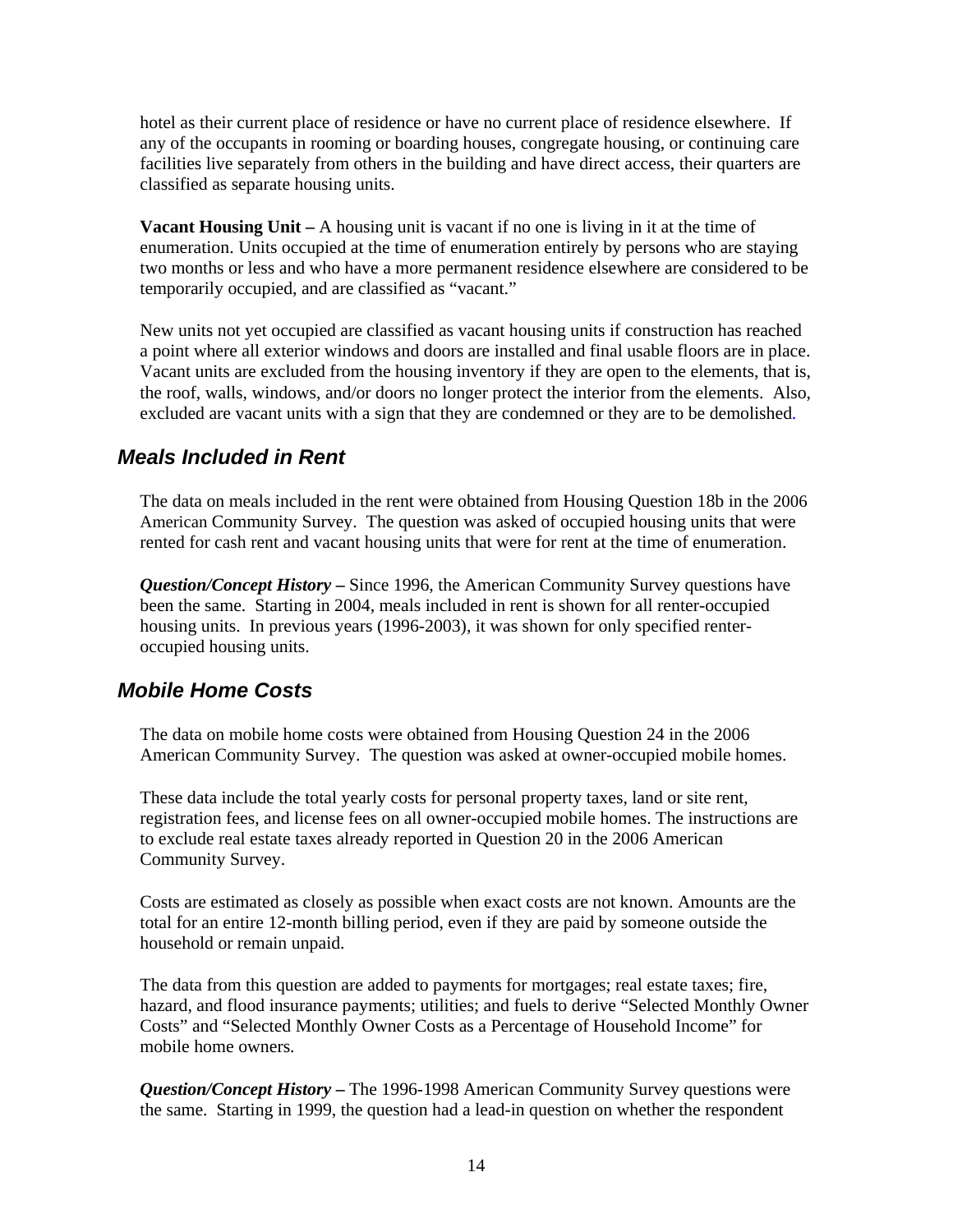<span id="page-14-0"></span>had an installment loan or a contract on the mobile home. The question then asked for total costs including any installment loan.

## *Monthly Housing Costs*

The data for monthly housing costs are developed from a distribution of "Selected Monthly Owner Costs" for owner-occupied units and "Gross Rent" for renter-occupied units. The owner-occupied categories are further separated into those with a mortgage and those without a mortgage. See the sections on "Selected Monthly Owner Costs" and "Gross Rent" for more details.

**Median Monthly Housing Costs –** This measure divides the monthly housing costs distribution into two equal parts: one-half of the cases falling below the median monthly housing costs and one-half above the median. Medians are shown separately for units "with a mortgage" and for units "not mortgaged." Median monthly housing costs are computed on the basis of a standard distribution. (See the "Standard Distributions" section under ["Derived](#page-87-0)  [Measures](#page-87-0).") Median monthly housing costs are rounded to the nearest whole dollar.

## *Mortgage Payment*

The data on mortgage payment were obtained from Housing Question 22b in the 2006 American Community Survey. The question was asked at owner-occupied units. The question provides the regular monthly amount required to be paid the lender for the first mortgage (deed of trust, contract to purchase, or similar debt) on the property. Amounts are included even if the payments are delinquent or paid by someone else. The amounts reported are included in the computation of "Selected Monthly Owner Costs" and "Selected Monthly Owner Costs as a Percentage of Household Income" for units with a mortgage.

The amounts reported include everything paid to the lender including principal and interest payments, real estate taxes, fire, hazard, and flood insurance payments, and mortgage insurance premiums. Separate questions determine whether real estate taxes and fire, hazard, and flood insurance payments are included in the mortgage payment to the lender. This makes it possible to avoid counting these components twice in the computation of "Selected Monthly Owner Costs."

*Question/Concept History* **–** Since 1996, the American Community Survey questions have been the same.

## *Mortgage Status*

The data on mortgage status were obtained from Housing Questions 22a and 23a in the 2006 American Community Survey. The questions were asked at owner-occupied units. "Mortgage" refers to all forms of debt where the property is pledged as security for repayment of the debt, including deeds of trust; trust deeds; contracts to purchase; land contracts; junior mortgages; and home equity loans.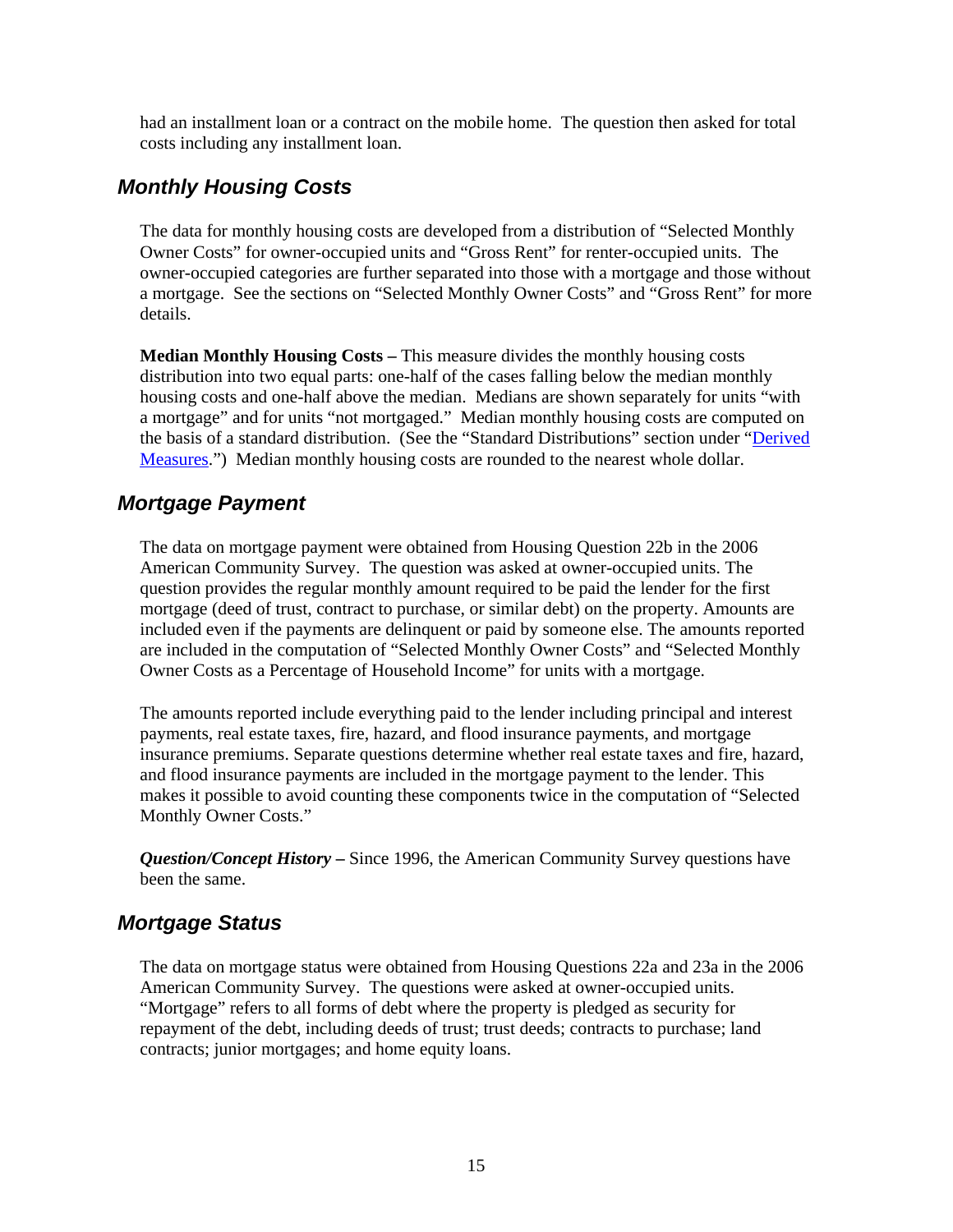<span id="page-15-0"></span>A mortgage is considered a first mortgage if it has prior claim over any other mortgage or if it is the only mortgage on the property. All other mortgages, (second, third, etc.) are considered junior mortgages. A home equity loan is generally a junior mortgage. If no first mortgage is reported, but a junior mortgage or home equity loan is reported, then the loan is considered a first mortgage.

In most data products, the tabulations for "Selected Monthly Owner Costs" and "Selected Monthly Owner Costs as a Percentage of Household Income" usually are shown separately for units "with a mortgage" and for units "not mortgaged." The category "not mortgaged" is comprised of housing units owned free and clear of debt.

*Question/Concept History* **–** Since 1996, the American Community Survey questions have been the same.

## *Occupants Per Room*

Occupants per room is obtained by dividing the number of people in each occupied housing unit by the number of rooms in the unit. The figures show the number of occupied housing units having the specified ratio of people per room. Although the Census Bureau has no official definition of crowded units, many users consider units with more than one occupant per room to be crowded. Occupants per room is rounded to the nearest hundredth.

## *Occupied Housing Units*

See [Living Quarters](#page-12-0)

## *Owner-Occupied Housing Units*

See [Tenure](#page-20-0)

## *Plumbing Facilities*

The data on plumbing facilities were obtained from Housing Question 9 in the 2006 American Community Survey. The question was asked at both occupied and vacant housing units. Complete plumbing facilities include: (1) hot and cold piped water, (2) a flush toilet, and (3) a bathtub or shower. All three facilities must be located inside the house, apartment, or mobile home, but not necessarily in the same room. Housing units are classified as lacking complete plumbing facilities when any of the three facilities is not present.

*Question/Concept History –* Since 1996, the American Community Survey questions have been the same.

## *Population in Occupied Housing Units*

The data shown for population in occupied units is the total population minus any people living in group quarters. All people occupying the housing unit are counted, including the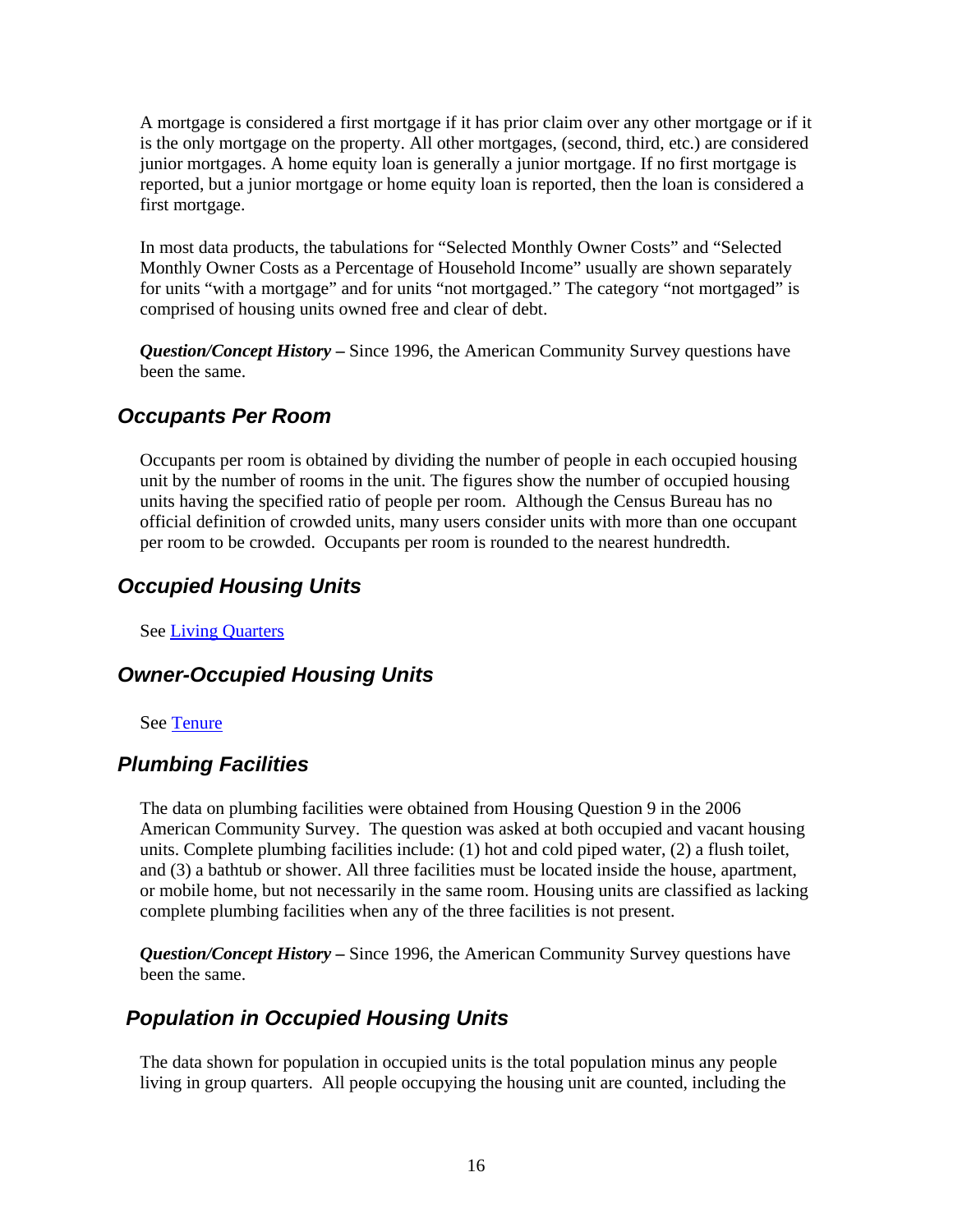<span id="page-16-0"></span>householder, occupants related to the householder, and lodgers, roomers, boarders, and so forth.

## *Poverty Status of Households*

The data on poverty status of households were derived from answers to the income questions. Since poverty is defined at the family level and not the household level, the poverty status of the household is determined by the poverty status of the householder. Households are classified as poor when the total income of the householder's family is below the appropriate poverty threshold. (For nonfamily householders, their own income is compared with the appropriate threshold.) The income of people living in the household who are unrelated to the householder is not considered when determining the poverty status of a household, nor does their presence affect the family size in determining the appropriate threshold. The poverty thresholds vary depending on three criteria: size of family, number of related children, and, for 1- and 2-person families, age of householder. (For more information, see ["Poverty Status"](#page-68-0) and ["Income"](#page-46-0) under "Population Variables.")

## *Real Estate Taxes*

The data on real estate taxes were obtained from Housing Question 20 in the 2006 American Community Survey. The question was asked at owner-occupied units. The statistics from this question refer to the total amount of all real estate taxes on the entire property (land and buildings) payable to all taxing jurisdictions, including special assessments, school taxes, county taxes, and so forth.

Real estate taxes include state, local, and all other real estate taxes even if delinquent, unpaid, or paid by someone who is not a member of the household. However, taxes due from prior years are not included. If taxes are paid on other than a yearly basis, the payments are converted to a yearly basis.

The payment for real estate taxes is added to payments for fire, hazard, and flood insurance; utilities and fuels; and mortgages (both first and second mortgages, home equity loans, and other junior mortgages) to derive "Selected Monthly Owner Costs" and "Selected Monthly Owner Costs as a Percentage of Household Income." A separate question (Question 22c in the 2006 American Community Survey) determines whether real estate taxes are included in the mortgage payment to the lender(s). This makes it possible to avoid counting taxes twice in the computations.

*Question/Concept History –* Since 1996, the American Community Survey questions have been the same.

### *Rental Vacancy Rate*

See [Vacancy Status](#page-22-0)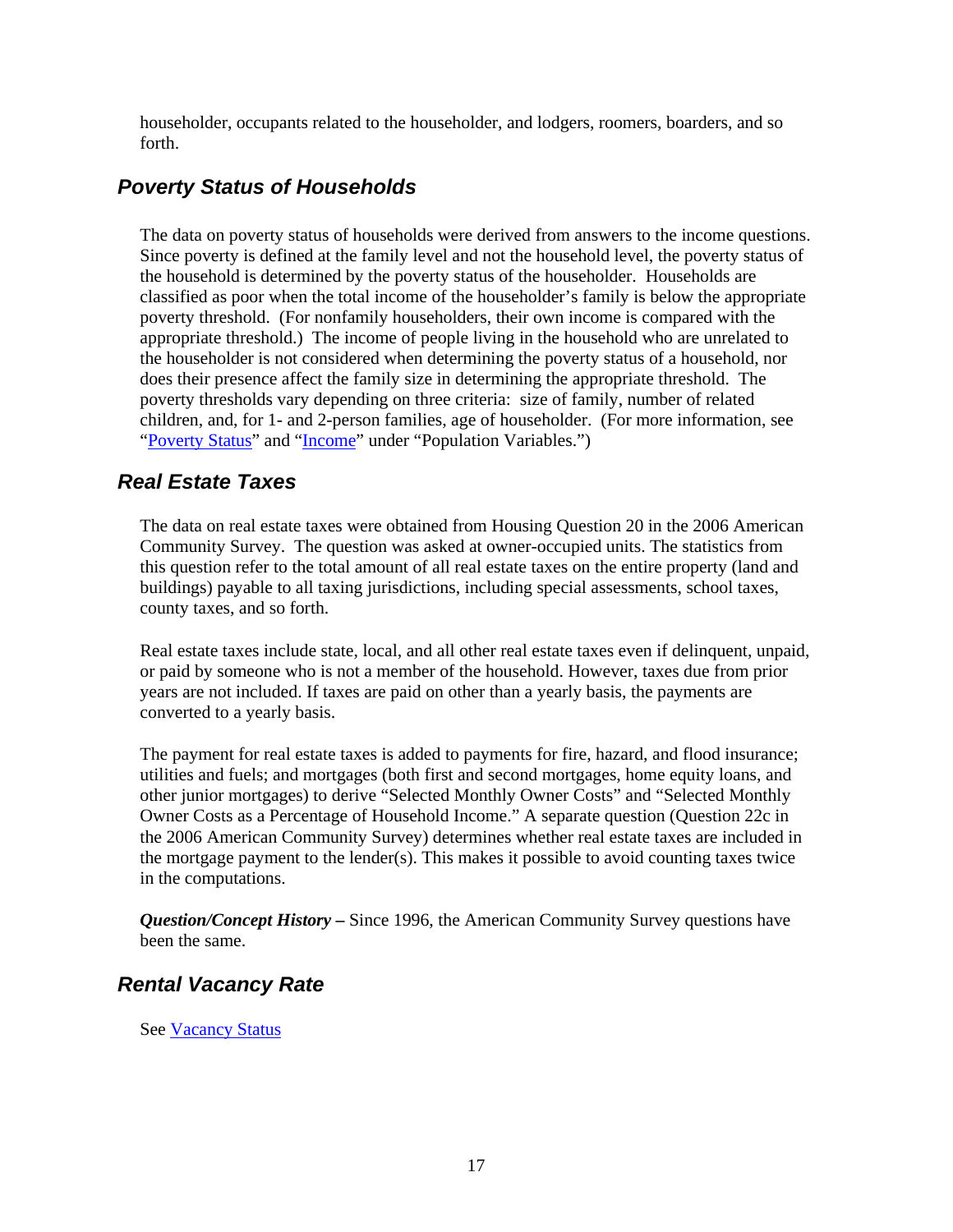## <span id="page-17-0"></span>*Renter-Occupied Housing Units*

#### See [Tenure](#page-20-0)

### *Rooms*

The data on rooms were obtained from Housing Question 7 in the 2006 American Community Survey. The question was asked at both occupied and vacant housing units. The statistics on rooms are in terms of the number of housing units with a specified number of rooms. The intent of this question is to count the number of whole rooms used for living purposes.

For each unit, rooms include living rooms, dining rooms, kitchens, bedrooms, finished recreation rooms, enclosed porches suitable for year-round use, and lodger's rooms. Excluded are strip or pullman kitchens, bathrooms, open porches, balconies, halls or foyers, halfrooms, utility rooms, unfinished attics or basements, or other unfinished space used for storage. A partially divided room is a separate room only if there is a partition from floor to ceiling, but not if the partition consists solely of shelves or cabinets.

**Median Rooms.** This measure divides the room distribution into two equal parts: one-half of the cases falling below the median number of rooms and one-half above the median. In computing median rooms, the whole number is used as the midpoint of the interval; thus, the category "3 rooms" is treated as an interval ranging from 2.5 to 3.5 rooms. Median rooms is rounded to the nearest tenth. (For more information on medians, see the discussion under ["Derived Measures](#page-87-0).")

**Aggregate Rooms.** To calculate aggregate rooms, a value of "10" is assigned to rooms for units falling within the terminal category, "9 or more rooms." (For more information on aggregates, see "[Derived Measures.](#page-87-0)")

*Question/Concept History –* Since 1999, the American Community Survey provided response categories from "1 room" to "9 or more rooms." The 1996-1998 American Community Survey question provided a space for a write-in entry.

## *Second or Junior Mortgage Payment or Home Equity Loan*

The data on second mortgages or home equity loan payments were obtained from Housing Questions 23a and 23b in the 2006 American Community Survey. The questions were asked at owner-occupied units. Question 23a asks whether a second mortgage or a home equity loan exists on the property. Question 23b provides the regular monthly amount required to be paid to the lender on all second and junior mortgages and home equity loans. Amounts are included even if the payments are delinquent or paid by someone else. The amounts reported are included in the computation of "Selected Monthly Owner Costs" and "Selected Monthly Owner Costs as a Percentage of Household Income" for units with a mortgage.

All mortgages other than first mortgages (for example, second, third, etc.) are classified as "junior" mortgages. A second mortgage is a junior mortgage that gives the lender a claim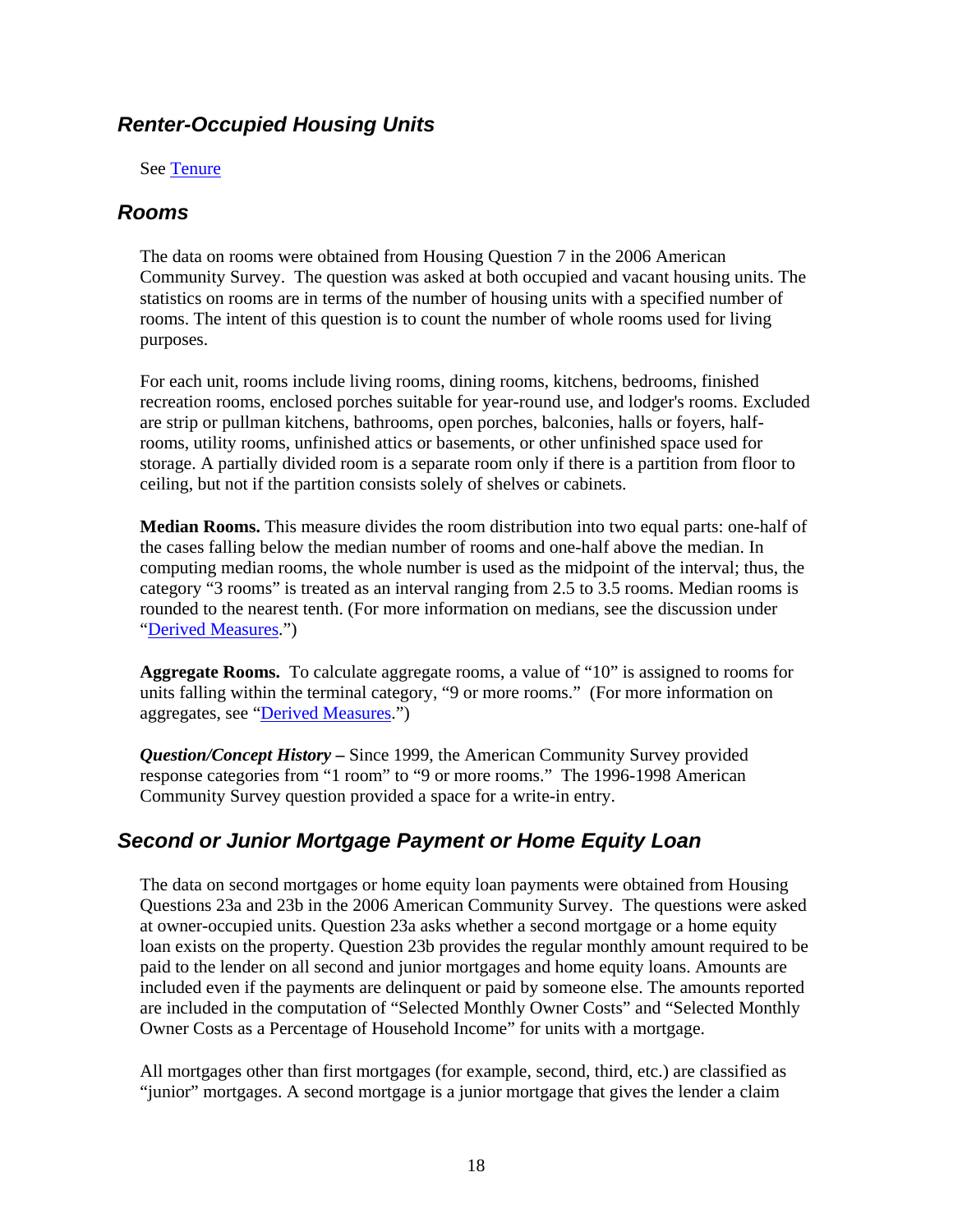<span id="page-18-0"></span>against the property that is second to the claim of the holder of the first mortgage. Any other junior mortgage $(s)$  would be subordinate to the second mortgage. A home equity loan is a line of credit available to the borrower that is secured by real estate. It may be placed on a property that already has a first or second mortgage, or it may be placed on a property that is owned free and clear.

If the respondents answered that no first mortgage existed, but a second mortgage or a home equity loan did, a computer edit assigned the unit a first mortgage and made the first mortgage monthly payment the amount reported in the second mortgage. The second mortgage/home equity loan data were then made "No" in Question 23a and blank in Question 23b.

*Question/Concept History –* Since 1996, the American Community Survey question on having a second mortgage or home equity loan has had a response category for a respondent to indicate having both a second mortgage and a home equity loan.

## *Selected Conditions*

The variable "Selected Conditions" is defined for owner- and renter-occupied housing units as having at least one of the following conditions: 1) lacking complete plumbing facilities, 2) lacking complete kitchen facilities, 3) with 1.01 or more occupants per room, 4) selected monthly owner costs as a percentage of household income greater than 30 percent, and 5) gross rent as a percentage of household income greater than 30 percent.

## *Selected Monthly Owner Costs*

The data on selected monthly owner costs were obtained from Housing Questions 14 and Questions 20 through 24 in the 2006 American Community Survey. The data were obtained for owner-occupied units. Selected monthly owner costs are the sum of payments for mortgages, deeds of trust, contracts to purchase, or similar debts on the property (including payments for the first mortgage, second mortgages, home equity loans, and other junior mortgages); real estate taxes; fire, hazard, and flood insurance on the property; utilities (electricity, gas, and water and sewer); and fuels (oil, coal, kerosene, wood, etc.). It also includes, where appropriate, the monthly condominium fee for condominiums and mobile home costs (installment loan payments, personal property taxes, site rent, registration fees, and license fees). Selected monthly owner costs were tabulated for all owner-occupied units, and usually are shown separately for units "with a mortgage" and for units "not mortgaged.

**Adjusting Selected Monthly Owner Costs for Inflation –** To inflate selected monthly owner costs from previous years, the dollar values are inflated to the latest year's dollar values by multiplying by a factor equal to the average annual Consumer Price Index (CPI-U-RS) factor for the current year, divided by the average annual CPI-U-RS factor for the earlier/earliest year.

**Median Selected Monthly Owner Costs –** This measure divides the selected monthly owner costs distribution into two equal parts: one-half of the cases falling below the median selected monthly owner costs and one-half above the median. Medians are shown separately for units "with a mortgage" and for units "not mortgaged." Median selected monthly owner costs are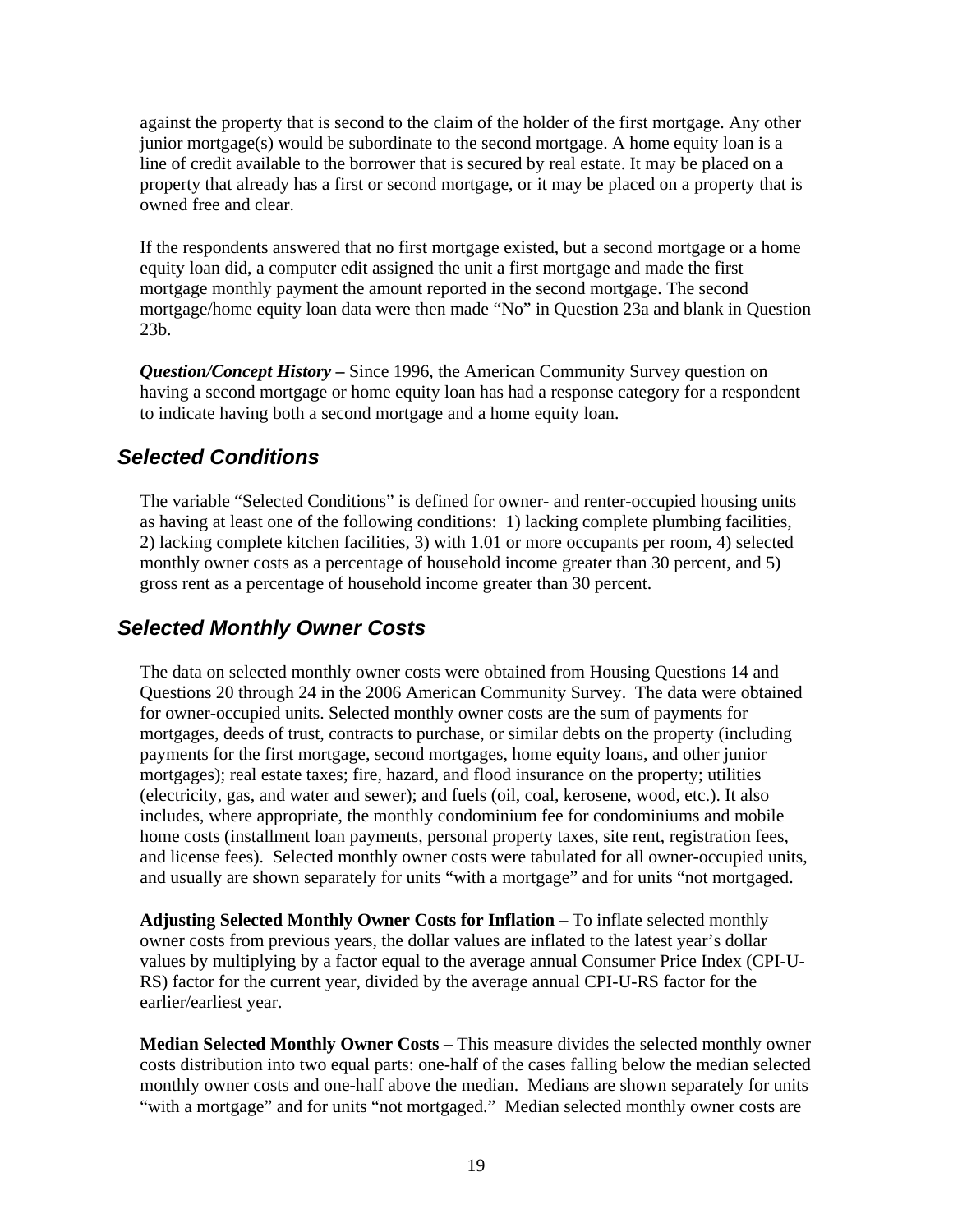<span id="page-19-0"></span>computed on the basis of a standard distribution. (See the "Standard Distributions" section under ["Derived Measures](#page-87-0).") Median selected monthly owner costs are rounded to the nearest whole dollar.

*Question/Concept History –* Since 1996, the American Community Survey questions have been the same. The American Community Survey collected the monthly cost of electricity and gas, and the 12-month cost of water and sewer. Since 2004, selected monthly owner costs has been shown for all owner-occupied housing units. In previous years (1996-2003), the question was shown for only specified owner-occupied housing units.

## *Selected Monthly Owner Costs as a Percentage of Household Income*

The information on selected monthly owner costs as a percentage of household income is the computed ratio of selected monthly owner costs to monthly household income. The ratio was computed separately for each unit and rounded to the nearest whole percentage. The data are tabulated only for owner-occupied units.

Separate distributions are often shown for units "with a mortgage" and for units "not mortgaged." Units occupied by households reporting no income or a net loss are included in the "not computed" category. (For more information, see the discussion under "Selected Monthly Owner Costs.")

**Median Selected Monthly Owner Costs as a Percentage of Household Income.** This measure divides the selected monthly owner costs as a percentage of household income distribution into two equal parts: one-half of the cases falling below the median selected monthly owner costs as a percentage of household income and one-half above the median. Median selected monthly owner costs as a percentage of household income is computed on the basis of a standard distribution. (See the "Standard Distributions" section under "[Derived](#page-87-0)  [Measures](#page-87-0).") Median selected monthly owner costs as a percentage of household income is rounded to the nearest tenth. (For more information on medians, see "[Derived Measures.](#page-87-0)")

### *Specified Owner-Occupied Units*

Specified owner-occupied units include only 1-family houses on less than 10 acres (cuerdas) without a business or medical office on the property. The data for "specified units" exclude mobile homes, houses with a business or medical office, houses on 10 or more acres (cuerdas), and housing units in multiunit buildings.

## *Specified Renter-Occupied Units*

Specified renter-occupied units are renter-occupied units that exclude 1-family houses on 10 or more acres (cuerdas).

### *Telephone Service Available*

The data on telephones were obtained from Housing Question 11 in the 2006 American Community Survey. The question was asked at occupied housing units.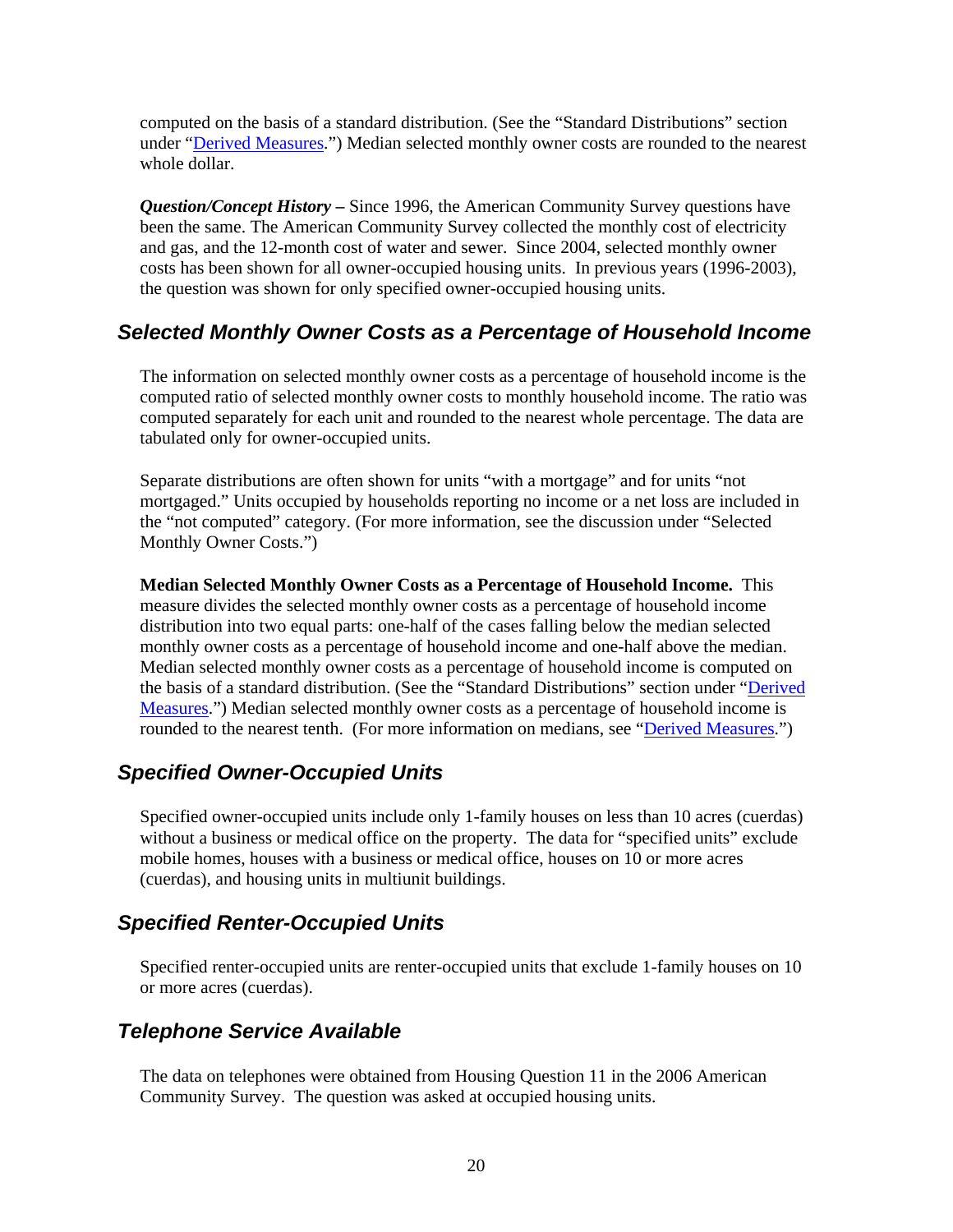<span id="page-20-0"></span>The question asked whether telephone service was available in the house, apartment, or mobile home. A telephone must be in working order and service available in the house, apartment, or mobile home that allows the respondent to both make and receive calls. Households whose service has been discontinued for nonpayment or other reasons are not counted as having telephone service available. Instructions that accompanied the ACS mail questionnaire advised respondents to answer that the house, apartment, or mobile home had telephone service if cell phones were used by household members.

*Question/Concept History –* For the 1996-1998 American Community Survey, the question asked whether there was a telephone in the house or apartment. A telephone must be inside the house or apartment for the unit to be classified as having a telephone. Units where the respondent uses a telephone located inside the building but not in the respondent's living quarters are classified as having no telephone. The words "or mobile home" were added in the 1999 question to be more inclusive of the structure type.

## *Tenure*

The data for tenure were obtained from Housing Question 17 in the 2006 American Community Survey. The question was asked at occupied housing units. Occupied housing units are classified as either owner occupied or renter occupied.

**Owner Occupied** – A housing unit is owner occupied if the owner or co-owner lives in the unit even if it is mortgaged or not fully paid for. The owner or co-owner must live in the unit and usually is Person 1 on the questionnaire. The unit is "Owned by you or someone in this household with a mortgage or loan" if it is being purchased with a mortgage or some other debt arrangement such as a deed of trust, trust deed, contract to purchase, land contract, or purchase agreement. The unit also is considered owned with a mortgage if it is built on leased land and there is a mortgage on the unit. Mobile homes occupied by owners with installment loan balances also are included in this category.

A housing unit is "Owned by you or someone in this household free and clear (without a mortgage)" if there is no mortgage or other similar debt on the house, apartment, or mobile home including units built on leased land if the unit is owned outright without a mortgage.

**Renter Occupied – All occupied housing units which are not owner occupied, whether they** are rented for cash rent or occupied without payment of cash rent, are classified as renter occupied. "No cash rent" units are separately identified in the rent tabulations. Such units are generally provided free by friends or relatives or in exchange for services such as resident manager, caretaker, minister, or tenant farmer. Housing units on military bases also are classified in the "No cash rent" category. "Rented for cash rent" includes units in continuing care, sometimes called life care arrangements. These arrangements usually involve a contract between one or more individuals and a health services provider guaranteeing the individual shelter, usually a house or apartment, and services, such as meals or transportation to shopping or recreation. (For more information, see ["Meals Included in Rent.](#page-13-0)")

*Question/Concept History –* Since 1996, the American Community Survey questions have been the same.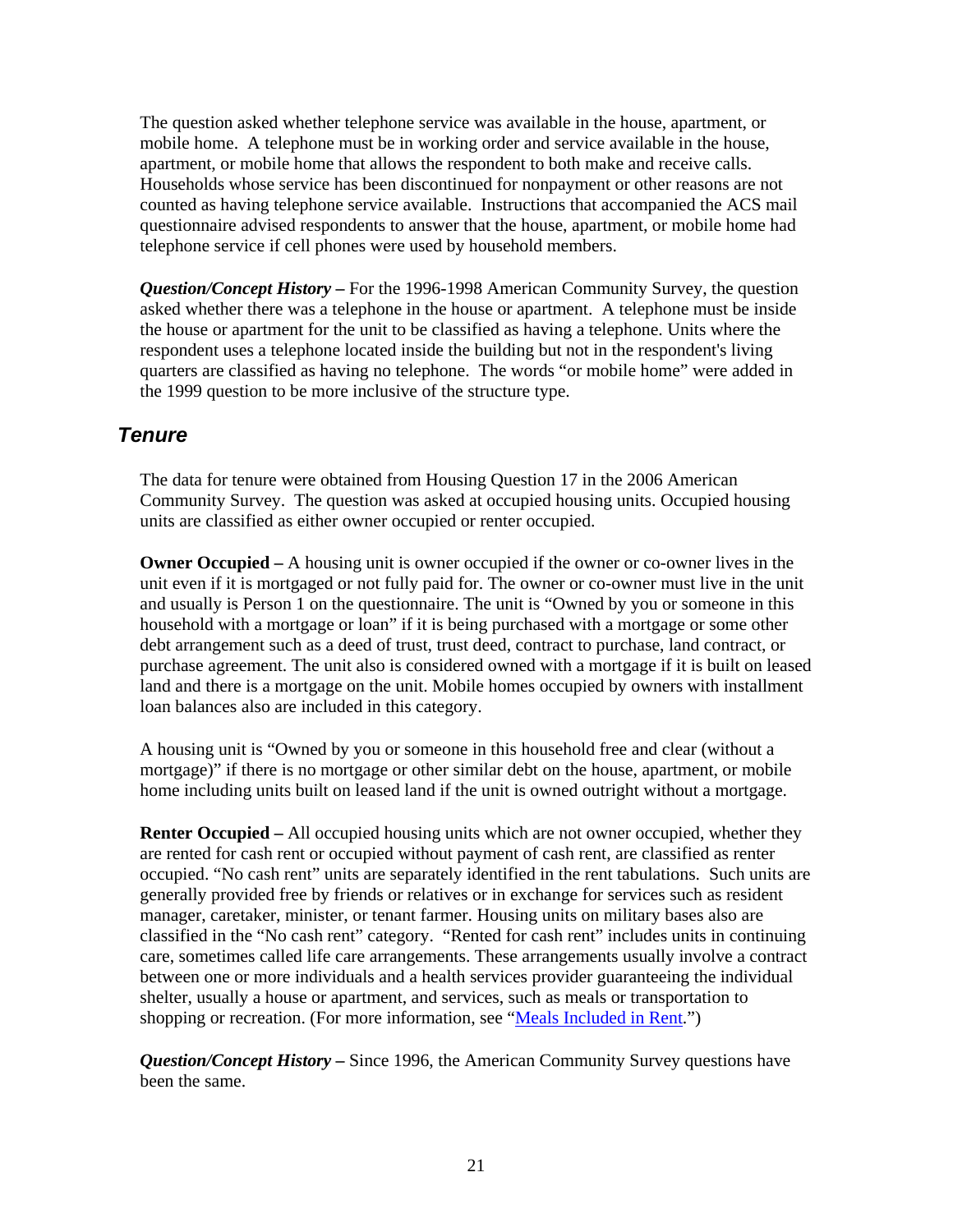### <span id="page-21-0"></span>*Units in Structure*

The data on units in structure (also referred to as "type of structure") were obtained from Housing Question 1 in the 2006 American Community Survey. The question was asked at occupied and vacant housing units. A structure is a separate building that either has open spaces on all sides or is separated from other structures by dividing walls that extend from ground to roof. In determining the number of units in a structure, all housing units, both occupied and vacant, are counted. Stores and office space are excluded. The statistics are presented for the number of housing units in structures of specified type and size, not for the number of residential buildings.

**Mobile Home –** Both occupied and vacant mobile homes to which no permanent rooms have been added are counted in this category. Mobile homes used only for business purposes or for extra sleeping space and mobile homes for sale on a dealer's lot, at the factory, or in storage are not counted in the housing inventory.

**1-Unit, Detached –** This is a 1-unit structure detached from any other house; that is, with open space on all four sides. Such structures are considered detached even if they have an adjoining shed or garage. A one-family house that contains a business is considered detached as long as the building has open space on all four sides. Mobile homes to which one or more permanent rooms have been added or built also are included.

**1-Unit, Attached –** This is a 1-unit structure that has one or more walls extending from ground to roof separating it from adjoining structures. In row houses (sometimes called townhouses), double houses, or houses attached to nonresidential structures, each house is a separate, attached structure if the dividing or common wall goes from ground to roof.

**2 or More Apartments –** These are units in structures containing 2 or more housing units, further categorized as units in structures with 2, 3 or 4, 5 to 9, 10 to 19, 20 to 49, and 50 or more apartments.

**Boat, RV, Van, Etc.** – This category is for any living quarters occupied as a housing unit that does not fit the previous categories. Examples that fit this category are houseboats, railroad cars, campers, and vans. Recreational vehicles, boats, vans, tents, railroad cars, and the like are included only if they are occupied as someone's current place of residence.

*Question/Concept History –* The 1996-1998 American Community Survey question provided the response category, "a mobile home or trailer." Starting in 1999, the ACS response category dropped "or trailer" to read as "a mobile home."

### *Utilities*

The data on utility costs were obtained from Housing Questions 14a through 14d in the 2006 American Community Survey. The questions were asked of occupied housing units. The questions about electricity and gas asked for the monthly costs, and the questions about water, sewer, and other fuels (oil, coal, wood, kerosene, etc.) asked for the yearly costs.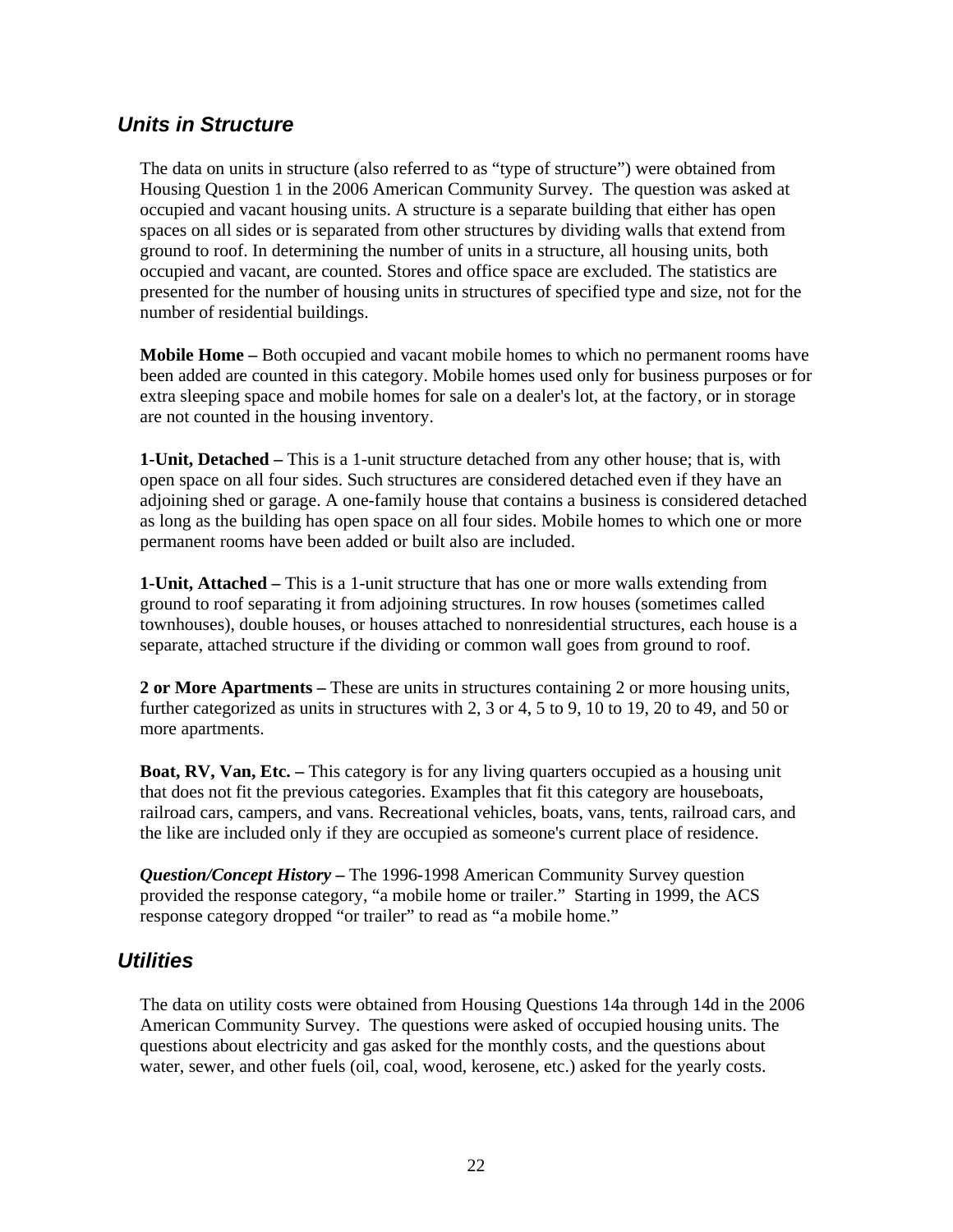<span id="page-22-0"></span>Costs are recorded if paid by or billed to occupants, a welfare agency, relatives, or friends. Costs that are paid by landlords, included in the rent payment, or included in condominium or cooperative fees are excluded.

**Limitation of the Data** – Research has shown that respondents tended to overstate their expenses for electricity and gas when compared to utility company records. There is some evidence that this overstatement is reduced when yearly costs are asked rather than monthly costs. Caution should be exercised in using these data for direct analysis because costs are not reported for certain kinds of units such as renter-occupied units with all utilities included in the rent and owner-occupied condominium units with utilities included in the condominium fee.

*Question/Concept History –* The American Community Survey questions ask for monthly costs for electricity and gas, and yearly costs for water/sewer and other fuels. Since 1999, the words "or mobile home" were added to each question, and Question 14b, which asked "Last month, what was the cost of gas for this house, apartment, or mobile home?" had an additional response category, "included in electricity payment entered above."

## *Vacancy Status*

The data on vacancy status were obtained only for a sample of cases in the computer-assisted personal interview (known as "CAPI") follow-up by field representatives. Data on vacancy status were obtained at the time of the personal visit. Vacancy status and other characteristics of vacant units were determined by field representatives obtaining information from landlords, owners, neighbors, rental agents, and others. Vacant units are subdivided according to their housing market classification as follows:

**For Rent –** These are vacant units offered "for rent," and vacant units offered either "for rent" or "for sale."

**Rented, Not Occupied** – These are vacant units rented but not yet occupied, including units where money has been paid or agreed upon, but the renter has not yet moved in.

For Sale Only – These are vacant units being offered "for sale only," including units in cooperatives and condominium projects if the individual units are offered "for sale only." If units are offered either "for rent" or "for sale" they are included in the "for rent" classification.

**Sold, Not Occupied** – These are vacant units sold but not yet occupied, including units that have been sold recently, but the new owner has not yet moved in.

**For Seasonal, Recreational, or Occasional Use –** These are vacant units used or intended for use only in certain seasons or for weekends or other occasional use throughout the year. Seasonal units include those used for summer or winter sports or recreation, such as beach cottages and hunting cabins. Seasonal units also may include quarters for such workers as herders and loggers. Interval ownership units, sometimes called shared-ownership or timesharing condominiums, also are included here.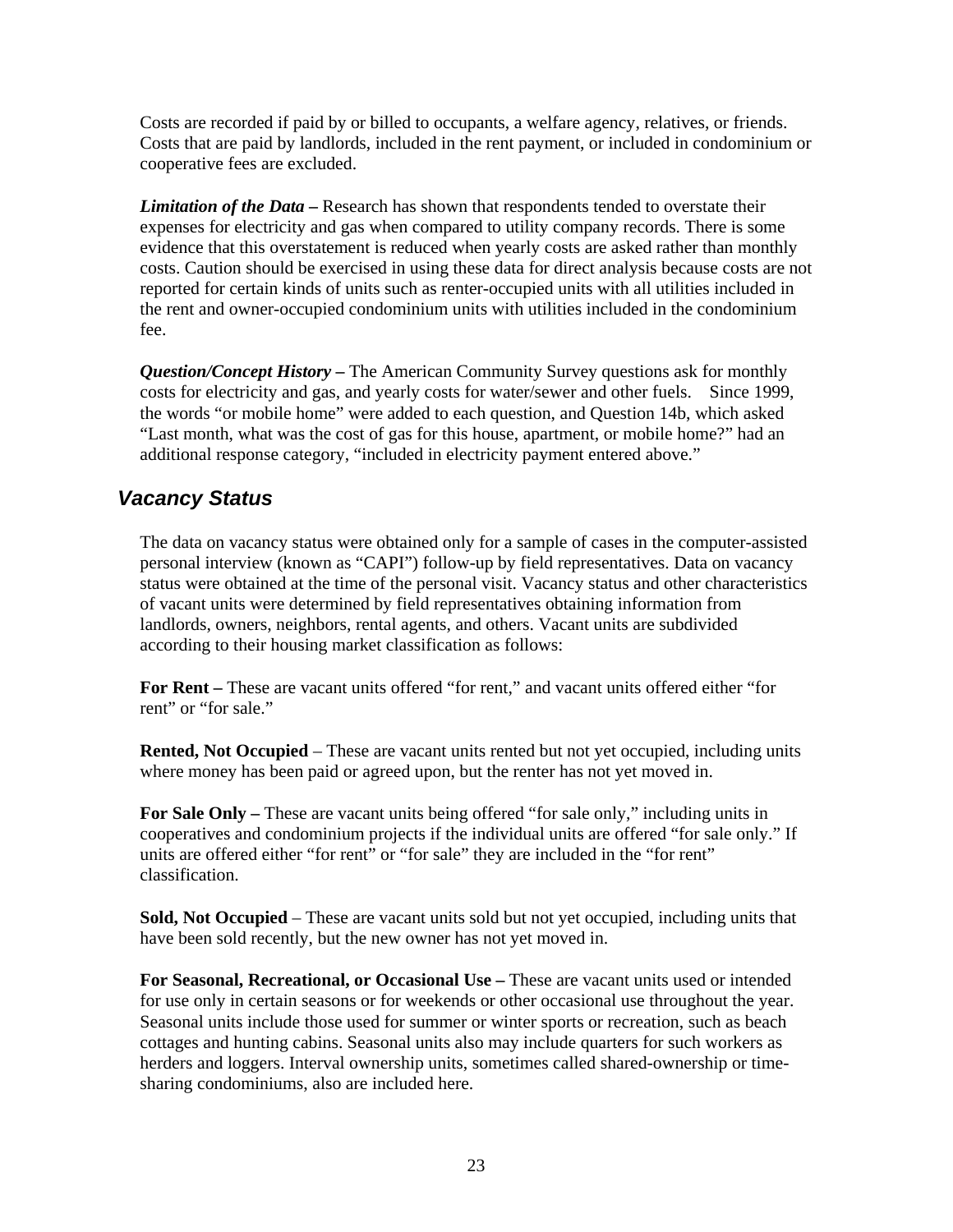<span id="page-23-0"></span>**For Migrant Workers –** These include vacant units intended for occupancy by migratory workers employed in farm work during the crop season. (Work in a cannery, a freezer plant, or a food-processing plant is not farm work.)

**Other Vacant** – If a vacant unit does not fall into any of the categories specified above, it is classified as "Other vacant." For example, this category includes units held for occupancy by a caretaker or janitor, and units held for personal reasons of the owner.

**Homeowner Vacancy Rate** – The homeowner vacancy rate is the proportion of the homeowner inventory that is vacant "for sale." It is computed by dividing the number of vacant units "for sale only" by the sum of the owner-occupied units, vacant units that are "for sale only," and vacant units that have been sold but not yet occupied, and then multiplying by 100. This measure is rounded to the nearest tenth.

**Rental Vacancy Rate** – The rental vacancy rate is the proportion of the rental inventory that is vacant "for rent." It is computed by dividing the number of vacant units "for rent" by the sum of the renter-occupied units, vacant units that are "for rent," and vacant units that have been rented but not yet occupied, and then multiplying by 100. This measure is rounded to the nearest tenth.

**Available Housing Vacancy Rate –** The proportion of the housing inventory that is vacantfor-sale only and vacant-for-rent. It is computed by dividing the sum of vacant-for-sale only housing units and vacant-for-rent housing units, by the sum of occupied units, vacant-for-sale only housing units, vacant-sold-not occupied housing units, vacant-for-rent housing units, and vacant-rented-not-occupied housing units, and then multiplying by 100. This measure is rounded to the nearest tenth.

*Question/Concept History –* The 1996-2004 American Community Survey and Census 2000 used a single vacancy status category for units that were either "Rented or sold, not occupied". Since the 2005 ACS, there have been two separate categories, "Rented, not occupied and "Sold, not occupied." This change created consistency among the ACS, the Housing Vacancy Survey, and the proposed 2010 Census vacancy status response options. The revised categories were incorporated in the calculations of the rental vacancy rate and the homeowner vacancy rate.

## *Vacant Housing Units*

See [Living Quarters](#page-12-0)

#### *Value*

The data on value (also referred to as "price asked" for vacant units) were obtained from Housing Question 19 in the 2006 American Community Survey. The question was asked at housing units that were owned, being bought, vacant for sale, or sold not occupied at the time of the survey. Value is the respondent's estimate of how much the property (house and lot, mobile home and lot, or condominium unit) would sell for if it were for sale. If the house or mobile home was owned or being bought, but the land on which it sits was not, the respondent was asked to estimate the combined value of the house or mobile home and the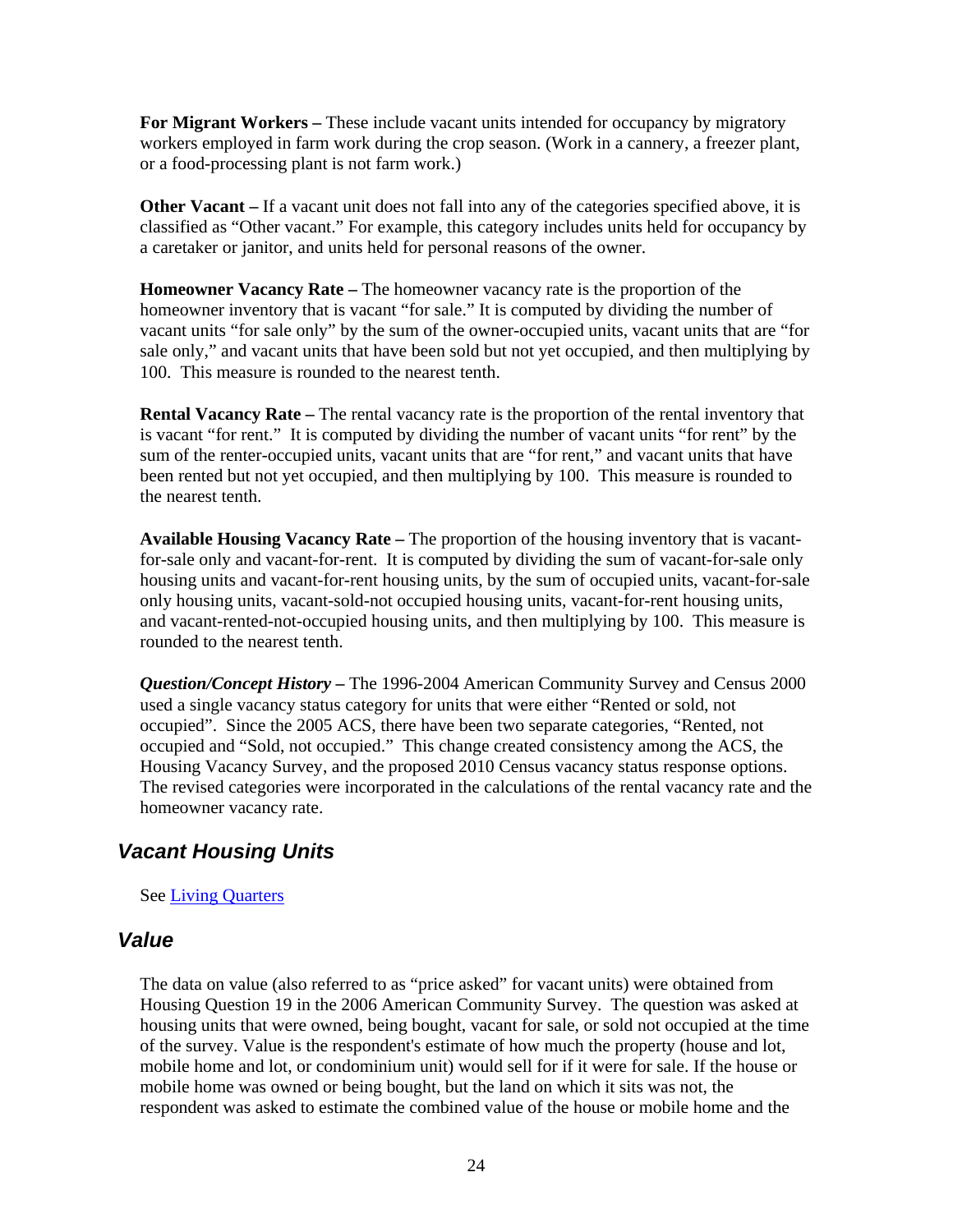<span id="page-24-0"></span>land. For vacant units, value was the price asked for the property. Value was tabulated separately for all owner-occupied and vacant-for-sale housing units, as well as owneroccupied and vacant-for-sale mobile homes.

**Adjusting Value for Inflation –** Since value is the only dollar amount captured on the questionnaire in specified intervals (checkboxes), the category boundaries for previous years are not adjusted for inflation. In the comparison profiles, however, the median value is adjusted for inflation by multiplying a factor equal to the average annual CPI-U-RS factor for the current year, divided by the average annual CPI-U-RS factor for the earlier/earliest year.

**Median and Quartile Value –** The median divides the value distribution into two equal parts: one-half of the cases falling below the median value of the property (house and lot, mobile home and lot, or condominium unit) and one-half above the median. Quartiles divide the value distribution into four equal parts. Median and quartile value are computed on the basis of a standard distribution. (See the "Standard Distributions" section under "[Derived](#page-87-0)  [Measures](#page-87-0).") Median and quartile value calculations are rounded to the nearest hundred dollars. Upper and lower quartiles can be used to note large value differences among various geographic areas. (For more information on medians and quartiles, see ["Derived](#page-87-0)  [Measures](#page-87-0).")

**Aggregate Value –** To calculate aggregate value, the amount assigned for the category "Less than \$10,000" is \$9,000. The amount assigned to the category \$1,000,000 or more" is \$1,250,000. Aggregate value is rounded to the nearest hundred dollars. (For more information on aggregates, see ["Derived Measures](#page-87-0).")

*Question/Concept History –* The 1996-1998 American Community Survey question provided a space for the respondent to enter a dollar amount. Since 1999, the American Community Survey question provided 19 pre-coded response categories from "Less than \$10,000" to "\$250,000 or more – *Specify*." Starting in 2004, value was shown for all owneroccupied housing units. In previous years (1996-2003), it was shown for only specified owner-occupied housing units.

## *Vehicles Available*

The data on vehicles available were obtained from Housing Question 12 in the 2006 American Community Survey. The questions were asked at occupied housing units. These data show the number of passenger cars, vans, and pickup or panel trucks of one-ton capacity or less kept at home and available for the use of household members. Vehicles rented or leased for one month or more, company vehicles, and police and government vehicles are included if kept at home and used for non-business purposes. Dismantled or immobile vehicles are excluded. Vehicles kept at home but used only for business purposes also are excluded.

*Question/Concept History –* The 1996-1998 American Community Survey question provided a space for the respondent to enter the number of vehicles. Since 1999, the American Community Survey question provided pre-coded response categories.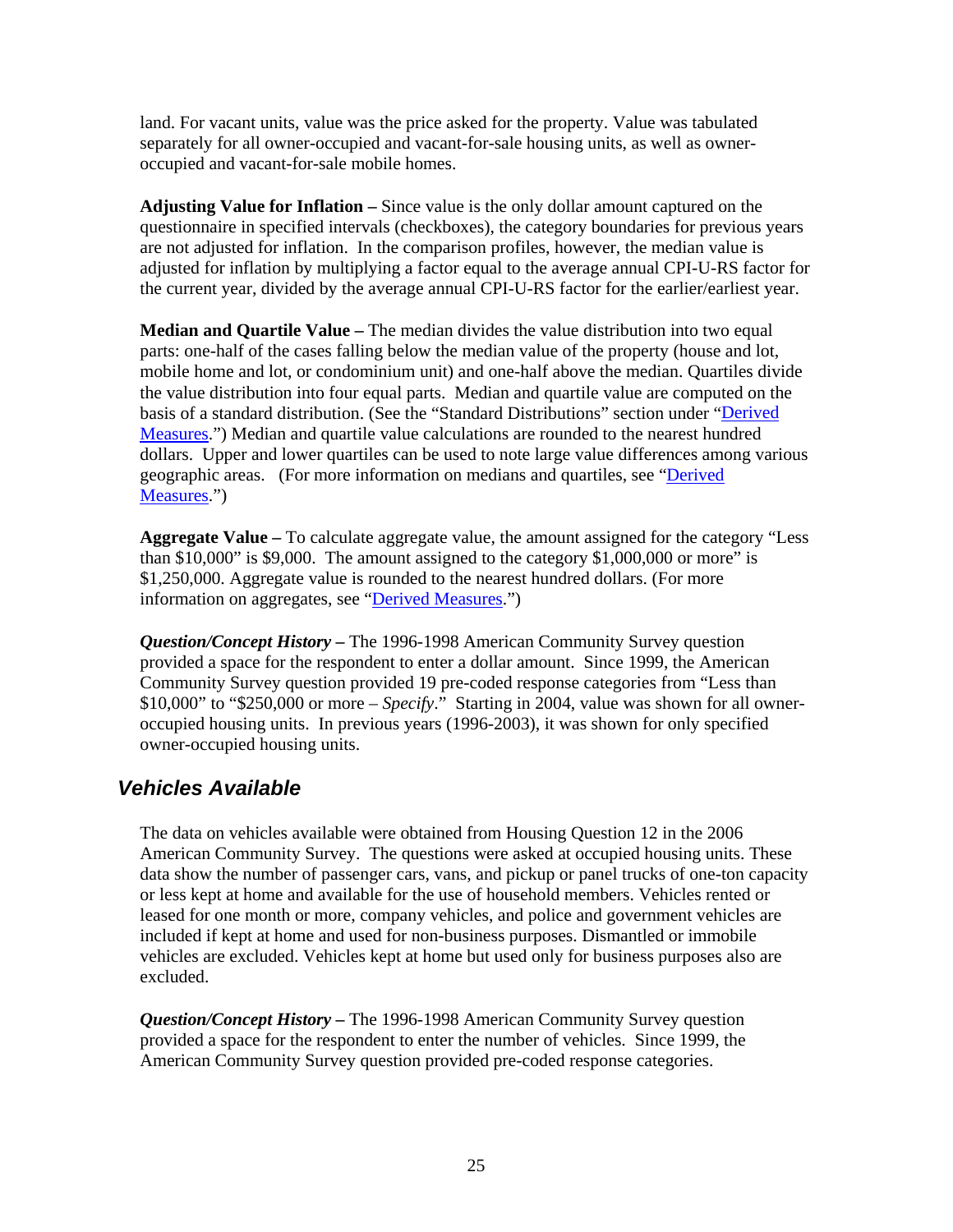## <span id="page-25-0"></span>*Year Householder Moved into Unit*

The data on year householder moved into unit were obtained from answers to Housing Question 3, which was asked of occupied housing units. These data refer to the year of the latest move by the householder. If the householder moved back into a housing unit he or she previously occupied, the year of the latest move was reported. If the householder moved from one apartment to another within the same building, the year the householder moved into the present apartment was reported. The intent is to establish the year the present occupancy by the householder began. The year that the householder moved in is not necessarily the same year other members of the household moved in, although in the great majority of cases an entire household moves at the same time.

**Median Year Householder Moved into Unit –** Median year householder moved into unit divides the distribution into two equal parts: one-half of the cases falling below the median year householder moved into unit and one-half above the median. Median year householder moved into unit is computed on the basis of a standard distribution. (See the "Standard Distributions" section under "[Derived Measures.](#page-87-0)") Median year householder moved into unit is rounded to the nearest whole number. (For more information on medians, see "[Derived](#page-87-0)  [Measures](#page-87-0).")

*Question/Concept History –* Since 1996, the question provided two write-in spaces for the respondent to enter month and year the householder (person 1) moved into the house, apartment, or mobile home.

## *Year Structure Built*

The data on year structure built were obtained from Housing Question 2 in the 2006 American Community Survey. The question was asked at both occupied and vacant housing units. Year structure built refers to when the building was first constructed, not when it was remodeled, added to, or converted. Housing units under construction are included as vacant housing if they meet the housing unit definition, that is, all exterior windows, doors, and final usable floors are in place. For mobile homes, houseboats, RVs, etc., the manufacturer's model year was assumed to be the year built. The data relate to the number of units built during the specified periods that were still in existence at the time of enumeration.

**Median Year Structure Built –** Median year structure built divides the distribution into two equal parts: one-half of the cases falling below the median year structure built and one-half above the median. Median year structure built is computed on the basis of a standard distribution (See the "Standard Distributions" section under "[Derived Measures.](#page-87-0)") The median is rounded to the nearest calendar year. Median age of housing can be obtained by subtracting median year structure built from survey year. For example, if the median year structure built is 1968, the median age of housing in that area is 38 years (2006 minus 1968). (For more information on medians, see ["Derived Measures](#page-87-0).")

*Limitation of the Data* **–** Data on year structure built are more susceptible to errors of response and non-reporting than data on many other questions because respondents must rely on their memory or on estimates by people who have lived in the neighborhood a long time.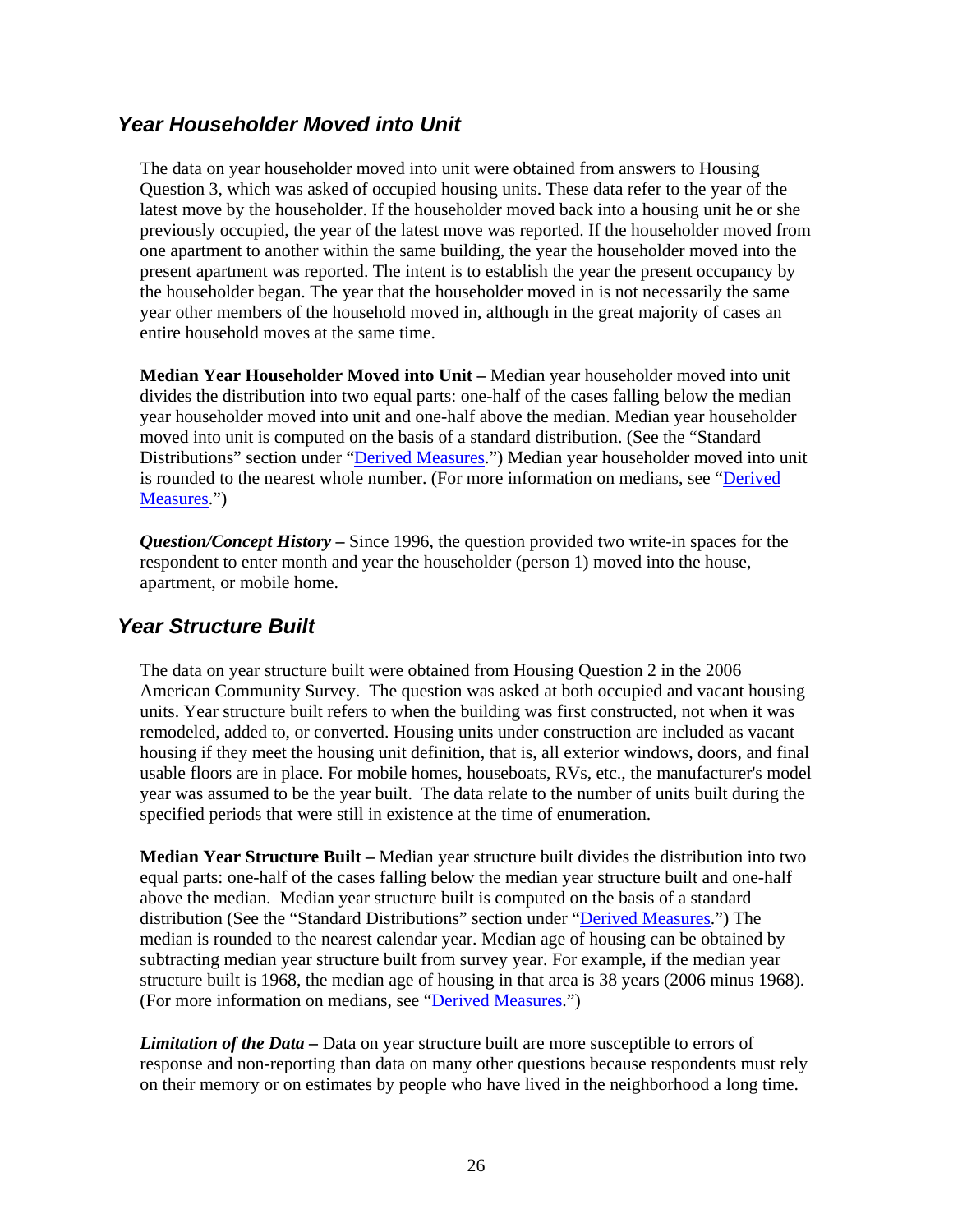*Question/Concept History –* The 1996-1998 American Community Survey question provided a write-in space for the respondent to enter a year. Since 1999, the question provided 9 pre-coded response categories which showed ranges of years. The response categories were updated starting in 2003 to provide detail for recently built structures.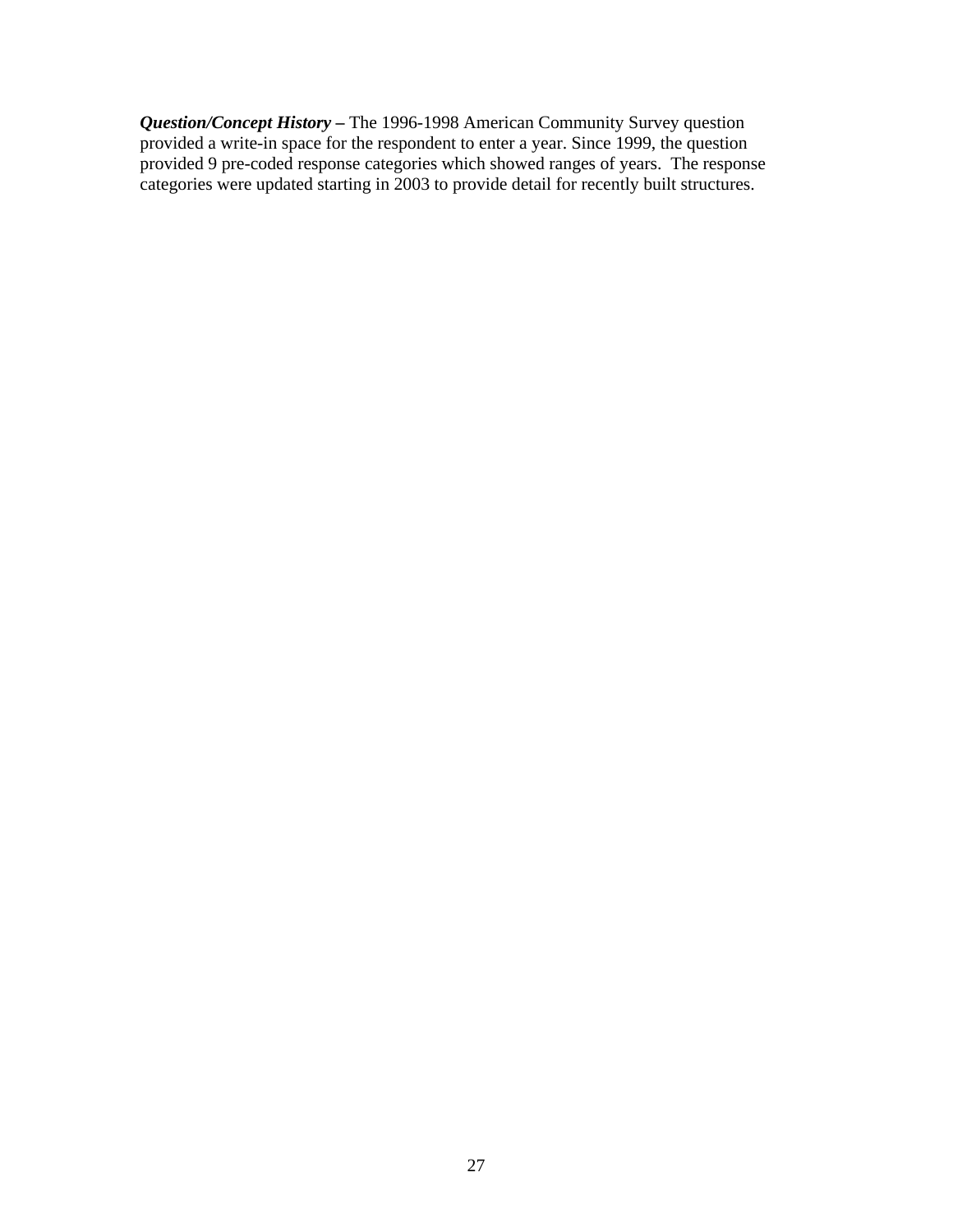# <span id="page-27-0"></span>**Population Variables**

## *General Information*

**Contact List:** To obtain additional information on these and other American Community Survey subjects, see the list of Census 2000/2010 Contacts on the Internet at [http://www.census.gov/contacts/www/c-census2000.html.](http://www.census.gov/contacts/www/c-census2000.html)

**Scope:** These definitions apply to the data collected in both the United States and Puerto Rico. The text specifically notes any differences. References about comparability to the previous ACS years refer only to the ACS in the United States. Beginning in 2006, the population in group quarters is included in the data tabulations.

**Historical Census Comparability:** For additional information about the data in previous decennial censuses, see<http://www.census.gov/prod/cen2000/doc/sf4.pdf>, Appendix B and subject definitions for American Community Survey years prior to 2005.

**Weighting Methodology:** The weighting methodology in the 2006 ACS was modified in order to ensure consistent estimates of occupied housing units, households, and householders. For more information on the weighting methodology changes see "User Notes."

# *Ability to Speak English*

See [Language Spoken at Home and Ability to Speak English](#page-61-0)

## *Age*

The data on age were derived from answers to Question 2. The age classification is based on the age of the person in complete years at the time of interview. Both age and date of birth are used in combination to calculate the most accurate age at the time of the interview. Inconsistently reported and missing values are assigned or imputed based on the values of other variables for that person, from other people in the household, or from people in other households ("hot deck" imputation).

Data on age are used to determine the applicability of other questions for a particular individual and to classify other characteristics in tabulations. Age data are needed to interpret most social and economic characteristics used to plan and analyze programs and policies. Therefore, age data are tabulated by many different age groupings, such as 5-year age groups.

**Median Age** – The median age is the age that divides the population into two equal-size groups. Half of the population is older than the median age and half is younger. Median age is based on a standard distribution of the population by single years of age and is shown to the nearest tenth of a year. (See the sections on "Standard Distributions" and "Medians" under ["Derived Measures](#page-87-0).")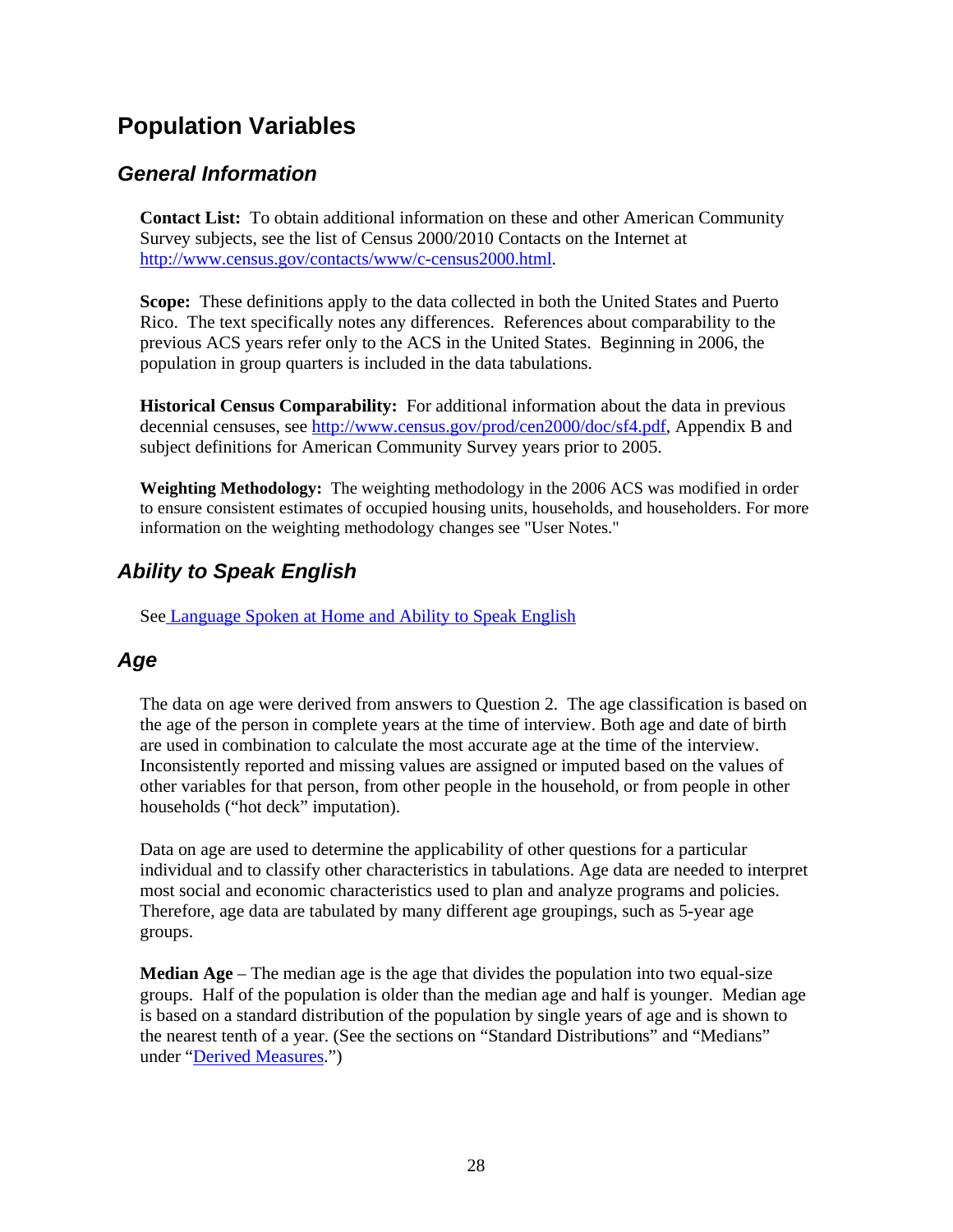<span id="page-28-0"></span>**Age Dependency Ratio –** The age dependency ratio is derived by dividing the combined under-18 and 65-and-over populations by the 18-to-64 population and multiplying by 100.

**Old-Age Dependency Ratio** – The old-age dependency ratio is derived by dividing the population 65 years and over by the 18-to-64 population and multiplying by 100.

**Child Dependency Ratio** – The child dependency ratio is derived by dividing the population under 18 years by the 18-to-64 population, and multiplying by 100.

*Limitation of the Data –* Caution should be taken when comparing population in age groups across time. The entire population continually ages into older age groups over time and babies fill in the youngest age group. So, the population of a certain age is made up of a completely different group of people in 2000 and 2006. Since populations occasionally experience booms/increases and busts/decreases in births, deaths, or migration (for example, the postwar Baby Boom from 1946-1964), one should not necessarily expect that the population in an age group in Census 2000 should be similar in size or proportion to the population in the same age group in the 2006 ACS. For example, Baby Boomers were age 36 to 54 in Census 2000 while they were age 42 to 60 in the 2006 ACS. So, the age group 55 to 59 would show a considerable increase in population when comparing Census 2000 data with the 2006 ACS data.

The Group Quarters (GQ) population is included in the 2006 ACS and not included in prior years. Some types of GQ populations have age distributions that are very different from the household population. The inclusion of the GQ population could therefore have a noticeable impact on the age distribution. This is particularly true for areas with a substantial GQ population.

*Question/Concept History –* The 1996-2002 American Community Survey question asked for month, day, and year of birth before age. Since 2003, the American Community Survey question asked for age, followed by month, day, and year of birth.

## *Ancestry*

The data on ancestry were derived from answers to Question 12. The question was based on self-identification; the data on ancestry represent self-classification by people according to the ancestry group(s) with which they most closely identify. Ancestry refers to a person's ethnic origin or descent, "roots," or heritage; or the place of birth of the person, the person's parents, or ancestors before their arrival in the United States. Some ethnic identities, such as "Egyptian" or "Polish" can be traced to geographic areas outside the United States, while other ethnicities such as "Pennsylvania German" or "Cajun" evolved in the United States.

The intent of the ancestry question was not to measure the degree of attachment the respondent had to a particular ethnicity. For example, a response of "Irish" might reflect total involvement in an Irish community or only a memory of ancestors several generations removed from the individual.

The Census Bureau coded the responses through an automated review, edit, and coding operation*.* The open-ended write-in ancestry question was coded by subject-matter specialists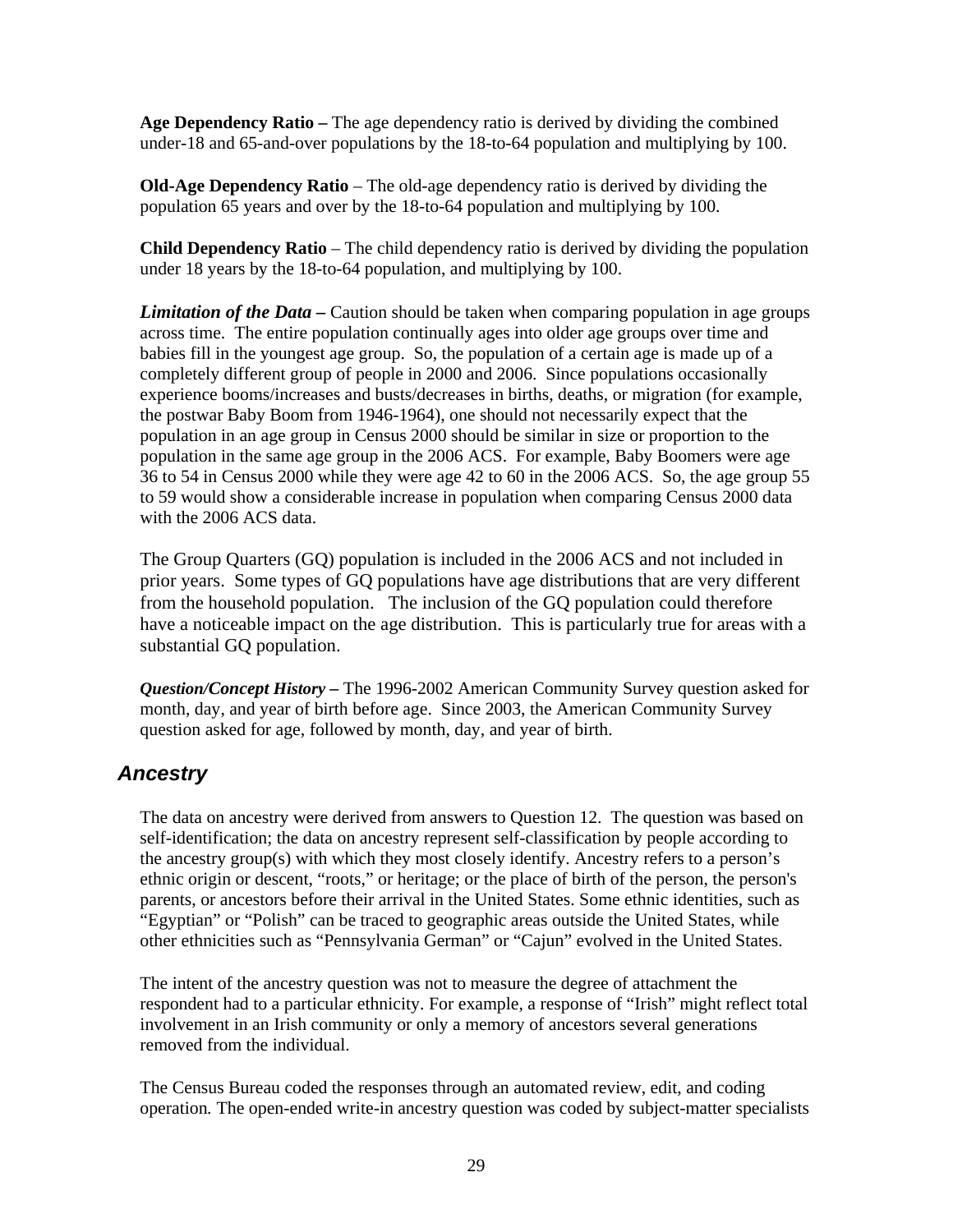into a numeric representation using a code list containing over 1,000 categories. The code list reflects the results of the Census Bureau's own research and consultations with many ethnic experts. Many decisions were made to determine the classification of responses. These decisions affected the grouping of the tabulated data. For example, the "Indonesian" category includes the responses of "Indonesian," "Celebesian," "Moluccan," and a number of other responses.

The ancestry question allowed respondents to report one or more ancestry groups. Generally, only the first two responses reported were coded. If a response was in terms of a dual ancestry, for example, "Irish English," the person was assigned two codes, in this case one for Irish and another for English. However, in certain cases, multiple responses such as "French Canadian," "Scotch-Irish," "Greek Cypriot," and "Black Dutch" were assigned a single code reflecting their status as unique groups. If a person reported one of these unique groups in addition to another group, for example, "Scotch-Irish English," resulting in three terms, that person received one code for the unique group (Scotch-Irish) and another one for the remaining group (English). If a person reported "English Irish French," only English and Irish were coded. For certain combinations of ancestries where the ancestry group is a part of another, such as "German Bavarian," the responses were coded as a single ancestry using the more detailed group (Bavarian). Also, responses such as "Polish-American" or "Italian-American" were coded and tabulated as a single entry (Polish or Italian).

The Census Bureau accepted "American" as a unique ethnicity if it was given alone, with an ambiguous response, or with state names. If the respondent listed any other ethnic identity such as "Italian American," generally the "American" portion of the response was not coded. However, distinct groups such as "American Indian," "Mexican American," and "African American" were coded and identified separately because they represented groups who may consider themselves different from those who reported as "Indian," "Mexican," or "African," respectively.

In all tabulations, when respondents provided an unclassifiable ethnic identity (for example, "multi-national," "adopted," or "I have no idea"), the answer was included in "Unclassified or not reported."

The tabulations on ancestry use two types of data presentations – one used total people as the base, and the other used total responses as the base. The following are categories shown in the two data presentations.

#### **Presentations Based on People**

**Single Ancestry Reported –** Includes all people who reported only one ethnic group such as "German." Also included in this category are people with multiple-term responses such as "Scotch-Irish" who are assigned a single code because they represent one distinct group.

**Multiple Ancestries Reported –** Includes all people who reported more than one group, such as "German" and "Irish" and were assigned two ancestry codes.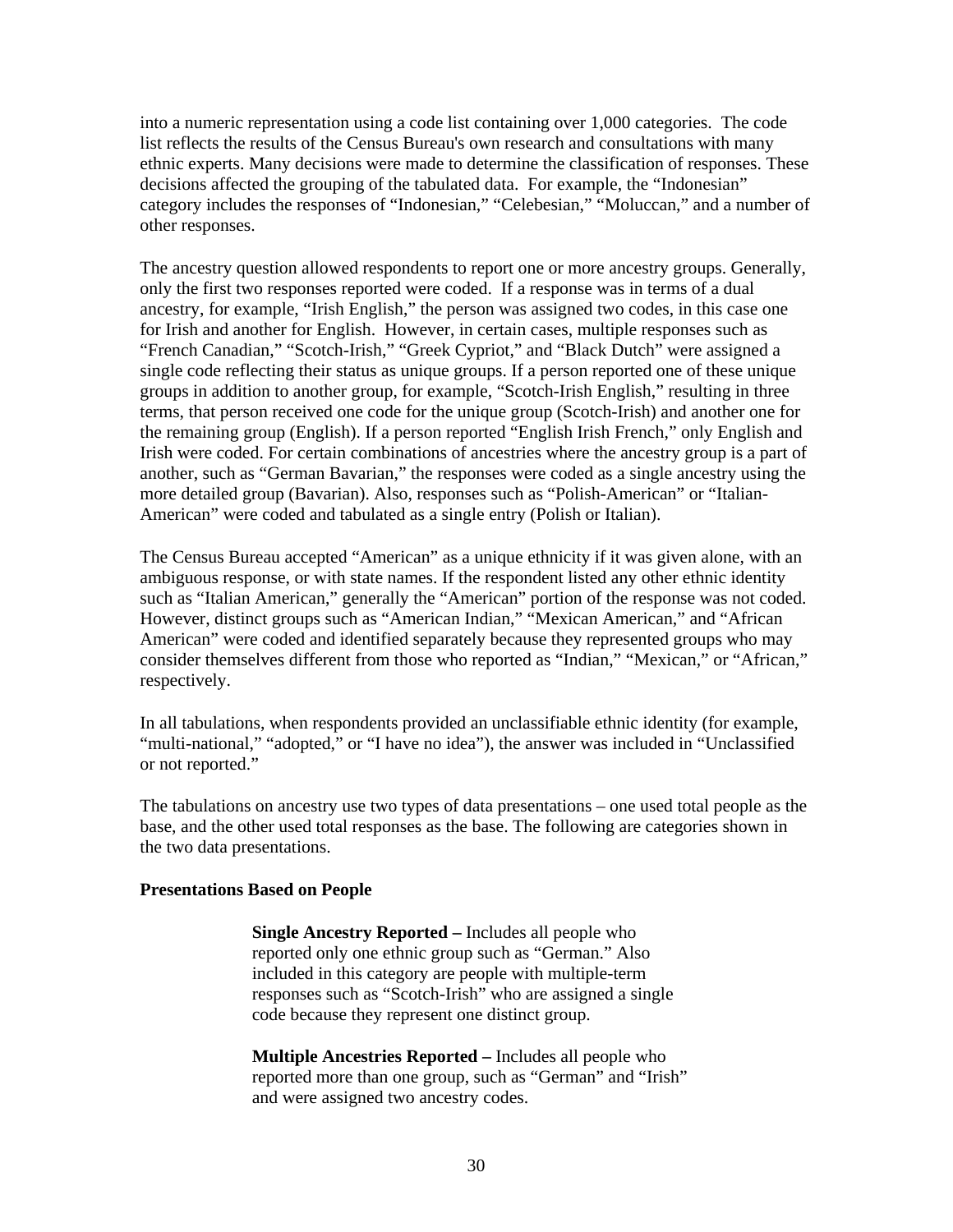**Ancestry Reported –** Includes all people who reported each ancestry, regardless of whether it was their first or second ancestry, or part of a single or multiple response.

#### **Presentations Based on Responses**

**First Ancestry Reported –** Includes the first response of all people who reported at least one codeable entry. For example, in this category, the count for Danish would include all those who reported only Danish and those who reported Danish first and then some other group.

**Second Ancestry Reported –** Includes the second response of all people who reported a multiple ancestry. Thus, the count for Danish in this category includes all people who reported Danish as the second response, regardless of the first response provided.

**Total Ancestries Reported or Total Ancestries Tallied –**  Includes the total number of ancestries reported and coded. If a person reported a multiple ancestry such as "French Danish," that response was counted twice in the tabulations--once in the French category and again in the Danish category. Thus, the sum of the counts in this type of presentation is not the total population but the total of all responses.

*Limitation of the Data* **–** Although some experts consider religious affiliation a component of ethnic identity, the ancestry question was not designed to collect any information concerning religion. The Census Bureau is prohibited from collecting information on religion. Thus, if a religion was given as an answer to the ancestry question, it was coded as an "Other" response.

The Group Quarters (GQ) population is included in the 2006 ACS and not included in prior years. Some types of GQ populations may have ancestry distributions that are different from the household population. The inclusion of the GQ population could therefore have a noticeable impact on the ancestry distribution. This is particularly true for areas with a substantial GQ population.

*Question/Concept History –* The 1996-1999 American Community Survey system for coding required consistency checks with answers to other questions when the write-in response to ancestry was "Indian." The coding in 2000 and subsequent years involved consistency checks for those respondents writing "Indian" and for two-word ancestries containing the word "Black," such as "Black Irish." Since 1999, the list of examples differed from those used for the 1996-1998 ACS.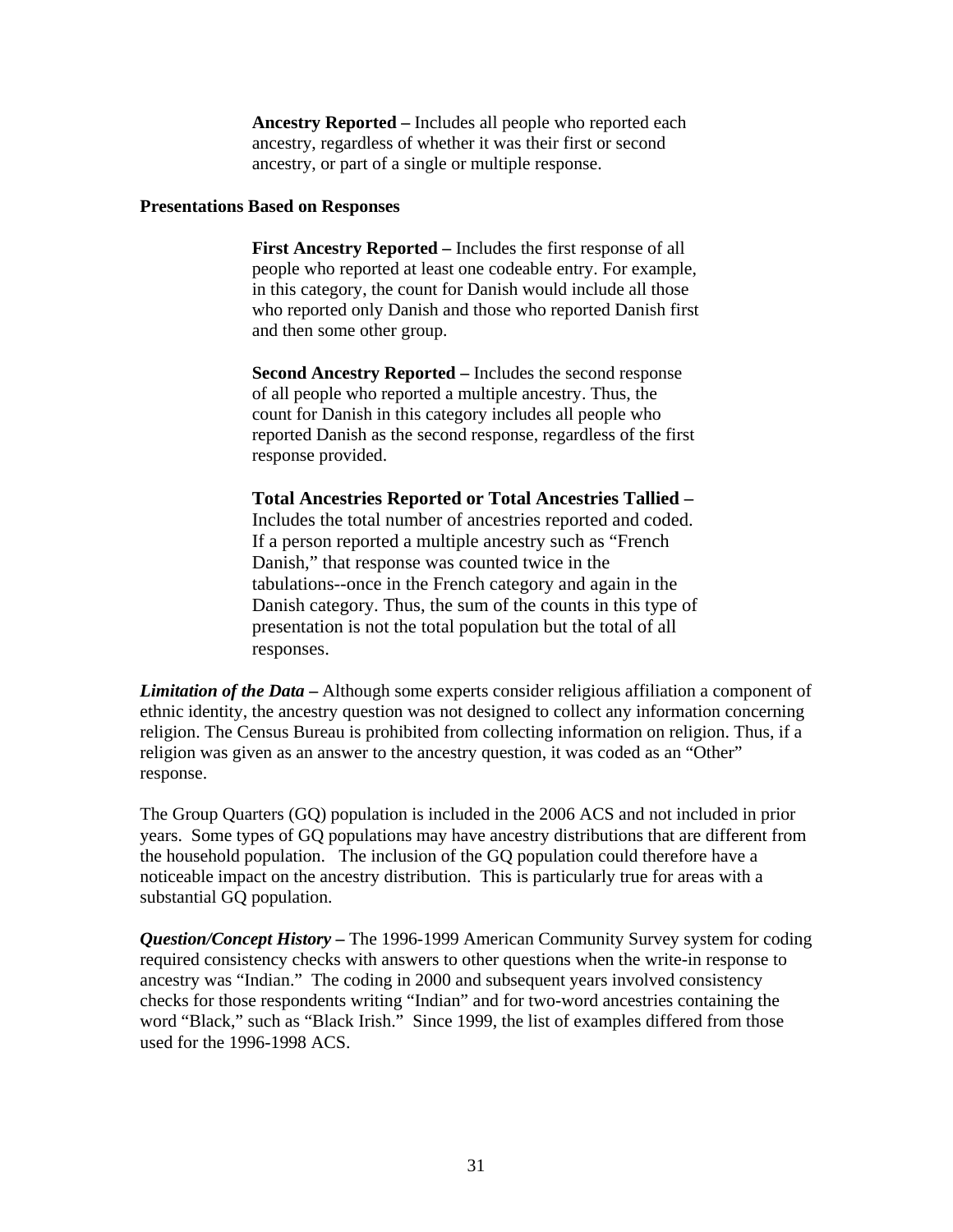## <span id="page-31-0"></span>*Children Ever Born*

For the 1996-1998 American Community Survey, the data on fertility (also referred to as "children ever born") were derived from answers to Question 18, which was asked of all women 15 years old and over regardless of marital status. Stillbirths, stepchildren, and adopted children were excluded from the number of children ever born. Ever-married women were instructed to include all children born to them before and during their most recent marriage, children no longer living, and children living away from home, as well as children who were still living in the home. Never-married women were instructed to include all children born to them.

Data were most frequently presented in terms of the aggregate number of children ever born to women in the specified category and in terms of the rate per 1,000 women.

Beginning in 1999, American Community Survey data on fertility were derived from questions that asked if the person had given birth in the past 12 months. See the section on "Fertility" for more information.

*Question/Concept History –* The 1996-1998 American Community Survey used a write-in space for the number and a response category for "None." There was no question addressing "children ever born" since the 1999 questionnaires.

## *Citizenship Status (U.S. Citizenship Status)*

The data on citizenship status were derived from answers to Question 8. The responses to this question were used to determine the U.S. citizen and non-U.S. citizen populations as well as to determine the native and foreign-born populations.

Respondents were asked to select one of five categories: (1) born in the United States, (2) born in Puerto Rico, Guam, the U.S. Virgin Islands, or Northern Marianas, (3) born abroad of American parent or parents, (4) U.S. citizen by naturalization, or (5) not a citizen of the United States. People born in American Samoa, although not explicitly listed, are included in the second response category.

For the Puerto Rico Community Survey, respondents were asked to select one of five categories: (1) born in Puerto Rico, (2) born in a U.S. state, District of Columbia, Guam, the U.S. Virgin Islands, or Northern Marianas, (3) born abroad of American parent or parents, (4) U.S. citizen by naturalization, or (5) not a citizen of the United States. People born in American Samoa, although not explicitly listed, are included in the second response category.

When no information on citizenship status was reported for a person, information for other household members, if available, was used to assign a citizenship status to the respondent. All cases of nonresponse that were not assigned a citizenship status based on information from other household members were allocated the citizenship status of another person with similar characteristics who provided complete information. In cases of conflicting responses, place of birth information is used to edit citizenship status. For example, if a respondent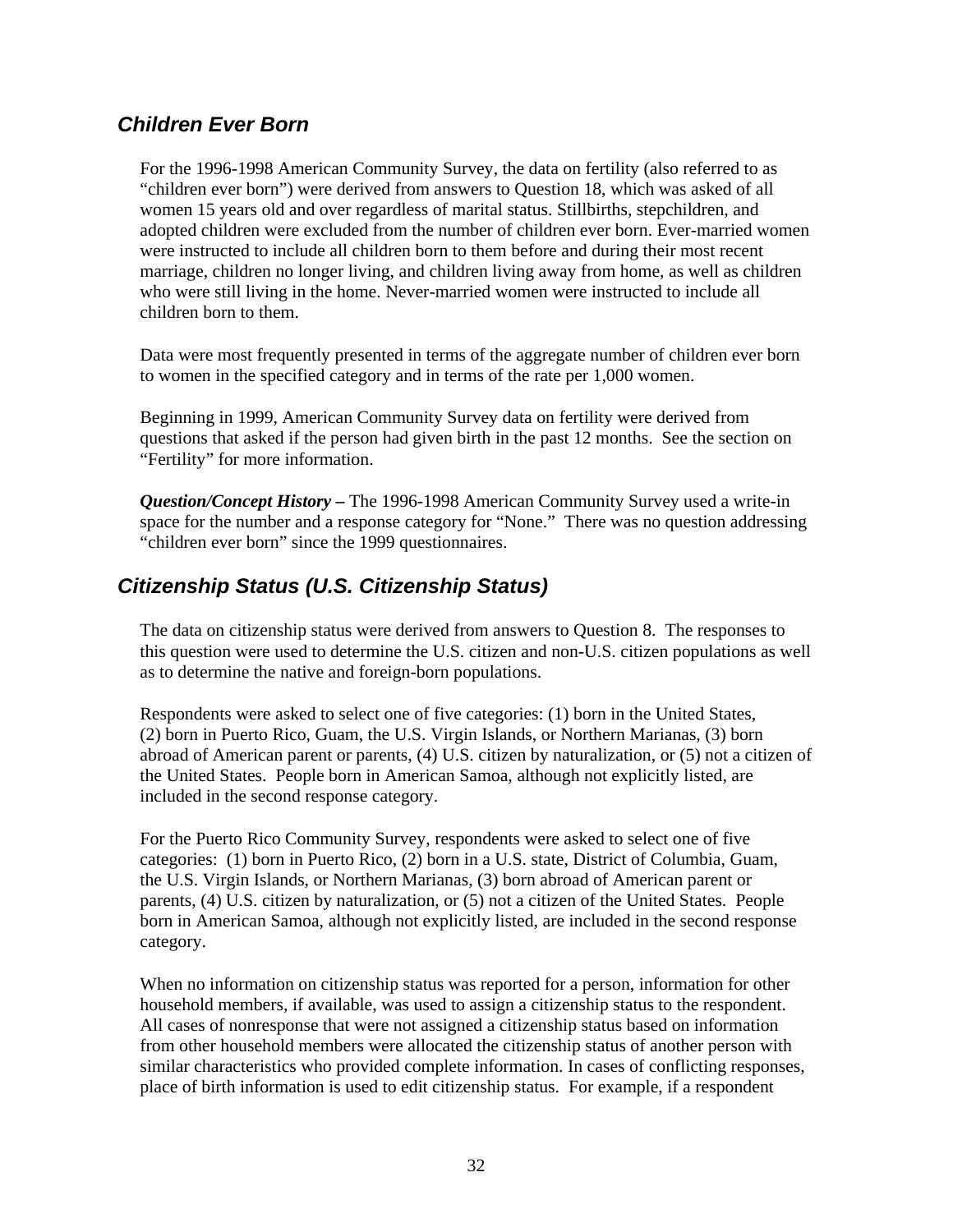<span id="page-32-0"></span>states he or she was born in Puerto Rico but was not a U.S. citizen, the edits use the response to the place of birth question to change the respondent's status to "U.S. citizen at birth."

**U.S. Citizen –** Respondents who indicated that they were born in the United States, Puerto Rico, a U.S. Island Area (such as Guam), or abroad of American (U.S. citizen) parent or parents are considered U.S. citizens at birth. Foreign-born people who indicated that they were U.S. citizens through naturalization also are considered U.S. citizens.

**Not a U.S. Citizen –** Respondents who indicated that they were not U.S. citizens at the time of the survey.

**Native –** The native population includes anyone who was a U.S. citizen or a U.S. national at birth. This includes respondents who indicated they were born in the United States, Puerto Rico, a U.S. Island Area (such as Guam), or abroad of American (U.S. citizen) parent or parents.

**Foreign born –** The foreign-born population includes anyone who was not a U.S. citizen or a U.S. national at birth. This includes respondents who indicated they were a U.S. citizen by naturalization or not a U.S. citizen.

The American Community Survey questionnaires do not ask about immigration status. The population surveyed includes all people who indicated that the United States was their usual place of residence on the survey date. The foreign-born population includes naturalized U.S. citizens, Lawful Permanent Residents (immigrants), temporary migrants (e.g., foreign students), humanitarian migrants (e.g., refugees), and unauthorized migrants (people illegally present in the United States).

*Limitation of the Data* – The Group Quarters (GQ) population is included in the 2006 ACS and not included in prior years. Some types of GQ populations may have citizenship status distributions that are different from the household population. The inclusion of the GQ population could therefore have a noticeable impact on the citizenship status distribution. This is particularly true for areas with a substantial GQ population.

*Question/Concept History –* In the 1996-1998 American Community Survey, the third response category was "Yes, born abroad of American parent(s)." However, since 1999 in the American Community Surveys and since in the 2005 Puerto Rico Community Surveys, the response category was "Yes, born abroad of American parent or parents."

## *Class of Worker*

See <u>[Industry, Occupation, and Class of Worker](#page-52-0)</u>

## *Disability Status*

The Census Bureau defines disability as a long-lasting sensory, physical, mental, or emotional condition or conditions that make it difficult for a person to do functional or participatory activities such as seeing, hearing, walking, climbing stairs, learning,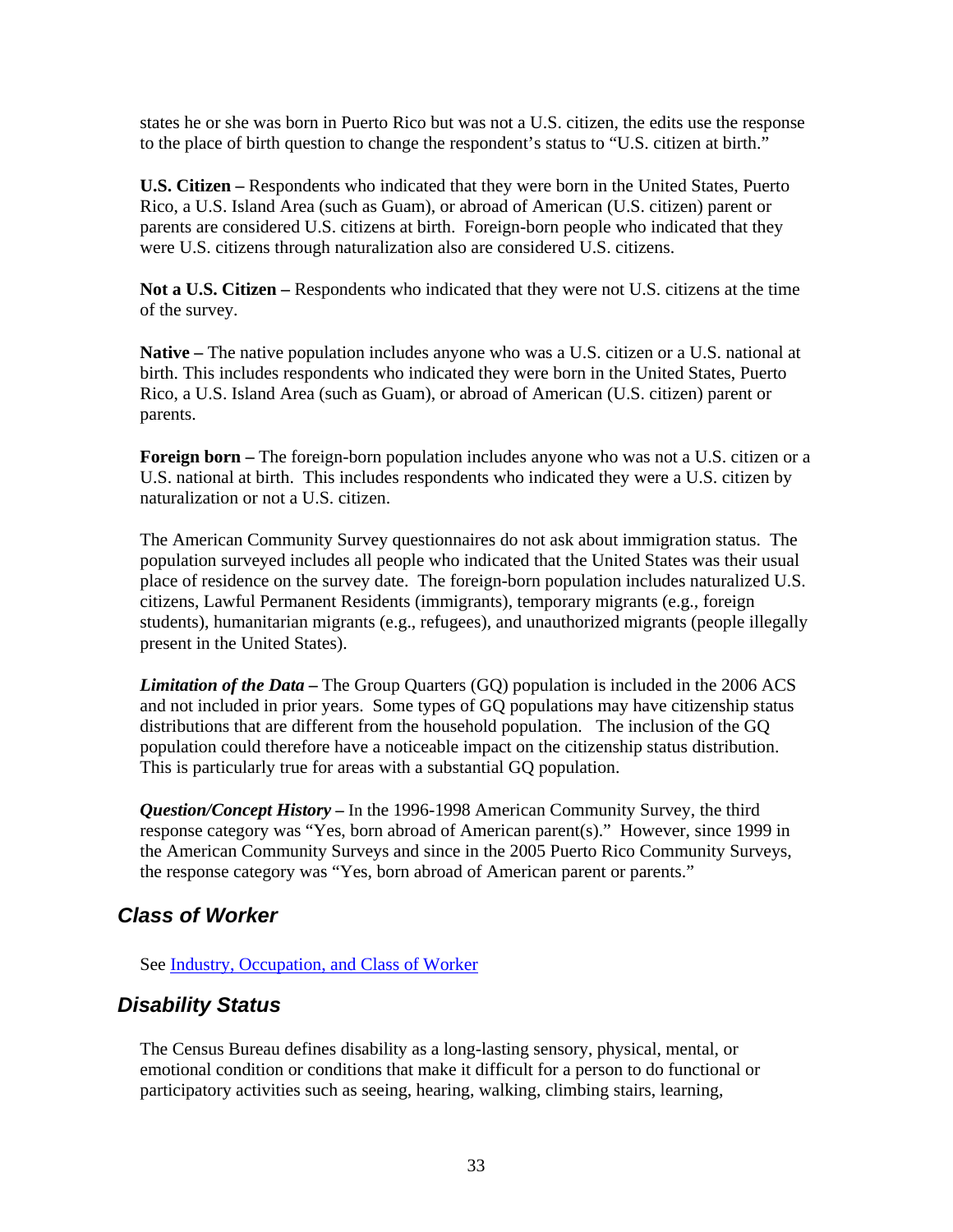remembering, concentrating, dressing, bathing, going outside the home, or working at a job. In the 2006 American Community Survey, there are three disability questions, each with two subparts, as described below.

#### **Sensory and Physical Limitations**

The data on sensory and physical limitations were derived from answers to Questions 15a and 15b, which were asked of people 5 years old and over. Questions 15a and 15b asked respondents if they had any of the following two long-lasting conditions: "Blindness, deafness, severe vision or hearing impairment," or "A condition that substantially limits one or more basic physical activities such as walking, climbing stairs, reaching, lifting, or carrying." Respondents were instructed to mark "yes" or "no" for each long-lasting condition. Question 15a is labeled as "Sensory disability" and Question 15b as "Physical disability" for some of the disability data products such as the ACS Detailed Tables.

*Question/Concept History* – For the 1996-1998 American Community Survey, the question, which was asked of persons 5 years old and over, instructed the respondents to mark each appropriate box if they had difficulty with any of the following three specific functions: "Difficulty seeing (even with glasses)," "Difficulty hearing (even with a hearing aid)," or "Difficulty walking." The respondents could mark as many as three boxes depending on their functional limitation status. If the respondents did not have difficulty with any of the three specific functions, the question instructed them to mark the box labeled "None of the above." The sensory and physical disability data obtained from the 1996-1998 American Community Survey is not comparable to data collected from the 1999-2006 American Community Surveys.

#### **Limitation in Cognitive Functioning ("Mental Disability")**

The data on cognitive functioning were derived from answers to Question 16a, which was asked of people 5 years old and over. The question asked respondents if they had a physical, mental, or emotional condition lasting 6 months or more that made it difficult "learning, remembering, or concentrating." Respondents were instructed to mark "yes" or "no." Question 16a is labeled as "Mental Disability" for some disability data products such as the ACS Detailed Tables.

*Question/Concept History –* No comparable data on cognitive functioning were obtained in the 1996-1998 American Community Survey. This question was introduced in the 1999 American Community Survey.

#### **Self-Care Limitation**

The data on self-care limitations were derived from answers to Question 16b, which was asked of people 5 years and over. The question asked respondents if they had a physical, mental, or emotional condition lasting 6 months or more that made it difficult "dressing, bathing, or getting around inside the home." Respondents were instructed to mark "yes" or "no." Question 16b is labeled as "Self-Care Disability" for some disability data products such as the ACS Detailed Tables.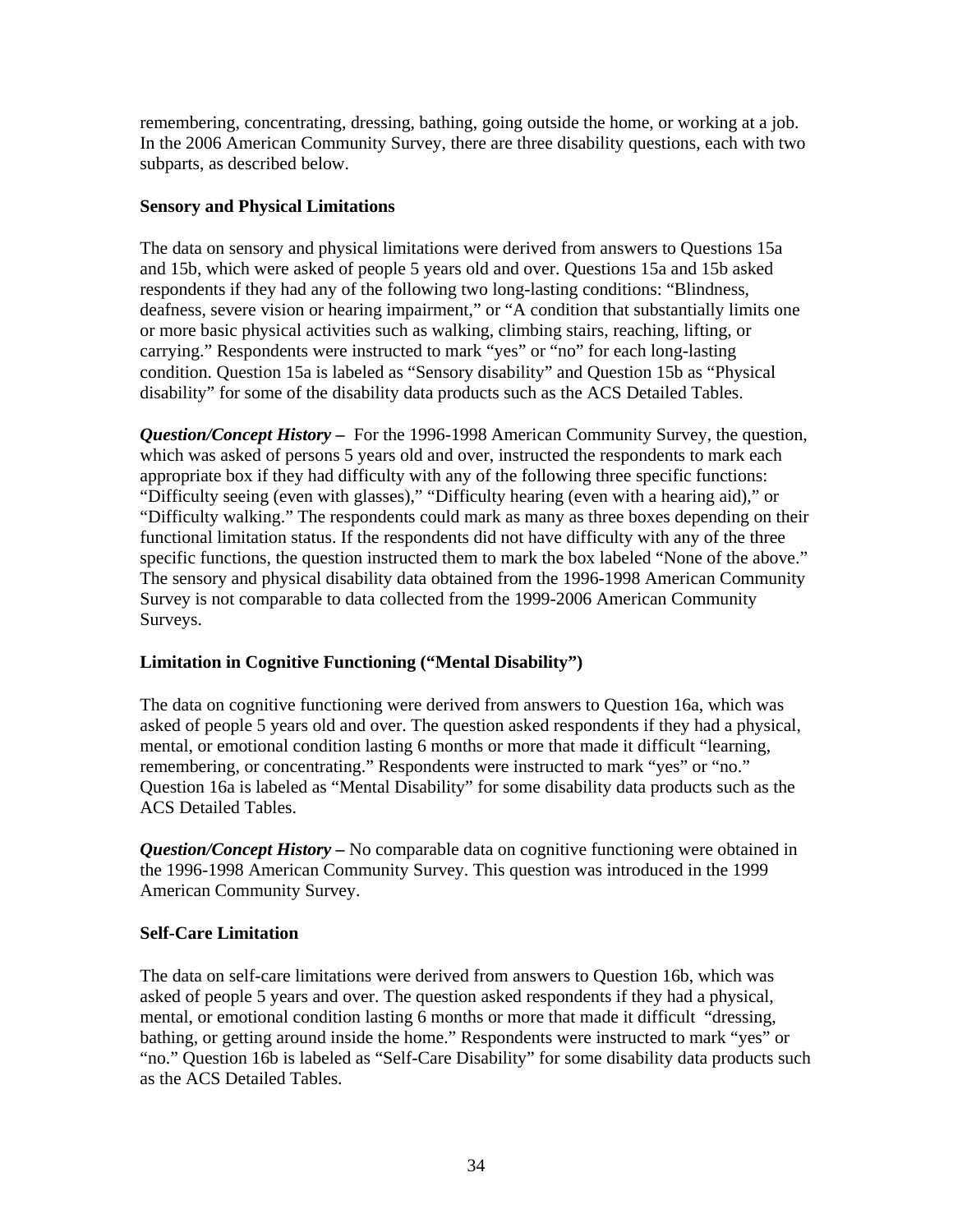*Question/Concept History –* No comparable data on self-care limitations were obtained in the 1996-1998 American Community Survey. This question was introduced in the 1999 American Community Survey.

#### **Going-Outside-Home Limitation**

The data on mobility limitations were derived from answers to Question 17a. Although Question 17a was asked of people 15 years and over, the data products only report this type of disability for people 16 years and over. The question asked respondents if they had a physical, mental, or emotional condition lasting 6 months or more that made it difficult "going outside the home alone to shop or visit a doctor's office." Respondents were instructed to mark "yes" or "no." Question 17a is labeled as "Go-outside-home Disability" for some disability products such as the ACS Detailed Tables.

*Limitation of the Data – The Census Bureau does not recommend trend analysis using the* 2003-2006 data with years prior to 2003 due to the 2003 questionnaire change. For more information regarding the 2003 questionnaire change, view "Disability Data From the American Community Survey: A Brief Examination of the Effects of a Question Redesign in 2003" ([http://www.census.gov/hhes/www/disability/ACS\\_disability.pdf\)](http://www.census.gov/hhes/www/disability/ACS_disability.pdf).

The Group Quarters (GQ) population is included in the 2006 ACS and not included in prior years. Some types of GQ populations have disability distributions that are different from the household population. The inclusion of the GQ population could therefore have a noticeable impact on the disability distribution. This is particularly true for areas with a substantial GQ population.

*Question/Concept History --* For the 1996-1998 American Community Survey, the data on going-outside-home limitations were derived from answers to Question 16a, which was asked of persons 16 years old and over. The Question was slightly different from the 1999-2002 question and asked the respondents if they had a long-lasting physical or mental condition that made it difficult to "go outside the home alone to shop or visit a doctor's office." In the 1999-2002 American Community Survey, the going-outside-home question was part of Question 16. The 2003 questionnaire moved go-outside-home limitations to Question 17a and introduced a new skip instruction between Questions 16 and 17.

#### **Employment Limitation**

The data on employment limitations were derived from answers to Question 17b. Although it was asked of people 15 years and over, the data products only report this type of disability for people aged 16 to 64. The question asked the respondents if they had a physical, mental, or emotional condition lasting 6 months or more that made it difficult "working at a job or business." Respondents were instructed to mark "yes" or "no." Question 17b is labeled as "Employment Disability" for some disability data products such as the ACS Detailed Tables.

*Question/Concept History –* For the 1996-1998 American Community Survey, the data on employment limitations were derived from answers to Question 16b, which was asked of persons 16 years old and over. The question was slightly different from the 1999-2003 question and asked the respondents if they had a long-lasting physical or mental condition that "prevents this person from working at a job or business." In the 1999-2002 American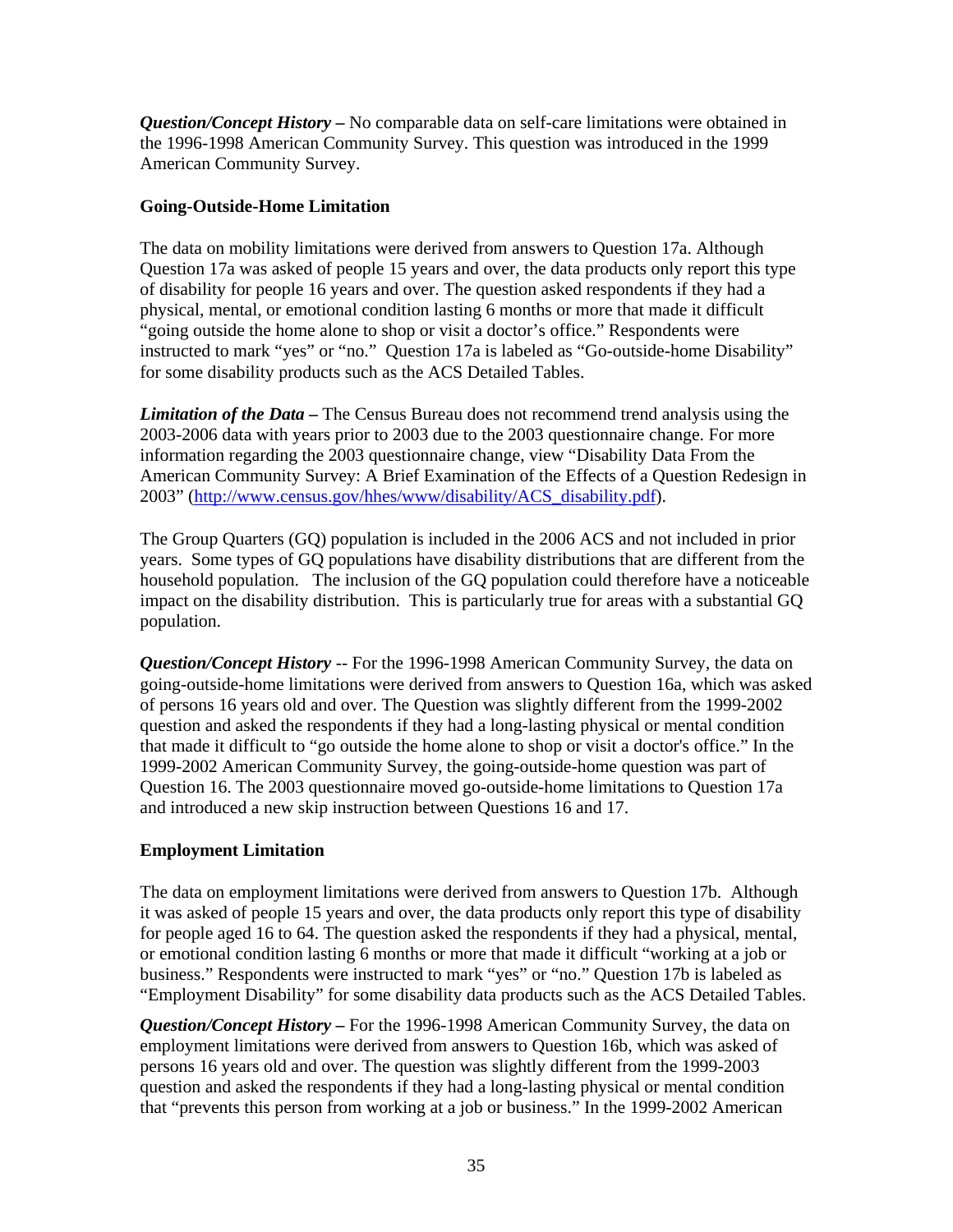<span id="page-35-0"></span>Community Survey, the employment limitation question was part of Question 16. The 2003 questionnaire moved the employment limitations to Question 17b and introduced a new skip instruction between Questions 16 and 17.

*Limitation of the Data – The Census Bureau does not recommend trend analysis using the* 2003-2006 data with years prior to 2003 due to the 2003 questionnaire change. For more information regarding the 2003 questionnaire change, view "Disability Data From the American Community Survey: A Brief Examination of the Effects of a Question Redesign in 2003" ([http://www.census.gov/hhes/www/disability/ACS\\_disability.pdf\)](http://www.census.gov/hhes/www/disability/ACS_disability.pdf).

#### **Disability Status**

The Census Bureau uses the 6 disability questions above to determine an individual's disability status in some of its data products such as in the ACS Detailed Tables and the Disability Profile. People aged 16 to 64 were classified as having a disability if they reported at least one of the above 6 limitations. People aged 5 to 15 were classified as having a disability if they reported any one of the 4 limitations: sensory disability, physical disability, mental disability, or self-care disability. People 65 and over were classified as having a disability if they reported any one of the 5 limitations: sensory disability, physical disability, mental disability, self-care disability, or going-outside-home disability.

*Limitation of the Data –* Since 2 of the 6 questions used to determine disability status are no longer comparable with those of the prior years, the Census Bureau does not recommend trend analysis using the 2003-2006 data with years prior to 2003. For more information regarding the 2003 questionnaire change, view "Disability Data from the American Community Survey: A Brief Examination of the Effects of a Question Redesign in 2003" ([http://www.census.gov/hhes/www/disability/ACS\\_disability.pdf\)](http://www.census.gov/hhes/www/disability/ACS_disability.pdf).

## *Educational Attainment*

Data on educational attainment were derived from answers to Question 11, which was asked of all respondents. Educational attainment data are tabulated for people 18 years old and over. Respondents are classified according to the highest degree or the highest level of school completed. The question included instructions for persons currently enrolled in school to report the level of the previous grade attended or the highest degree received.

The educational attainment question included a response category that allowed people to report completing the 12th grade without receiving a high school diploma. Respondents who received a high school diploma or the equivalent (for example, passed the test of General Educational Development (G.E.D.)), and did not attend college, were instructed to report "high school graduate." "Some college" is in two categories: "Some college credit, but less than 1 year" and "1 or more years of college, no degree." The category "Associate's degree" included people whose highest degree is an associate's degree, which generally requires 2 years of college level work and is either in an occupational program that prepares them for a specific occupation, or an academic program primarily in the arts and sciences. The course work may or may not be transferable to a bachelor's degree. Master's degrees include the traditional MA and MS degrees and field-specific degrees, such as MSW, MEd, MBA, MLS, and MEng. Instructions included in the respondent instruction guide provided the following examples of professional school degrees: Medicine, dentistry, chiropractic, optometry,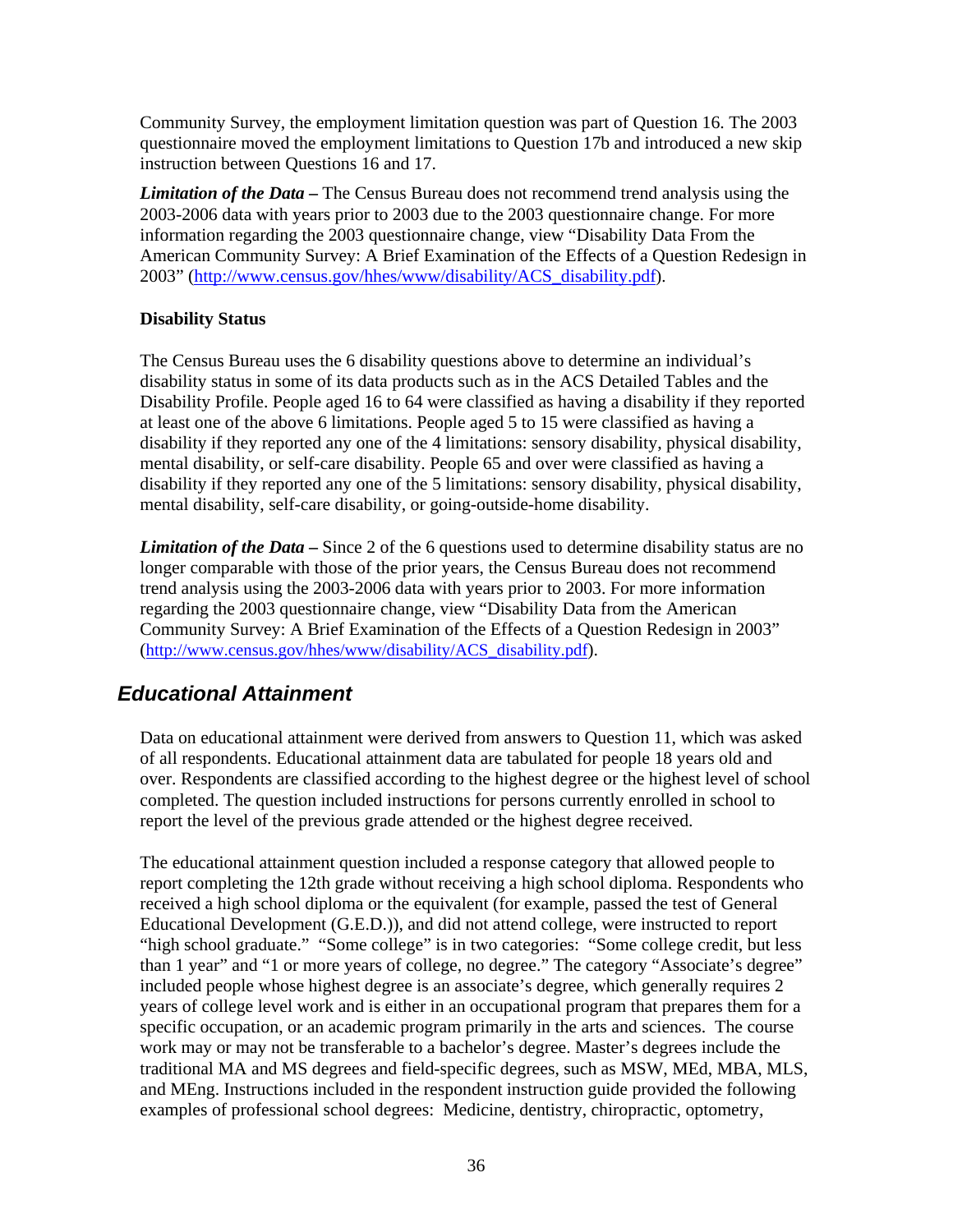osteopathic medicine, pharmacy, podiatry, veterinary medicine, law, and theology. The order in which degrees were listed suggested that doctorate degrees were "higher" than professional school degrees, which were "higher" than master's degrees. If more than one box was filled, the response was edited to the highest level or degree reported.

The instructions further specified that schooling completed in foreign or ungraded school systems should be reported as the equivalent level of schooling in the regular American system. The instructions specified that certificates or diplomas for training in specific trades or from vocational, technical or business schools were not to be reported. Honorary degrees awarded for a respondent's accomplishments were not to be reported.

**High School Graduate or Higher –** This category includes people whose highest degree was a high school diploma or its equivalent, people who attended college but did not receive a degree, and people who received an associate's, bachelor's, master's, or professional or doctorate degree. People who reported completing the 12th grade but not receiving a diploma are not included.

**Not Enrolled, Not High School Graduate –** This category includes people of compulsory school attendance age or above who were not enrolled in school and were not high school graduates. These people may be referred to as "high school dropouts." There is no restriction on when they "dropped out" of school; therefore, they may have dropped out before high school and never attended high school.

*Limitation of the Data –* The population universe in the 2006 American Community Survey includes people living in group quarters. Data users may see slight differences in levels of educational attainment in any given geographic area due to the inclusion of this population. The extent of this difference, if any, depends on the type of group quarters present and whether the group quarters population makes up a large proportion of the total population.

*Question/Concept History –* Since 1999, the American Community Survey question does not have the response category for "Vocational, technical, or business school degree" that the 1996-1998 American Community Surveys question had. Starting in 1999, the American Community Survey question had two categories for some college: "Some college credit, but less than 1 year" and "1 or more years of college, no degree." The 1996-1998 American Community Survey question had one category: "Some college but no degree."

In the 1996-1998 American Community Survey, the educational attainment question was used to estimate level of enrollment. Since 1999, in the American Community Survey, a question regarding grade of enrollment was included.

Since 1999, the American Community Survey attainment question grouped grade categories below high school into the following three categories: "Nursery school to  $4<sup>th</sup>$  grade," "5<sup>th</sup> grade or  $6<sup>th</sup>$  grade," and "7<sup>th</sup> grade or  $8<sup>th</sup>$  grade." The 1996-1998 American Community Survey question allowed a write-in for highest grade completed for grades 1-11 in addition to "Nursery or preschool" and "Kindergarten."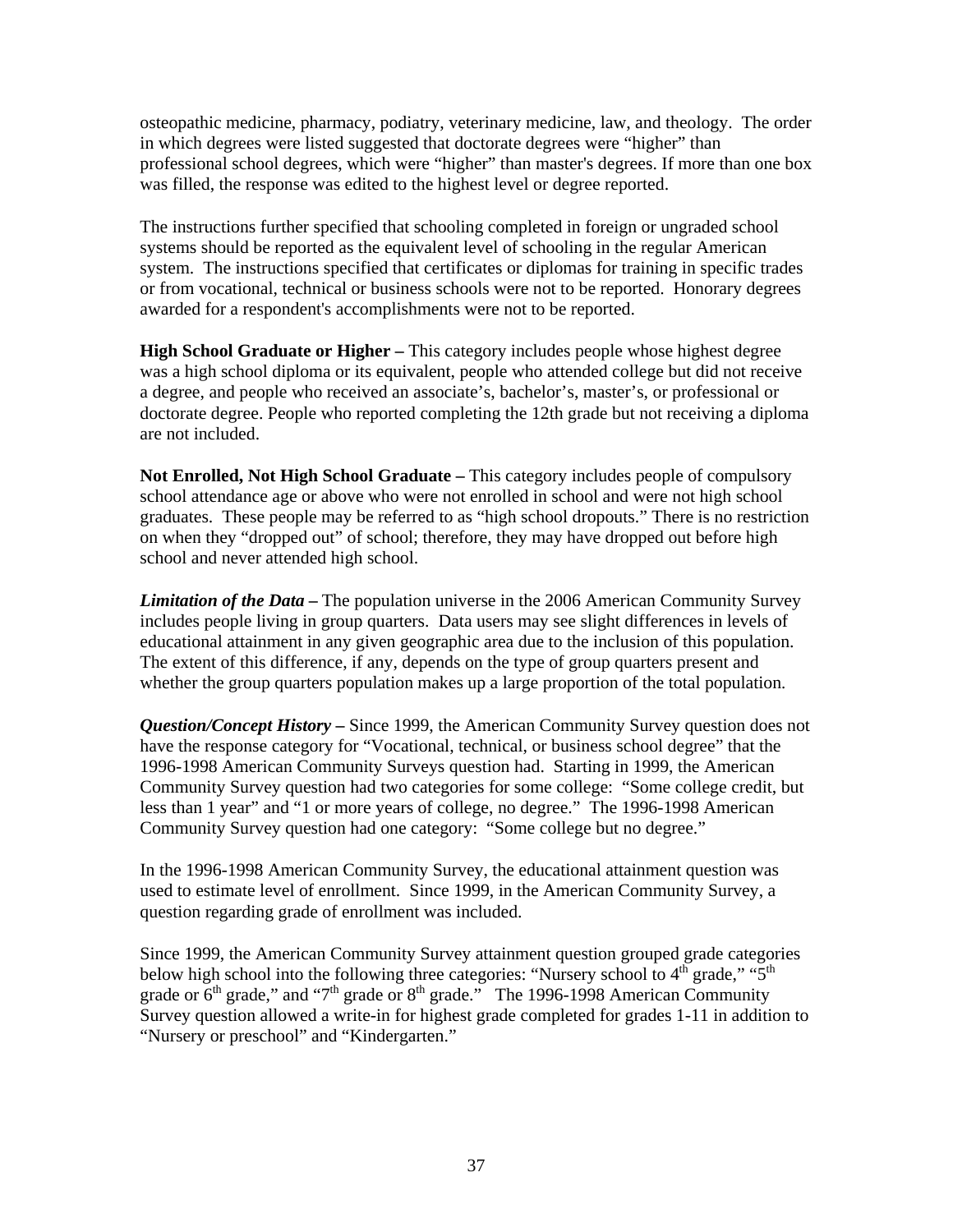## <span id="page-37-0"></span>*Employment Status*

The data on employment status were derived from Questions 23 and 29 to 31 in the 2006 American Community Survey. (In the 1999-2002 American Community Survey, data were derived from Questions 22 and 28 to 30; in the 1996-1998 American Community Survey, data were derived from Questions 21 and 28 to 30.) The questions were asked of all people 15 years old and over. The series of questions on employment status was designed to identify, in this sequence: (1) people who worked at any time during the reference week; (2) people on temporary layoff who were available for work; (3) people who did not work during the reference week but who had jobs or businesses from which they were temporarily absent (excluding layoff); (4) people who did not work during the reference week, but who were looking for work during the last four weeks and were available for work during the reference week; and (5) people not in the labor force. (For more information, see the discussion under "Reference Week.")

The employment status data shown in American Community Survey tabulations relate to people 16 years old and over.

**Employed –** This category includes all civilians 16 years old and over who either (1) were "at work" – those who did any work at all during the reference week as paid employees, worked in their own business or profession, worked on their own farm, or worked 15 hours or more as unpaid workers on a family farm or in a family business; or (2) were "with a job but not at work"--those who did not work during the reference week but had jobs or businesses from which they were temporarily absent due to illness, bad weather, industrial dispute, vacation, or other personal reasons. Excluded from the employed are people whose only activity consisted of work around the house or unpaid volunteer work for religious, charitable, and similar organizations; also excluded are all institutionalized people and people on active duty in the United States Armed Forces.

**Civilian Employed –** This term is defined exactly the same as the term "employed" above.

**Unemployed –** All civilians 16 years old and over are classified as unemployed if they (1) were neither "at work" nor "with a job but not at work" during the reference week, and (2) were looking for work during the last 4 weeks, and (3) were available to start a job. Also included as unemployed are civilians who did not work at all during the reference week, were waiting to be called back to a job from which they had been laid off, and were available for work except for temporary illness. Examples of job seeking activities are:

- Registering at a public or private employment office
- Meeting with prospective employers
- Investigating possibilities for starting a professional practice or opening a business
- Placing or answering advertisements
- Writing letters of application
- Being on a union or professional register

**Civilian Labor Force –** Consists of people classified as employed or unemployed in accordance with the criteria described above.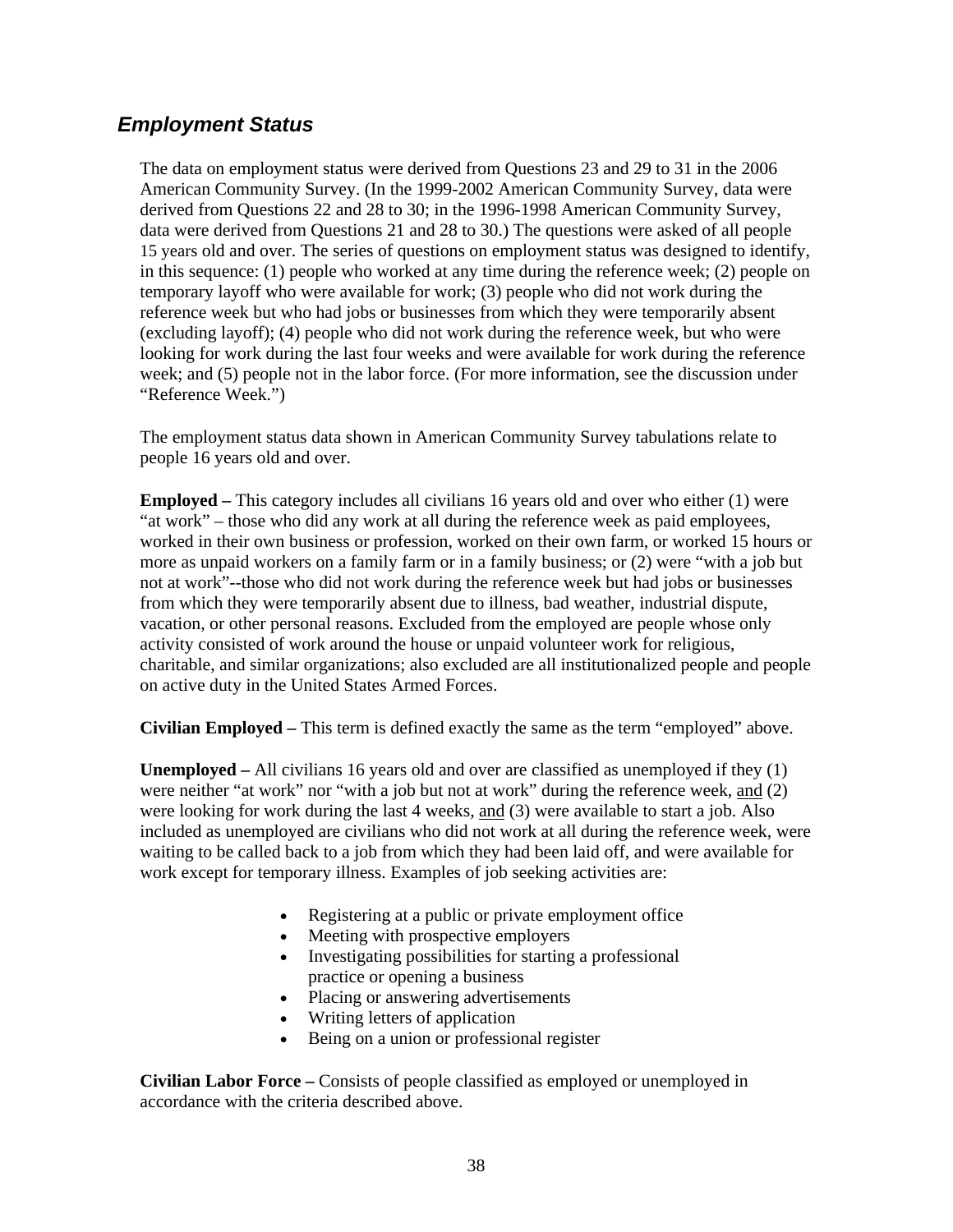**Unemployment Rate** – The unemployment rate represents the number of unemployed people as a percentage of the civilian labor force. For example, if the civilian labor force equals 100 people and 7 people are unemployed, then the unemployment rate would be 7 percent.

**Labor Force –** All people classified in the civilian labor force plus members of the U.S. Armed Forces (people on active duty with the United States Army, Air Force, Navy, Marine Corps, or Coast Guard).

**Labor Force Participation Rate** – The labor force participation rate represents the proportion of the population that is in the labor force. For example, if there are 100 people in the population 16 years and over, and 64 of them are in the labor force, then the labor force participation rate for the population 16 years and over would be 64 percent.

**Not in Labor Force –** All people 16 years old and over who are not classified as members of the labor force. This category consists mainly of students, housewives, retired workers, seasonal workers interviewed in an off season who were not looking for work, institutionalized people, and people doing only incidental unpaid family work (less than 15 hours during the reference week).

**Worker –** This term appears in connection with several subjects: employment status, journey-to-work questions, class of worker, weeks worked in the past 12 months, and number of workers in family in the past 12 months. Its meaning varies and, therefore, should be determined in each case by referring to the definition of the subject in which it appears. When used in the concepts "workers in family" and "full-time, year-round workers," the term "worker" relates to the meaning of work defined for the "work experience" subject.

*Limitation of the Data* – The data may understate the number of employed people because people who have irregular, casual, or unstructured jobs sometimes report themselves as not working. The number of employed people "at work" is probably overstated in the data (and conversely, the number of employed "with a job, but not at work" is understated) since some people on vacation or sick leave erroneously reported themselves as working. This problem has no effect on the total number of employed people. The reference week for the employment data is not the same for all people. Since people can change their employment status from one week to another, the lack of a uniform reference week may mean that the employment data do not reflect the reality of the employment situation of any given week. (For more information, see the discussion under "[Reference Week.](#page-79-0)")

The Group Quarters (GQ) population is included in the 2006 ACS and not included in prior years. Some types of GQ populations have employment status distributions that are different from the household population. The inclusion of the GQ population could therefore have a noticeable impact on the employment status distribution. This is particularly true for areas with a substantial GQ population.

*Comparability –* Since employment data from the American Community Survey are obtained from respondents in households, they differ from statistics based on reports from individual business establishments, farm enterprises, and certain government programs. People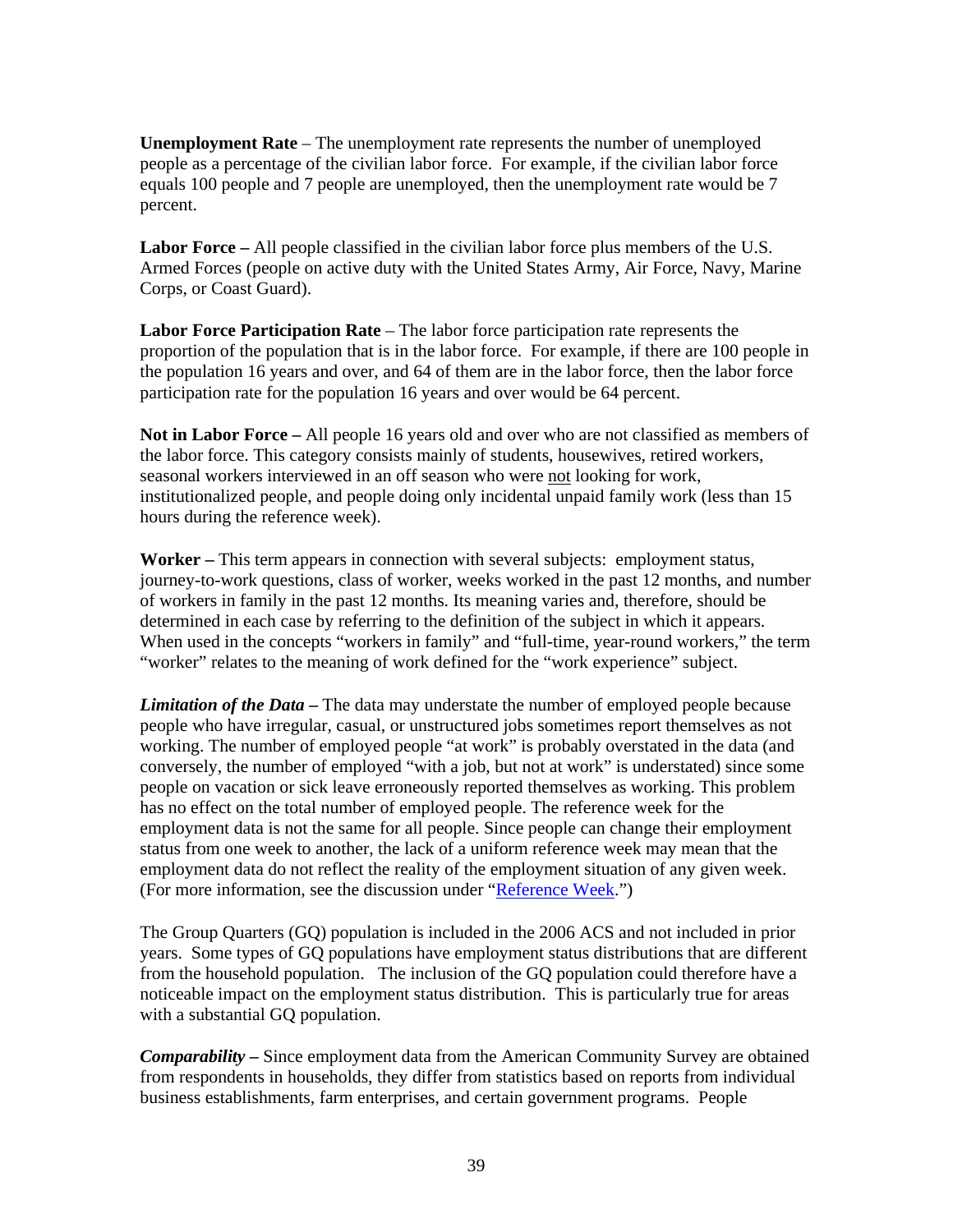employed at more than one job are counted only once in the American Community Survey and are classified according to the job at which they worked the greatest number of hours during the reference week. In statistics based on reports from business and farm establishments, people who work for more than one establishment may be counted more than once. Moreover, some tabulations may exclude private household workers, unpaid family workers, and self-employed people, but may include workers less than 16 years of age.

An additional difference in the data arises from the fact that people who had a job but were not at work are included with the employed in the American Community Survey statistics, whereas many of these people are likely to be excluded from employment figures based on establishment payroll reports. Furthermore, the employment status data in tabulations include people on the basis of place of residence regardless of where they work, whereas establishment data report people at their place of work regardless of where they live. This latter consideration is particularly significant when comparing data for workers who commute between areas.

For several reasons, the unemployment figures of the Census Bureau are not comparable with published figures on unemployment compensation claims. For example, figures on unemployment compensation claims exclude people who have exhausted their benefit rights, new workers who have not earned rights to unemployment insurance, and people losing jobs not covered by unemployment insurance systems (including some workers in agriculture, domestic services, and religious organizations, and self-employed and unpaid family workers). In addition, the qualifications for drawing unemployment compensation differ from the definition of unemployment used by the Census Bureau. People working only a few hours during the week and people with a job but not at work are sometimes eligible for unemployment compensation but are classified as "Employed" in the American Community Survey. Differences in the geographical distribution of unemployment data arise because the place where claims are filed may not necessarily be the same as the place of residence of the unemployed worker.

For guidance on differences in employment and unemployment estimates from different sources, go to [http://www.census.gov/hhes/www/laborfor/laborguidance082504.html.](http://www.census.gov/hhes/www/laborfor/laborguidance082504.html)

#### *Question/Concept History –*

**Worked Last Week (Q23):** Starting in 1999, an italicized instruction was added to the question to help respondents determine what to count as work.

**On Layoff (Q29a):** Starting in 1999, the "Yes, on temporary layoff from most recent job" and "Yes, permanently laid off from most recent job" response categories were condensed into a single "Yes" category. An additional question (Q29c) was added to determine the temporary/permanent layoff distinction.

**Recalled to Work (Q29c):** This question was added in the 1999 American Community Survey to determine if a respondent who reported being on layoff from a job had been informed that he or she would be recalled to work within 6 months or been given a date to return to work.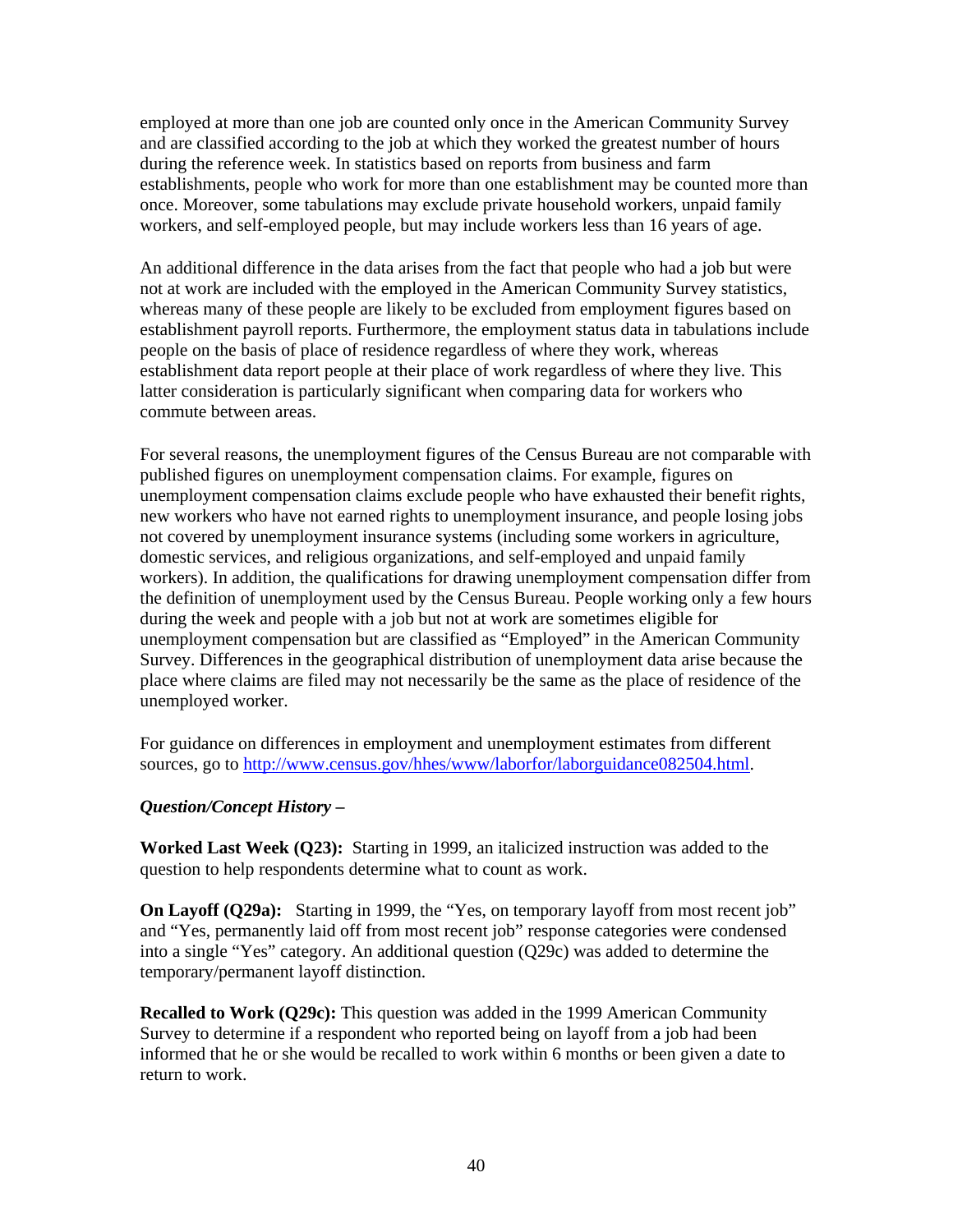<span id="page-40-0"></span>**Available to Work (Q31):** Starting in 1999, the "Yes, if a job had been offered" and "Yes, if recalled from layoff" response categories were condensed into one category, "Yes, could have gone to work."

### *Families*

See [Household Type and Relationship](#page-43-0)

## *Fertility*

The data on fertility were derived from Question 17, and for the 2003-2006 ACS, from Question 18. The question asked if the person had given birth in the past 12 months, and was asked of all women 15 to 50 years old regardless of marital status.

Data are most frequently presented in terms of the aggregate number of women who had a birth in the past 12 months in the specified category, and in terms of the rate per 1,000 women.

*Limitation of the Data* – The Group Quarters (GQ) population is included in the 2006 ACS and not included in prior years. Some types of GQ populations may have fertility distributions that are different from the household population. The inclusion of the GQ population could therefore have a noticeable impact on the fertility distribution. This is particularly true for areas with a substantial GQ population.

*Question/Concept History –* The 1996-1998 American Community Survey collected data on "children ever born." (See the section on ["Children Ever Born"](#page-31-0) for more information.) In 1999, the American Community Survey began collecting data on children born in the last 12 months.

# *Foreign-Born Population*

The foreign-born population includes anyone who was not a U.S. citizen or a U.S. national at birth. This includes respondents who indicated they were a U.S. citizen by naturalization or not a U.S. citizen. See [Citizenship Status.](#page-31-0)

# *Foster Children*

See [Household Type and Relationship](#page-43-0)

## *Grade in Which Enrolled*

See [School Enrollment and Type of School](#page-81-0)

### *Grandparents as Caregivers*

Data on grandparents as caregivers were derived from Questions 19a through 19c. Data were collected on whether a grandchild lives with a grandparent in the household, whether the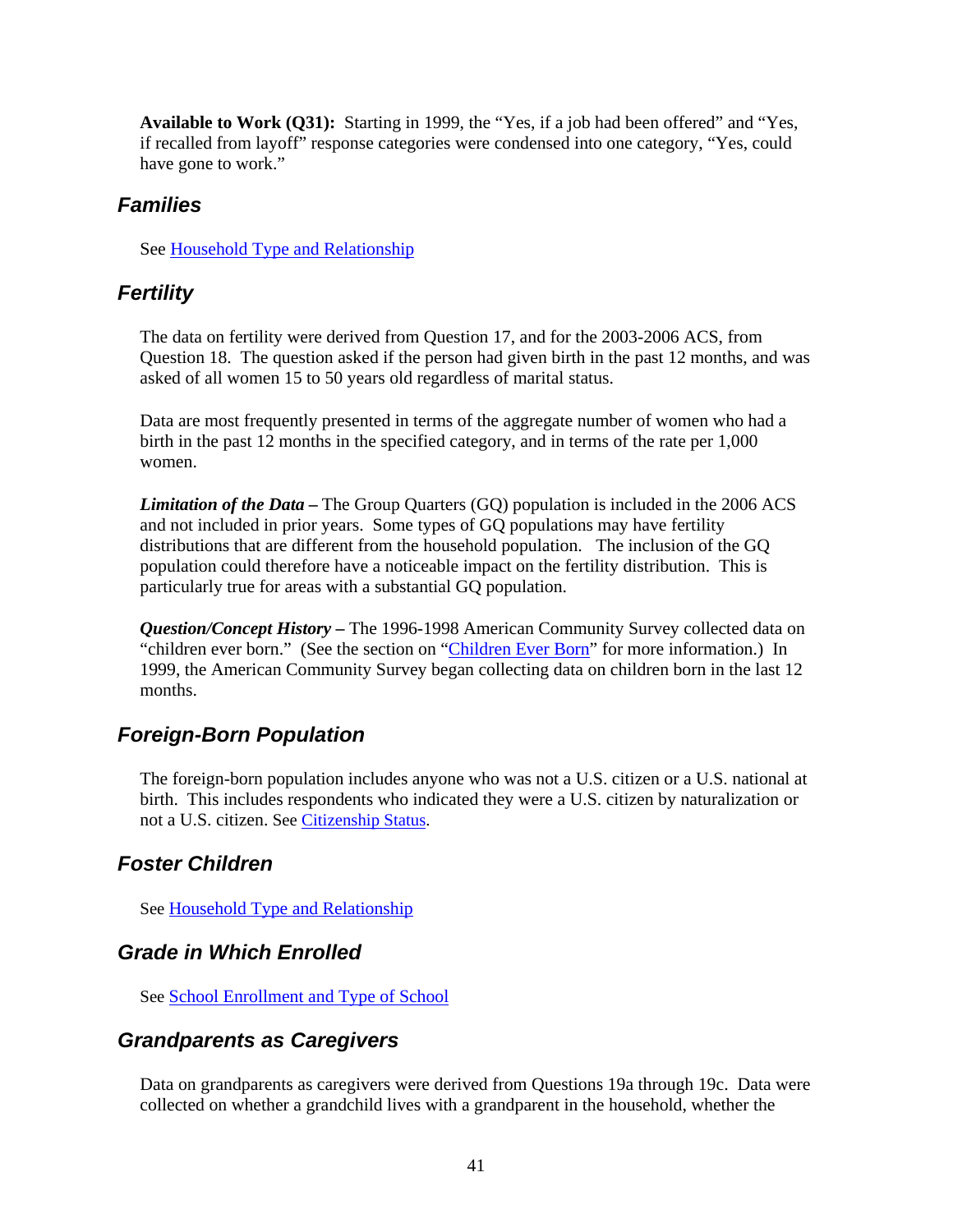grandparent has responsibility for the basic needs of the grandchild, and the duration of that responsibility.

**Existence of a Grandchild in the Household – This was determined by a "Yes" answer to** the question, "Does this person have any of his/her own grandchildren under the age of 18 living in this house or apartment?" This question was asked of people 15 years of age and over. Data were then edited to include only responses for those aged 30 and over. People under age 30, by virtue of their young age, were edited as not having any grandchildren.

**Responsibility for Basic Needs –** This question determines if the grandparent is financially responsible for food, shelter, clothing, day care, etc., for any or all grandchildren living in the household. In selected tabulations, grandparent responsibility is further classified by presence of parent (of the grandchild).

**Duration of Responsibility** – The answer refers to the grandchild for whom the grandparent has been responsible for the longest period of time. Duration categories ranged from less than 6 months to 5 or more years.

*Limitation of the Data* – The Group Quarters (GQ) population is included in the 2006 ACS and not included in prior years. Some types of GQ populations may have grandparents as caregivers distributions that are different from the household population. The inclusion of the GQ population could therefore have a noticeable impact on the grandparents as caregivers distribution. This is particularly true for areas with a substantial GQ population.

*Question/Concept History –* These questions were not included in the 1996-1998 American Community Survey. The questions are included starting in the 1999 American Community Survey. The response categories for length of time caring for grandchildren were modified slightly between the 1999 and 2000 American Community Survey questionnaires to match the 2000 decennial census questionnaire.

# *Group Quarters (GQ)*

A GQ is a place where people live or stay that is normally owned or managed by an entity or organization providing housing and/or services for the residents. These services may include custodial or medical care as well as other types of assistance, and residency is commonly restricted to those receiving these services. People living in group quarters are usually not related to each other.

Group quarters include such places as college residence halls, residential treatment centers, skilled nursing facilities, group homes, military barracks, correctional facilities, and workers' dormitories.

**Institutional Group Quarters –** Includes facilities for people under formally authorized, supervised care or custody at the time of enumeration; such as correctional facilities, nursing facilities/skilled nursing facilities, in-patient hospice facilities, mental (psychiatric hospitals), group homes for juveniles, and residential treatment centers for juveniles.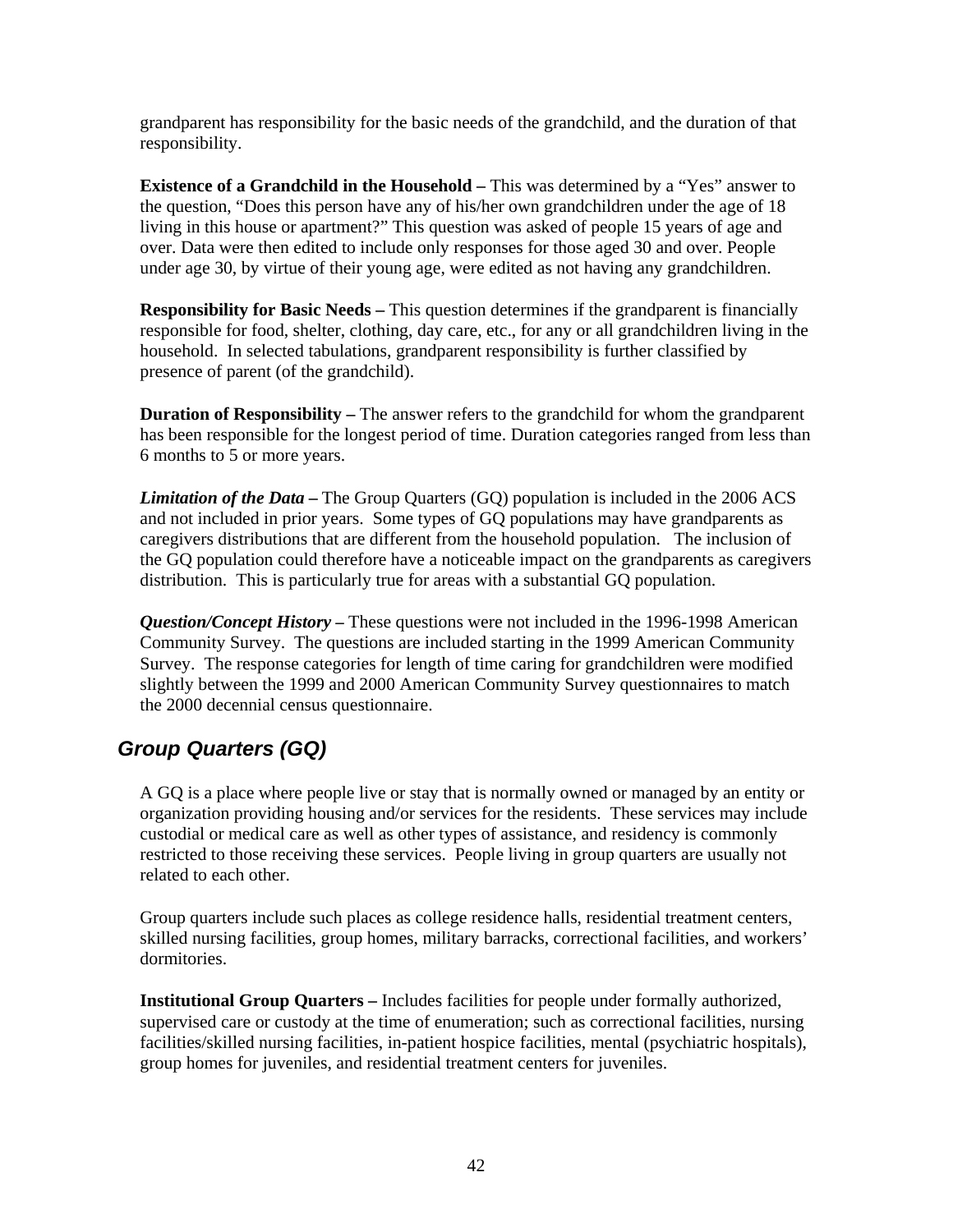**Noninstitutional Group Quarters –** Includes facilities that are not classified as institutional group quarters; such as college/university housing, group homes intended for adults, residential treatment facilities for adults, workers' group living quarters and Job Corps centers and religious group quarters.

A complete description of the types of group quarters included in the 2006 ACS is located on the U.S. Census Bureau's internet site at [www.census.gov/acs/www/UseData/GQ/def.htm.](http://www.census.gov/acs/www/UseData/GQ/def.htm)

*Comparability –* Collection of data from group quarters began in the 2006 American Community Survey. No data exist for prior ACS years.

# *Hispanic or Latino Origin*

The data on the Hispanic or Latino population, which was asked of all people, were derived from answers to Question 5. The terms "Spanish," "Hispanic origin," and "Latino" are used interchangeably. Some respondents identify with all three terms, while others may identify with only one of these three specific terms. Hispanics or Latinos who identify with the terms "Spanish," "Hispanic," or "Latino" are those who classify themselves in one of the specific Hispanic or Latino categories listed on the questionnaire *–* "Mexican," "Puerto Rican," or "Cuban" *–* as well as those who indicate that they are "other Spanish, Hispanic, or Latino." People who do not identify with one of the specific origins listed on the questionnaire but indicate that they are "other Spanish, Hispanic, or Latino" are those whose origins are from Spain, the Spanish-speaking countries of Central or South America, the Dominican Republic, or people identifying themselves generally as Spanish, Spanish-American, Hispanic, Hispano, Latino, and so on. All write-in responses to the "other Spanish/Hispanic/Latino" category were coded.

Origin can be viewed as the heritage, nationality group, lineage, or country of birth of the person or the person's parents or ancestors before their arrival in the United States. People who identify their origin as Spanish, Hispanic, or Latino may be of any race.

Some tabulations are shown by the origin of the householder. In all cases where the origin of households, families, or occupied housing units is classified as Spanish, Hispanic, or Latino, the origin of the householder is used. (For more information, see the discussion of householder under ''[Household Type and Relationship.](#page-43-0)'')

*Limitation of the Data* – The Group Quarters (GQ) population is included in the 2006 ACS and not included in prior years. Some types of GQ populations may have Hispanic or Latino Origin distributions that are different from the household population. The inclusion of the GQ population could therefore have a noticeable impact on the Hispanic or Latino Origin distribution. This is particularly true for areas with a substantial GQ population.

*Question/Concept History –* Since 1999, the American Community Survey question provided an instruction, "Mark (X) the "**No**" box if **not** Spanish/Hispanic/Latino." The 1996-1998 questions did not have this instruction.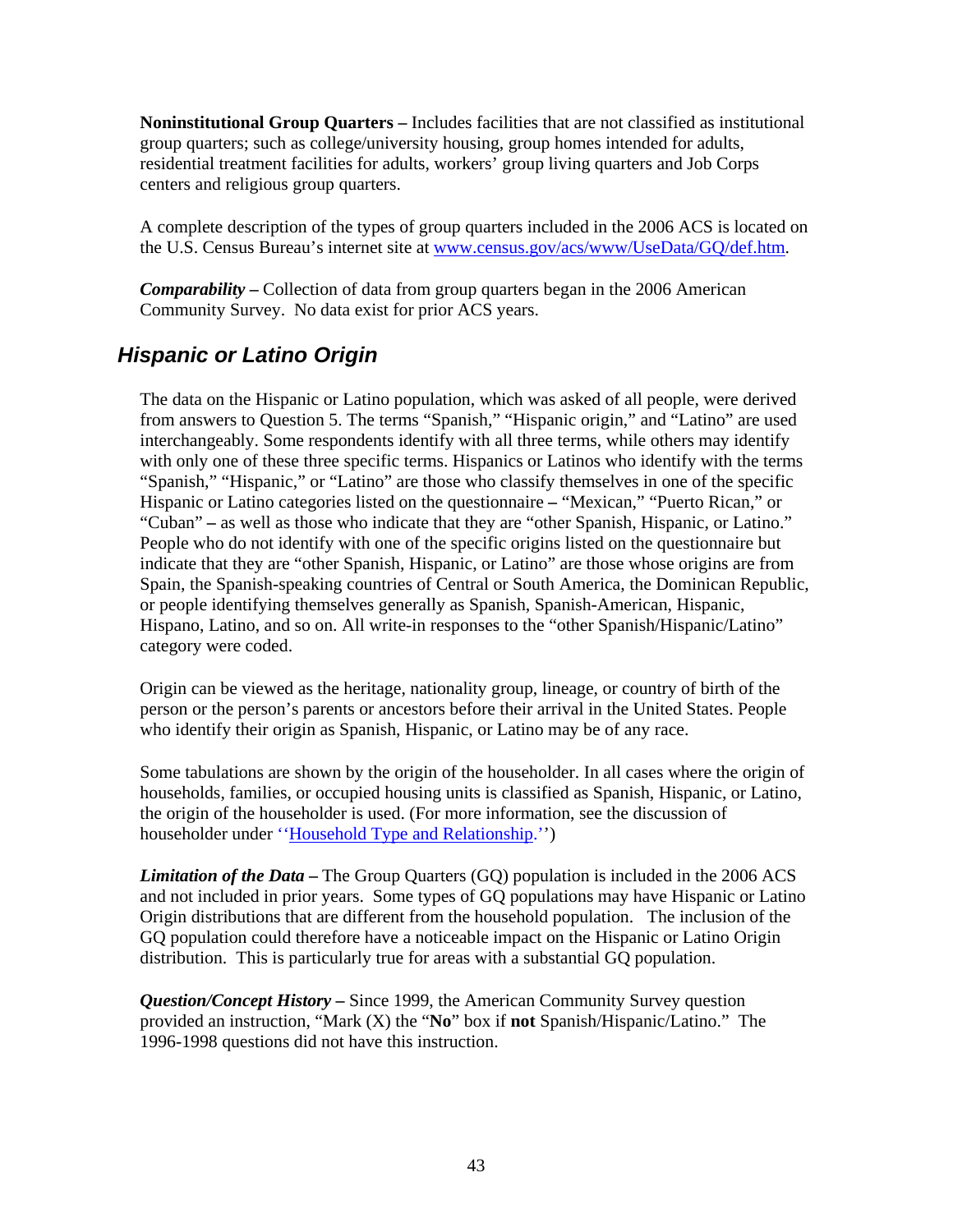### <span id="page-43-0"></span>*Household*

#### See [Household Type and Relationship](#page-43-0)

# *Household Type and Relationship*

**Household –** A household includes all the people who occupy a housing unit. (People not living in households are classified as living in group quarters.) A housing unit is a house, an apartment, a mobile home, a group of rooms, or a single room that is occupied (or if vacant, is intended for occupancy) as separate living quarters. Separate living quarters are those in which the occupants live separately from any other people in the building and which have direct access from the outside of the building or through a common hall. The occupants may be a single family, one person living alone, two or more families living together, or any other group of related or unrelated people who share living arrangements.

**Average Household Size –** A measure obtained by dividing the number of people in households by the number of households. In cases where people in households are crossclassified by race or Hispanic origin, people in the household are classified by the race or Hispanic origin of the householder rather than the race or Hispanic origin of each individual. Average household size is rounded to the nearest hundredth.

#### **Relationship to Householder**

**Householder –** The data on relationship to householder were derived from answers to Question 3, which was asked of all people in housing units. One person in each household is designated as the householder. In most cases, this is the person, or one of the people, in whose name the home is owned, being bought, or rented and who is listed on line one of the survey questionnaire. If there is no such person in the household, any adult household member 15 years old and over could be designated as the householder.

Households are classified by type according to the sex of the householder and the presence of relatives. Two types of householders are distinguished: a family householder and a nonfamily householder. A family householder is a householder living with one or more individuals related to him or her by birth, marriage, or adoption. The householder and all people in the household related to him or her are family members. A non-family householder is a householder living alone or with non-relatives only.

**Spouse –** Includes a person married to and living with a householder who is of the opposite sex of the householder. The category "husband or wife" includes people in formal marriages, as well as people in common-law marriages.

The number of spouses, however, is generally less than the number of "married people with spouse present," since more than one married couple can live in a household, but only spouses of householders are specifically identified as "spouse."

**Child –** Includes a son or daughter by birth, a stepchild, or adopted child of the householder, regardless of the child's age or marital status. The category excludes sons-in-law, daughtersin-law, and foster children.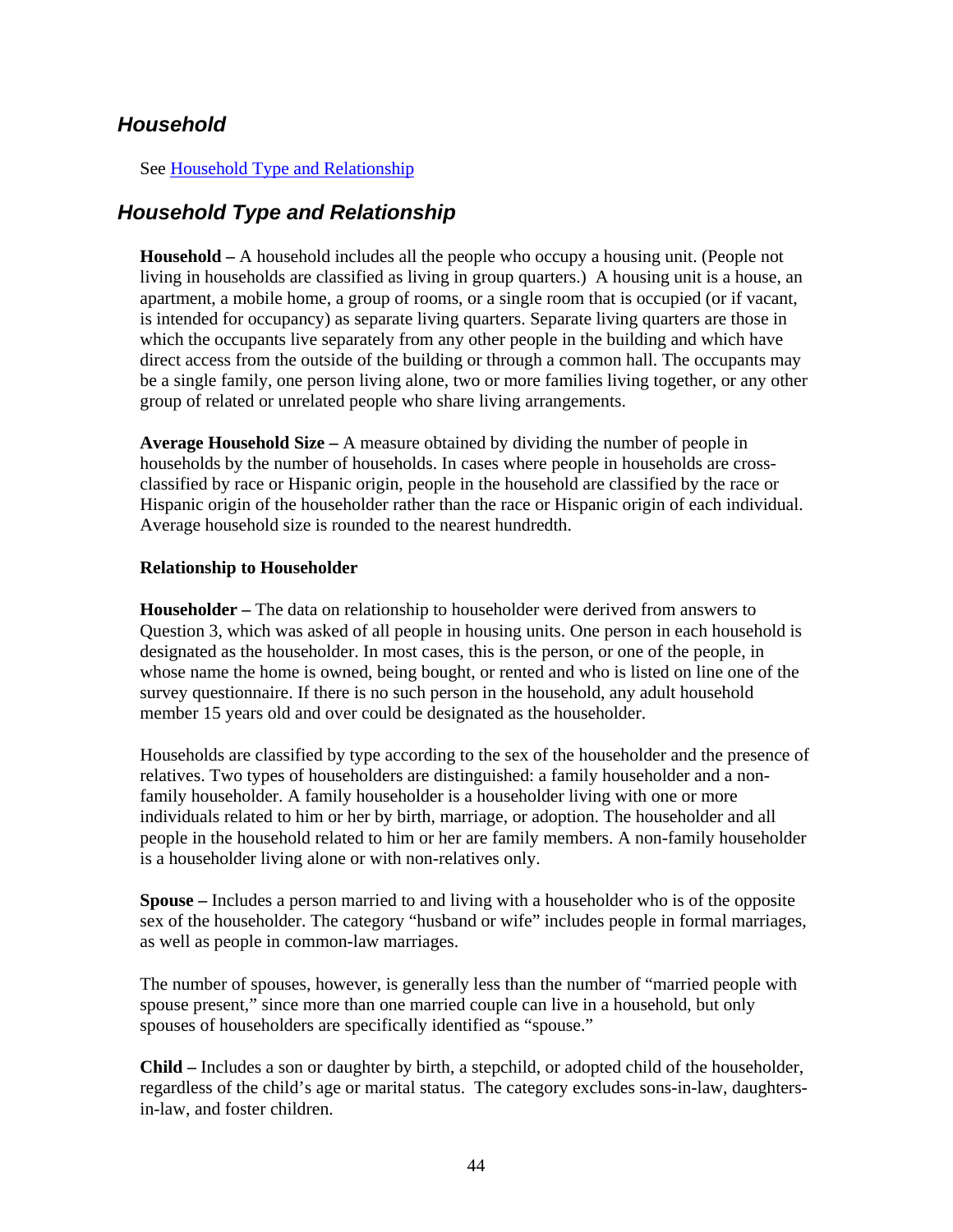**Own Child –** A never-married child under 18 years who is a son or daughter by birth, a stepchild, or an adopted child of the householder. In certain tabulations, own children are further classified as living with two parents or with one parent only. Own children of the householder living with two parents are by definition found only in married-couple families. (Note: When used in "EMPLOYMENT STATUS" tabulations, own child refers to a never married child under the age of 18 in a family or a subfamily who is a son or daughter, by birth, marriage, or adoption, of a member of the householder's family, but not necessarily of the householder.)

**Related Child –** Any child under 18 years old who is related to the householder by birth, marriage, or adoption. Related children of the householder include ever-married as well as never-married children. Children, by definition, exclude persons under 18 years who maintain households or are spouses of householders.

**Other Relatives –** In tabulations, the category "other relatives" includes any household member related to the householder by birth, marriage, or adoption, but not included specifically in another relationship category. In certain detailed tabulations, the following categories may be shown:

- **Grandchild** The grandson or granddaughter of the householder.
- **Brother/Sister** The brother or sister of the householder, including stepbrothers, stepsisters, and brothers and sisters by adoption. Brothers-in-law and sisters-in-law are included in the "In-law" category on the questionnaire.
- **Parent** The father or mother of the householder, including a stepparent or adoptive parent. Fathers-in-law and mothers-in-law are included in the "In-law" category on the questionnaire.
- **In-law** This category includes brothers-in-law, sisters-in-law, mothers-in-law, fathers-in-law, sons-in-law, and daughters-in-law.
- **Other Relatives** Anyone not listed in a reported category above who is related to the householder by birth, marriage, or adoption (grandparent, nephew, aunt, cousin, and so forth).

**Nonrelatives –** This category includes any household member, including foster children, not related to the householder by birth, marriage, or adoption. The following categories may be presented in more detailed tabulations:

- **Roomer or Boarder** A roomer or boarder is a person who lives in a room in the household of the householder. Some sort of cash or noncash payment (e.g., chores) is usually made for their living accommodations.
- **Housemate or Roommate** A housemate or roommate is a person age 15 years and over, who is not related to the householder, and who shares living quarters primarily in order to share expenses.
- **Unmarried Partner –** An unmarried partner is a person age 15 years and over, who is not related to the householder, who shares living quarters, and who has a close personal relationship with the householder.
- **Foster Child** A foster child is a person who is under 18 years old placed by the local government in a household to receive parental care. Foster children may be living in the household for just a brief period or for several years. Foster children are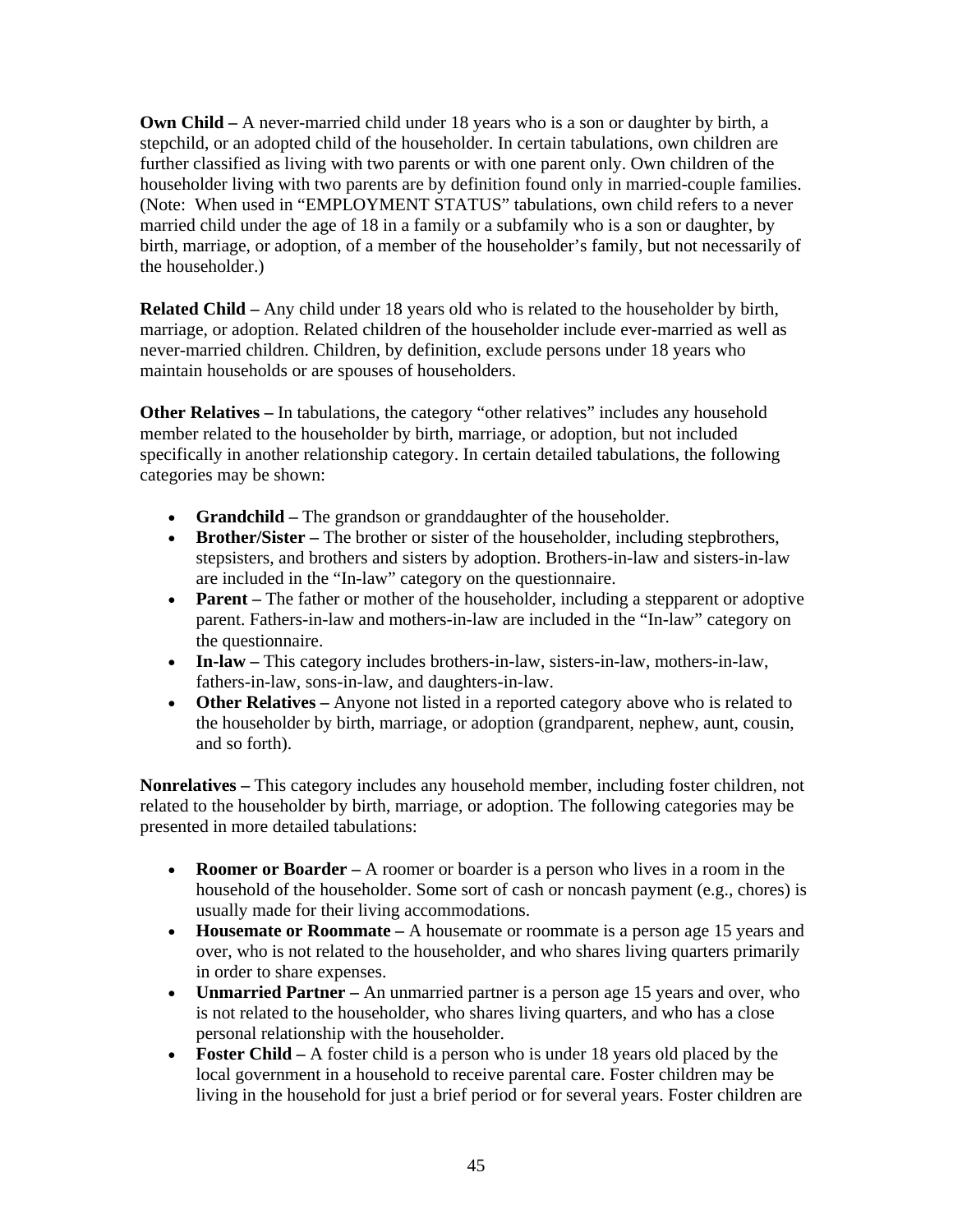nonrelatives of the householder. If the foster child is also related to the householder, the child is classified as that specific relative.

• **Other Nonrelatives –** Anyone who is not related by birth, marriage, or adoption to the householder and who is not described by the categories given above.

When relationship is not reported for an individual, it is imputed according to the responses for age, sex, and marital status for that person while maintaining consistency with responses for other individuals in the household.

**Unrelated Individual –** An unrelated individual is: (1) a householder living alone or with nonrelatives only, (2) a household member who is not related to the householder, or (3) a person living in group quarters who is not an inmate of an institution.

**Family Type** – A family consists of a householder and one or more other people living in the same household who are related to the householder by birth, marriage, or adoption. All people in a household who are related to the householder are regarded as members of his or her family. A family household may contain people not related to the householder, but those people are not included as part of the householder's family in tabulations. Thus, the number of family households is equal to the number of families, but family households may include more members than do families. A household can contain only one family for purposes of tabulations. Not all households contain families since a household may be comprised of a group of unrelated people or of one person living alone – these are called nonfamily households.

Families are classified by type as either a "married-couple family" or "other family" according to the sex of the householder and the presence of relatives. The data on family type are based on answers to questions on sex and relationship that were asked of all people.

- **Married-Couple Family** A family in which the householder and his or her spouse are listed as members of the same household.
- **Other Family:** 
	- o **Male Householder, No Wife Present –** A family with a male householder and no spouse of householder present.
	- o **Female Householder, No Husband Present –** A family with a female householder and no spouse of householder present.

**Average Family Size –** A measure obtained by dividing the number of people in families by the total number of families (or family householders). In cases where the measures, "people in family" or "people per family" are cross-tabulated by race or Hispanic origin, the race or Hispanic origin refers to the householder rather than the race or Hispanic origin of each individual. Average family size is rounded to the nearest hundredth.

**Subfamily –** A subfamily is a married couple (husband and wife interviewed as members of the same household) with or without never-married children under 18 years old, or one parent with one or more never-married children under 18 years old. A subfamily does not maintain its own household, but lives in a household where the householder or householder's spouse is a relative. The number of subfamilies is not included in the count of families, since subfamily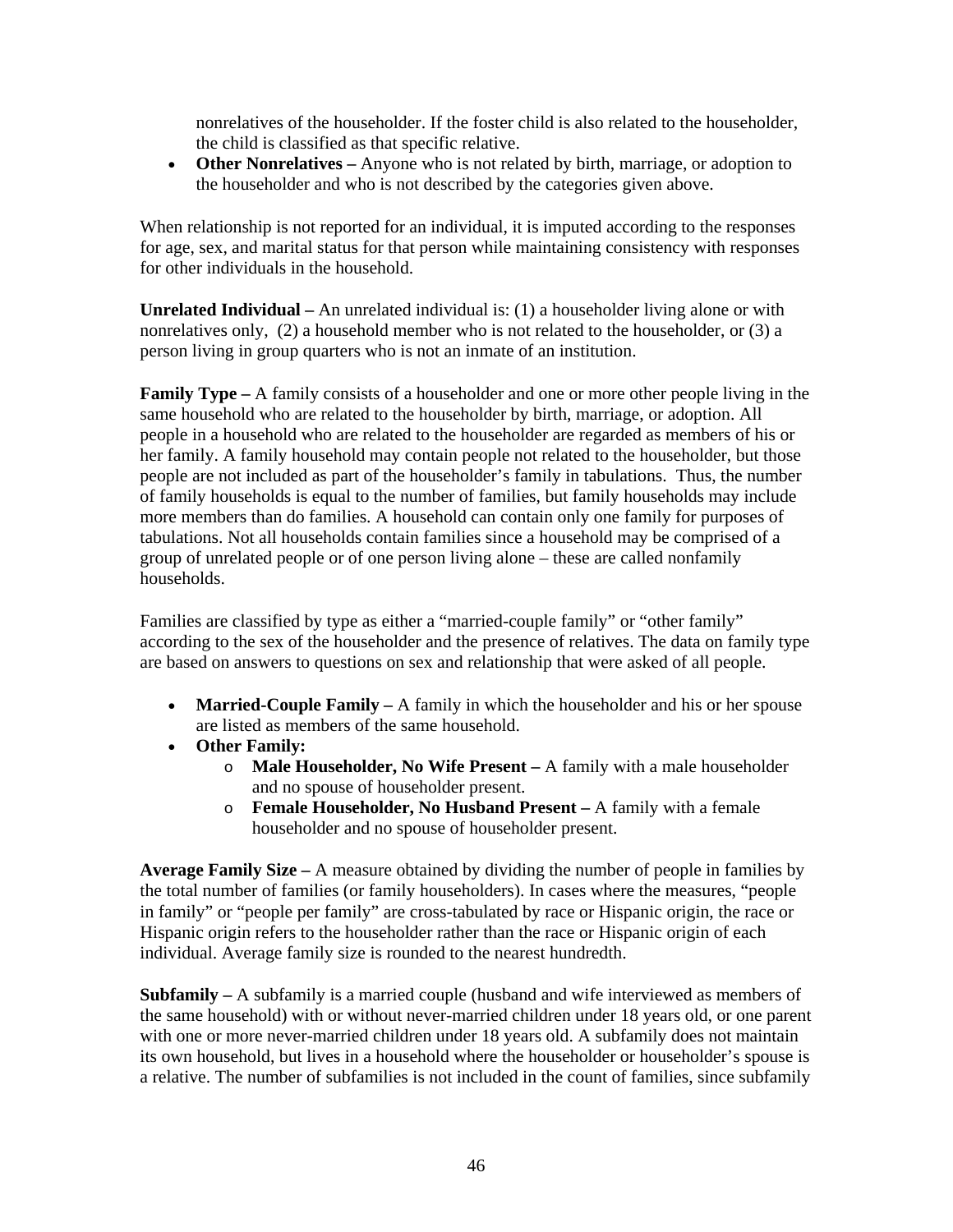members are counted as part of the householder's family. Subfamilies are defined during processing of data.

In selected tabulations, subfamilies are further classified by type: married-couple subfamilies, with or without own children; mother-child subfamilies; and father-child subfamilies.

In some labor force tabulations, children in both one-parent families and one-parent subfamilies are included in the total number of children living with one parent, while children in both married-couple families and married-couple subfamilies are included in the total number of children living with two parents.

**Unmarried-Partner Household –** An unmarried-partner household is a household other than a "married-couple household" that includes a householder and an "unmarried partner." An "unmarried partner" can be of the same sex or of the opposite sex as the householder. An "unmarried partner" in an "unmarried-partner household" is an adult who is unrelated to the householder, but shares living quarters and has a close personal relationship with the householder. An unmarried-partner household also may be a family household or a nonfamily household, depending on the presence or absence of another person in the household who is related to the householder. There may be only one unmarried partner per household, and an unmarried partner may not be included in a married-couple household, as the householder cannot have both a spouse and an unmarried partner.

*Question/Concept History –* Since 1996, the question response categories have remained the same.

## *Household Size*

See [Household Type and Relationship](#page-43-0)

### *Householder*

See [Household Type and Relationship](#page-43-0)

### *Immigrants*

See [Foreign-Born Population](#page-40-0)

### *Income in the Past 12 Months*

The data on income were derived from answers to Questions 41 and 42, which were asked of the population 15 years old and over. ''Total income'' is the sum of the amounts reported separately for wage or salary income; net self-employment income; interest, dividends, or net rental or royalty income or income from estates and trusts; social security or railroad retirement income; Supplemental Security Income (SSI); public assistance or welfare payments; retirement, survivor, or disability pensions; and all other income.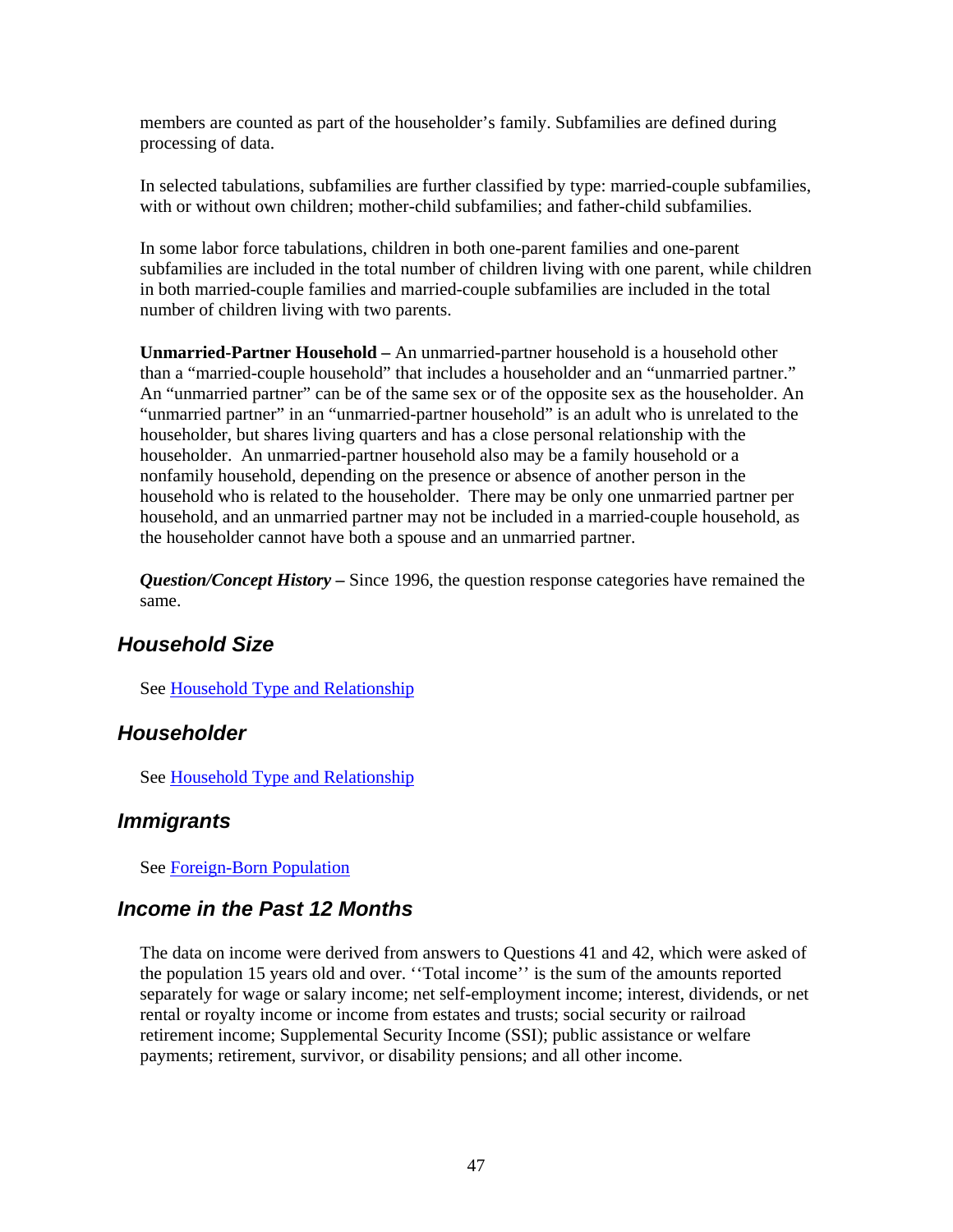Receipts from the following sources are not included as income: capital gains, money received from the sale of property (unless the recipient was engaged in the business of selling such property); the value of income "in kind" from food stamps, public housing subsidies, medical care, employer contributions for individuals, etc.; withdrawal of bank deposits; money borrowed; tax refunds; exchange of money between relatives living in the same household; gifts and lump-sum inheritances, insurance payments, and other types of lumpsum receipts.

#### **Income Type in the Past 12 Months**

The eight types of income reported in the American Community Survey are defined as follows:

1. **Wage or salary income:** Wage or salary income includes total money earnings received for work performed as an employee during the past 12 months. It includes wages, salary, armed forces pay, commissions, tips, piece-rate payments, and cash bonuses earned before deductions were made for taxes, bonds, pensions, union dues, etc.

2. **Self-employment income:** Self-employment income includes both farm and non-farm self-employment income.

*Farm self-employment income* includes net money income (gross receipts minus operating expenses) from the operation of a farm by a person on his or her own account, as an owner, renter, or sharecropper. Gross receipts include the value of all products sold, government farm programs, money received from the rental of farm equipment to others, and incidental receipts from the sale of wood, sand, gravel, etc. Operating expenses include cost of feed, fertilizer, seed, and other farming supplies, cash wages paid to farmhands, depreciation charges, cash rent, interest on farm mortgages, farm building repairs, farm taxes (not state and federal personal income taxes), etc. The value of fuel, food, or other farm products used for family living is not included as part of net income.

*Non-farm self-employment income* includes net money income (gross receipts minus expenses) from one's own business, professional enterprise, or partnership. Gross receipts include the value of all goods sold and services rendered. Expenses include costs of goods purchased, rent, heat, light, power, depreciation charges, wages and salaries paid, business taxes (not personal income taxes), etc.

3. **Interest, dividends, or net rental income:** Interest, dividends, or net rental income includes interest on savings or bonds, dividends from stockholdings or membership in associations, net income from rental of property to others and receipts from boarders or lodgers, net royalties, and periodic payments from an estate or trust fund.

4. **Social Security income:** Social Security income includes Social Security pensions and survivor benefits, permanent disability insurance payments made by the Social Security Administration prior to deductions for medical insurance, and railroad retirement insurance checks from the U.S. government. Medicare reimbursements are not included.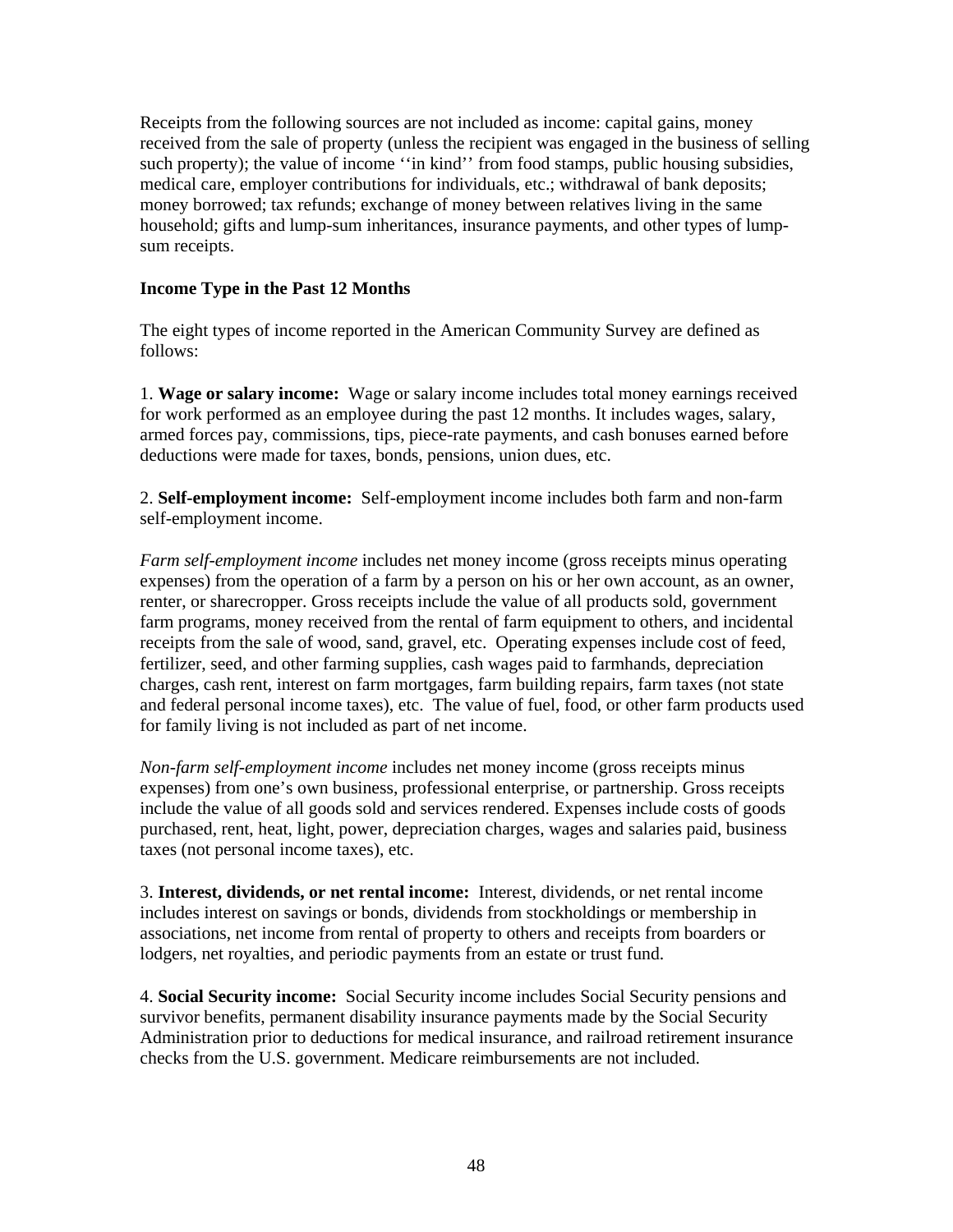5. **Supplemental Security Income (SSI):** Supplemental Security Income (SSI) is a nationwide U.S. assistance program administered by the Social Security Administration that guarantees a minimum level of income for needy aged, blind, or disabled individuals. The Puerto Rico Community Survey questionnaire asks about the receipt of SSI; however, SSI is not a federally-administered program in Puerto Rico. Therefore, it is probably not being interpreted by most respondents in the same manner as SSI in the United States. The only way a resident of Puerto Rico could have appropriately reported SSI would have been if they lived in the United States at any time during the past 12-month reference period and received SSI.

6. **Public assistance income:** Public assistance income includes general assistance and Temporary Assistance to Needy Families (TANF). Separate payments received for hospital or other medical care, (vendor payments) are excluded. This does not include Supplemental Security Income (SSI) or noncash benefits such as Food Stamps. The terms "public assistance income" and "cash public assistance" are used interchangeably in the 2006 ACS data products.

7. **Retirement, survivor, or disability income:** Retirement income includes: (1) retirement pensions and survivor benefits from a former employer; labor union; or federal, state, or local government; and the U.S. military; (2) disability income from companies or unions; federal, state, or local government; and the U.S. military; (3) periodic receipts from annuities and insurance; and (4) regular income from IRA and Keogh plans. This does not include Social Security income.

8. **All other income:** All other income includes unemployment compensation, Veterans' Administration (VA) payments, alimony and child support, contributions received periodically from people not living in the household, military family allotments, and other kinds of periodic income other than earnings.

**Cash Public Assistance –** See "Public assistance income."

**Income of Households –** This includes the income of the householder and all other individuals 15 years old and over in the household, whether they are related to the householder or not. Because many households consist of only one person, average household income is usually less than average family income. Although the household income statistics cover the past 12 months, the characteristics of individuals and the composition of households refer to the time of enumeration. Thus, the income of the household does not include amounts received by individuals who were members of the household during all or part of the past 12 months if these individuals no longer resided in the household at the time of enumeration. Similarly, income amounts reported by individuals who did not reside in the household during the past 12 months but who were members of the household at the time of enumeration are included. However, the composition of most households was the same during the past 12 months as at the time of enumeration.

**Income of Families –** In compiling statistics on family income, the incomes of all members 15 years old and over related to the householder are summed and treated as a single amount. Although the family income statistics cover the past 12 months, the characteristics of individuals and the composition of families refer to the time of enumeration. Thus, the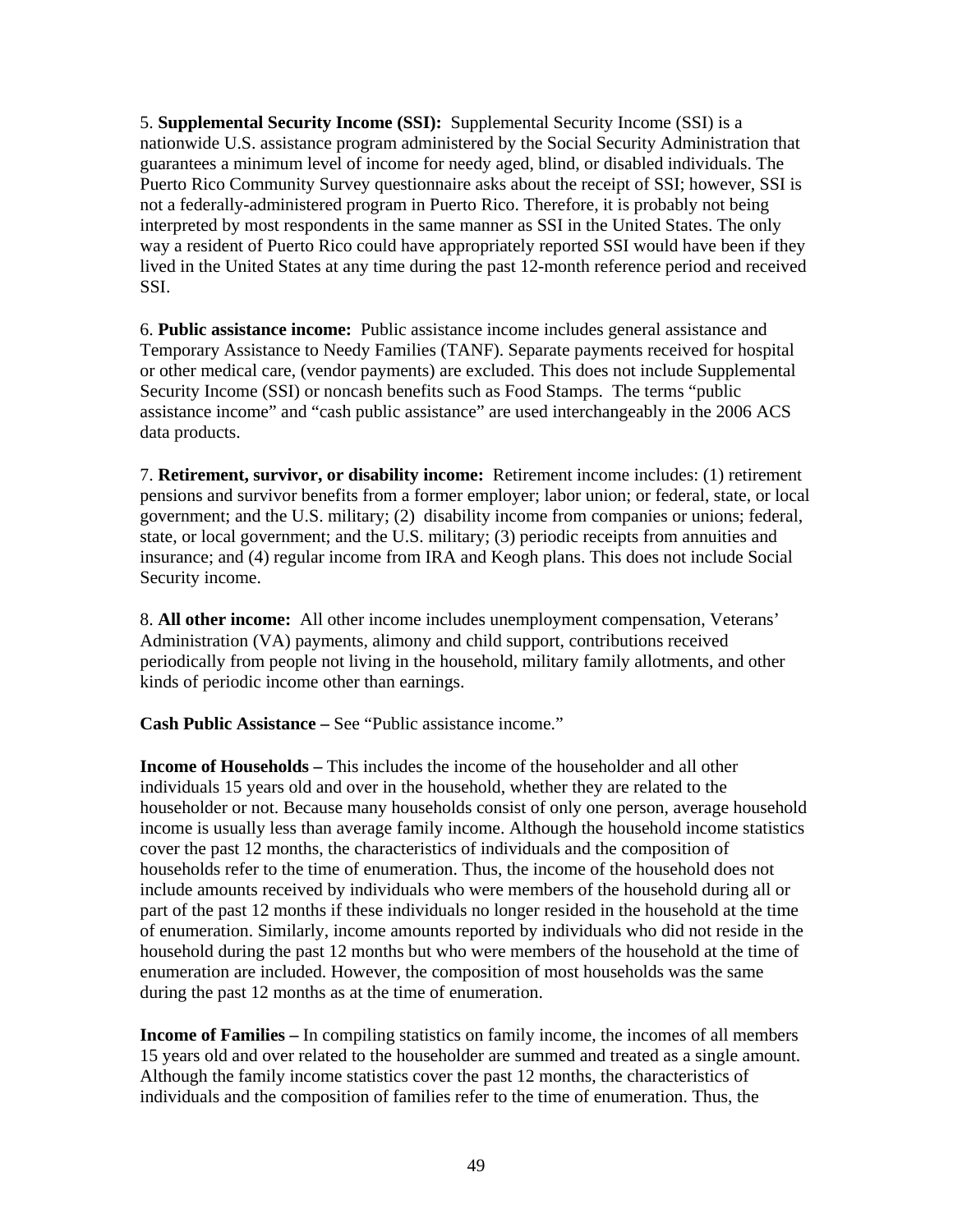income of the family does not include amounts received by individuals who were members of the family during all or part of the past 12 months if these individuals no longer resided with the family at the time of enumeration. Similarly, income amounts reported by individuals who did not reside with the family during the past 12 months but who were members of the family at the time of enumeration are included. However, the composition of most families was the same during the past 12 months as at the time of enumeration.

**Income of Individuals –** Income for individuals is obtained by summing the eight types of income for each person 15 years old and over. The characteristics of individuals are based on the time of enumeration, even though the amounts are for the past 12 months.

**Median Income –** The median divides the income distribution into two equal parts: one-half of the cases falling below the median income and one-half above the median. For households and families, the median income is based on the distribution of the total number of households and families including those with no income. The median income for individuals is based on individuals 15 years old and over with income. Median income for households, families, and individuals is computed on the basis of a standard distribution. (See the "Standard Distributions" section under "[Derived Measures.](#page-87-0)") Median income is rounded to the nearest whole dollar. Median income figures are calculated using linear interpolation if the width of the interval containing the estimate is \$2,500 or less. If the width of the interval containing the estimate is greater than \$2,500, Pareto interpolation is used. (For more information on medians and interpolation, see ["Derived Measures](#page-87-0).")

**Aggregate Income –** Aggregate income is the sum of all incomes for a particular universe. Aggregate income is subject to rounding, which means that all cells in a matrix are rounded to the nearest hundred dollars. (For more information, see "Aggregate" under "Derived [Measures](#page-87-0).")

**Mean Income –** Mean income is the amount obtained by dividing the aggregate income of a particular statistical universe by the number of units in that universe. For example, mean household income is obtained by dividing total household income by the total number of households. (The aggregate used to calculate mean income is rounded. For more information, see ''Aggregate income.'')

For the various types of income, the means are based on households having those types of income. For household income and family income, the mean is based on the distribution of the total number of households and families including those with no income. The mean income for individuals is based on individuals 15 years old and over with income. Mean income is rounded to the nearest whole dollar.

Care should be exercised in using and interpreting mean income values for small subgroups of the population. Because the mean is influenced strongly by extreme values in the distribution, it is especially susceptible to the effects of sampling variability, misreporting, and processing errors. The median, which is not affected by extreme values, is, therefore, a better measure than the mean when the population base is small. The mean, nevertheless, is shown in some data products for most small subgroups because, when weighted according to the number of cases, the means can be computed for areas and groups other than those shown in Census Bureau tabulations. (For more information on means, see "[Derived Measures.](#page-87-0)")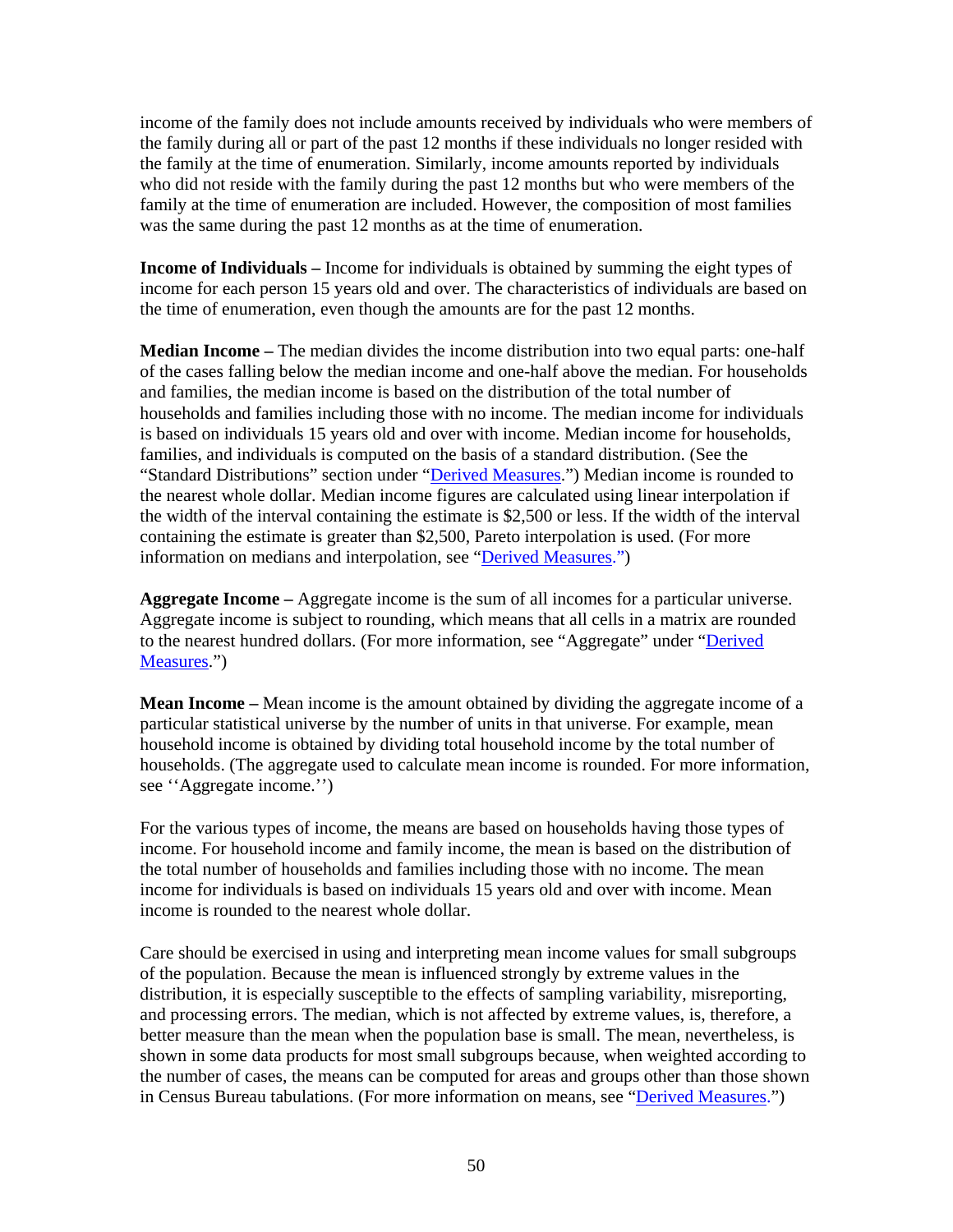**Earnings –** Earnings are defined as the sum of wage or salary income and net income from self-employment. ''Earnings'' represent the amount of income received regularly for people 16 years old and over before deductions for personal income taxes, Social Security, bond purchases, union dues, Medicare deductions, etc. An individual with earnings is one who has either wage/salary income or self-employment income, or both. Respondents who "break even" in self-employment income and therefore have zero self-employment earnings also are considered "individuals with earnings"

**Median Earnings –** The median divides the earnings distribution into two equal parts: onehalf of the cases falling below the median and one-half above the median. Median earnings is restricted to individuals 16 years old and over with earnings and is computed on the basis of a standard distribution. (See the "Standard Distributions" section under ["Derived Measures](#page-87-0).") Median earnings figures are calculated using linear interpolation if the width of the interval containing the estimate is \$2,500 or less. If the width of the interval containing the estimate is greater than \$2,500, Pareto interpolation is used. (For more information on medians and interpolation, see ["Derived Measures](#page-87-0).")

**Aggregate Earnings –** Aggregate earnings are the sum of wage/salary and net selfemployment income for a particular universe of people 16 years old and over. Aggregate earnings are rounded to the nearest hundred dollars. (For more information, see "Aggregate" under ["Derived Measures](#page-87-0).")

**Mean Earnings –** Mean earnings is calculated by dividing aggregate earnings by the population 16 years old and over with earnings. (The aggregate used to calculate mean earnings is rounded. For more information, see ''Aggregate earnings.'') Mean earnings is rounded to the nearest whole dollar. (For more information on means, see "[Derived](#page-87-0)  [Measures](#page-87-0).")

**Women's Earnings as a Percentage of Men's Earnings –** Women's earnings as a percentage of men's earnings is defined as median earnings for females who worked fulltime, year-round divided by median earnings for males who worked full-time, year-round, multiplied by 100. (For more information see "full-time, year-round workers" under "Usual hours worked per weeks worked in the past 12 months" and "Median earnings.")

**Per Capita Income** – Per capita income is the mean income computed for every man, woman, and child in a particular group. It is derived by dividing the aggregate income of a particular group by the total population in that group. (The aggregate used to calculate per capita income is rounded. For more information, see "Aggregate" under ["Derived](#page-87-0)  [Measures](#page-87-0).") Per capita income is rounded to the nearest whole dollar. (For more information on means, see ["Derived Measures](#page-87-0).")

**Adjusting Income for Inflation –** Income components were reported for the 12 months preceding the interview month. Monthly Consumer Price Indices (CPI) factors were used to inflation-adjust these components to a reference calendar year (January through December). For example, a household interviewed in March 2006 reports their income for March 2005 through February 2006. Their income is adjusted to the 2006 reference calendar year by multiplying their reported income by 2006 average annual CPI (January-December 2006) and then dividing by the average CPI for March 2005-February 2006.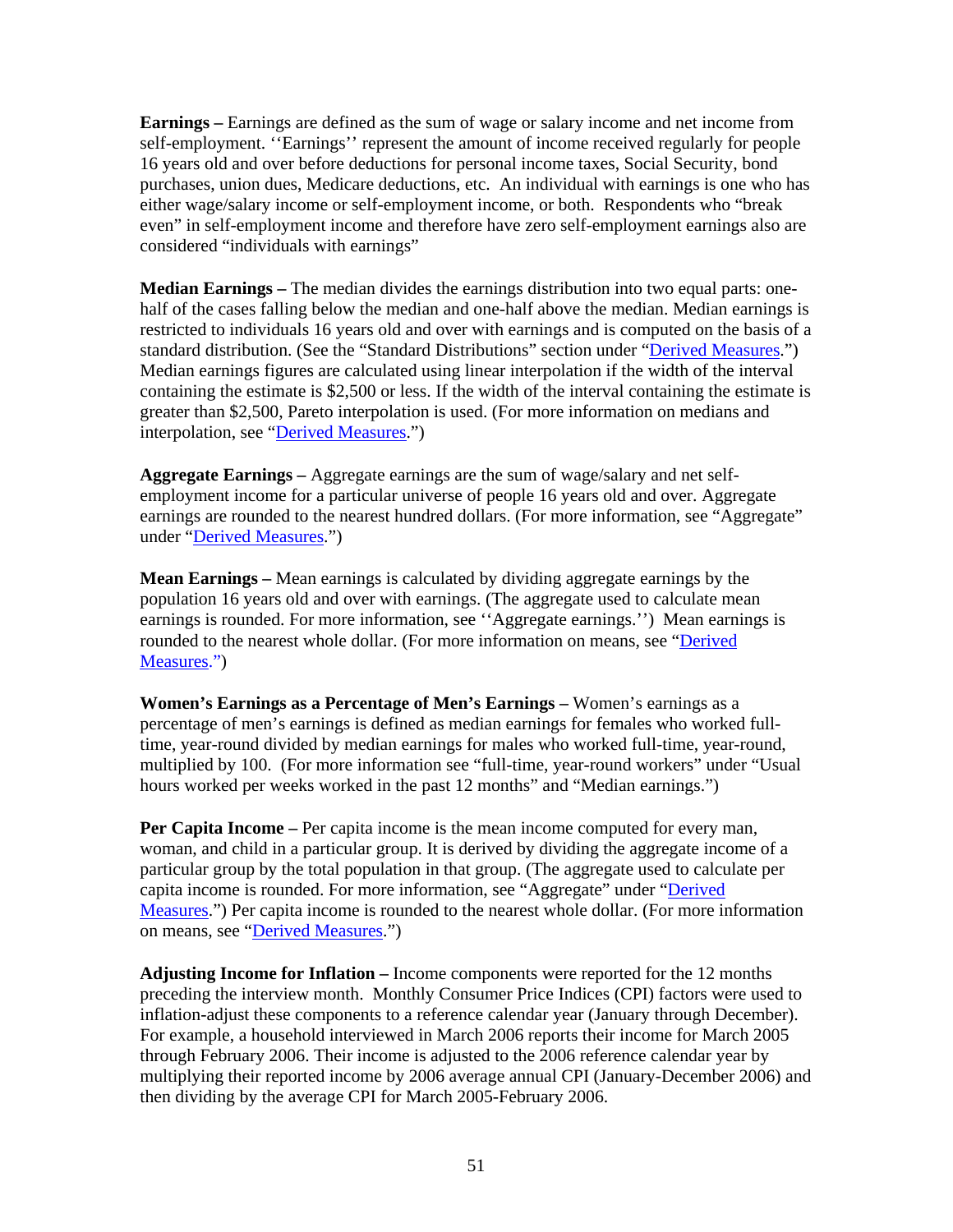In order to inflate income amounts from previous years, the dollar values on individual records are inflated to the latest year's dollar values by multiplying by a factor equal to the average annual CPI-U-RS factor for the current year, divided by the average annual CPI-U-RS factor for the earlier/earliest year.

*Limitation of the Data* – Since answers to income questions are frequently based on memory and not on records, many people tend to forget minor or sporadic sources of income and, therefore, underreport their income. Underreporting tends to be more pronounced for income sources that are not derived from earnings, such as public assistance, interest, dividends, and net rental income.

Extensive computer editing procedures were instituted in the data processing operation to reduce some of these reporting errors and to improve the accuracy of the income data. These procedures corrected various reporting deficiencies and improved the consistency of reported income questions associated with work experience and information on occupation and class of worker. For example, if people reported they were self employed on their own farm, not incorporated, but had reported only wage and salary earnings, the latter amount was shifted to self-employment income. Also, if any respondent reported total income only, the amount was generally assigned to one of the types of income questions according to responses to the work experience and class-of-worker questions. Another type of problem involved non-reporting of income data. Where income information was not reported, procedures were devised to impute appropriate values with either no income or positive or negative dollar amounts for the missing entries. (For more information on imputation, see [''Accuracy of the Data.''\)](http://www.census.gov/acs/www/Downloads/ACS/accuracy2006.pdf)

In income tabulations for households and families, the lowest income group (for example, less than \$10,000) includes units that were classified as having no income in the past 12 months. Many of these were living on income ''in kind,'' savings, or gifts, were newly created families, or were families in which the sole breadwinner had recently died or left the household. However, many of the households and families who reported no income probably had some money income that was not reported in the American Community Survey.

Users should exercise caution when comparing income and earnings estimates for individuals from the 2006 ACS to earlier years because of the introduction of group quarters. Household and family income estimates are not affected by the inclusion of group quarters.

*Comparability* – The income data shown in ACS tabulations are not directly comparable with those that may be obtained from statistical summaries of income tax returns. Income, as defined for federal tax purposes, differs somewhat from the Census Bureau concept. Moreover, the coverage of income tax statistics is different because of the exemptions for people having small amounts of income and the inclusion of net capital gains in tax returns. Furthermore, members of some families file separate returns and others file joint returns; consequently, the tax reporting unit is not consistent with the census household, family, or person units.

The earnings data shown in ACS tabulations are not directly comparable with earnings records of the Social Security Administration (SSA). The earnings record data for SSA excludes the earnings of some civilian government employees, some employees of nonprofit organizations, workers covered by the Railroad Retirement Act, and people not covered by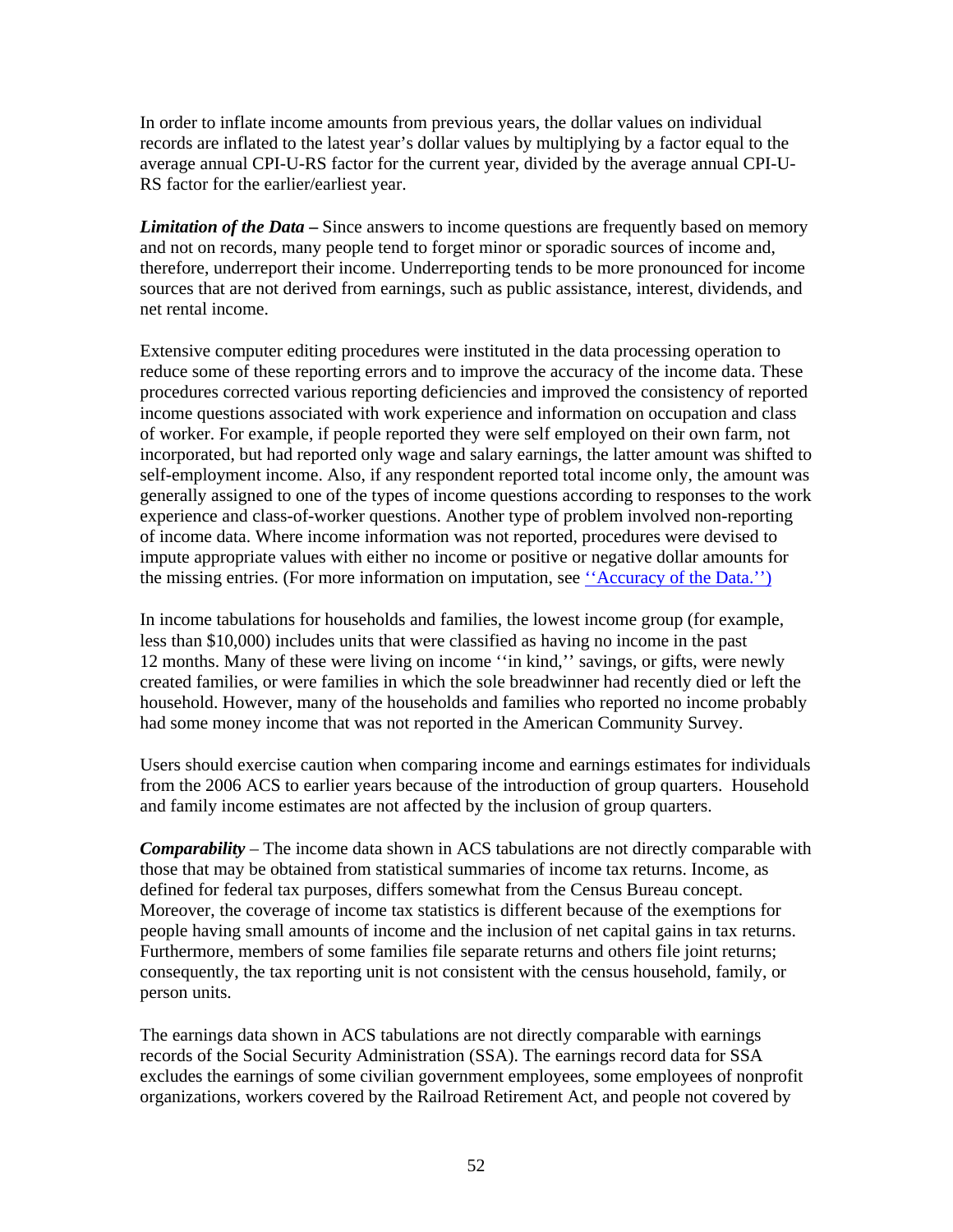<span id="page-52-0"></span>the program because of insufficient earnings. Because ACS data are obtained from household questionnaires, they may differ from SSA earnings record data, which are based upon employers' reports and the federal income tax returns of self-employed people.

The Commerce Department's Bureau of Economic Analysis (BEA) publishes annual data on aggregate and per-capita personal income received by the population for states, metropolitan areas, and selected counties. Aggregate income estimates based on the income statistics shown in ACS products usually would be less than those shown in the BEA income series for several reasons. The ACS data are obtained from a household survey, whereas the BEA income series is estimated largely on the basis of data from administrative records of business and governmental sources. Moreover, the definitions of income are different. The BEA income series includes some questions not included in the income data shown in ACS publications, such as income "in kind," income received by nonprofit institutions, the value of services of banks and other financial intermediaries rendered to people without the assessment of specific charges, and Medicare payments. On the other hand, the ACS income data include contributions for support received from people not residing in the same household if the income is received on a regular basis.

In comparing income for the most recent year with income from earlier years, users should note that an increase or decrease in money income does not necessarily represent a comparable change in real income, unless adjusted for inflation.

*Question/Concept History –* The 1998 ACS questionnaire deleted references to Aid to Families with Dependent Children (AFDC) because of welfare law reforms.

In 1999, the ACS questions were changed to be consistent with the questions for the Census 2000. The instructions are slightly different to reflect differences in the reference periods. The ACS asks about the past 12 months, and the questions for the Census 2000 ask about the previous calendar year.

## *Industry, Occupation, and Class of Worker*

The data on industry, occupation, and class of worker were derived from answers to Questions 35 through 40. These questions were asked of all people 15 years old and over who had worked in the past 5 years. Information on industry relates to the kind of business conducted by a person's employing organization; occupation describes the kind of work the person does on the job; and class of worker categorizes people according to the type of ownership of the employing organization.

For employed people, the data refer to the person's job during the previous week. For those who worked two or more jobs, the data refer to the job where the person worked the greatest number of hours. For unemployed people, the data refer to their last job. The industry and occupation statistics are compiled from data that are coded based on the detailed classification systems developed for Census 2000 and modified in 2002. The class of worker statistics are derived from data coded the same as in previous censuses.

Respondents provided the data for the tabulations by writing on the questionnaires descriptions of their kind of business or industry and the kind of work or occupation they are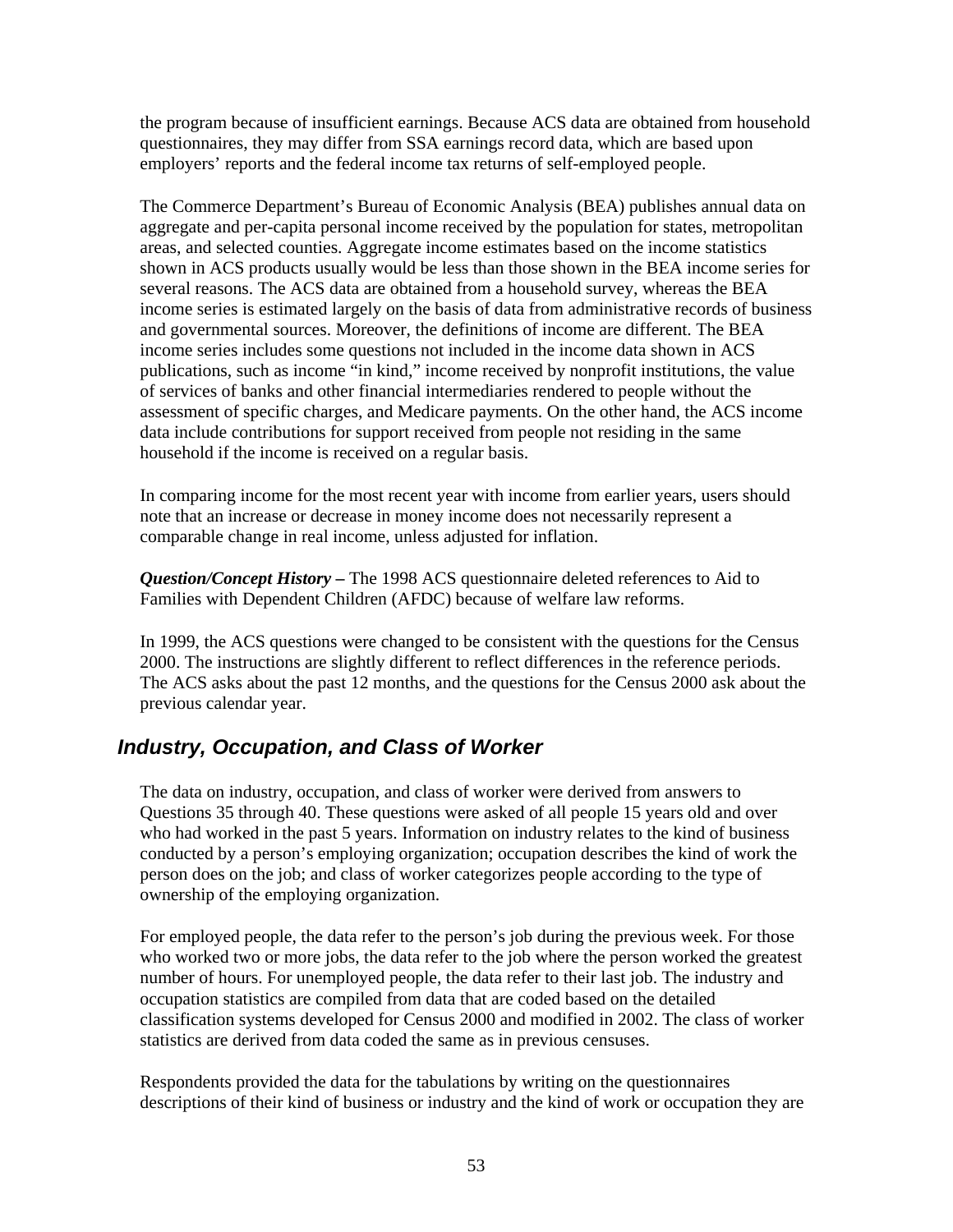doing. A clerical staff in the National Processing Center in Jeffersonville, Indiana, converted the written questionnaire descriptions to codes by comparing these descriptions to entries in the *Alphabetical Index of Industries and Occupations.* For the industry code, these coders also referred to an Employer Name List (ENL), which was formerly called Company Name List. The Census Bureau developed this list from the Economic Business Register, a file that contained the names of business establishments and their North American Industry Classification System (NAICS) designation. The ENL converts the individual company's NAICS designation to census codes, thereby facilitating coding and maintaining industry classification comparability.

**Industry –** The data on industry were derived from answers to Questions 36 through 38. Written responses to the industry questions are coded using the industry classification system developed for Census 2000 and modified in 2002. This system consists of 270 categories for employed people, including military, classified into 20 sectors. The modified 2002 census industry classification was developed from the 2002 NAICS published by the Executive Office of the President, Office of Management and Budget. The NAICS was developed to increase comparability in industry definitions between the United States, Mexico, and Canada. It provides industry classifications that group establishments into industries based on the activities in which they are primarily engaged. The NAICS was created for establishment designations and provides detail about the smallest operating establishment, while the American Community Survey data are collected from households and differ in detail and nature from those obtained from establishment surveys. Because of disclosure issues, ACS data cannot be released in great detail, and the industry classification system, while defined in NAICS terms, cannot reflect the full detail for all categories.

The industry category, "Public administration," is limited to regular government functions such as legislative, judicial, administrative, and regulatory activities. Other government organizations such as public schools, public hospitals, liquor stores, and bus lines are classified by industry according to the activity in which they are engaged.

**Occupation –** The data on occupation were derived from answers to Questions 39 and 40. Written responses to the occupation questions are coded using the occupational classification system developed for the 2000 census and modified in 2002. This system consists of 509 specific occupational categories, including military, for employed people, arranged into 23 major occupational groups. This classification was developed based on the *Standard Occupational Classification (SOC) Manual: 2000*, published by the Executive Office of the President, Office of Management and Budget. Some occupation groups are related closely to certain industries. Operators of transportation equipment, farm operators and workers, and healthcare providers account for major portions of their respective industries of transportation, agriculture, and health care. However, the industry categories include people in other occupations. For example, people employed in agriculture include truck drivers and bookkeepers; people employed in the transportation industry include mechanics, freight handlers, and payroll clerks; and people employed in the health care profession include janitors, security guards, and secretaries.

**Class of Worker –** The data on class of worker were derived from answers to Question 35. The information on class of worker refers to the same job as a respondent's industry and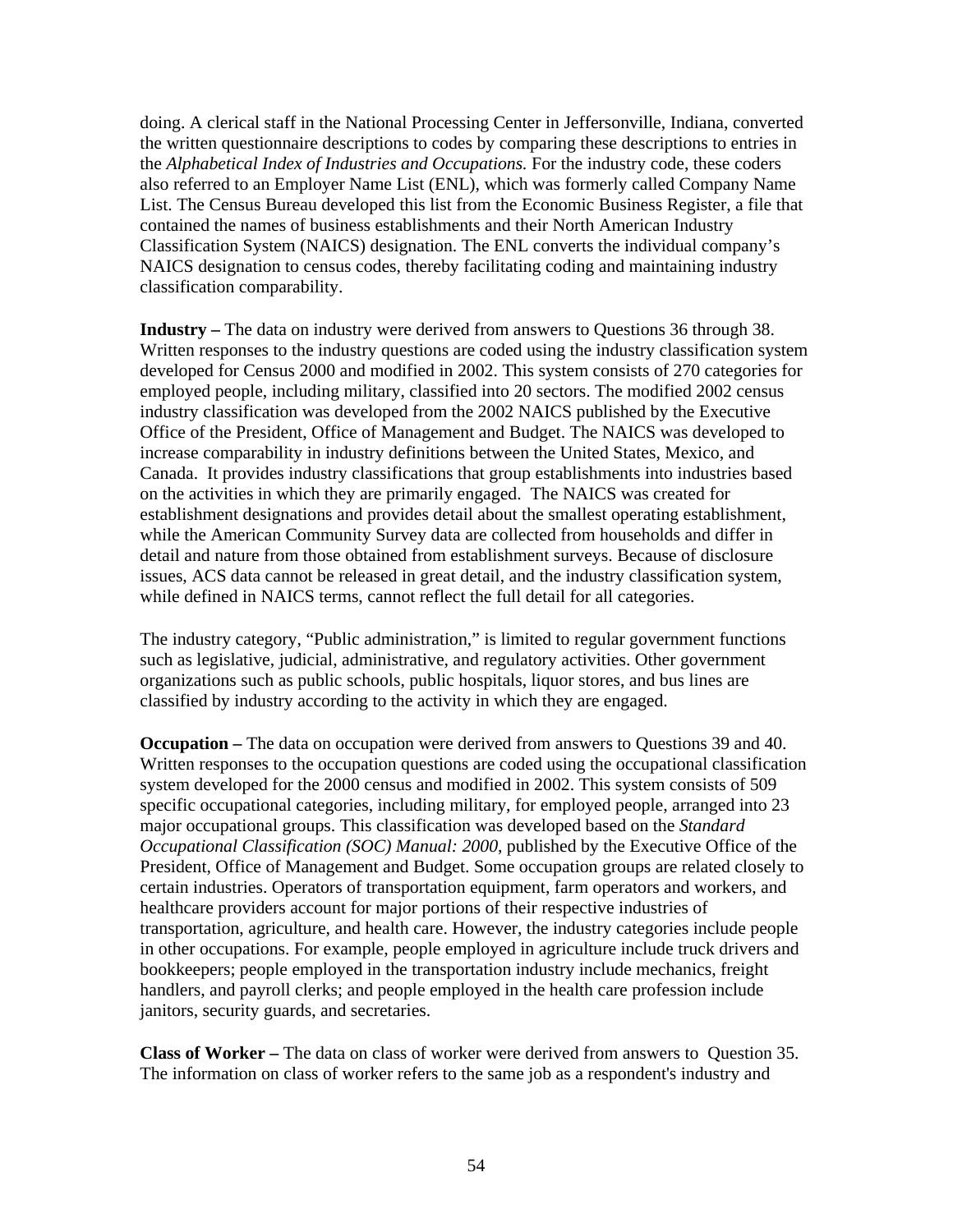occupation and categorizes people according to the type of ownership of the employing organization. The class of worker categories are defined as follows:

**Private wage and salary workers --** Includes people who worked for wages, salary, commission, tips, pay-in-kind, or piece rates for a private for-profit employer or a private not-for-profit, tax-exempt or charitable organization. Self-employed people whose business was incorporated are included with private wage and salary workers because they are paid employees of their own companies.

ACS tabulations present data separately for these subcategories: "Private forprofit wage and salary workers," "Private not-for-profit wage and salary workers," "Self-employed in own incorporated business workers," and "Own not incorporated business workers."

**Government workers --** Includes people who were employees of any local, state, or federal governmental unit, regardless of the activity of the particular agency. For ACS tabulations, the data were presented separately for the three levels of government.

Employees of foreign governments, the United Nations, or other formal international organizations controlled by governments were classified as "federal government workers."

The class of worker government categories includes all government workers, though government workers may work in different industries. For example, people who work in a public elementary or secondary school are coded as local government class of workers.

**Self-employed in own not incorporated business workers** *–* Includes people who worked for profit or fees in their own unincorporated business, profession, or trade, or who operated a farm.

**Unpaid family workers** *–* Includes people who worked 15 hours or more a week without pay in a business or on a farm operated by a relative.

Following the coding operation, a computer edit and allocation process excludes all responses that should not be included in the universe, and evaluates the consistency of the remaining responses. The codes for the three questions (industry, occupation, and class of worker) are then checked to ensure they are valid and consistent with the other codes returned for that respondent. Occasionally respondents supplied industry, occupation, or class of worker descriptions that were not sufficiently specific for precise classification, or they did not report on these questions at all. Certain types of incomplete entries were corrected using the *Alphabetical Index of Industries and Occupations*.

If one or more of the three codes was blank after the edit, a code was assigned from a donor respondent who was a "similar" person based on questions such as age, sex, education, and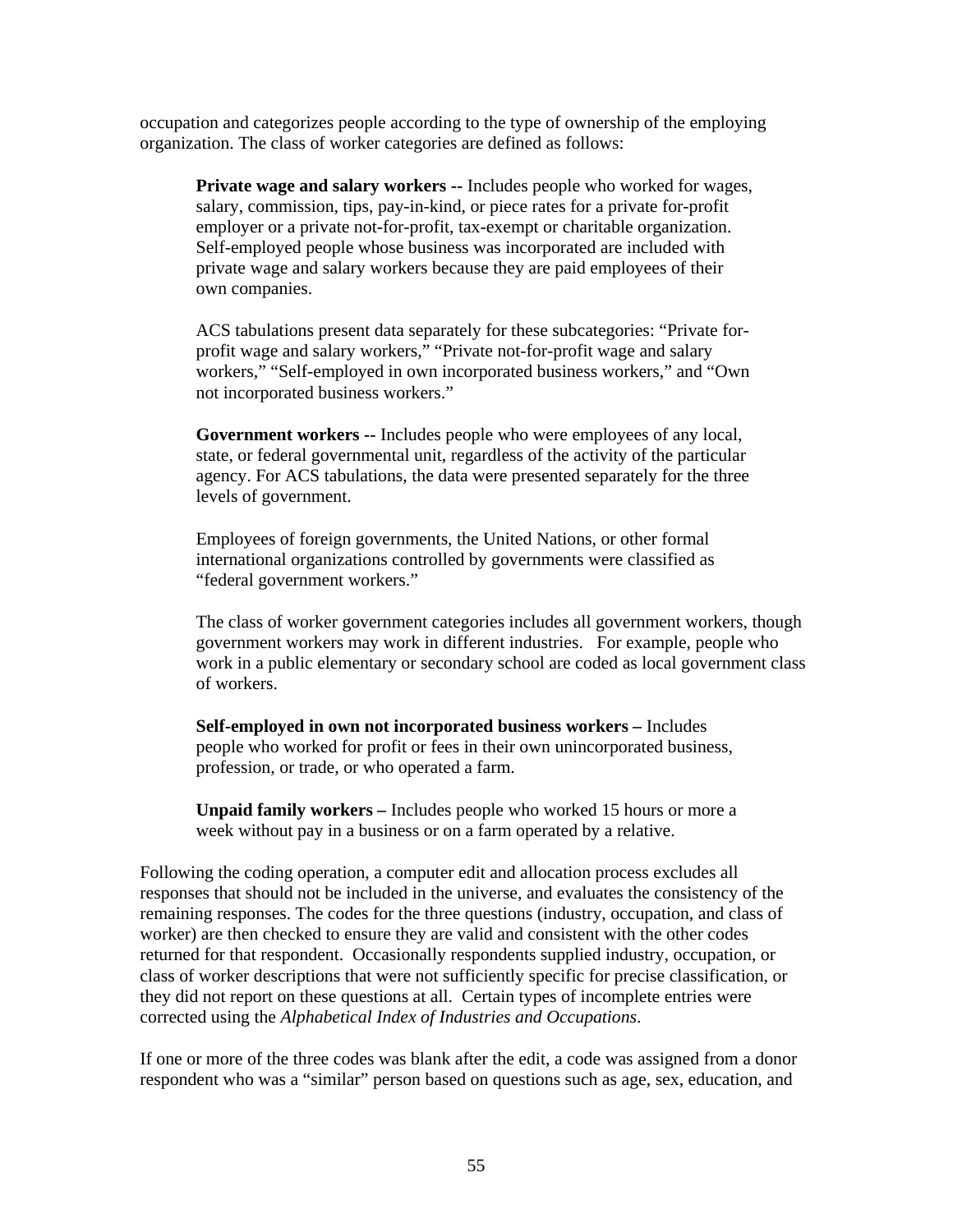<span id="page-55-0"></span>weeks worked. If all of the labor force and income data were blank, all of these economic questions were assigned from a "similar" person who had provided all the necessary data.

*Comparability –* Comparability of industry and occupation data was affected by a number of factors, primarily the systems used to classify the questionnaire responses. In both the industry and occupation classification systems, changes in the individual categories limit comparability of the data from one year to another. These changes are needed to recognize the "birth" of new industries and occupations, the "death" of others, the growth and decline in existing industries and occupations, and the desire of analysts and other users for more detail in the presentation of the data. Probably the greatest cause of noncomparability is the movement of a segment from one category to another. Changes in the nature of jobs and respondent terminology and refinement of category composition made these movements necessary.

Data for the 1998 and 1999 ACS used the same industry and occupation classification systems used for the 1990 census; therefore, the data are comparable. Because of major changes to the industry and occupation classification systems in 1998, the 2000-2002 ACS data are comparable to the Census 2000 data and not to previous ACS data. In ACS, as in Census 2000, both the industry and occupation classifications had major revisions to reflect the shift from the Standard Industrial Classification (SIC) to the North American Industry Classification System (NAICS) and the changes within the Standard Occupational Classification (SOC). In 2002, NAICS underwent another change and the industry codes were changed accordingly. Because of the possibility of new industries and occupations being added to the list of codes, the Census Bureau needed to have more flexibility in adding codes. Consequently, in 2002, both industry and occupation census codes were expanded from three-digit codes to four-digit codes. The changes to these code classifications mean that the ACS data from 2003-2006 are not completely comparable to the data from earlier surveys.

*Limitation of the Data* – The Group Quarters (GQ) population is included in the 2006 ACS and not included in prior years. Some types of GQ populations have industry, occupation, and class of worker distributions that are very different from the household population. The inclusion of the GQ population could therefore have a noticeable impact on the industry, occupation, and class of worker distribution. This is particularly true for areas with a substantial GQ population.

*Question/Concept History –* The American Community Survey questions on industry, occupation, and class of worker were changed to match the Census 2000 questions, beginning with the 1999 ACS questionnaire. The 1996-1998 ACS "Class of Worker" question had an additional response category for "Active duty U.S. Armed Forces member." People who marked this category were tabulated as federal government workers.

### *Journey to Work*

**Place of Work –** The data on place of work were derived from answers to Question 24, which was asked of people who indicated in Question 23 that they worked at some time during the reference week. (See "[Reference Week](#page-79-0).")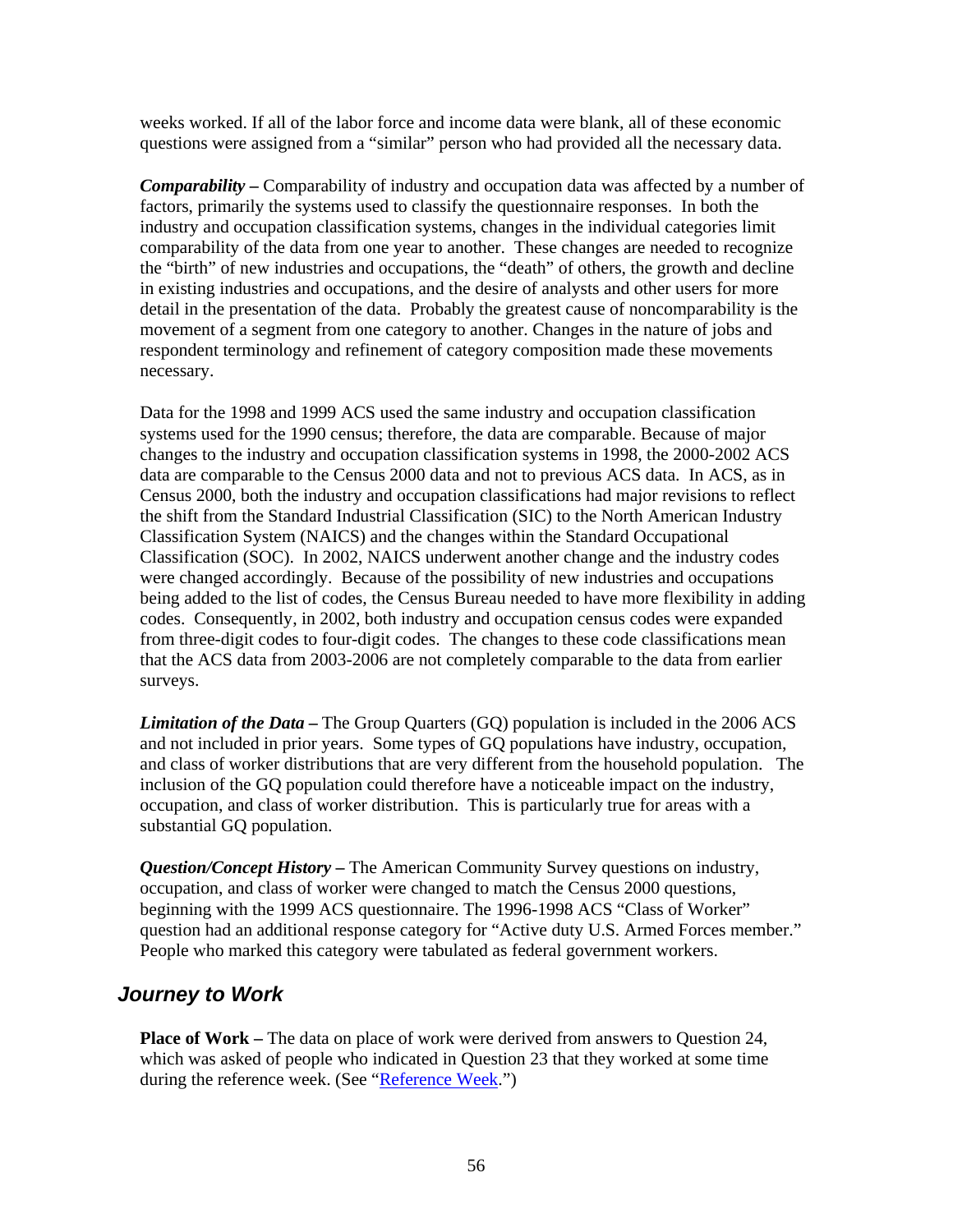Data were tabulated for workers 16 years old and over, that is, members of the Armed Forces and civilians who were at work during the reference week. Data on place of work refer to the geographic location at which workers carried out their occupational activities during the reference week. In the American Community Survey, the exact address (number and street name) of the place of work was asked, as well as the place (city, town, or post office); whether or not the place of work was inside or outside the limits of that city or town; and the county, state or foreign country, and ZIP Code. In the Puerto Rico Community Survey, the question asked for the exact address, including the development or condominium name, as well as the place; whether or not the place of work was inside or outside the limits of that city or town; the municipio or U.S. county. Respondents also were asked to "enter Puerto Rico or name of U.S. state or foreign country" and the ZIP Code. If the respondent's employer operated in more than one location, the exact address of the location or branch where he or she worked was requested. When the number and street name were unknown, a description of the location, such as the building name or nearest street or intersection, was to be entered. People who worked at more than one location during the reference week were asked to report the location at which they worked the greatest number of hours. People who regularly worked in several locations each day during the reference week were requested to give the address at which they began work each day. For cases in which daily work did not begin at a central place each day, the respondent was asked to provide as much information as possible to describe the area in which he or she worked most during the reference week.

Place-of-work data may show a few workers who made unlikely daily work trips (e.g., workers who lived in New York and worked in California). This result is attributable to people who worked during the reference week at a location that was different from their usual place of work, such as people away from home on business.

In areas where the workplace address was geographically coded to the block level, people were tabulated as working inside or outside a specific place based on the location of that address regardless of the response to Question 24c concerning city/town limits. In areas where it was impossible to code the workplace address to the block level, or the coding system was unable to match the employer name and street address responses, people were tabulated as working inside or outside a specific place based on the combination of state, county, ZIP Code, place name, and city limits indicator. The city limits indicator was used only in coding decisions when there were multiple geographic codes to select from, after matching on the state, county, place, and ZIP Code responses. The accuracy of place-ofwork data for census designated places (CDPs) may be affected by the extent to which their census names were familiar to respondents, and by coding problems caused by similarities between the CDP name and the names of other geographic jurisdictions in the same vicinity.

Place-of-work data are given for selected minor civil divisions (MCDs), (generally cities, towns, and townships) in the 12 strong MCD states (Connecticut, Maine, Massachusetts, Michigan, Minnesota, New Hampshire, New Jersey, New York, Pennsylvania, Rhode Island, Vermont, and Wisconsin), based on the responses to the place of work question. Many towns and townships are regarded locally as equivalent to a place, and therefore, were reported as the place of work. When a respondent reported a locality or incorporated place that formed a part of a township or town, the coding and tabulating procedure was designed to include the response in the total for the township or town.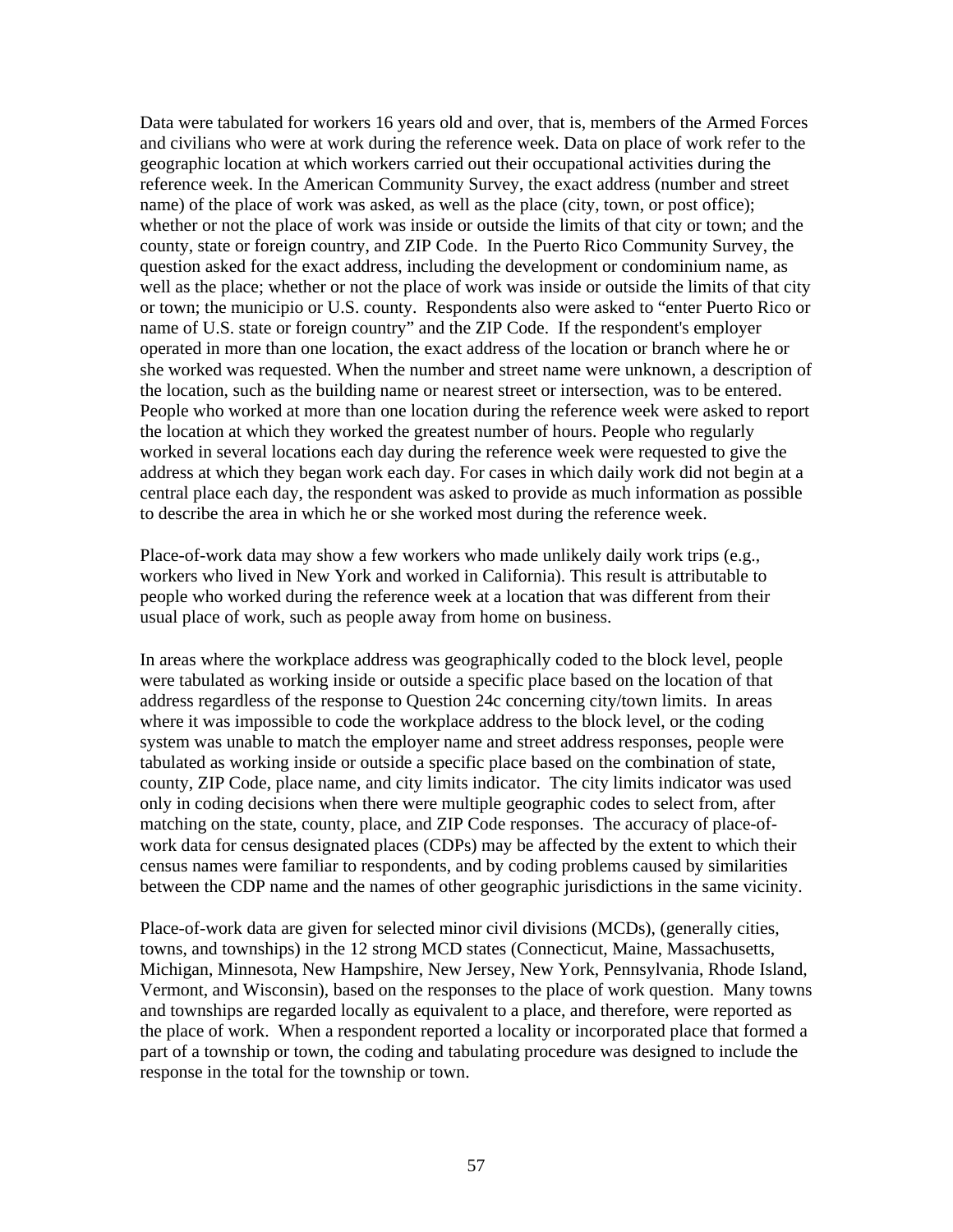*Limitation of the Data* – The Group Quarters (GQ) population is included in the 2006 ACS and not included in prior years. Some types of GQ populations have place of work distributions that are different from the household population. The inclusion of the GQ population could therefore have a noticeable impact on the place of work distribution. This is particularly true for areas with a substantial GQ population.

**Workplace-based Geography –** The characteristics of workers may be shown using either residence-based or workplace-based geography. If you are interested in the number and characteristics of workers living in a specific area, you should use the standard (residencebased) journey-to-work tables. If you are interested in the number and characteristics of workers who work in a specific area, you should use the workplace-based journey-to-work tables. Because place-of-work information for workers cannot always be specified below the place level, the workplace-based tables are presented only for selected geographic areas.

*Limitation of the Data* – The data on place of work is related to a reference week; that is, the calendar week preceding the date on which the respondents completed their questionnaires or were interviewed. This week is not the same for all respondents because data were collected over a 12-month period. The lack of a uniform reference week means that the place-of-work data reported in the survey will not exactly match the distribution of workplace locations observed or measured during an actual workweek.

The place-of-work data are estimates of people 16 years and over who were both employed and at work during the reference week (including people in the Armed Forces). People who did not work during the reference week but had jobs or businesses from which they were temporarily absent due to illness, bad weather, industrial dispute, vacation, or other personal reasons are not included in the place-of-work data. Therefore, the data on place of work understate the total number of jobs or total employment in a geographic area during the reference week. It also should be noted that people who had irregular, casual, or unstructured jobs during the reference week might have erroneously reported themselves as not working.

The address where the individual worked most often during the reference week was recorded on the questionnaire. If a worker held two jobs, only data about the primary job (the job where one worked the greatest number of hours during the preceding week) was requested. People who regularly worked in several locations during the reference week were requested to give the address at which they began work each day. For cases in which daily work was not begun at a central place each day, the respondent was asked to provide as much information as possible to describe the area in which he or she worked most during the reference week.

Since both the American Community Survey and the decennial censuses are related to a "reference week" that has some variability, the data do not reflect any single week. Since the American Community Survey data are collected over 12 months, the reference week in American Community Survey has a greater range of variation. (See ["Reference Week.](#page-79-0)")

*Question/Concept History –* Starting in 1999, the American Community Survey questions differ from the 1996-1998 questions in that the labels on the write-in spaces were modified to provide clarifications.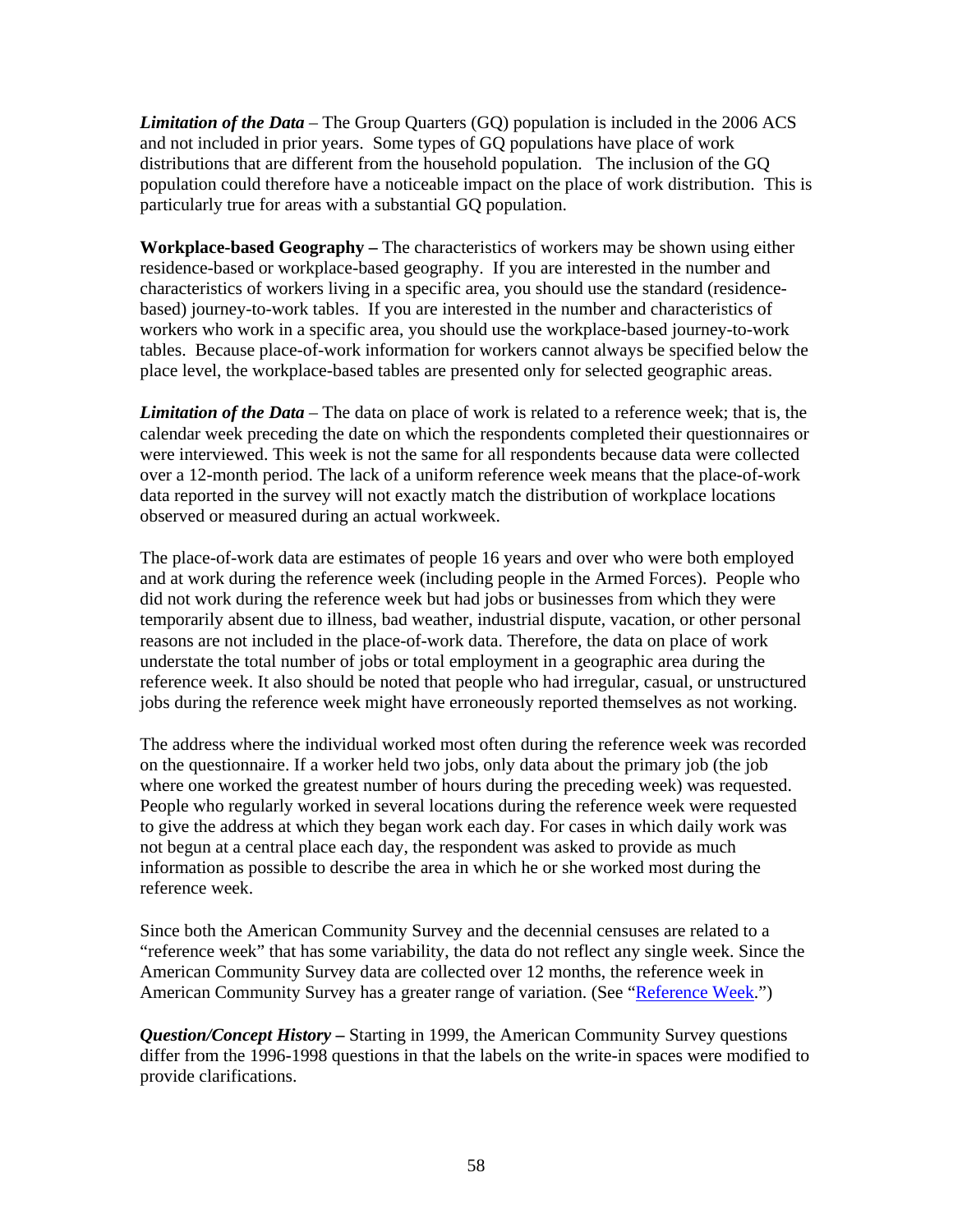The 2004 American Community Survey marked the first time that workplace-based tables were released as a part of a standard census data product.

**Means of Transportation to Work** – The data on means of transportation to work were derived from answers to Question 25, which was asked of people who indicated in Question 23 that they worked at some time during the reference week. (See ["Reference Week](#page-79-0).") Means of transportation to work refers to the principal mode of travel or type of conveyance that the worker usually used to get from home to work during the reference week.

People who used different means of transportation on different days of the week were asked to specify the one they used most often, that is, the greatest number of days. People who used more than one means of transportation to get to work each day were asked to report the one used for the longest distance during the work trip. The category, "Car, truck, or van," includes workers using a car (including company cars but excluding taxicabs), a truck of oneton capacity or less, or a van. The category, "Public transportation," includes workers who used a bus or trolley bus, streetcar or trolley car, subway or elevated, railroad, or ferryboat, even if each mode is not shown separately in the tabulation. "Carro público" is included in the public transportation category in Puerto Rico. The category, "Other means," includes workers who used a mode of travel that is not identified separately within the data distribution. The category, "Other means," may vary from table to table, depending on the amount of detail shown in a particular distribution.

The means of transportation data for some areas may show workers using modes of public transportation that are not available in those areas (for example, subway or elevated riders in a metropolitan area where there is no subway or elevated service). This result is largely due to people who worked during the reference week at a location that was different from their usual place of work (such as people away from home on business in an area where subway service was available), and people who used more than one means of transportation each day but whose principal means was unavailable where they lived (for example, residents of nonmetropolitan areas who drove to the fringe of a metropolitan area, and took the commuter railroad most of the distance to work).

*Limitation of the Data* – The Group Quarters (GQ) population is included in the 2006 ACS and not included in prior years. Some types of GQ populations have means of transportation distributions that are very different from the household population. The inclusion of the GQ population could therefore have a noticeable impact on the means of transportation to work distribution. This is particularly true for areas with a substantial GQ population.

*Question/Concept History –* Beginning in 1999, the American Community Survey questions differ from the 1996-1998 questions only in the format of the skip instructions. Beginning in 2004, the category, "Public transportation" was tabulated to exclude workers who used taxicab as their means of transportation.

**Private Vehicle Occupancy –** The data on private vehicle occupancy were derived from answers to Question 26. This question was asked of people who indicated in Question 23 that they worked at some time during the reference week and who reported in Question 25 that their means of transportation to work was "Car, truck, or van." Data were tabulated for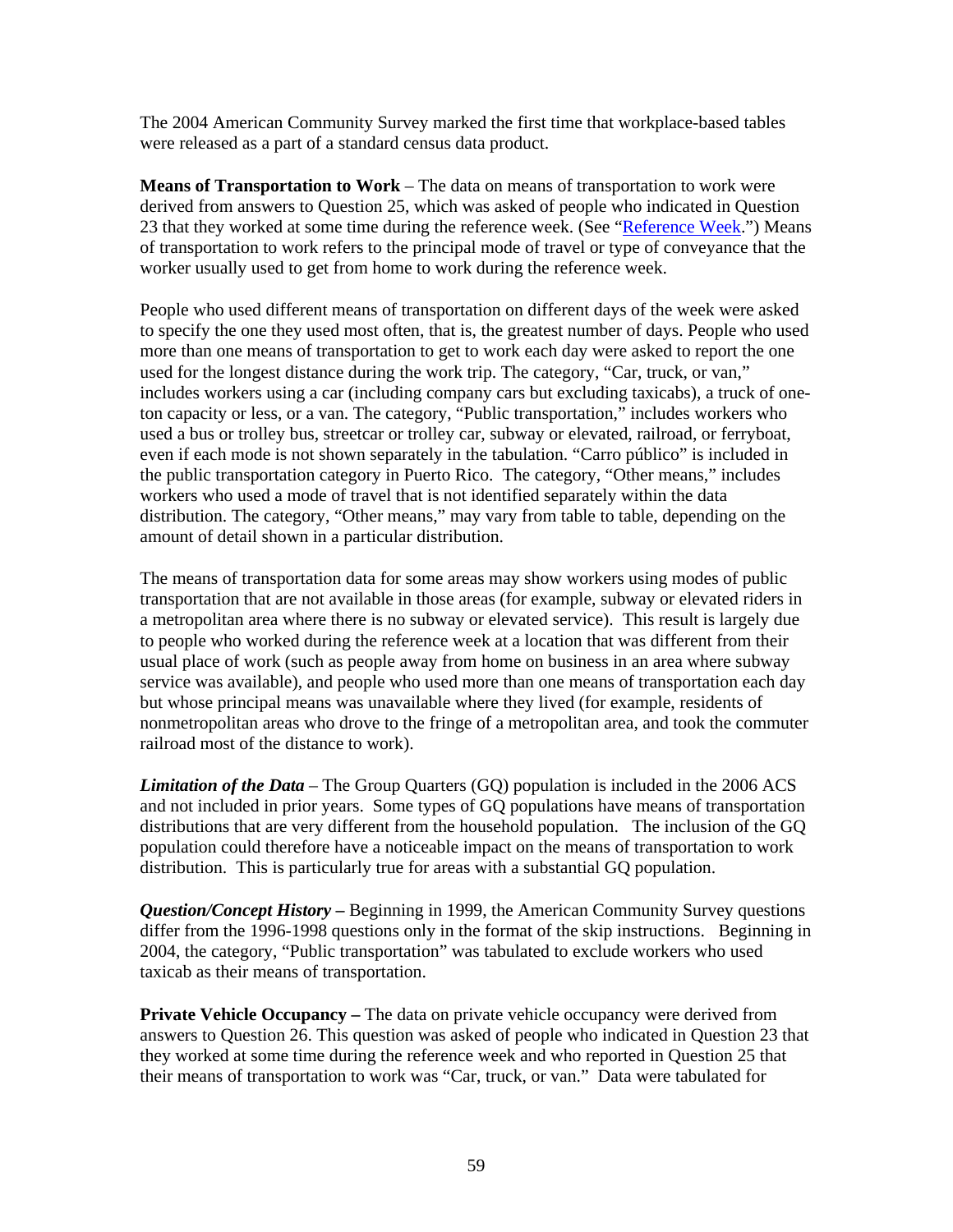workers 16 years old and over, that is, members of the Armed Forces and civilians who were at work during the reference week. (See ["Reference Week.](#page-79-0)")

Private vehicle occupancy refers to the number of people who usually rode to work in the vehicle during the reference week. The category, "Drove alone," includes people who usually drove alone to work as well as people who were driven to work by someone who then drove back home or to a non-work destination. The category, "Carpooled," includes workers who reported that two or more people usually rode to work in the vehicle during the reference week.

*Limitation of the Data* – The Group Quarters (GQ) population is included in the 2006 ACS and not included in prior years. Some types of GQ populations may have private vehicle occupancy distributions that are different from the household population. The inclusion of the GQ population could therefore have a noticeable impact on the private vehicle occupancy distribution. This is particularly true for areas with a substantial GQ population.

*Question/Concept History* – Beginning in 1999, the American Community Survey questions differ from the 1996-1998 questions only in the format of the skip instructions.

**Workers Per Car, Truck, or Van** – Workers per car, truck, or van is a ratio obtained by dividing the aggregate number of workers who reported using a car, truck, or van to get to work by the number of such vehicles that they used. Workers per car, truck, or van is rounded to the nearest hundredth. This measure also may be known as "Workers per private vehicle."

**Aggregate Number of Vehicles (Car, Truck, or Van) Used in Commuting –** The aggregate number of vehicles used in commuting is derived by counting each person who drove alone as occupying one vehicle, each person who reported being in a two-person carpool as occupying one-half of a vehicle, each person who reported being in a three-person carpool as occupying one-third of a vehicle, and so on, then summing all the vehicles. This aggregate is used in the calculation for "workers per car, truck, or van."

*Question/Concept History –* Beginning in 1999, the American Community Survey questions differ from the 1996-1998 questions only in the format of the skip instructions.

**Time Leaving Home to Go to Work – The data on time leaving home to go to work were** derived from answers to Question 27. This question was asked of people who indicated in Question 23 that they worked at some time during the reference week, and who reported in Question 25 that they worked outside their home. The departure time refers to the time of day that the respondent usually left home to go to work during the reference week. (See ["Reference Week](#page-79-0).")

*Limitation of the Data* – The Group Quarters (GQ) population is included in the 2006 ACS and not included in prior years. Some types of GQ populations may have departure time distributions that are different from the household population. The inclusion of the GQ population could therefore have a noticeable impact on the departure times distribution. This is particularly true for areas with a substantial GQ population.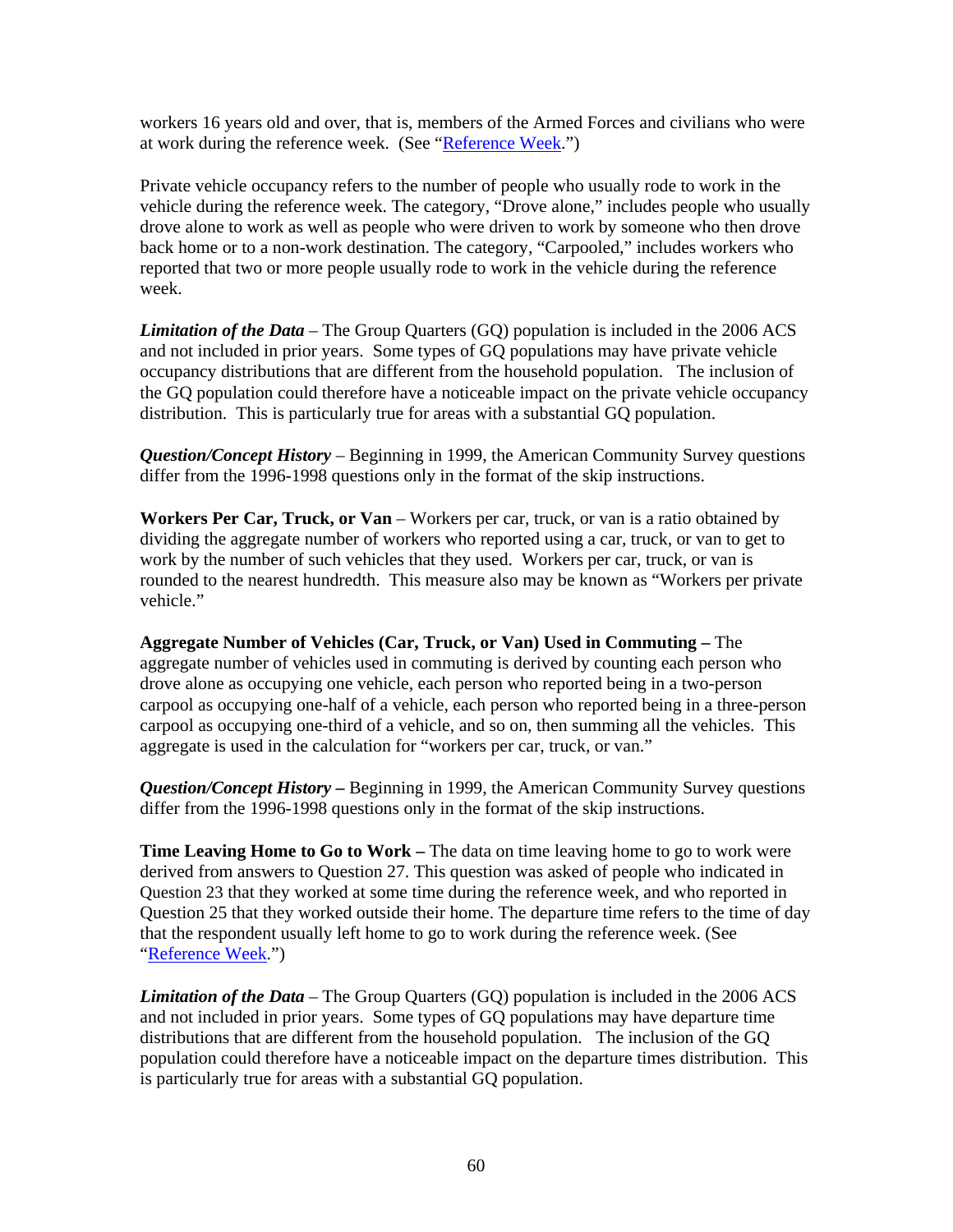*Question/Concept History* – Beginning in 1999, the American Community Survey questions differ from the 1996-1998 questions only in the format of the skip instructions.

**Travel Time to Work** – The data on travel time to work were derived from answers to Question 28. This question was asked of people who indicated in Question 23 that they worked at some time during the reference week, and who reported in Question 25 that they worked outside their home. Travel time to work refers to the total number of minutes that it usually took the worker to get from home to work during the reference week. The elapsed time includes time spent waiting for public transportation, picking up passengers in carpools, and time spent in other activities related to getting to work. (See ["Reference Week](#page-79-0).")

**Aggregate Travel Time to Work (in Minutes)** – Aggregate travel time to work is calculated by adding all of the travel times (in minutes) for workers who did not work at home. Aggregate travel times of workers having specific characteristics also are computed. The aggregate travel time is subject to rounding, which means that all cells in a matrix are rounded to the nearest 5 minutes. (For more information, see "Aggregate" under "Derived [Measures](#page-87-0).")

**Mean Travel Time to Work (in Minutes)** – Mean travel time to work (in minutes) is the average travel time that workers usually took to get from home to work (one way) during the reference week. This measure is obtained by dividing the total number of minutes taken to get from home to work (the aggregate travel time) by the number of workers 16 years old and over who did not work at home. The travel time includes time spent waiting for public transportation, picking up passengers and carpools, and time spent in other activities related to getting to work. Mean travel times of workers having specific characteristics also are computed. For example, the mean travel time of workers traveling 45 or more minutes to work is computed by dividing the aggregate travel time of workers whose travel times were 45 or more minutes by the number of workers whose travel times were 45 or more minutes. The aggregate travel time to work used to calculate mean travel time to work is rounded. (For more information, see "Aggregate Travel Time to Work (in Minutes).") Mean travel time is rounded to the nearest tenth of a minute. (For more information on means, see ["Derived Measures](#page-87-0).")

*Limitation of the Data* – The Group Quarters (GQ) population is included in the 2006 ACS and not included in prior years. Some types of GQ populations have travel time distributions that are different from the household population. The inclusion of the GQ population could therefore have a noticeable impact on the travel time distribution. This is particularly true for areas with a substantial GQ population.

*Question/Concept History –* Beginning in 1999, the American Community Survey questions differ from the 1996-1998 questions only in the format of the skip instructions.

**Time Arriving at Work from Home** – The data on time arriving at work from home were derived from answers to Question 27 (Time Leaving Home to Go to Work) and from answers to Question 28 (Travel Time to Work). These questions were asked of people who indicated in Question 23 that they worked at some time during the reference week, and who reported in Question 25 that they worked outside their home. The arrival time is calculated by adding the travel time to work to the reported time leaving home to go to work. These data are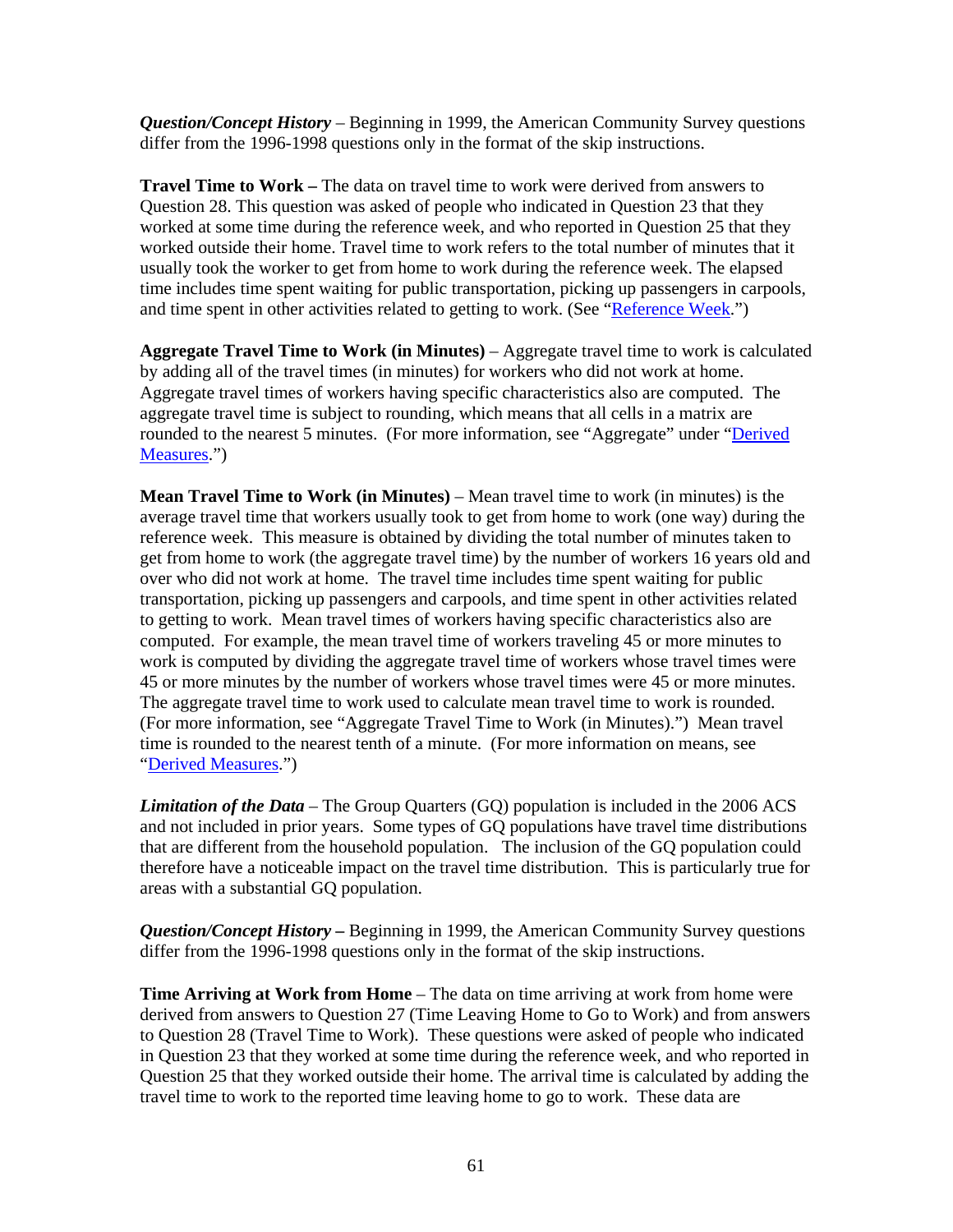presented with other characteristics of workers at their workplace. (See "Time Leaving Home to Go to Work" and "Travel Time to Work.")

# *Labor Force Status*

See [Employment Status](#page-37-0)

# *Language Spoken at Home and Ability to Speak English*

**Language Spoken at Home –** Data on language spoken at home were derived from answers to the 2006 American Community Survey Questions 13a and 13b. These questions were asked only of persons 5 years of age and older. Instructions mailed with the American Community Survey questionnaire instructed respondents to mark "Yes" on Question 13a if they sometimes or always spoke a language other than English at home, and "No" if a language was spoken only at school – or if speaking was limited to a few expressions or slang. For Question 13b, respondents printed the name of the non-English language they spoke at home. If the person spoke more than one non-English language, they reported the language spoken most often. If the language spoken most frequently could not be determined, the respondent reported the language learned first.

Questions 13a and 13b referred to languages spoken at home in an effort to measure the current use of languages other than English. This category excluded respondents who spoke a language other than English exclusively outside of the home.

Most respondents who reported speaking a language other than English also spoke English. The questions did not permit a determination of the primary language of persons who spoke both English and another language.

An automated computer system coded write-in responses to Question 13b into more than 380 detailed language categories. This automated procedure compared write-in responses with a master computer code list – which contained approximately 55,000 previously coded language names and variants – and then assigned a detailed language category to each writein response. The computerized matching assured that identical alphabetic entries received the same code. Clerical coding categorized any write-in responses that did not match the computer dictionary. When multiple languages other than English were specified, only the first was coded.

The write-in responses represented the names people used for languages they spoke. They may not have matched the names or categories used by professional linguists. The categories used were sometimes geographic and sometimes linguistic. The following table provides an illustration of the content of the classification schemes used to present language data.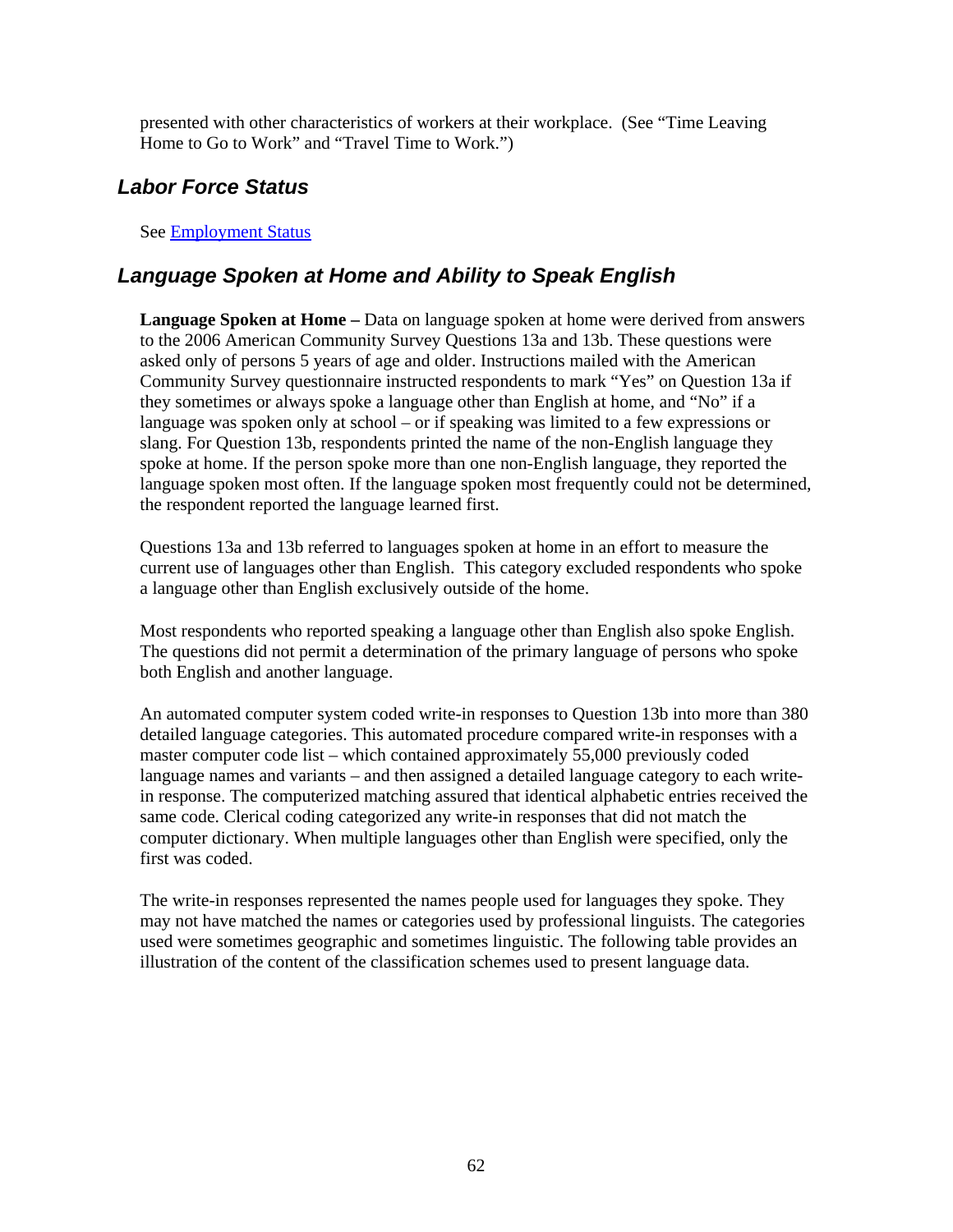**Four and Thirty-Nine Group Classifications of Languages Spoken at Home with Illustrative Examples**

| <b>Four-Group</b><br><b>Classification</b> | <b>Thirty-nine Group</b><br><b>Classification</b> | <b>Examples</b>                           |  |  |  |
|--------------------------------------------|---------------------------------------------------|-------------------------------------------|--|--|--|
| Spanish                                    | Spanish and Spanish Creole                        | Spanish, Ladino, Pachuco                  |  |  |  |
| Other Indo-European<br>languages           | French                                            | French, Cajun, Patois                     |  |  |  |
|                                            | <b>French Creole</b>                              | <b>Haitian Creole</b>                     |  |  |  |
|                                            | Italian                                           | Italian                                   |  |  |  |
|                                            | Portuguese and Portuguese<br>Creole               | Portuguese, Papia Mentae                  |  |  |  |
|                                            | German                                            | German, Luxembourgian                     |  |  |  |
|                                            | Yiddish                                           | Yiddish                                   |  |  |  |
|                                            | Other West Germanic languages                     | Dutch, Pennsylvania Dutch,<br>Afrikaans   |  |  |  |
|                                            | Scandinavian languages                            | Danish, Norwegian, Swedish                |  |  |  |
|                                            | Greek                                             | Greek                                     |  |  |  |
|                                            | Russian                                           | Russian                                   |  |  |  |
|                                            | Polish                                            | Polish                                    |  |  |  |
|                                            | Serbo-Croatian                                    | Serbo-Croatian, Croatian,<br>Serbian      |  |  |  |
|                                            | Other Slavic languages                            | Czech, Slovak, Ukrainian                  |  |  |  |
|                                            | Armenian                                          | Armenian                                  |  |  |  |
|                                            | Persian                                           | Persian                                   |  |  |  |
|                                            | Gujarathi                                         | Gujarathi                                 |  |  |  |
|                                            | Hindi                                             | Hindi                                     |  |  |  |
|                                            | Urdu                                              | Urdu                                      |  |  |  |
|                                            | Other Indic languages                             | Bengali, Marathi, Punjabi,<br>Romany      |  |  |  |
|                                            | Other Indo-European languages                     | Albanian, Gaelic, Lithuanian,<br>Rumanian |  |  |  |
| Asian and Pacific Island<br>languages      | Chinese                                           | Cantonese, Formosan,<br>Mandarin          |  |  |  |
|                                            | Japanese                                          | Japanese                                  |  |  |  |
|                                            | Korean                                            | Korean                                    |  |  |  |
|                                            | Mon-Khmer, Cambodian                              | Mon-Khmer, Cambodian                      |  |  |  |
|                                            | Hmong                                             | Hmong                                     |  |  |  |
|                                            | Thai                                              | Thai                                      |  |  |  |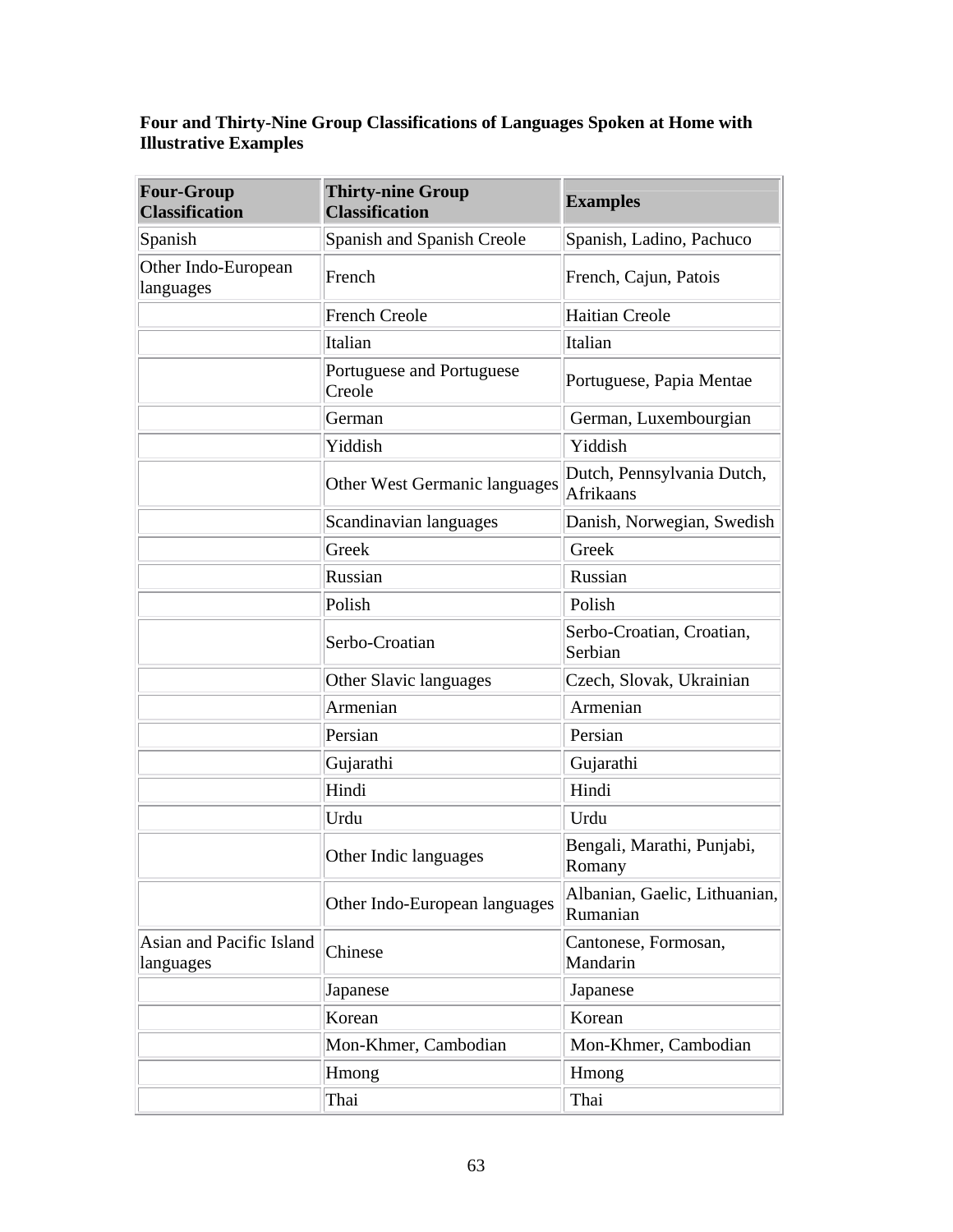|                     | Laotian                                         |                                                                      |  |  |  |
|---------------------|-------------------------------------------------|----------------------------------------------------------------------|--|--|--|
|                     | Vietnamese                                      | Vietnamese                                                           |  |  |  |
|                     | Other Asian languages                           | Dravidian languages<br>(Malayalam, Telugu, Tamil),<br>Turkish        |  |  |  |
|                     | Tagalog                                         | Tagalog                                                              |  |  |  |
|                     | Other Pacific Island languages                  | Chamorro, Hawaiian,<br>Ilocano, Indonesian, Samoan                   |  |  |  |
| All other languages | Navajo                                          | Navajo                                                               |  |  |  |
|                     | <b>Other Native North American</b><br>languages | Apache, Cherokee, Dakota,<br>Pima, Yupik                             |  |  |  |
|                     | Hungarian                                       | Hungarian                                                            |  |  |  |
|                     | Arabic                                          | Arabic                                                               |  |  |  |
|                     | Hebrew                                          | Hebrew                                                               |  |  |  |
|                     | African languages                               | Amharic, Ibo, Twi, Yoruba,<br>Bantu, Swahili, Somali                 |  |  |  |
|                     | Other and unspecified<br>languages              | Syriac, Finnish, Other<br>languages of the Americas,<br>not reported |  |  |  |

**Household Language –** In households where one or more people spoke a language other than English, the household language assigned to all household members was the non-English language spoken by the first person with a non-English language. This assignment scheme ranked household members in the following order: householder, spouse, parent, sibling, child, grandchild, other relative, stepchild, unmarried partner, housemate or roommate, and other nonrelatives. Therefore, a person who spoke only English may have had a non-English household language assigned during tabulations by household language.

**Ability to Speak English –** Respondents who reported speaking a language other than English were asked to indicate their English ability based on one of the following categories: "Very well," "Well," "Not well," or "Not at all." Ideally, the data on ability to speak English represented a person's perception of their own ability. However, because one household member usually completes American Community Survey questionnaires, the responses may have represented the perception of another household member. Respondents were not instructed on how to interpret the response categories in Question 13c.

**Linguistic Isolation –** A linguistically isolated household was one in which all adults had some limitation in communicating English. A household was classified as "linguistically isolated" if, 1.) No household member age 14 years and over spoke only English, and 2.) No household member age 14 years and over who spoke another language spoke English "Very well." All members of a linguistically isolated household were tabulated as linguistically isolated, including members under 14 years old who may have spoke only English.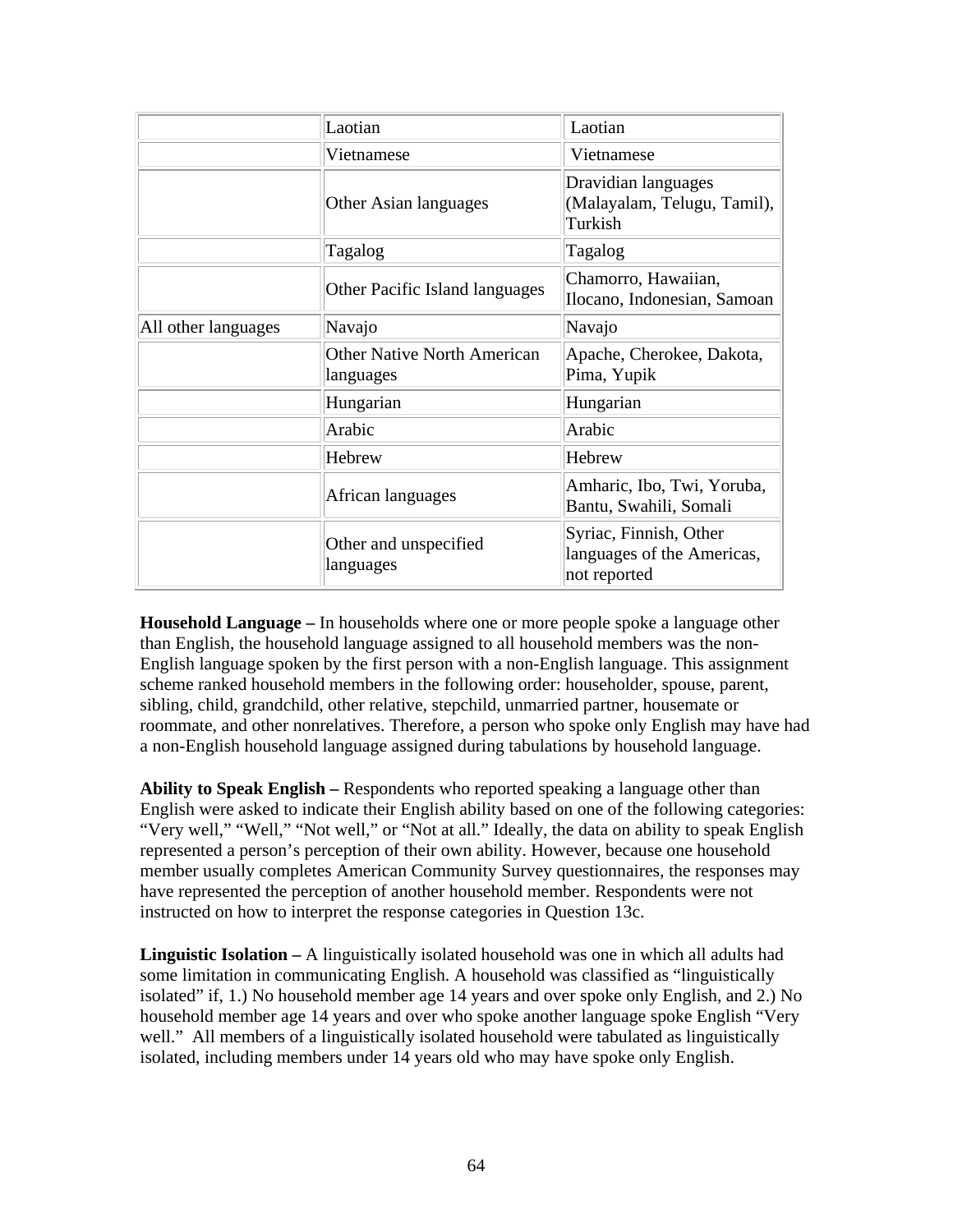*Limitation of the Data***–** The language question is about current use of a non-English language, not about ability to speak another language or the use of such a language in the past. People who speak a language other than English outside of the home are not reported as speaking a language other than English. Similarly, people whose mother tongue is a non-English language but who do not currently use the language at home do not report the language. Some people who speak a language other than English at home may have first learned that language in school. These people are expected to indicate speaking English "Very well."

The detail in which language names are coded may give a false impression of the linguistic precision of these data. The identifying names used by speakers of a language may reflect ethnic, geographic, or political affiliations, and are not necessarily identical to official linguistic distinctions.

Although there are more than 6,000 languages in the world, the Census Bureau codes all reported languages into approximately 380 categories.

*Limitation of the Data* – The Group Quarters (GQ) population is included in the 2006 ACS and not included in prior years. Some types of GQ populations may have ability to speak English and language spoken at home distributions that are different from the household population. The inclusion of the GQ population could therefore have a noticeable impact on the ability to speak English and language spoken at home distribution. This is particularly true for areas with a substantial GQ population.

*Question/Concept History–* The minor changes in specific codes starting in 1999 do not affect the tabulations of languages. The list of examples was moved below the write-in 1999; in the 1996-1998 ACS questionnaires, it was directly after the question.

### *Marital Status*

The data on marital status were derived from answers to Question 4. The marital status classification refers to the status at the time of interview. Data on marital status are tabulated only for people 15 years old and over.

All people were asked whether they were "now married," "widowed," "divorced," "separated," or "never married." Couples who live together (unmarried people, people in common-law marriages) were allowed to report the marital status they considered the most appropriate. When marital status was not reported, it was imputed according to the relationship to the householder and sex and age of the person.

Differences in the number of currently married males and females occur because there is no step in the weighting process to equalize the weighted estimates of husbands and wives.

**Never Married –** Includes all people who have never been married, including people whose only marriage(s) was annulled.

**Ever Married –** Includes people ever married at the time of interview (including those now married, separated, widowed, or divorced).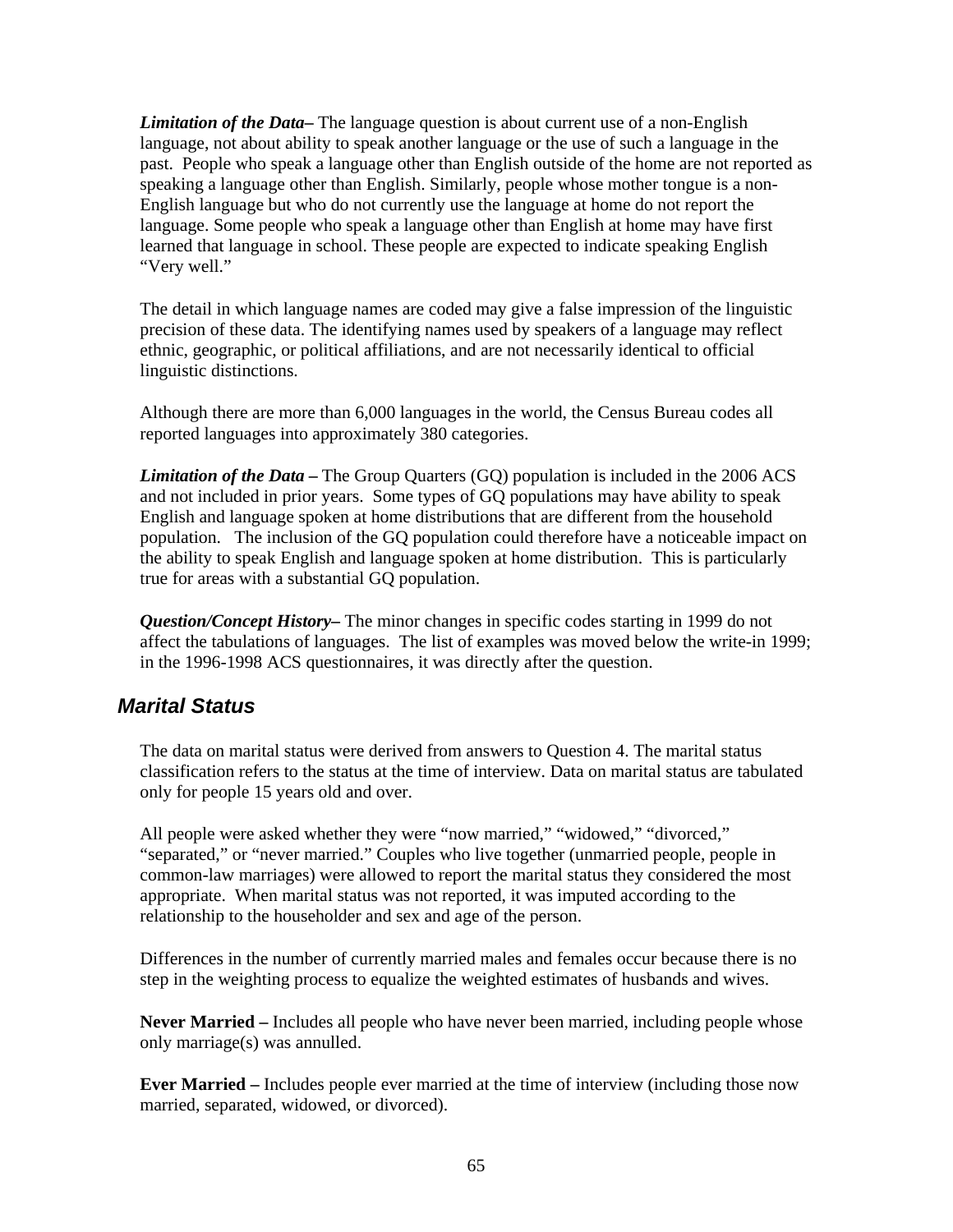**Now Married, Except Separated –** Includes people whose current marriage has not ended through widowhood, divorce, or separation (regardless of previous marital history). The category may also include couples who live together or people in common-law marriages if they consider this category the most appropriate. In certain tabulations, currently married people are further classified as "spouse present" or "spouse absent."

**Separated –** Includes people legally separated or otherwise absent from their spouse because of marital discord. This category also includes people who have been deserted or who have parted because they no longer want to live together but who have not obtained a divorce.

**Widowed –** Includes widows and widowers who have not remarried.

**Divorced –** Includes people who are legally divorced and who have not remarried.

In selected tabulations, data for married and separated people are reorganized and combined with information on the presence of the spouse in the same household.

**Now Married –** All people whose current marriage has not ended by widowhood or divorce. This category includes people defined above as "separated."

- **Spouse Present** Married people whose wife or husband was reported as a member of the same household or same group quarters facility, including those whose spouses may have been temporarily absent for such reasons as travel or hospitalization.
- **Spouse Absent** Married people whose wife or husband was not reported as a member of the same household or the same group quarters facility.
	- o **Separated** Defined above.
	- o **Spouse Absent, Other –** Married people whose wife or husband was not reported as a member of the same household, excluding separated. Included is any person whose spouse was employed and living away from home or in an institution or serving away from home in the armed forces.

Differences between the number of currently married males and the number of currently married females occur because of reporting differences and because some husbands and wives have their usual residence in different areas. By definition, the numbers would be the same.

**Median Age at First Marriage** – The median age at first marriage is calculated indirectly by estimating the proportion of young people who will marry during their lifetime, calculating one-half of this proportion, and determining the age (at the time of the survey) of people at this half-way mark by osculatory interpolation. It does not represent the actual median age of the population who married during the calendar year. It is shown to the nearest tenth of a year. Henry S. Shryock and Jacob S. Siegel outline the osculatory procedure in *Methods and Materials of Demography*, First Edition (May 1973), Volume 1, pages 291-296.

*Limitation of the Data* – The Group Quarters (GO) population is included in the 2006 ACS and not included in prior years. Some types of GQ populations have marital status distributions that are very different from the household population. The inclusion of the GQ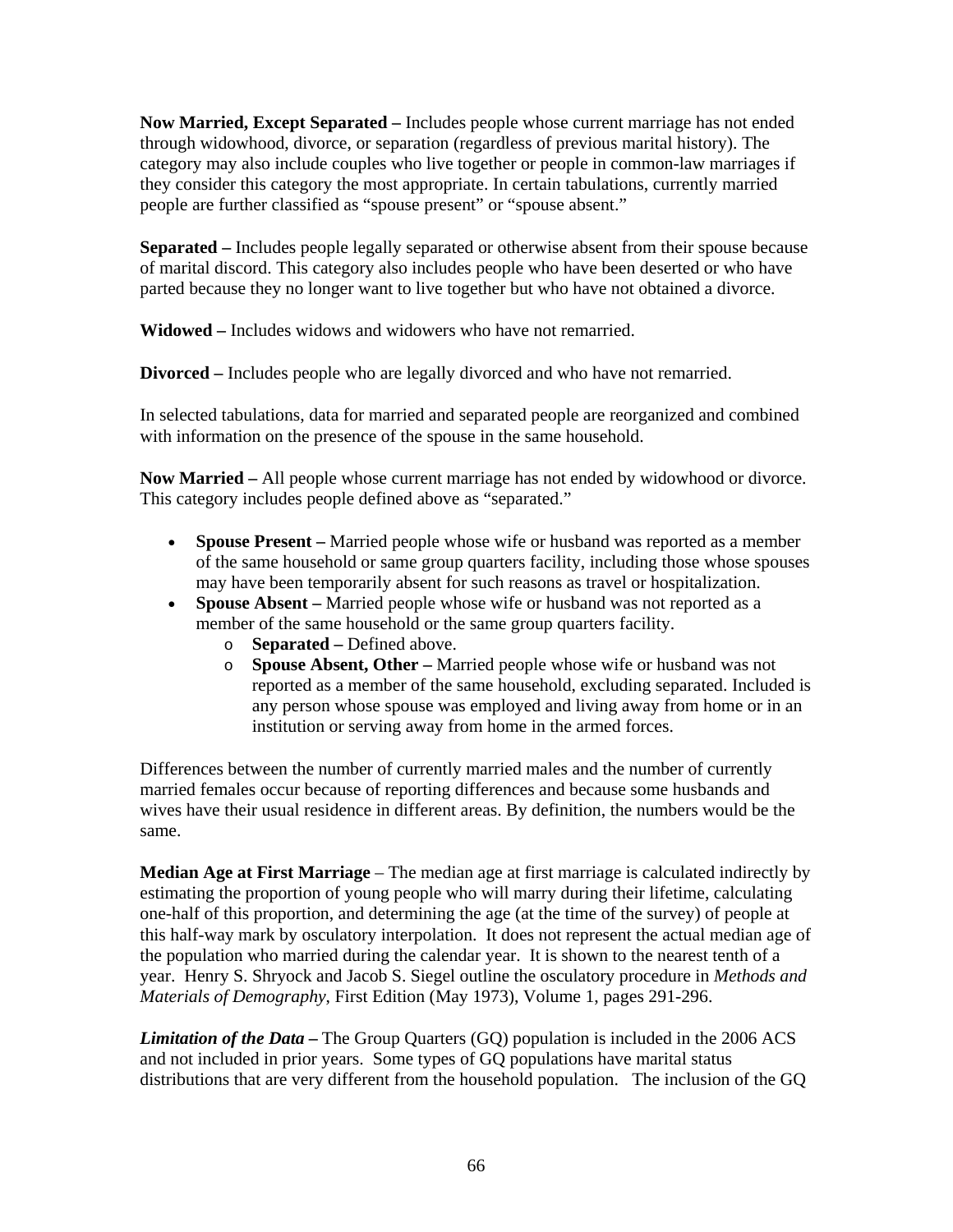population could therefore have a noticeable impact on the marital status distribution. This is particularly true for areas with a substantial GQ population.

*Question/Concept History –* The word "current" was dropped from the 1996-1998 question. Since 1999, the question states, "What is this person's marital status?" The American Community Survey began providing the median age at first marriage with the 2004 data.

### *Means of Transportation to Work*

See [Journey to Work](#page-55-0)

### *Migration*

See [Residence 1 Year Ago](#page-79-0)

### *Native Population*

The native population includes anyone who was a U.S. citizen or a U.S. national at birth. This includes respondents who indicated they were born in the United States, Puerto Rico, a U.S. Island Area (such as Guam), or abroad of American (U.S. citizen) parent or parents. See [Citizenship Status](#page-31-0).

### *Nativity*

See [Place of Birth](#page-67-0)

### *Nativity of Parent*

Nativity of parent indicates the nativity (native or foreign born) of the parent(s) of children living in a family or subfamily with one or more parents present in the household. It applies to "own children," that is, never married children under 18 years of age living with one or more of their parents. (See also "Own Child.") The nativity of the child's parent(s) is determined by the citizenship status of the parent(s). A person is considered native if he/she is a native United States citizen at birth, and foreign born if he/she is not a United States citizen at birth. (See also "[Place of Birth.](#page-67-0)")

*Comparability –* No comparable data were published in prior ACS years. However, prior years do include the nativity and relationship data from which "nativity of parent" was created.

**Limitation of the Data** – Nativity of parent does not provide information about children over the age of 18 who may live in the same household as their parents, or children of any age who live apart from their parents.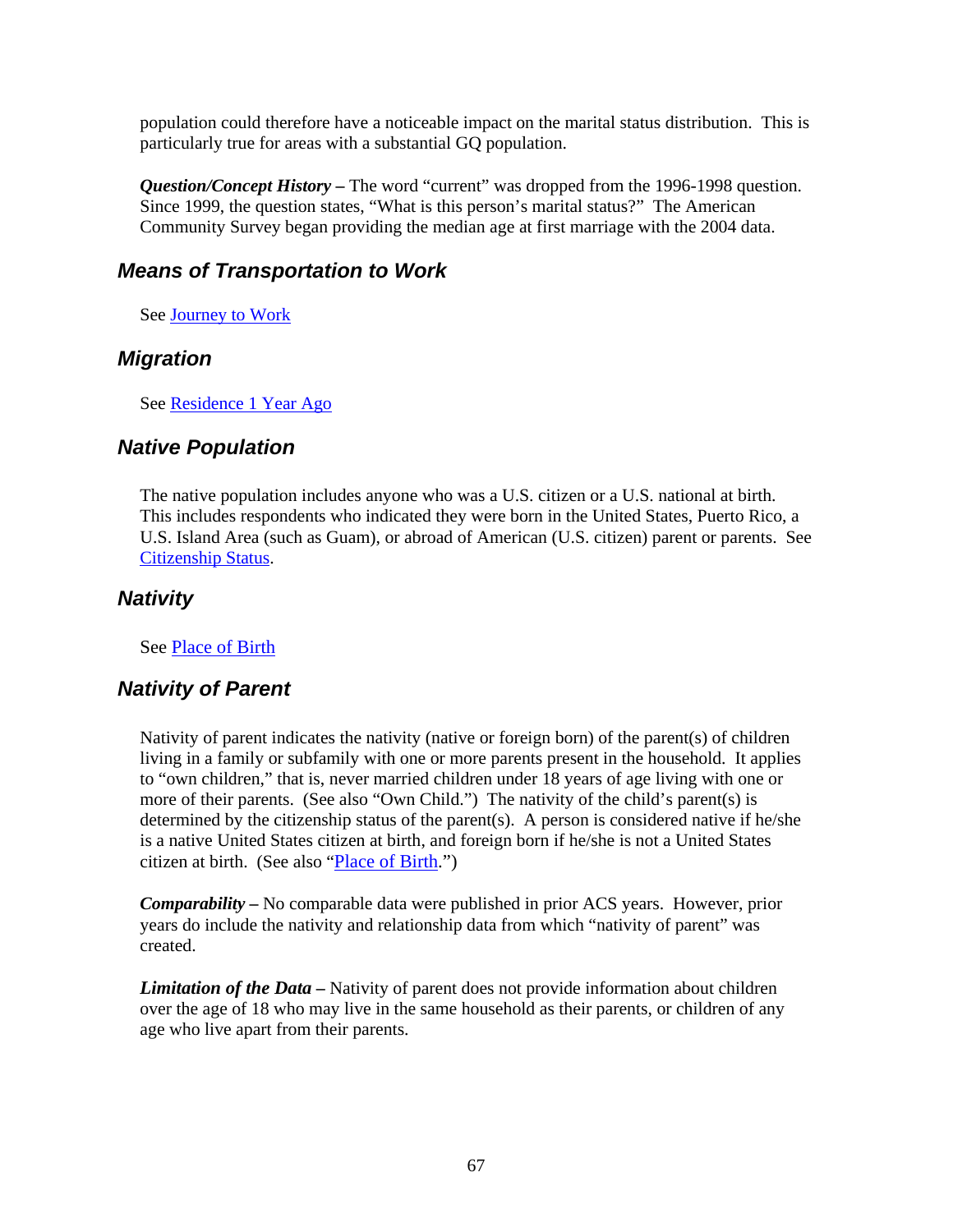### <span id="page-67-0"></span>*Occupation*

See [Industry, Occupation, and Class of Worker](#page-52-0)

### *Own Children*

See [Household Type and Relationship](#page-43-0)

### *Period of Military Service*

See [Veteran Status](#page-83-0)

## *Persons in Family*

See [Household Type and Relationship](#page-43-0)

## *Persons in Household*

See [Household Type and Relationship](#page-43-0)

### *Place of Birth*

The data on place of birth were derived from answers to Question 7. Respondents were asked to select one of two categories: (1) in the United States, or (2) outside the United States. In the American Community Survey, respondents selecting category (1) were then asked to report the name of the state while respondents selecting category (2) were then asked to report the name of the foreign country, or Puerto Rico, Guam, etc. In the Puerto Rico Community Survey, respondents selecting category (1) were also asked to report the name of the state, while respondents selecting category (2) were then asked to print Puerto Rico or name of foreign country, or U.S. Virgin Islands, Guam, etc. People not reporting a place of birth were assigned the state or country of birth of another family member, or were allocated the response of another individual with similar characteristics. People born outside the United States were asked to report their place of birth according to current international boundaries. Since numerous changes in boundaries of foreign countries have occurred in the last century, some people may have reported their place of birth in terms of boundaries that existed at the time of their birth or emigration, or in accordance with their own national preference.

**Nativity –** Information on place of birth and citizenship status was used to classify the population into two major categories: native and foreign born.

**Native –** The native population includes anyone who was a U.S. citizen at birth. The native population includes those born in the United States, Puerto Rico, American Samoa, Guam, the Northern Marianas, or the U.S. Virgin Islands, as well as those born abroad of at least one American (U.S. citizen) parent. The native population is divided into the following groups: people born in the state in which they resided at the time of the survey; people born in a different state, by region; people born in Puerto Rico or one of the U.S. Island Areas; and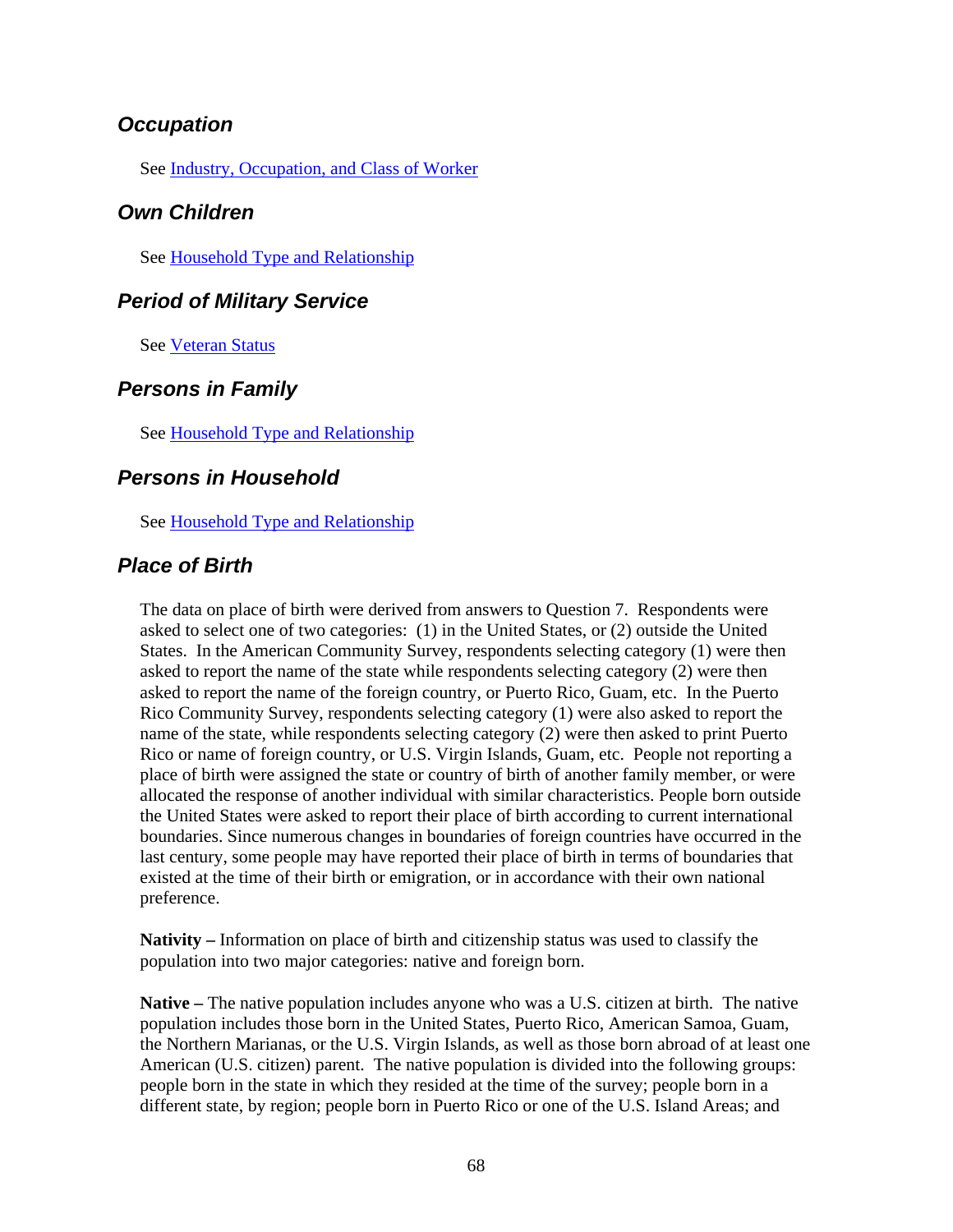people born abroad with at least one American (U.S. citizen) parent. (See also "[Citizenship](#page-31-0)  [Status](#page-31-0).")

**Foreign Born –** The foreign-born population includes anyone who was not a U.S. citizen at birth. This includes respondents who indicated they were a U.S. citizen by naturalization or not a U.S. citizen. (See also ["Citizenship Status.](#page-31-0)")

The foreign-born population is shown by selected area, country, or region of birth. The places of birth shown in data products were chosen based on the number of respondents who reported that area or country of birth.

*Limitation of the Data* – The Group Quarters (GQ) population is included in the 2006 ACS and not included in prior years. Some types of GQ populations may have place of birth distributions that are different from the household population. The inclusion of the GQ population could therefore have a noticeable impact on the place of birth distribution. This is particularly true for areas with a substantial GQ population.

*Question/Concept History –* The 1996-1998 American Community Survey question asked respondents to write in the U.S. state, territory, commonwealth or foreign country where this person was born. Beginning in 1999, the question asked "Where was this person born?" and provided two check-boxes, each with a write-in space.

## *Place of Work*

See [Journey to Work](#page-55-0)

## *Poverty Status in the Past 12 Months*

Poverty statistics in ACS products adhere to the standards specified by the Office of Management and Budget in Statistical Policy Directive 14. The Census Bureau uses a set of dollar value thresholds that vary by family size and composition to determine who is in poverty. Further, poverty thresholds for people living alone or with nonrelatives (unrelated individuals) vary by age (under 65 years or 65 years and older). The poverty thresholds for two-person families also vary by the age of the householder. If a family's total income is less than the dollar value of the appropriate threshold, then that family and every individual in it are considered to be in poverty. Similarly, if an unrelated individual's total income is less than the appropriate threshold, then that individual is considered to be in poverty.

#### **How the Census Bureau Determines Poverty Status**

In determining the poverty status of families and unrelated individuals, the Census Bureau uses thresholds (income cutoffs) arranged in a two-dimensional matrix. The matrix consists of family size (from one person to nine or more people) cross-classified by presence and number of family members under 18 years old (from no children present to eight or more children present). Unrelated individuals and two-person families are further differentiated by age of reference person (RP) (under 65 years old and 65 years old and over).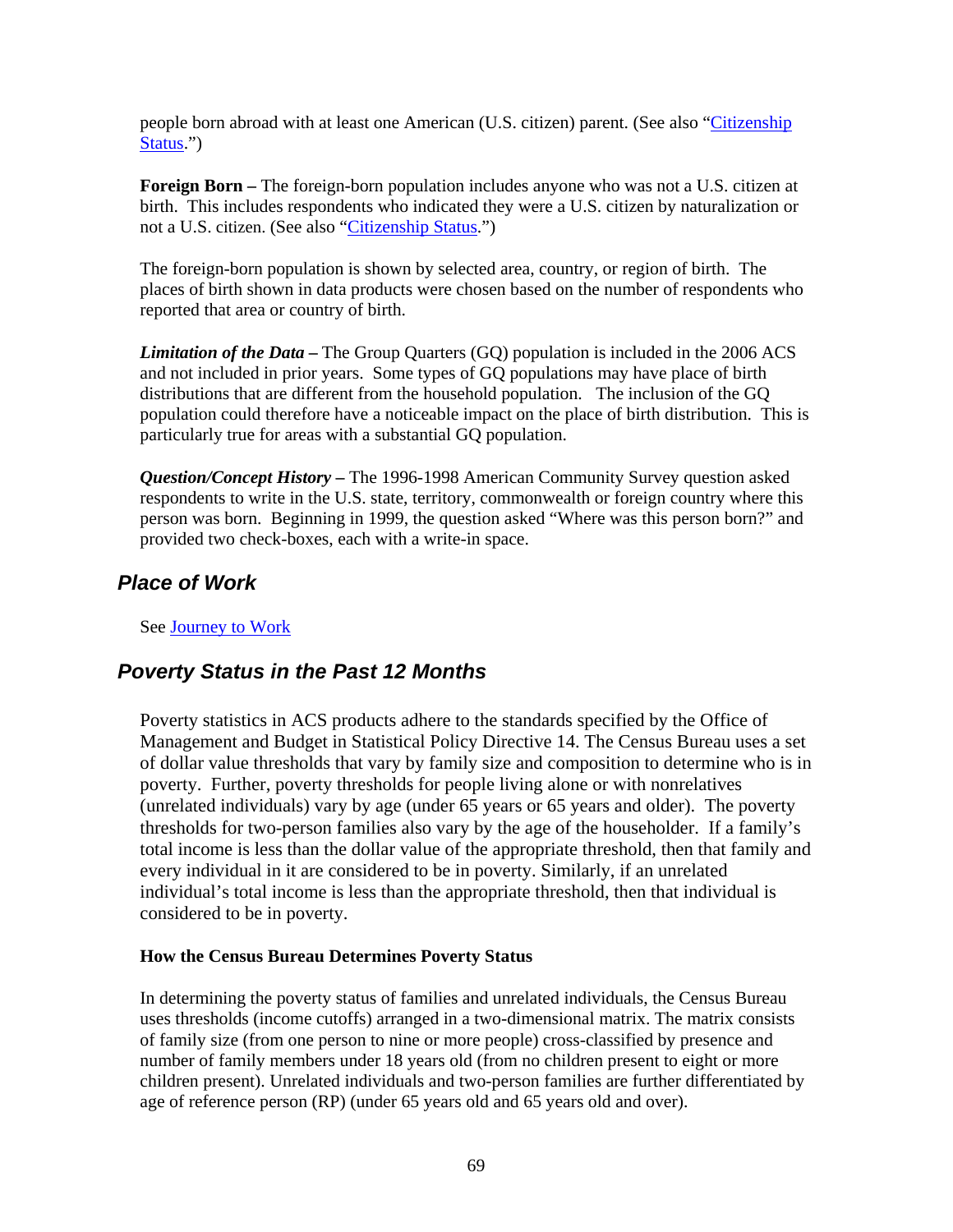To determine a person's poverty status, one compares the person's total family income in the last 12 months with the poverty threshold appropriate for that person's family size and composition (see example below). If the total income of that person's family is less than the threshold appropriate for that family, then the person is considered "below the poverty level," together with every member of his or her family. If a person is not living with anyone related by birth, marriage, or adoption, then the person's own income is compared with his or her poverty threshold. The total number of people below the poverty level is the sum of people in families and the number of unrelated individuals with incomes in the last 12 months below the poverty threshold.

Since ACS is a continuous survey, people respond throughout the year. Because the income questions specify a period covering the last 12 months, the appropriate poverty thresholds are determined by multiplying the base-year poverty thresholds (1982) by the average of the monthly inflation factors for the 12 months preceding the data collection. See the table below titled "Poverty Thresholds in 1982, by Size of Family and Number of Related Children Under 18 Years (Dollars)," for appropriate base thresholds. See the table "The 2006 Poverty Factors" for the appropriate adjustment based on interview month.

For example, consider a family of three with one child under 18 years of age, interviewed in July 2006 and reporting a total family income of \$14,000 for the last 12 months (July 2005 to June 2006). The base year (1982) threshold for such a family is \$7,765, while the average of the 12 inflation factors is 2.06168. Multiplying \$7,765 by 2.06168 determines the appropriate poverty threshold for this family type, which is \$16,009. Comparing the family's income of \$14,000 with the poverty threshold shows that the family and all people in the family are considered to have been in poverty. The only difference for determining poverty status for unrelated individuals is that the person's individual total income is compared with the threshold rather than the family's income.

| Interview<br>Month | Poverty Factors |
|--------------------|-----------------|
| January            | 2.02338         |
| February           | 2.02992         |
| March              | 2.03589         |
| April              | 2.04154         |
| May                | 2.04747         |
| June               | 2.05442         |
| July               | 2.06168         |
| August             | 2.06872         |
| September          | 2.07526         |
| October            | 2.07886         |
| November           | 2.08114         |

#### **The 2006 Poverty Factors:**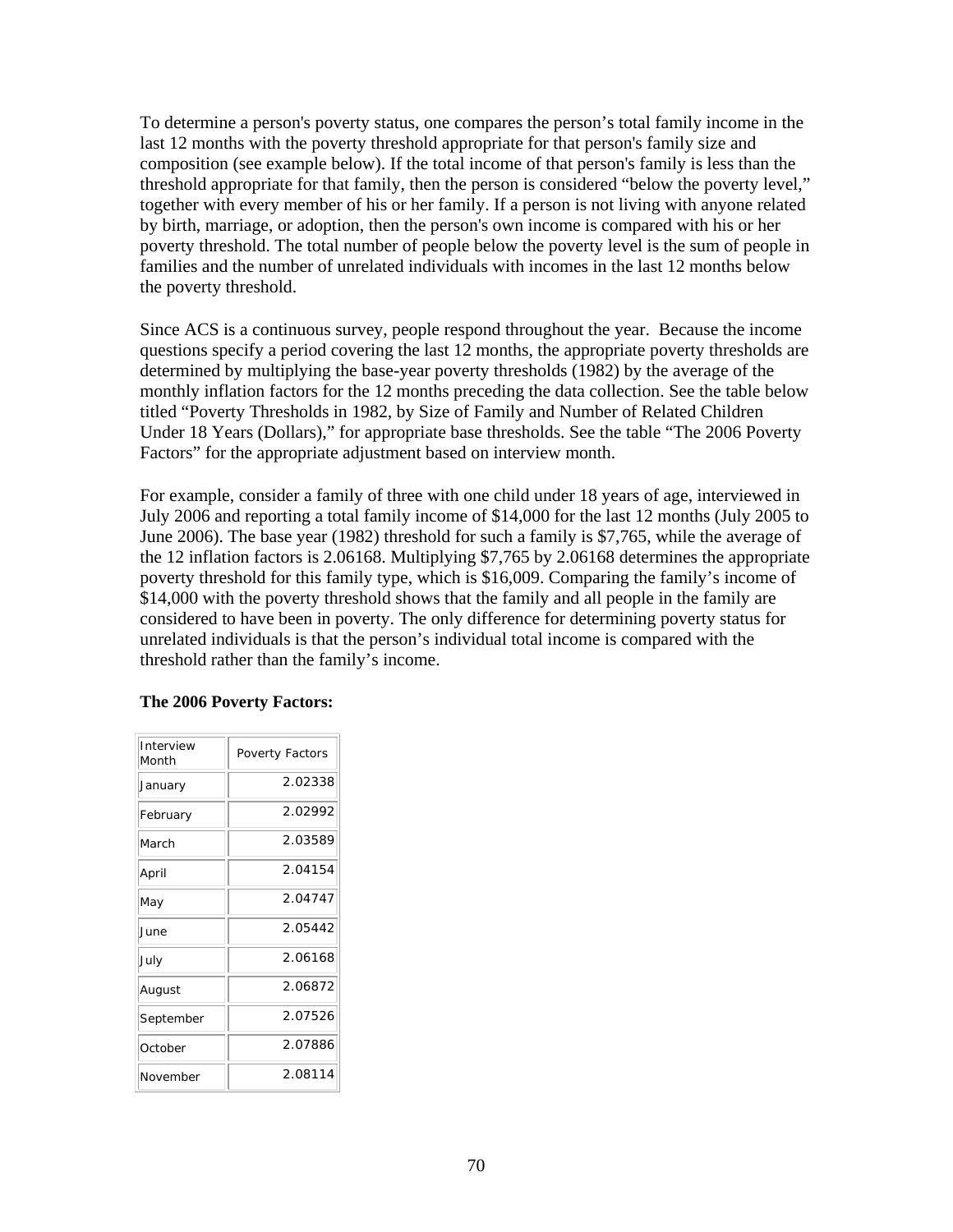#### **Poverty Thresholds in 1982, by Size of Family and Number of Related Children Under 18 Years Old (Dollars)**

| Size of family unit                  | Related children under 18 years |         |       |                                                         |      |      |            |        |                  |
|--------------------------------------|---------------------------------|---------|-------|---------------------------------------------------------|------|------|------------|--------|------------------|
|                                      | None                            | One     | Two   | Three                                                   | Four | Five | <b>Six</b> | Seven  | Eight or<br>more |
| One person (unrelated<br>individual) |                                 |         |       |                                                         |      |      |            |        |                  |
| Under 65 years                       | 5,019                           |         |       |                                                         |      |      |            |        |                  |
| 65 years and over                    | 4,626                           |         |       |                                                         |      |      |            |        |                  |
| Two persons                          |                                 |         |       |                                                         |      |      |            |        |                  |
| Householder under 65 years           | 6,459                           | 6,649   |       |                                                         |      |      |            |        |                  |
| Householder 65 years and<br>lover    | 5,831                           | 6,624   |       |                                                         |      |      |            |        |                  |
| Three persons                        | 7,546                           | 7,765   | 7,772 |                                                         |      |      |            |        |                  |
| Four persons                         | 9,950                           | 10, 112 | 9,783 | 9,817                                                   |      |      |            |        |                  |
| Five persons                         |                                 |         |       | 11,999 12,173 11,801 11,512 11,336                      |      |      |            |        |                  |
| Six persons                          |                                 |         |       | 13,801 13,855 13,570 13,296 12,890 12,649               |      |      |            |        |                  |
| Seven persons                        |                                 |         |       | 15,879 15,979 15,637 15,399 14,955 14,437 13,869        |      |      |            |        |                  |
| Eight persons or more                |                                 |         |       | 17,760 17,917 17,594 17,312 16,911 16,403 15,872 15,738 |      |      |            |        |                  |
| Nine persons or more                 |                                 |         |       | 21,364 21,468 21,183 20,943 20,549 20,008 19,517        |      |      |            | 19,397 | 18,649           |

*Source: U.S. Census Bureau* 

**Individuals for Whom Poverty Status is Determined –** Poverty status was determined for all people except institutionalized people, people in military group quarters, people in college dormitories, and unrelated individuals under 15 years old. These groups were excluded from the numerator and denominator when calculating poverty rates.

**Specified Poverty Levels –** For various reasons, the official poverty definition does not satisfy all the needs of data users. Therefore, some of the data reflect the number of people below different percentages of the poverty thresholds. These specified poverty levels are obtained by multiplying the official thresholds by the appropriate factor. Using the previous example cited (a family of three with one related child under 18 years responding in July 2006), the dollar value of 125 percent of the poverty threshold was \$20,011 (\$16,009 x 1.25).

**Income Deficit –** Income deficit represents the difference between the total income in the last 12 months of families and unrelated individuals below the poverty level and their respective poverty thresholds. In computing the income deficit, families reporting a net income loss are assigned zero dollars and for such cases the deficit is equal to the poverty threshold.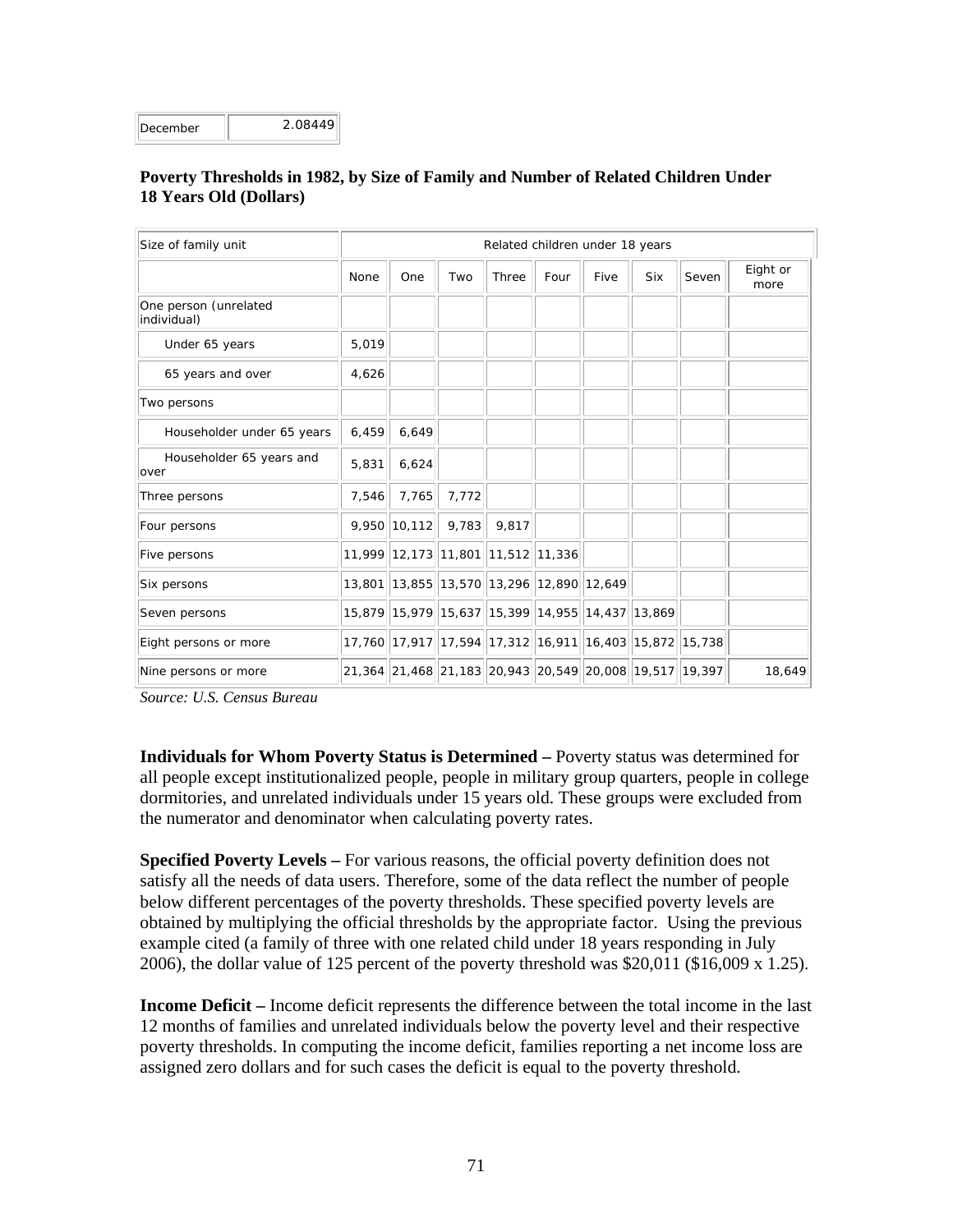This measure provides an estimate of the amount, which would be required to raise the incomes of all poor families and unrelated individuals to their respective poverty thresholds. The income deficit is thus a measure of the degree of the impoverishment of a family or unrelated individual. However, please use caution when comparing the average deficits of families with different characteristics. Apparent differences in average income deficits may, to some extent, be a function of differences in family size.

**Aggregate Income Deficit –** Aggregate income deficit refers only to those families or unrelated individuals who are classified as below the poverty level. It is defined as the group (e.g., type of family) sum total of differences between the appropriate threshold and total family income or total personal income. Aggregate income deficit is subject to rounding, which means that all cells in a matrix are rounded to the nearest hundred dollars. (For more information, see "Aggregate" under "[Derived Measures.](#page-87-0)")

**Mean Income Deficit –** Mean income deficit represents the amount obtained by dividing the total income deficit for a group below the poverty level by the number of families (or unrelated individuals) in that group. (The aggregate used to calculate mean income deficit is rounded. For more information, see "Aggregate Income Deficit.") As mentioned above, please use caution when comparing mean income deficits of families with different characteristics, as apparent differences may, to some extent, be a function of differences in family size. Mean income deficit is rounded to the nearest whole dollar. (For more information on means, see ["Derived Measures](#page-87-0).")

#### *Question/Concept History*

**Derivation of the Current Poverty Measure** - When the original poverty definition was developed in 1964 by the Social Security Administration (SSA), it focused on family food consumption. The U.S. Department of Agriculture (USDA) used its data about the nutritional needs of children and adults to construct food plans for families. Within each food plan, dollar amounts varied according to the total number of people in the family and the family's composition; that is, the number of children within each family. The cheapest of these plans, the Economy Food Plan, was designed to address the dietary needs of families on an austere budget.

Since the USDA's 1955 Food Consumption Survey showed that families of three or more people across all income levels spent roughly one-third of their income on food, the SSA multiplied the cost of the Economy Food Plan by three to obtain dollar figures for total family income. These dollar figures, with some adjustments, later became the official poverty thresholds. Since the Economy Food Plan budgets varied by family size and composition, so too did the poverty thresholds. For two-person families, the thresholds were adjusted by slightly higher factors because those households had higher fixed costs. Thresholds for unrelated individuals were calculated as a fixed proportion of the corresponding thresholds for two-person families.

The poverty thresholds are revised annually to allow for changes in the cost of living as reflected in the Consumer Price Index for All Urban Consumers (CPI-U). The poverty thresholds are the same for all parts of the country; they are not adjusted for regional, state, or local variations in the cost of living*.*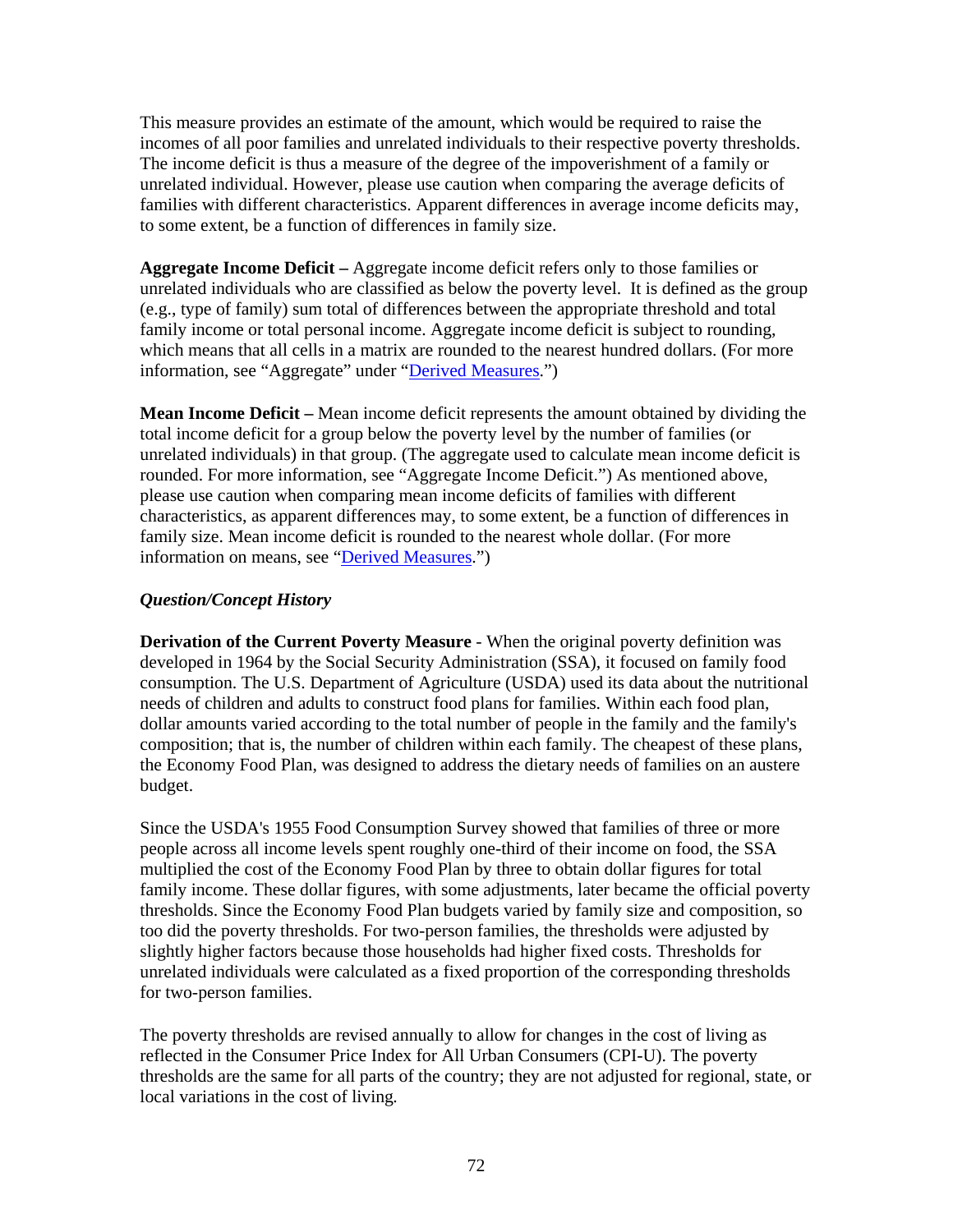*Comparability* **-** Because of differences in survey methodology (questionnaire design, method of data collection, sample size, etc.), the poverty rate estimates obtained from American Community Survey data may differ from those reported in the Current Population Survey, Annual Social and Economic Supplement, and those reported in Census 2000. Please refer to <www.census.gov/hhes/www/poverty/newguidance.html> for more details.

## **Poverty Status of Households in the Past 12 Months**

Since poverty is defined at the family level and not the household level, the poverty status of the household is determined by the poverty status of the householder. Households are classified as poor when the total income of the householder's family in the last 12 months is below the appropriate poverty threshold. (For nonfamily householders, their own income is compared with the appropriate threshold.) The income of people living in the household who are unrelated to the householder is not considered when determining the poverty status of a household, nor does their presence affect the family size in determining the appropriate threshold. The poverty thresholds vary depending upon three criteria: size of family, number of children, and, for one- and two- person families, age of the householder.

*Limitation of the Data* – The Group Quarters (GQ) population is included in the 2006 ACS and not included in prior years. The part of the group quarters population in the poverty universe is many times more likely to be in poverty than people living in households. Direct comparisons of the data would likely result in erroneous conclusions about changes in the poverty status of all people in the poverty universe.

# *Private Vehicle Occupancy*

See [Journey to Work](#page-55-0)

# *Race*

The data on race were derived from answers to Question 6. The concept of race, as used by the Census Bureau, reflects self-identification by people according to the race or races with which they most closely identify. These categories are socio-political constructs and should not be interpreted as being scientific or anthropological in nature. Furthermore, the race categories include both racial and national-origin groups.

The racial classifications used by the Census Bureau adhere to the October 30, 1997, Federal Register Notice entitled, "*Revisions to the Standards for the Classification of Federal Data on Race and Ethnicity,"* issued by the Office of Management and Budget (OMB). These standards govern the categories used to collect and present federal data on race and ethnicity. The OMB requires five minimum categories (White, Black or African American, American Indian or Alaska Native, Asian, and Native Hawaiian or Other Pacific Islander) for race. The race categories are described below with a sixth category, "Some other race," added with OMB approval. In addition to the five race groups, the OMB also states that respondents should be offered the option of selecting one or more races.

If an individual did not provide a race response, the race or races of the householder or other household members were assigned using specific rules of precedence of household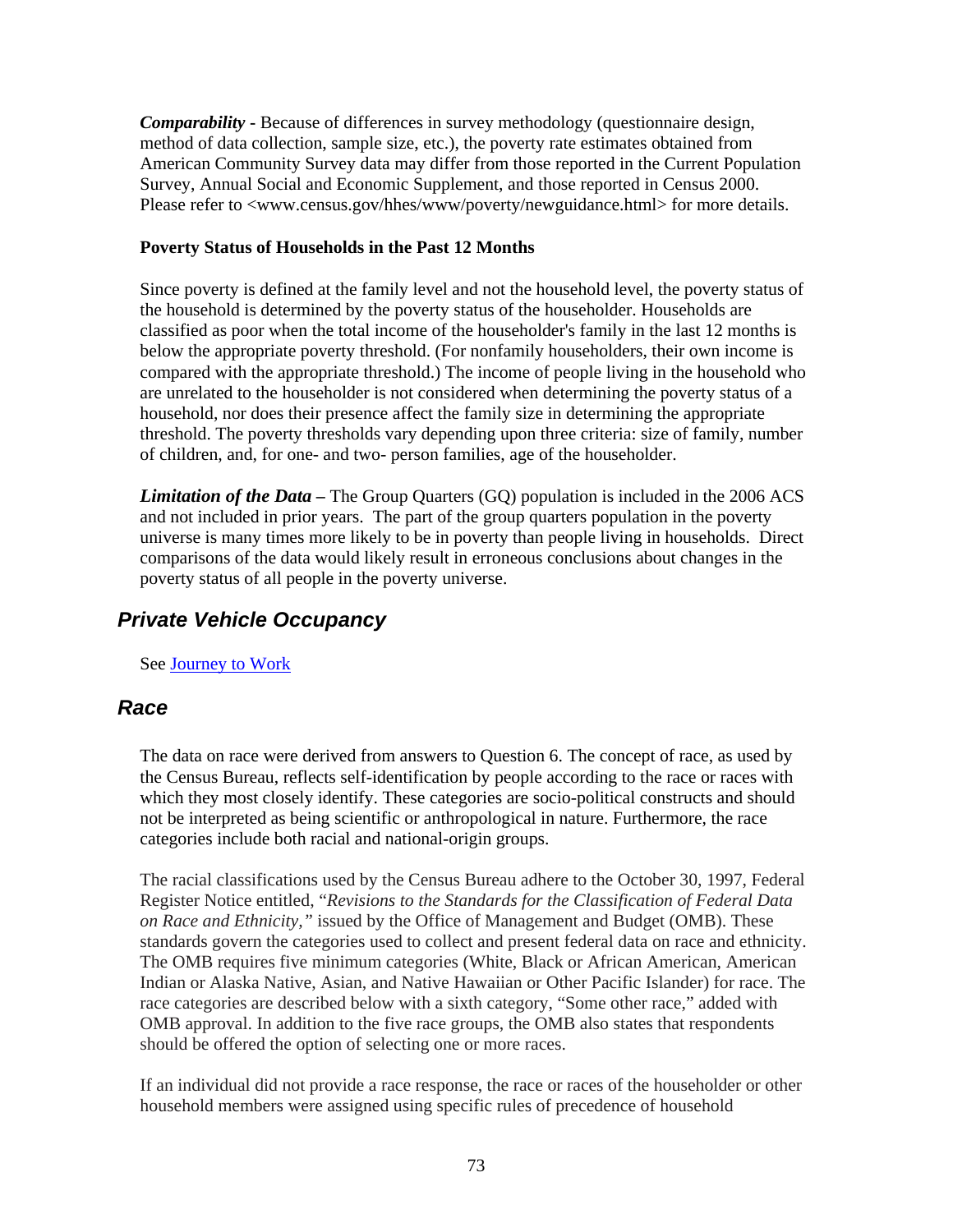relationship. For example, if race was missing for a son or daughter in the household, then either the race or races of the householder, another child, or the spouse of the householder were assigned. If race was not reported for anyone in the household, the race or races of a householder in a previously processed household were assigned. This procedure is a variation of the general imputation procedures described in [''Accuracy of the Data.''](http://www.census.gov/acs/www/Downloads/ACS/accuracy2006.pdf)

**White –** A person having origins in any of the original peoples of Europe, the Middle East, or North Africa. It includes people who indicate their race as "White" or report entries such as Irish, German, Italian, Lebanese, Near Easterner, Arab, or Polish.

**Black or African American –** A person having origins in any of the Black racial groups of Africa. It includes people who indicate their race as "Black or African American," or provide written entries such as African American, Afro-American, Kenyan, Nigerian, or Haitian.

**American Indian or Alaska Native –** A person having origins in any of the original peoples of North and South America (including Central America) and who maintain tribal affiliation or community attachment. It includes people who classified themselves as described below.

*American Indian* **–** This category includes people who indicate their race as "American Indian," entered the name of an Indian tribe, or reported such entries as Canadian Indian, French American Indian, or Spanish American Indian.

*American Indian Tribe* **–** Respondents who identified themselves as American Indian were asked to report their enrolled or principal tribe. Therefore, tribal data in tabulations reflect the written entries reported on the questionnaires. Some of the entries (for example, Iroquois, Sioux, Colorado River, and Flathead) represent nations or reservations. The information on tribe is based on self-identification and therefore does not reflect any designation of a federally- or state-recognized tribe. The information for the American Community Survey is derived from the American Indian Tribal Classification List for the 1990 census that was updated for Census 2000 and the ACS based on a December 1997, *Federal Register* Notice, entitled "Indian Entities Recognized and Eligible to Receive Service From the United States Bureau of Indian Affairs," Department of the Interior, Bureau of Indian Affairs, issued by the Office of Management and Budget.

*Alaska Native –* This category includes written responses of Eskimos, Aleuts, and Alaska Indians as well as entries such as Arctic Slope, Inupiat, Yupik, Alutiiq, Egegik, and Pribilovian. The Alaska tribes are the Alaskan Athabascan, Tlingit, and Haida. The information for ACS is based on the American Indian Tribal Classification List for the 1990 census and Census 2000, which was expanded to list the individual Alaska Native Villages when provided as a written response for race.

**Asian –** A person having origins in any of the original peoples of the Far East, Southeast Asia, or the Indian subcontinent including, for example, Cambodia, China, India, Japan, Korea, Malaysia, Pakistan, the Philippine Islands, Thailand, and Vietnam. It includes "Asian Indian," "Chinese," "Filipino," "Korean," "Japanese," "Vietnamese," and "Other Asian."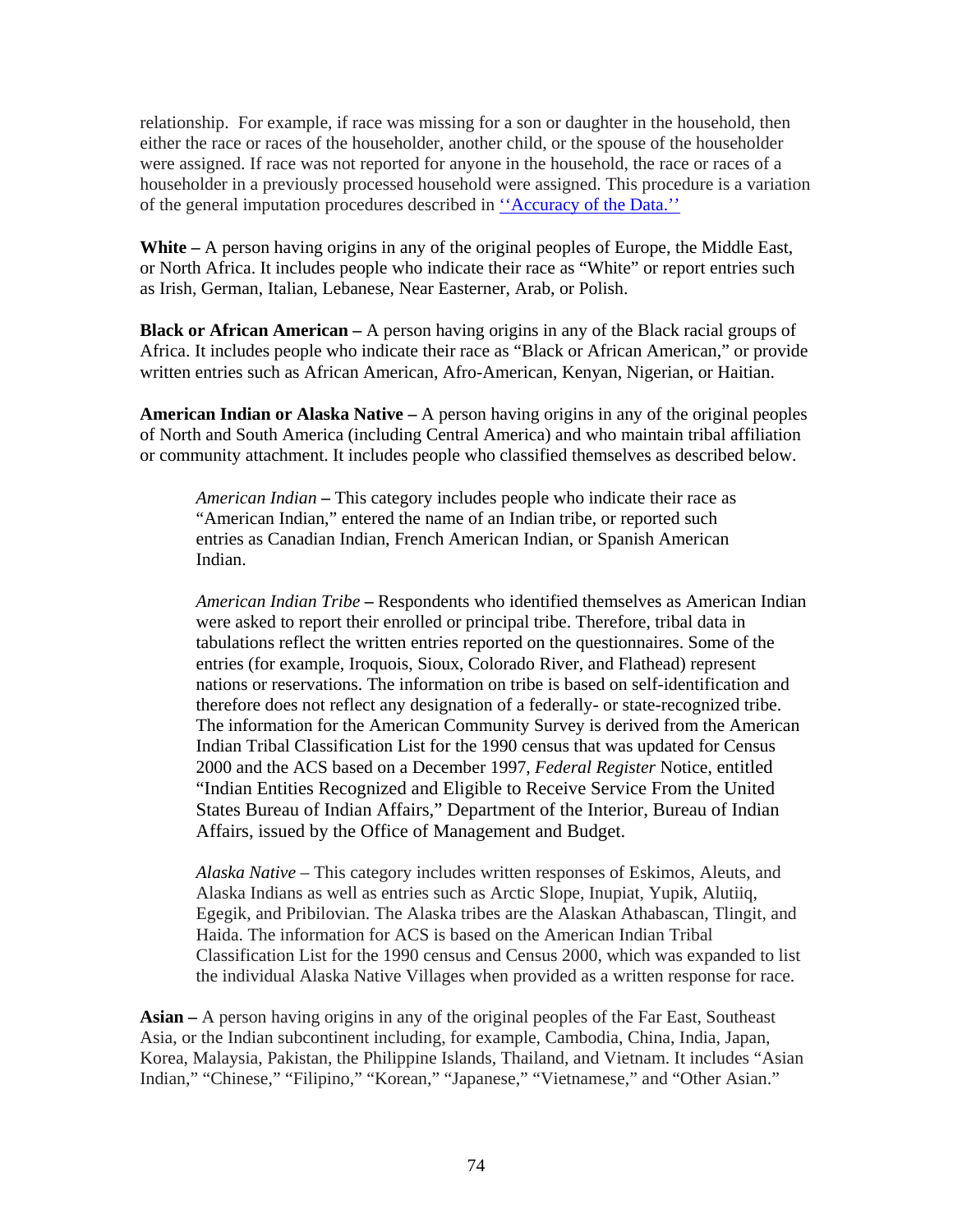*Asian Indian --*This category includes people who indicate their race as "Asian Indian" or identified themselves as Bengalese, Bharat, Dravidian, East Indian, or Goanese.

*Chinese –* This category includes people who indicate their race as "Chinese" or who identify themselves as Cantonese, or Chinese American. In some tabulations, written entries of Taiwanese are included with Chinese while in others they are shown separately.

*Filipino –* This category includes people who indicate their race as "Filipino" or who report entries such as Philipino, Philipine, or Filipino American.

*Japanese –* This category includes people who indicate their race as "Japanese" or who report entries such as Nipponese or Japanese American.

*Korean* – This category includes people who indicate their race as "Korean" or who provide a response of Korean American.

*Vietnamese* – This category includes people who indicate their race as "Vietnamese" or who provide a response of Vietnamese American.

*Cambodian –* This category includes people who provide a response such as Cambodian or Cambodia.

*Hmong* – This category includes people who provide a response such as Hmong, Laohmong, or Mong.

*Laotian* – This category includes people who provide a response such as Laotian, Laos, or Lao.

*Thai –* This category includes people who provide a response such as Thai, Thailand, or Siamese.

*Other Asian – This category includes people who provide a response of Bangladeshi;* Bhutanese; Burmese; Indochinese; Indonesian; Iwo Jiman; Madagascar; Malaysian; Maldivian; Nepalese; Okinawan; Pakistani; Singaporean; Sri Lankan; or Other Asian, specified and Other Asian, not specified, which includes entries such as Asian American, Asian, and Asiatic.

**Native Hawaiian or Other Pacific Islander –** A person having origins in any of the original peoples of Hawaii, Guam, Samoa, or other Pacific Islands. It includes people who indicate their race as "Native Hawaiian," "Guamanian or Chamorro," "Samoan," and "Other Pacific Islander."

*Native Hawaiian –* This category includes people who indicate their race as "Native Hawaiian" or who identify themselves as "Part Hawaiian" or "Hawaiian."

*Guamanian or Chamorro –* This category includes people who indicate their race as such, including written entries of Guam or Chamorro.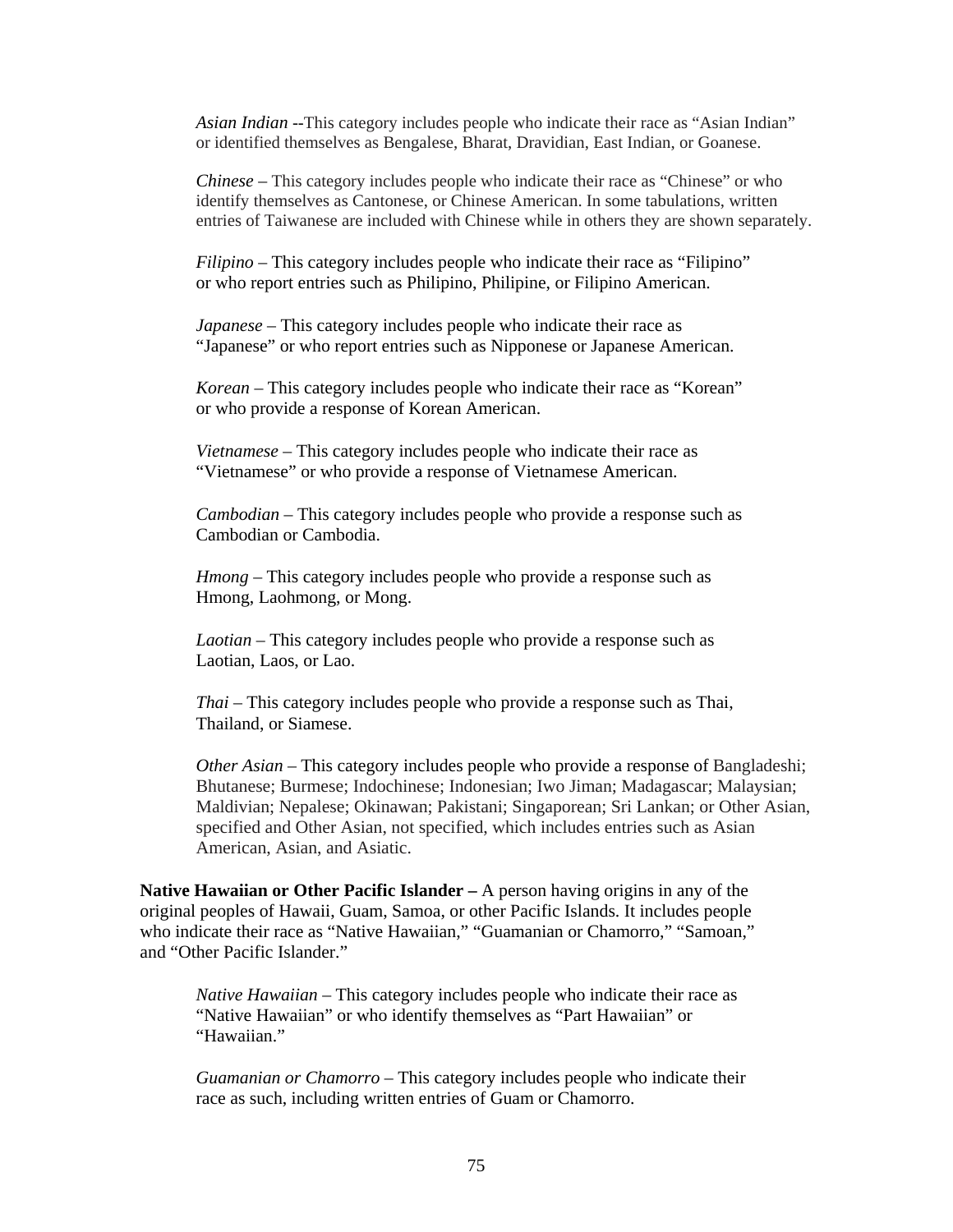*Samoan* – This category includes people who indicate their race as "Samoan" or who identify themselves as American Samoan or Western Samoan.

*Other Pacific Islander* – This category includes people who provide a write-in response of a Pacific Islander group such as Carolinian; Chuukese (Trukese); Fijian; Kosraean; Melanesian; Micronesian; Northern Mariana Islander; Palauan; Papua New Guinean; Pohnpeian; Polynesian; Solomon Islander; Tahitian; Tokelauan; Tongan; Yapese; or Other Pacific Islander, specified and Other Pacific Islander, not specified.

Three Pacific Islander cultural groups are identified in the base tables: Melanesian, which includes Fijian; Micronesian, which includes Guamanian and Chamorro; and Polynesian, which includes Native Hawaiian, Samoan, and Tongan.

**Some Other Race –** Includes all other responses not included in the "White," "Black or African American," "American Indian or Alaska Native," "Asian," and "Native Hawaiian or Other Pacific Islander" race categories described above. Respondents providing write-in entries such as multiracial, mixed, interracial, or a Hispanic/Latino group (for example, Mexican, Puerto Rican, or Cuban) in the "Some other race" write-in space are included in this category.

**Two or More Races –** People may have chosen to provide two or more races either by checking two or more race response check boxes, by providing multiple write-in responses, or by some combination of check boxes and write-in responses. The race response categories shown on the questionnaire are collapsed into the five minimum races identified by the OMB, and the Census Bureau's "Some other race" category. For data product purposes, "Two or More Races" refers to combinations of two or more of the following race categories:

- 1. White
- 2. Black or African American
- 3. American Indian and Alaska Native
- 4. Asian
- 5. Native Hawaiian and Other Pacific Islander
- 6. Some other race

There are 57 possible combinations (see below) involving the race categories shown above. Thus, according to this approach, a response of "White" and "Asian" was tallied as two or more races, while a response of "Japanese" and "Chinese" was not because "Japanese" and "Chinese" are both Asian responses. Tabulations of responses involving reporting of two or more races within the American Indian and Alaska Native, Asian, or Native Hawaiian and Other Pacific Islander categories are available in other data products.

#### **Two or More Races (57 Possible Specified Combinations)**

- 1. White; Black or African American
- 2. White; American Indian and Alaska Native
- 3. White; Asian
- 4. White; Native Hawaiian and Other Pacific Islander
- 5. White; Some other race
- 6. Black or African American; American Indian and Alaska Native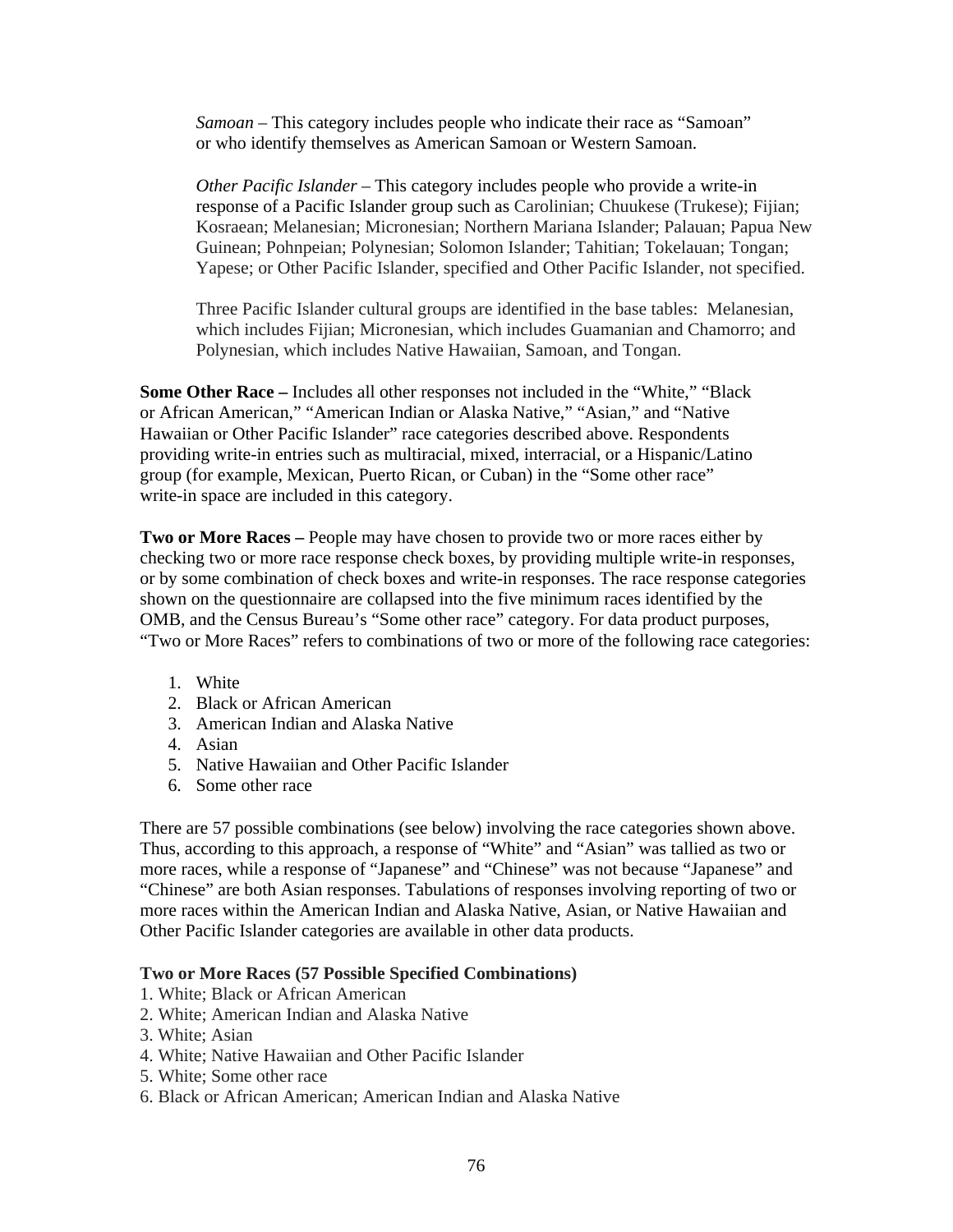- 7. Black or African American; Asian
- 8. Black or African American; Native Hawaiian and Other Pacific Islander
- 9. Black or African American; Some other race
- 10. American Indian and Alaska Native; Asian
- 11. American Indian and Alaska Native; Native Hawaiian and Other Pacific Islander
- 12. American Indian and Alaska Native; Some other race
- 13. Asian; Native Hawaiian and Other Pacific Islander
- 14. Asian; Some other race
- 15. Native Hawaiian and Other Pacific Islander; Some other race
- 16. White; Black or African American; American Indian and Alaska Native
- 17. White; Black or African American; Asian
- 18. White; Black or African American; Native Hawaiian and Other Pacific Islander
- 19. White; Black or African American; Some other race
- 20. White; American Indian and Alaska Native; Asian
- 21. White; American Indian and Alaska Native; Native Hawaiian and Other Pacific Islander
- 22. White; American Indian and Alaska Native; Some other race
- 23. White; Asian; Native Hawaiian and Other Pacific Islander
- 24. White; Asian; Some other race
- 25. White; Native Hawaiian and Other Pacific Islander; Some other race
- 26. Black or African American; American Indian and Alaska Native; Asian

27. Black or African American; American Indian and Alaska Native; Native Hawaiian and Other Pacific Islander

- 28. Black or African American; American Indian and Alaska Native; Some other race
- 29. Black or African American; Asian; Native Hawaiian and Other Pacific Islander
- 30. Black or African American; Asian; Some other race
- 31. Black or African American; Native Hawaiian and Other Pacific Islander; Some other race
- 32. American Indian and Alaska Native; Asian; Native Hawaiian and Other Pacific Islander
- 33. American Indian and Alaska Native; Asian; Some other race
- 34. American Indian and Alaska Native; Native Hawaiian and Other Pacific Islander; Some other race
- 35. Asian; Native Hawaiian and Other Pacific Islander; Some other race
- 36. White; Black or African American; American Indian and Alaska Native; Asian

37. White; Black or African American; American Indian and Alaska Native; Native Hawaiian and Other Pacific Islander

- 38. White; Black or African American; American Indian and Alaska Native; Some other race
- 39. White; Black or African American; Asian; Native Hawaiian and Other Pacific Islander
- 40. White; Black or African American; Asian; Some other race

41. White; Black or African American; Native Hawaiian and Other Pacific Islander; Some other race

42. White; American Indian and Alaska Native; Asian; Native Hawaiian and Other Pacific Islander

43. White; American Indian and Alaska Native; Asian; Some other race

44. White; American Indian and Alaska Native; Native Hawaiian and Other Pacific Islander; Some other race

45. White; Asian; Native Hawaiian and Other Pacific Islander; Some other race

46. Black or African American; American Indian and Alaska Native; Asian; Native Hawaiian and Other Pacific Islander

47. Black or African American; American Indian and Alaska Native; Asian; Some other race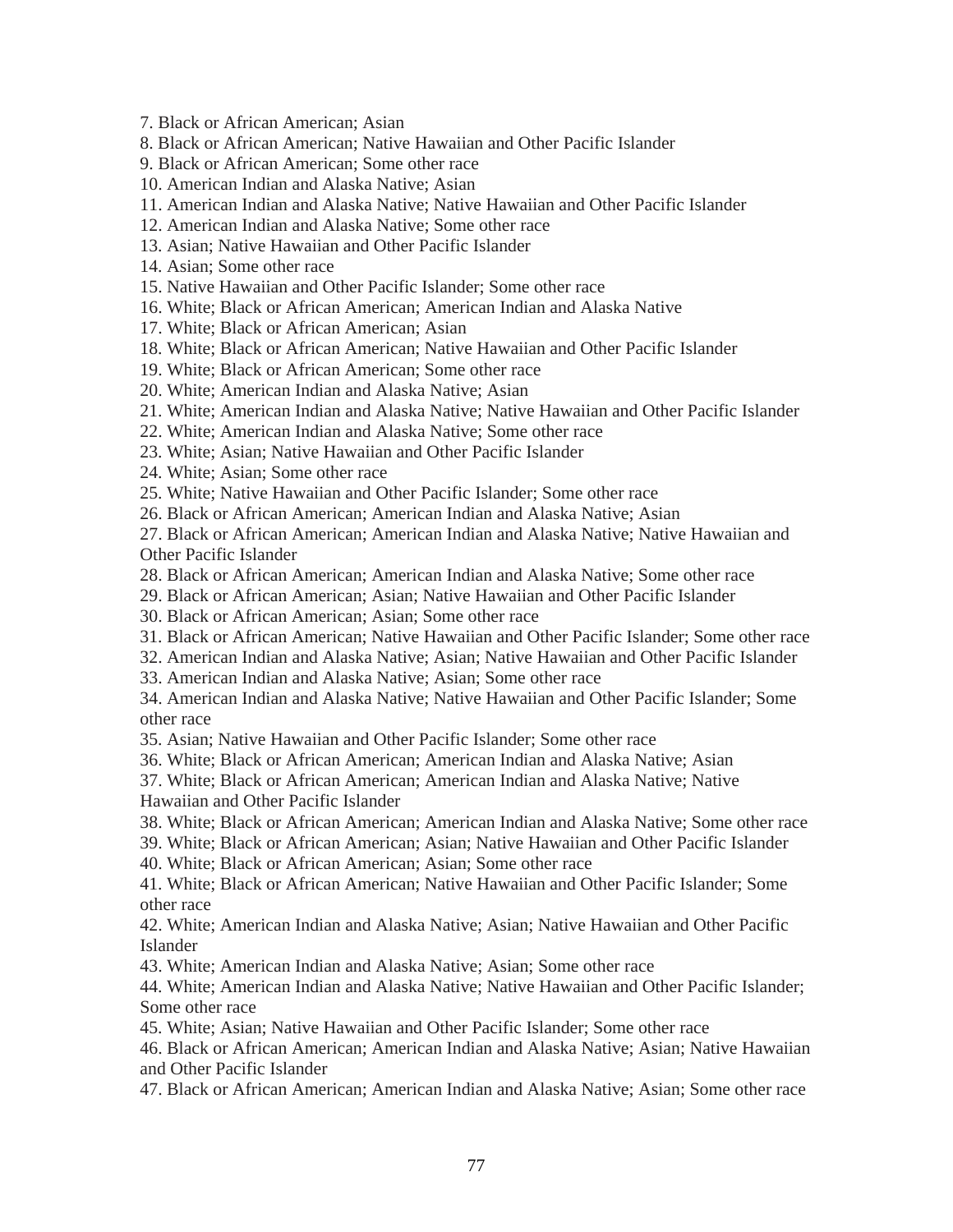48. Black or African American; American Indian and Alaska Native; Native Hawaiian and Other Pacific Islander; Some other race

49. Black or African American; Asian; Native Hawaiian and Other Pacific Islander; Some other race

50. American Indian and Alaska Native; Asian; Native Hawaiian and Other Pacific Islander; Some other race

51. White; Black or African American; American Indian and Alaska Native; Asian; Native Hawaiian and Other Pacific Islander

52. White; Black or African American; American Indian and Alaska Native; Asian; Some other race

53. White; Black or African American; American Indian and Alaska Native; Native Hawaiian and Other Pacific Islander; Some other race

54. White; Black or African American; Asian; Native Hawaiian and Other Pacific Islander; Some other race

55. White; American Indian and Alaska Native; Asian; Native Hawaiian and Other Pacific Islander; Some other race

56. Black or African American; American Indian and Alaska Native; Asian; Native Hawaiian and Other Pacific Islander; Some other race

57. White; Black or African American; American Indian and Alaska Native; Asian; Native Hawaiian and Other Pacific Islander; Some other race

Given the many possible ways of displaying data on two or more races, data products will provide varying levels of detail. The most common presentation shows a single line indicating "Two or more races." Some data products provide totals of all 57 possible race combinations, as well as subtotals of people reporting a specific number of races, such as people reporting two races, people reporting three races, and so on. In other presentations on race, data are shown for the total number of people who reported one of the six categories alone or in combination with one or more other race categories. For example, the category, "Asian alone or in combination with one or more other races" includes people who reported Asian alone and people who reported Asian in combination with White, Black or African American, Native Hawaiian and Other Pacific Islander, and/or Some other race. This number, therefore, represents the maximum number of people who reported as Asian in the question on race. When this data presentation is used, the individual race categories will add to more than the total population because people may be included in more than one category.

**Coding of Race Write-in Responses –** The coding of race write-in entries included an automated review, computer edit, and coding operation. There were two types of coding operations: (1) automated coding where a write-in response was automatically coded if it matched a write-in response already contained in a database known as the "master file," and (2) expert coding, which took place when a write-in response did not match an entry already on the master file, and was sent to expert coders familiar with the subject matter. During the coding process, subject-matter specialists reviewed and coded written entries from four response categories on the race question: American Indian or Alaska Native, Other Asian, Other Pacific Islander, and Some other race. All tribal entries were coded as either American Indian or as Alaska Native.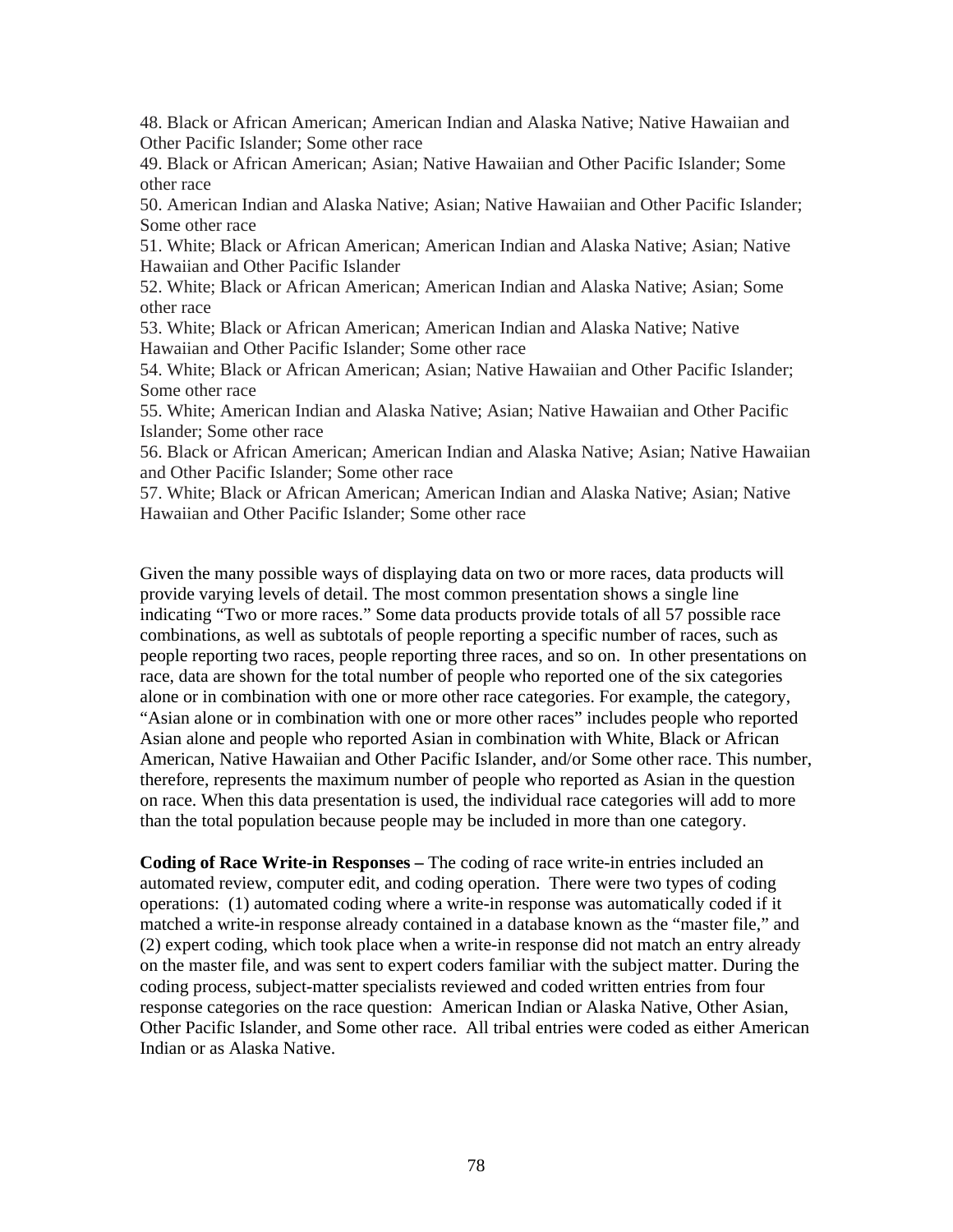*Comparability –* The data on race in the American Community Survey are not directly comparable. Ongoing research conducted following the 1990 census affected the ACS question on race since its inception in 1996. Also, the October 1997 revised standards for federal data on race and ethnicity issued by the OMB led to changes in the question on race for Census 2000. Consequently, in order to achieve consistency, other census-administered surveys such as ACS were modified to reflect changes required by OMB.

*Limitation of the data – The Group Quarters (GQ) population is included in the 2006 ACS* and not included in prior years. Some types of GQ populations may have race distributions that are different from the household population. The inclusion of the GQ population could therefore have a noticeable impact on the race distribution. This is particularly true for areas with a substantial GQ population.

## *Question/Concept History –*

## **1996-1998 American Community Survey**

- The sequence of the questions on race and Hispanic origin was switched. In 1998, the question on race immediately followed the question on Hispanic origin, while in the 1990 census, the question on race (Question 4) preceded the question on Hispanic origin (Question 7) with two intervening questions.
- The 1990 census category, "Black or Negro" was changed to "Black, African Am."
- The 1990 census category, "Other race," was renamed "Some other race." A separate "Multiracial" category was added. The instruction to "print the race(s) or group below" pertained to both the "Some other race" and "Multiracial" categories.
- The "Indian (Amer.)," "Other Asian/Pacific Islander," "Some other race," and "Multiracial" response categories all shared a single write-in area.

## **1999-2002 American Community Survey**

- The response category "Black, African Am." was changed to "Black, African Am., or Negro" to correspond with the Census 2000 response category.
- The separate 1990 census and 1996-1998 ACS response categories "Indian (Amer.)," "Eskimo," and "Aleut," were combined into one response category, "American Indian or Alaska Native." Respondents were asked to "print name of enrolled or principal tribe" on a separate write-in line. This corresponds with the Census 2000 response category.
- The 1990 Asian or Pacific Islander category was separated into two categories, "Asian" and "Native Hawaiian or Other Pacific Islander." Also, the six detailed Asian groups were alphabetized; and the three detailed Pacific Islander groups were alphabetized after the Native Hawaiian response category.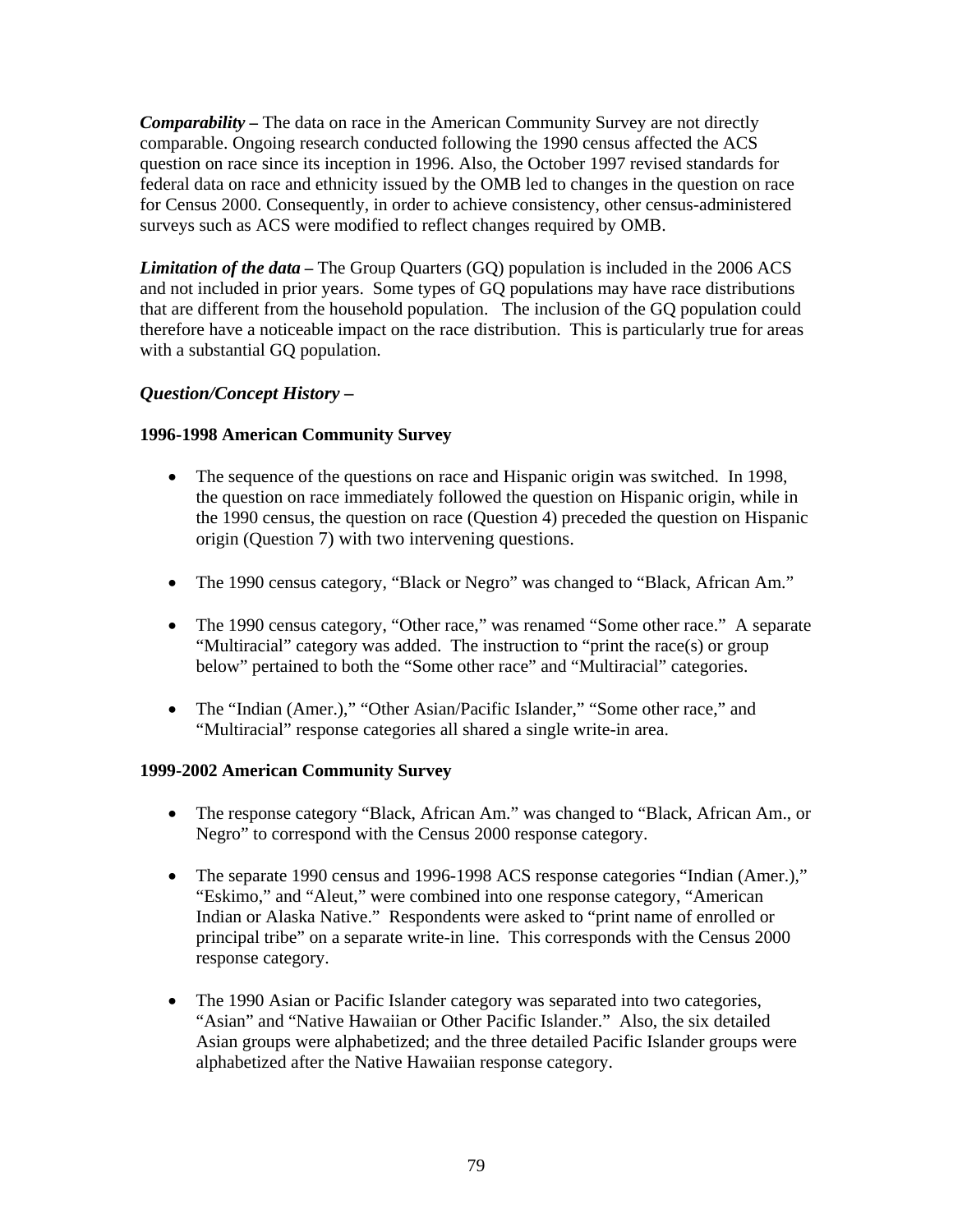- The response category "Hawaiian" was changed to "Native Hawaiian." The response category "Guamanian" was changed to "Guamanian or Chamorro." The response category "Other Asian/Pacific Islander" was split into two separate response categories, "Other Asian," and "Other Pacific Islander." These changes correspond to those in the Census 2000 response categories.
- The separate "multiracial" response category was dropped. Rather, respondents were instructed to "**Mark [x] one or more races** *to indicate what this person considers himself/herself to be.*" Respondents were allowed to select more than one category for race in Census 2000.
- In the American Community Survey, the "Other Asian," "Other Pacific Islander," and "Some other race" response categories shared the same write-in area. On the Census 2000 questionnaire, only the "Other Asian" and "Other Pacific Islander" response categories shared the same write-in area, and the "Some other race" category had a separate write-in area.

### **American Community Survey, starting in 2003:**

• The response category "Black, African Am., or Negro" was changed to "Black or African American."

### **Puerto Rico Community Survey, starting in 2005:**

• Separate questions on race and Hispanic origin were included on the 2005questionnaire. These questions were identical to the questions used in the United States.

# *Reference Week*

The data on employment status and journey to work relate to the reference week; that is, the calendar week preceding the date on which the respondents completed their questionnaires or were interviewed. This week is not the same for all respondents since the interviewing was conducted over a 12-month period. The occurrence of holidays during the relative reference week could affect the data on actual hours worked during the reference week, but probably had no effect on overall measurement of employment status.

# *Residence 1 Year Ago*

The data on residence 1 year ago were derived from answers to Questions 14a, 14b, and 14c, which were asked of the population 1 year and older. For the American Community Survey, people who had moved from another residence in the United States 1 year earlier were asked to report the name of the city, town, or post office, the name of the U.S. county, state, and ZIP Code where they lived 1 year ago. People living outside the United States were asked to report the name of the foreign country or U.S. Island Area where they were living 1 year ago.

For the Puerto Rico Community Survey, people who moved from another residence in Puerto Rico 1 year ago were asked to report the name of the city, town, or post office; the municipio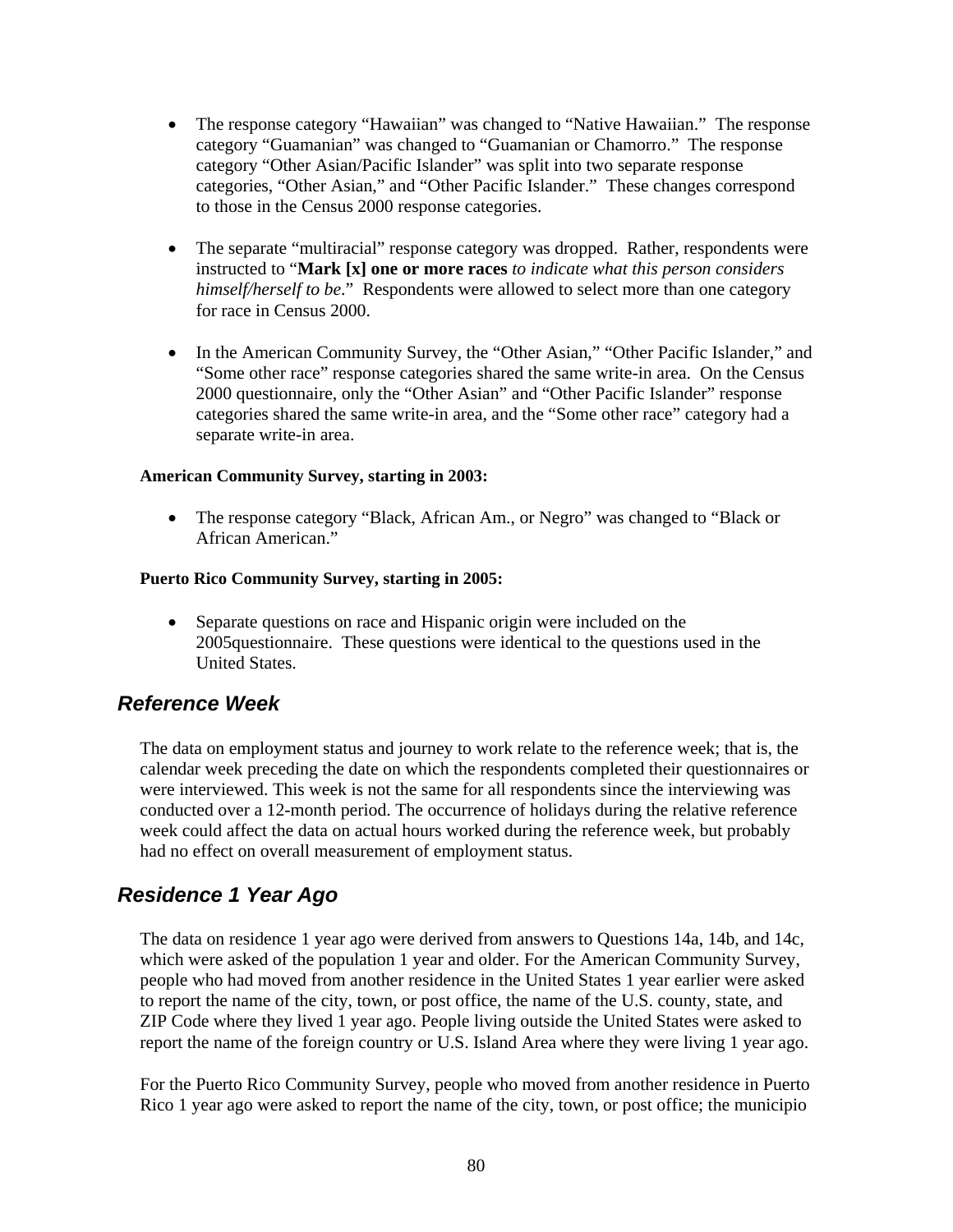(county equivalent); and the ZIP Code where they lived. People whose residence 1 year ago was in the United States were asked to report the name of the city, county, state, and ZIP Code where they lived. People living outside Puerto Rico and the United States were asked to report the name of the foreign country or U.S. Island Area where they were living 1 year ago.

Residence 1 year ago is used in conjunction with location of current residence to determine the extent of residential mobility of the population and the resulting redistribution of the population across the various states, metropolitan areas, and regions of the country.

When no information on previous residence was reported for a person, information for other family members, if available, was used to assign a location of residence 1 year ago. All cases of nonresponse or incomplete response that were not assigned a previous residence based on information from other family members were allocated the previous residence of another person with similar characteristics who provided complete information.

The tabulation category, "Same house," includes all people 1 year and over who did not move during the 1 year as well as those who had moved and returned to their residence 1 year ago. The category, "Different house in the United States" includes people who lived in the United States 1 year ago but in a different house or apartment from the one they occupied at the time of interview. These movers are then further subdivided according to the type of move.

In most tabulations, movers within the U.S. are divided into three groups according to their previous residence: "Different house, same county," "Different county, same state," and "Different state." The last group may be further subdivided into region of residence 1 year ago. An additional category, "Abroad," includes those whose previous residence was in a foreign country, Puerto Rico, American Samoa, Guam, the Northern Marianas, or the U.S. Virgin Islands, including members of the armed forces and their dependents. Some tabulations show movers who were residing in Puerto Rico or one of the U.S. Island Areas 1 year ago separately from those residing in foreign countries.

In most tabulations, movers within Puerto Rico are divided into two groups according to their residence 1 year ago: "Same municipio," and "Different municipio." Municipio of previous residence in Puerto Rico is not available for people living in the United States in 2005. Other tabulations show movers within or between metropolitan areas similar to the stateside tabulations.

*Limitation of the Data* – The Group Quarters (GQ) population is included in the 2006 ACS and not included in prior years. Some types of GQ populations have residence one year ago (migration) distributions that are different from the household population. The inclusion of the GQ population could therefore have a noticeable impact on the residence one year ago (migration) distribution. This is particularly true for areas with a substantial GQ population.

*Question/Concept History –* The 1996-1998 questions asked about residence 5 years ago. Beginning in 1999, the time period was changed to that of 1 year ago, which reflects the on-going data collection on the American Community Survey, and allows for annual estimates of migration. Beginning in 1999, a separate write-in line and a skip instruction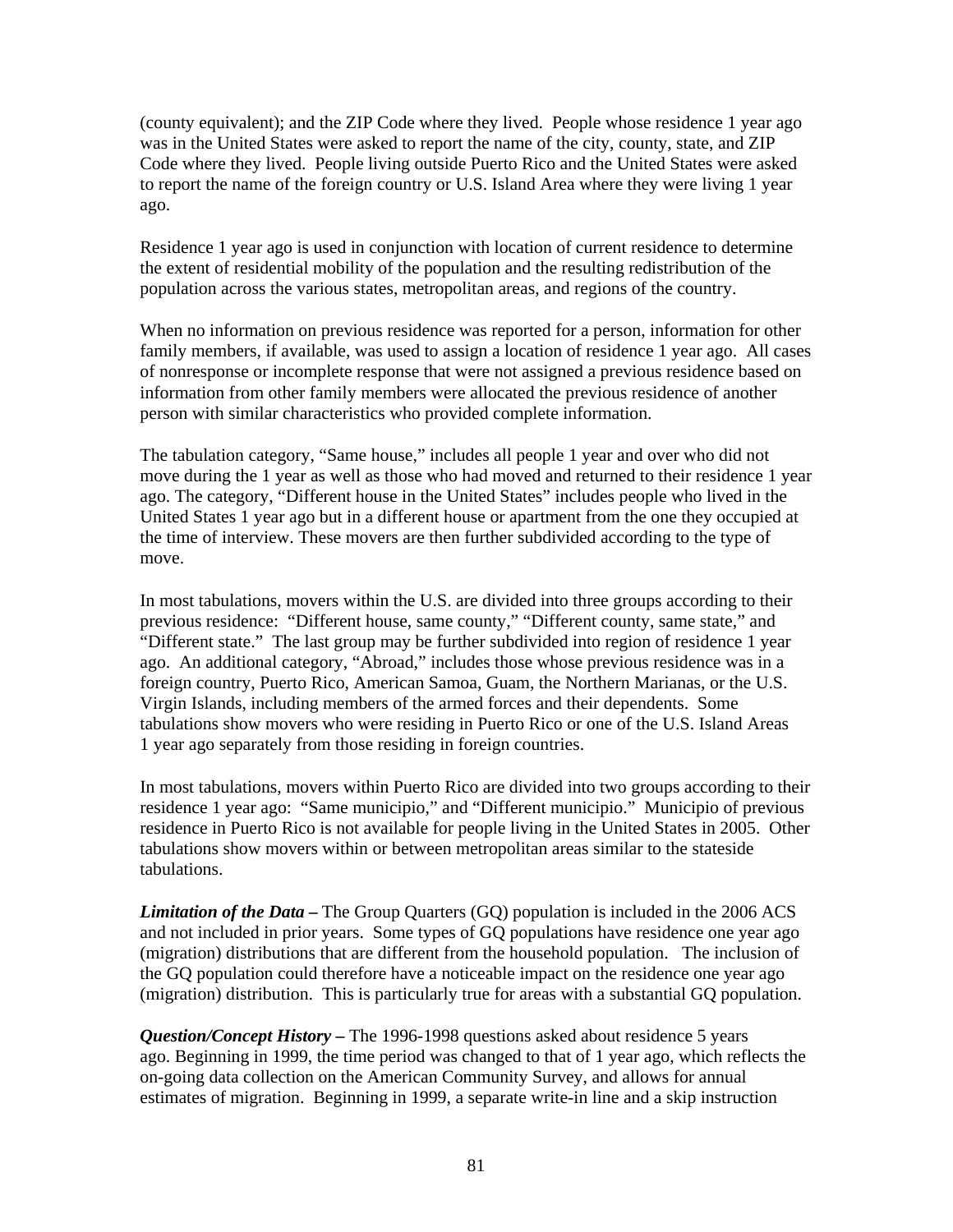<span id="page-81-0"></span>were added for a foreign country response. This write-in line was moved to the mobility screener. The migration parts (city, county, and state response areas) were also reordered. Beginning in 2003, the numerical order was changed so that part c of this question would not be displayed in a separate column of the questionnaire.

# *School Enrollment and Type of School*

Data on school enrollment and grade or level attending were derived from answers to Question 10. People were classified as enrolled in school if they were attending a "regular" public or private school or college at any time during the 3 months prior to the time of interview. The question included instructions to "include only nursery or preschool, kindergarten, elementary school, and schooling which leads to a high school diploma, or a college degree" as regular school or college. Respondents who did not answer the enrollment question were assigned the enrollment status and type of school of a person with the same age, sex, race, and Hispanic or Latino origin whose residence was in the same or nearby area.

A regular school advances a person toward an elementary school certificate, a high school diploma, or a college, university, or professional school (such as law or medicine) degree. Tutoring or correspondence schools are included if credit can be obtained in a "regular school." People enrolled in "vocational, technical, or business school" were not reported as enrolled in regular school. Field interviewers were instructed to classify individuals who were home schooled as enrolled in private school. The guide sent out with the mail questionnaire does not include explicit instructions for how to classify home schoolers.

**Enrolled in Public and Private School –** Includes people who attended school in the reference period and indicated they were enrolled by marking one of the questionnaire categories for "public school, public college," or "private school, private college." The instruction guide defines a public school as "any school or college controlled and supported primarily by a local, county, state, or federal government." Private schools are defined as schools supported and controlled primarily by religious organizations or other private groups. Respondents who marked both the "public" and "private" boxes are edited to the first entry, "public."

*Comparability* **–** Data on school enrollment also are collected and published by other federal, state, and local government agencies. Because these data are obtained from administrative records of school systems and institutions of higher learning, they are only roughly comparable to data from population censuses and surveys. Differences in definitions and concepts, subject matter covered, time references, and data collection methods contribute to the differences in estimates. At the local level, the difference between the location of the institution and the residence of the student may affect the comparability of census and administrative data because census data are collected from and based on a respondent's residence. Differences between the boundaries of school districts and census geographic units also may affect these comparisons.

*Question/Concept History – Since 1999, the American Community Survey refers to "regular"* school or college," while the 1996-1998 American Community Survey did not restrict reporting to "regular" school, and contained an additional category for the "vocational, technical or business school."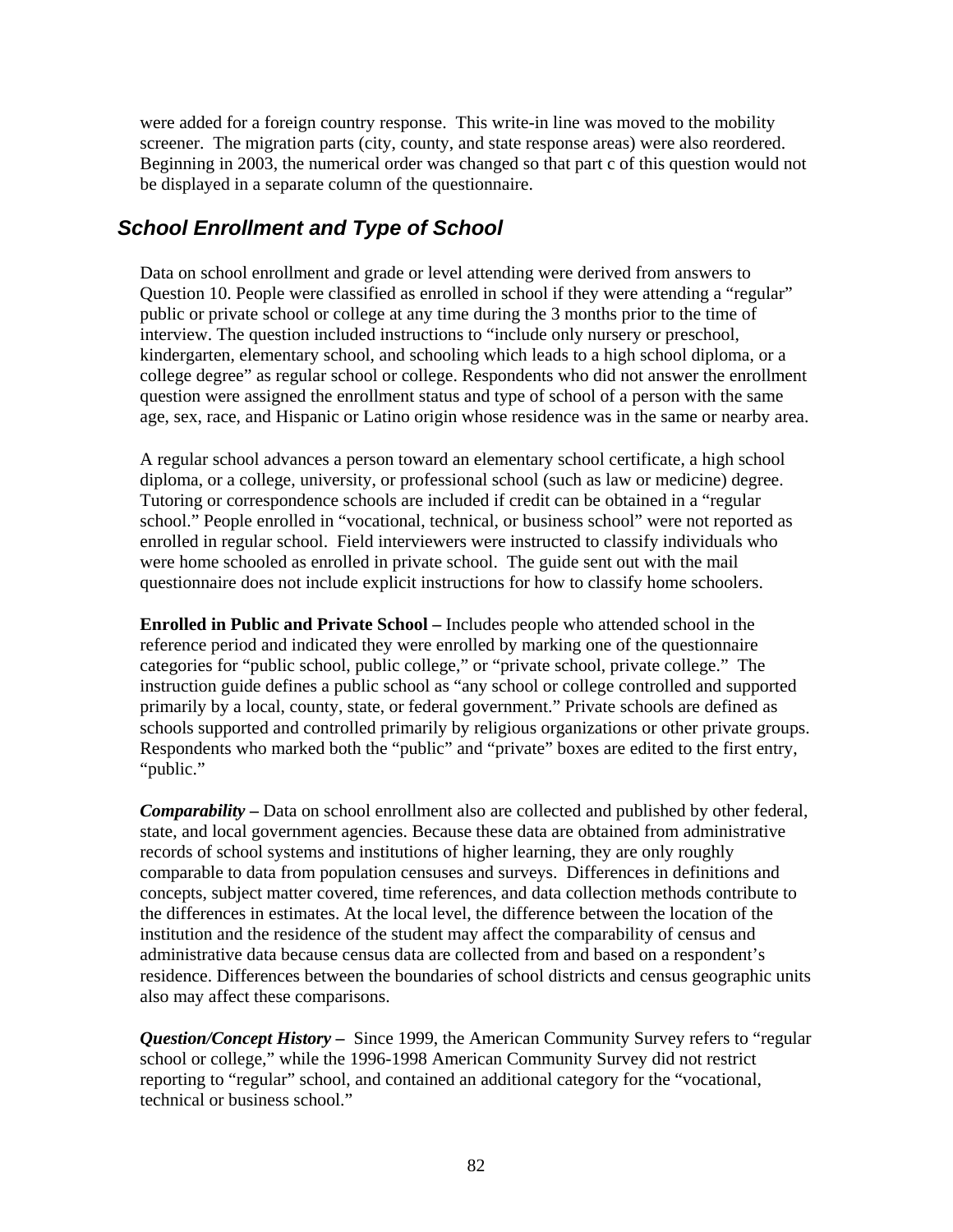**Grade in Which Enrolled –** Since 1999, the American Community Survey products, people reported to be enrolled in "public school, public college" or "private school, private college" were classified by grade or level according to responses to Question 10b, "What grade or level was this person attending?" Seven levels were identified: "nursery school, preschool;" "kindergarten;" elementary "grade 1 to grade 4" or "grade 5 to grade 8;" high school "grade 9 to grade 12;" "college undergraduate years (freshman to senior);" and "graduate or professional school (*for example: medical, dental, or law school*)."

*Limitation of the Data –* The population universe in the 2006 American Community Survey includes people living in group quarters. Data users may see slight differences in levels of school enrollment in any given geographic area due to the inclusion of this population. The extent of this difference, if any, depends on the type of group quarters present and whether the group quarters population makes up a large proportion of the total population.

*Question/Concept History –* The 1996-1998 American Community Survey used the educational attainment question to estimate level of enrollment for those reported to be enrolled in school, and had a single year write-in for the attainment of grades 9 through 11. Grade levels estimated using the attainment question were not consistent with other estimates, so a new question specifically asking grade or level of enrollment was added starting with the 1999 American Community Survey questionnaire.

# *Sex*

The data on sex were derived from answers to Question 1. Individuals were asked to mark either "male" or "female" to indicate their sex. For most cases in which sex was not reported, the appropriate entry was determined from the person's given (i.e., first) name and household relationship. Otherwise, sex was imputed according to the relationship to the householder and the age of the person.

**Sex Ratio** – The sex ratio represents the balance between the male and female populations. Ratios above 100 indicate a larger male population, and ratios below 100 indicate a larger female population. This measure is derived by dividing the total number of males by the total number of females and then multiplying by 100. It is rounded to the nearest tenth.

*Limitation of the data –* The Group Quarters (GQ) population is included in the 2006 ACS and not included in prior years. Some types of GQ populations have sex distributions that are very different from the household population. The inclusion of the GQ population could therefore have a noticeable impact on the sex distribution. This is particularly true for areas with a substantial GQ population.

*Question/Concept History –* The sex question has remained the same.

# *Social Security Income*

See [Income](#page-46-0)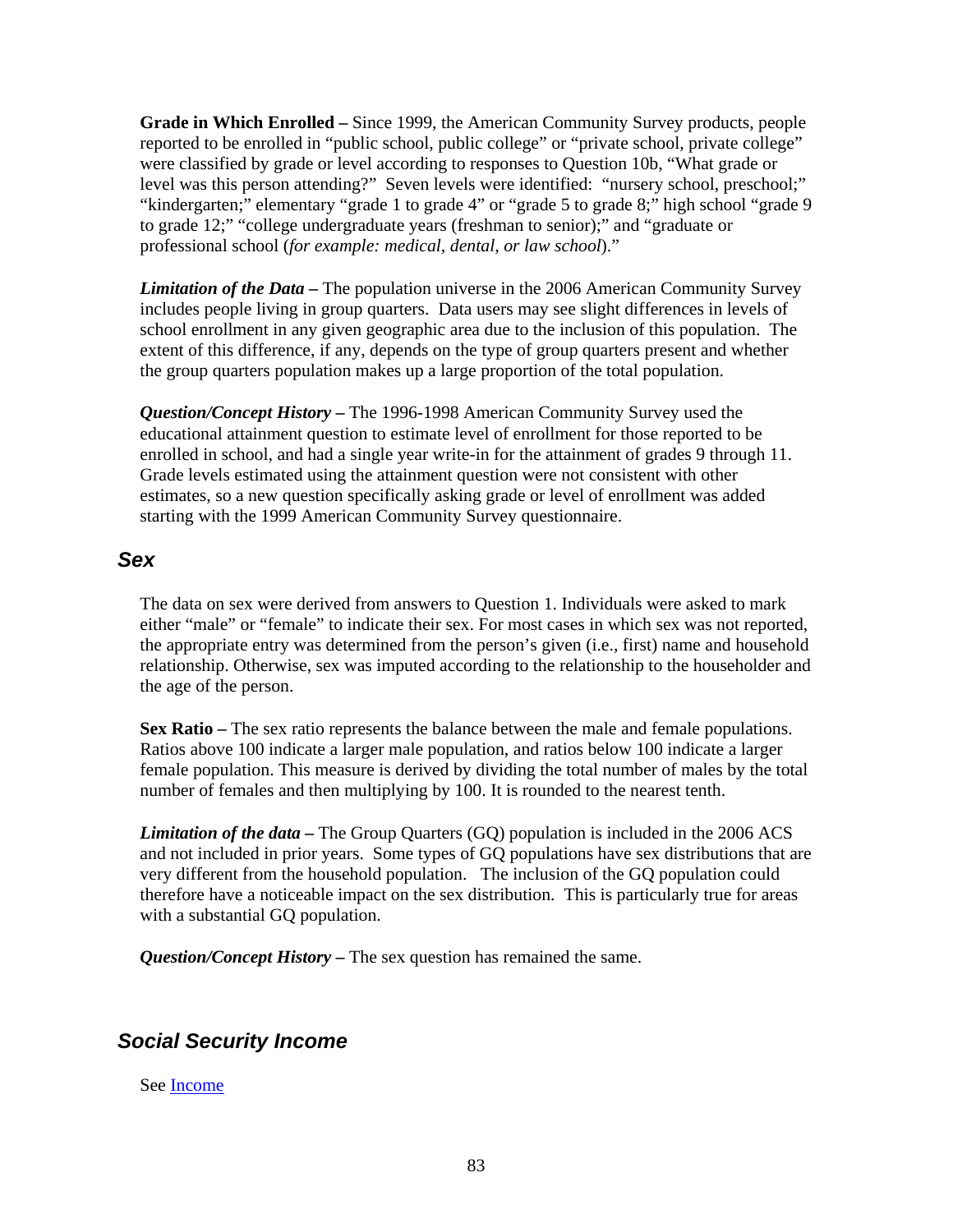# <span id="page-83-0"></span>*Subfamily*

See [Household Type and Relationship](#page-43-0)

# *Time Leaving Home to Go to Work*

See [Journey to Work](#page-55-0)

## *Travel Time to Work*

See [Journey to Work](#page-55-0)

# *Type of School*

See [School Enrollment](#page-81-0)

# *Usual Hours Worked in the Past 12 Months*

See [Work Experience](#page-85-0)

## *Veteran Status*

Data on veteran status, period of military service, and years of military service were derived from answers to Questions 20, 21, and 22.

**Veteran Status** – For data products, a "civilian veteran" is a person 18 years old or over who has served (even for a short time), but is not now serving, on active duty in the U.S. Army, Navy, Air Force, Marine Corps, or the Coast Guard, or who served in the U.S. Merchant Marine during World War II. People who served in the National Guard or military Reserves are classified as veterans only if they were ever called or ordered to active duty, not counting the 4-6 months for initial training or yearly summer camps. All other civilians 18 years old and over are classified as nonveterans.

**Period of Military Service –** People who indicated that they had served on active duty or were now on active duty were asked to indicate the period or periods in which they served.

The responses to the question about period of service were edited for consistency and reasonableness. The edit eliminated inconsistencies between reported period(s) of service and age of the person; it also removed reported combinations of periods containing unreasonable gaps (for example, it did not accept a response that indicated that the person had served in World War II and in the Vietnam era, but not in the Korean conflict).

**Years of Military Service –** For the 1996-1998 American Community Survey, people who indicated that they had served on active duty or were now on active duty were asked to report the total number of years and months of active-duty service.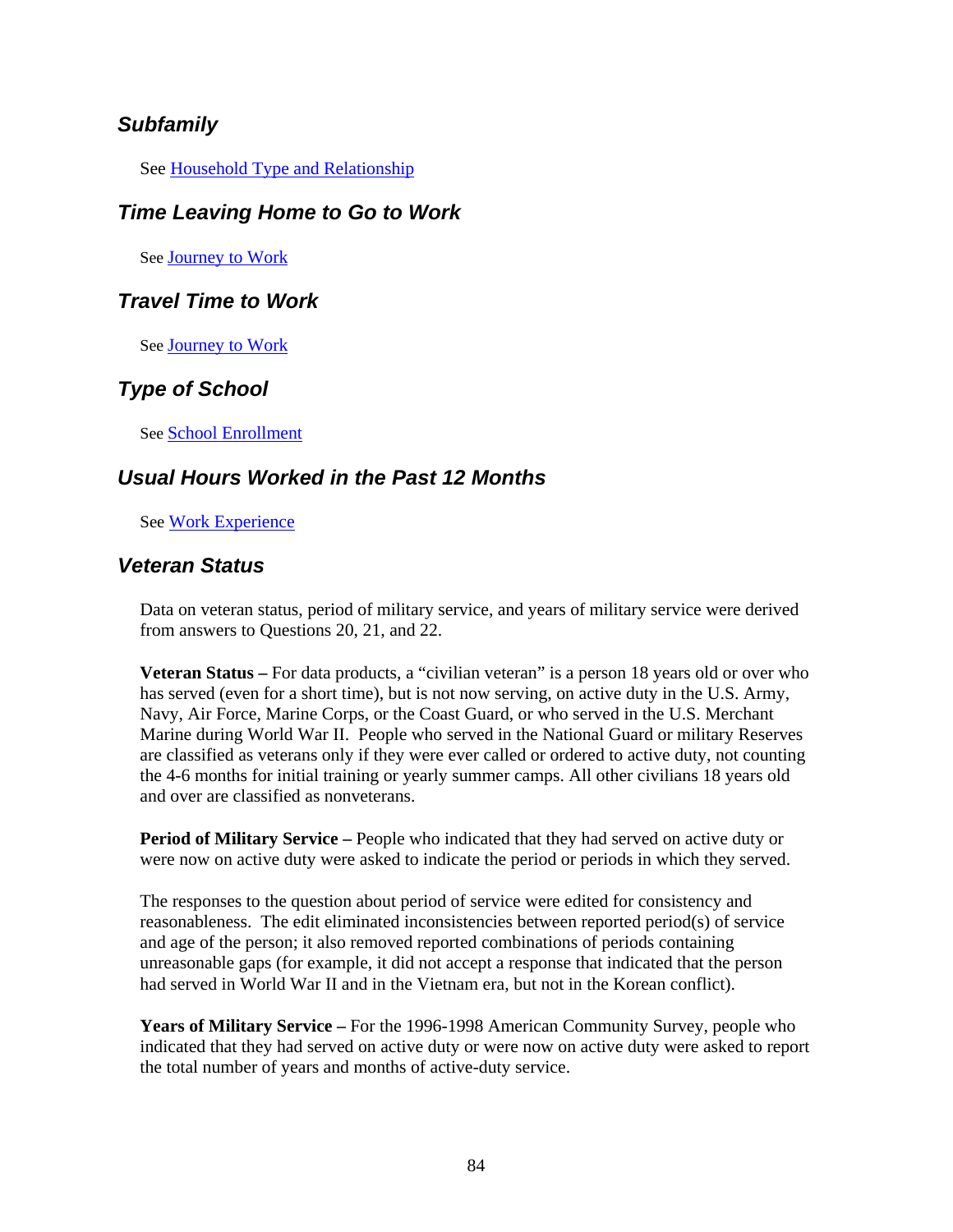Since 1999, people who indicated that they had served on active duty or were now on active duty were asked to report whether the total number of years of active-duty service was less than 2 years or 2 years or more. The question asked for accumulated service, which is not necessarily the same as continuous service.

*Limitation of the Data* – There may be a tendency for the following kinds of persons to report erroneously that they served on active duty in the Armed Forces: (a) persons who served in the National Guard or Military Reserves but were never called to duty; (b) civilian employees or volunteers for the USO, Red Cross, or the Department of Defense (or its predecessors, the Department of War and the Department of the Navy); and (c) employees of the Merchant Marine or Public Health Service. There may also be a tendency for persons to erroneously round up months to the nearest year in Question 22. (For example, persons with one year and eight months of active duty military service may mistakenly report "2 years.")

The Group Quarters (GQ) population is included in the 2006 ACS and not included in prior years. Some types of GQ populations may have period of military service and veteran status distributions that are different from the household population. The inclusion of the GQ population could therefore have a noticeable impact on the period of service and veteran status distributions. This is particularly true for areas with a substantial GQ population.

## *Question/Concept History –*

**Veteran Status:** For the 1999-2002 American Community Survey question, the response categories were modified by expanding the "No active duty service" answer category to distinguish persons whose only military service was for training in the Reserves or National Guard, from persons with no military experience whatsoever.

**Period of Military Service:** For the 1999-2002 American Community Survey question, the response categories were modified by closing the "August 1990 or later (including Persian Gulf War)" period at March 1995, and adding the "April 1995" or later category. For the 2001-2002 American Community Survey question, the response category was changed from "Korean conflict" to "Korean War." Starting in 2003, the response categories for the question were modified in several ways. The first category "April 1995 or later" was changed to "September 2001 or later" to reflect the era that began after the events of September 11, 2001; the second category "August 1990 to March 1995" was then expanded to "August 1990 to August 2001". The category "February 1955 to July 1964" was split into two categories: "March 1961 to July 1964" and "February 1955 to February 1961." To match the revised dates for war-time periods of the Department of Veteran Affairs, the dates for the "World War II" category were changed from "September 1940 to July 1947" to "December 1941 to December 1946," and the dates for the "Korean War" were changed from "June 1950 to January 1955" to "July 1950 to January 1955." To increase specificity, the "Some other time" category was split into two categories: "January 1947 to June 1950" and "November 1941 or earlier."

# *Weeks Worked in the Past 12 Months*

See [Work Experience](#page-85-0)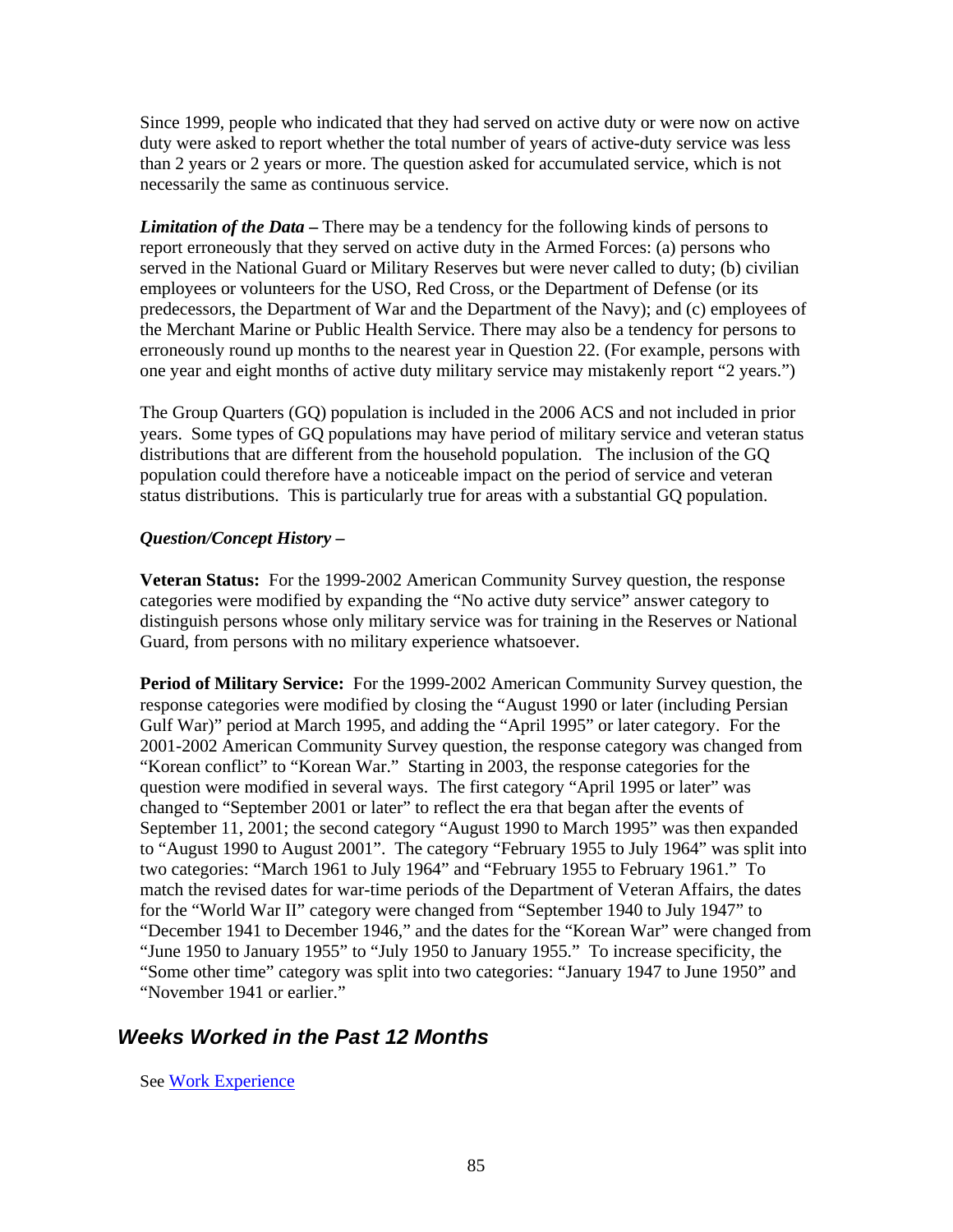# <span id="page-85-0"></span>*Work Experience*

The data on work experience were derived from answers to Questions 32, 33, and 34. This term relates to work status in the past 12 months, weeks worked in the past 12 months, and usual hours worked per week worked in the past 12 months.

### **Work Status in the Past 12 Months**

The data on work status in the past 12 months were derived from answers to Question 32. People 16 years old and over who worked 1 or more weeks according to the criteria described below are classified as "Worked in the past 12 months." All other people 16 years old and over are classified as "Did not work in the past 12 months."

### **Weeks Worked in the Past 12 Months**

The data on weeks worked in the past 12 months were derived from responses to Question 33, which was asked of people 16 years old and over who indicated that they worked during the past 12 months.

The data pertain to the number of weeks during the past 12 months in which a person did any work for pay or profit (including paid vacation and paid sick leave) or worked without pay on a family farm or in a family business. Weeks of active service in the Armed Forces are also included.

**Aggregate Weeks Worked in the Past 12 Months** – Aggregate weeks worked is the sum of the values for weeks worked in the past 12 months of all the people in a particular universe. (For more information, see "Aggregate" under "[Derived Measures.](#page-87-0)")

**Mean Weeks Worked in the Past 12 Months –** Mean weeks worked is the number obtained by dividing the aggregate number of weeks worked for a particular universe by the number of people in that universe. For example, mean weeks worked for workers 16 to 64 years old is obtained by dividing the aggregate weeks worked for workers 16 to 64 years old by the total number of workers 16 to 64 years old. Mean weeks worked values are rounded to the nearest one-tenth of a week. (For more information, see "Mean" under "[Derived Measures.](#page-87-0)")

## **Usual Hours Worked Per Week Worked in the Past 12 Months**

The data on usual hours worked per week worked in the past 12 months were derived from answers to Question 34. This question was asked of people 16 years old and over who indicated that they worked during the past 12 months.

The data pertain to the number of hours a person usually worked during the weeks worked in the past 12 months. The respondent was to report the number of hours worked per week in the majority of the weeks he or she worked in the past 12 months. If the hours worked per week varied considerably during the past 12 months, the respondent was to report an approximate average of the hours worked per week.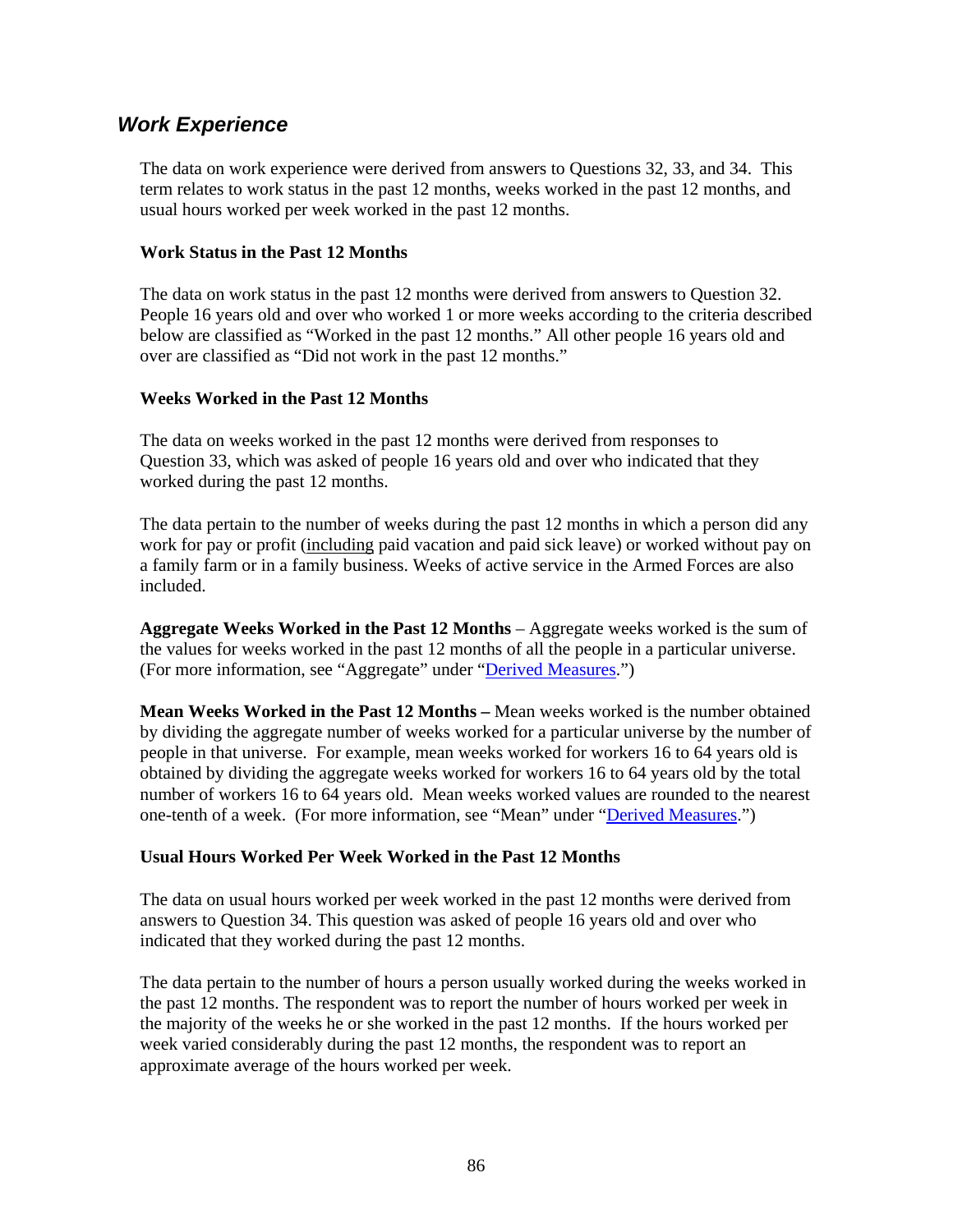People 16 years old and over who reported that they usually worked 35 or more hours each week during the weeks they worked are classified as "Usually worked full time;" people who reported that they usually worked 1 to 34 hours are classified as "Usually worked part time."

**Aggregate Usual Hours Worked Per Week in the Past 12 Months –** Aggregate usual hours worked is the sum of the values for usual hours worked each week of all the people in a particular universe. (For more information, see "Aggregate" under ["Derived Measures](#page-87-0).")

**Mean Usual Hours Worked Per Week in the Past 12 Months –** Mean usual hours worked is the number obtained by dividing the aggregate number of hours worked each week of a particular universe by the number of people in that universe. For example, mean usual hours worked for workers 16 to 64 years old is obtained by dividing the aggregate usual hours worked each week for workers 16 to 64 years old by the total number of workers 16 to 64 years old. Mean usual hours worked values are rounded to the nearest one-tenth of an hour. (For more information, see "Mean" under ["Derived Measures](#page-87-0).")

**Full-Time, Year-Round Workers** – All people 16 years old and over who usually worked 35 hours or more per week for 50 to 52 weeks in the past 12 months.

**Number of Workers in Family in the Past 12 Months – The term "worker" as used for** these data is defined based on the criteria for work status in the past 12 months.

*Limitation of the Data* – It is probable that the number of people who worked in the past 12 months and the number of weeks worked are understated since there is some tendency for respondents to forget intermittent or short periods of employment or to exclude weeks worked without pay. There may also be a tendency for people not to include weeks of paid vacation among their weeks worked; one result may be that the American Community Survey figures understate the number of people who worked "50 to 52 weeks."

The American Community Survey data refer to the 12 months preceding the date of interview. Since not all people in the American Community Survey were interviewed at the same time, the reference period for the American Community Survey data is neither fixed nor uniform.

The Group Quarters (GQ) population is included in the 2006 ACS and not included in prior years. Some types of GQ populations may have work experience distributions that are different from the household population. The inclusion of the GQ population could therefore have a noticeable impact on the year of entry distribution. This is particularly true for areas with a substantial GQ population.

# *Work Status in the Past 12 Months*

See [Work Experience](#page-85-0)

# *Year of Entry*

The data on year of entry were derived from answers to Question 9.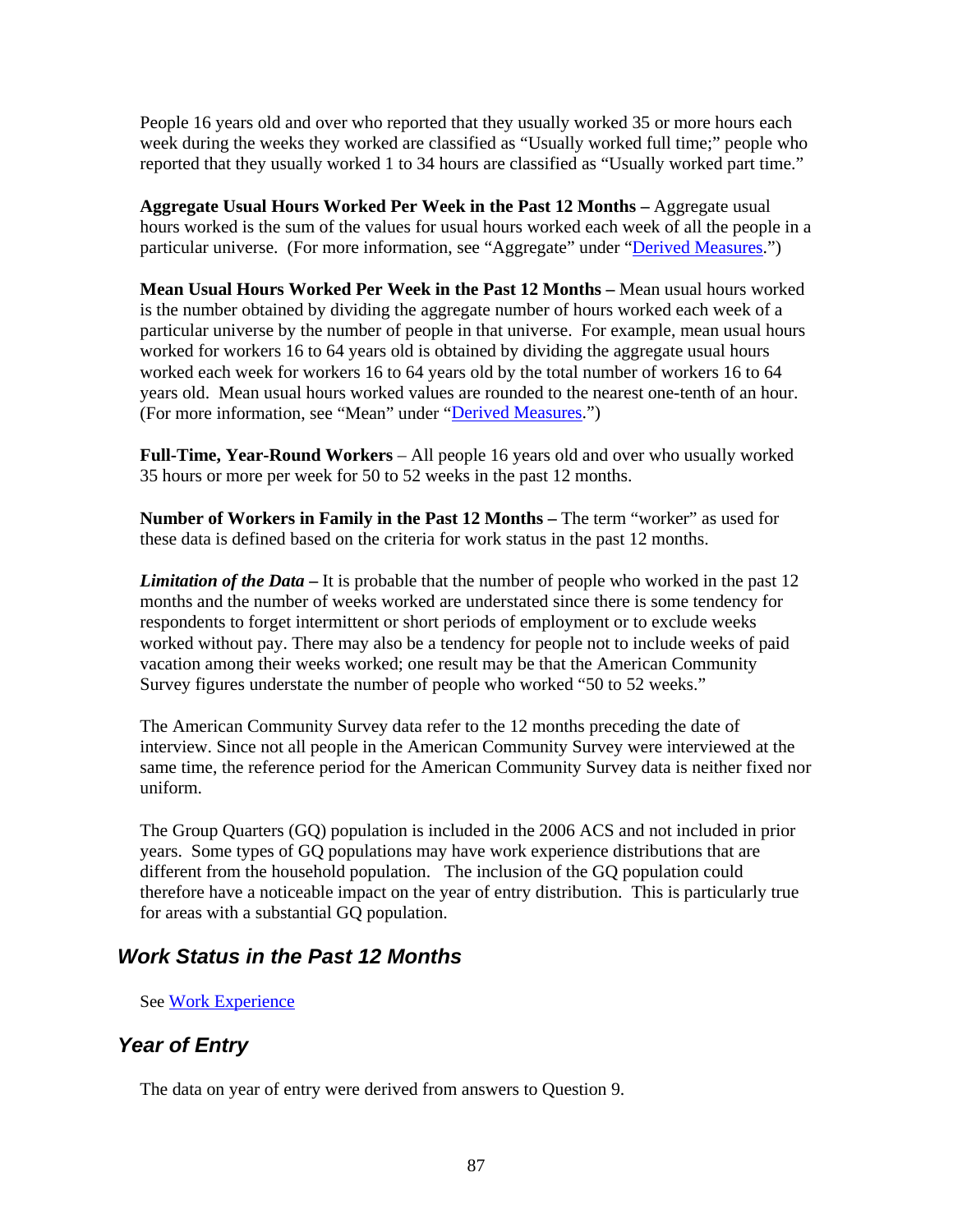<span id="page-87-0"></span>All respondents born outside the United States were asked for the year in which they came to live in the United States. This includes people born in Puerto Rico and U.S. Island Areas; people born abroad of an American (U.S. citizen) parent or parents; and the foreign born. (See ["Citizenship Status.](#page-31-0)") For the Puerto Rico Community Survey, respondents were asked for the year in which they came to live in Puerto Rico.

*Limitation of the Data* **–** Respondents were directed to indicate the year they entered the U.S. (or Puerto Rico, for the Puerto Community Survey) "to live." For respondents who have entered the U.S. (or Puerto Rico for the Puerto Rico Community Survey) multiple times, the interviewers were instructed to request the most recent year of entry. For respondents who either did not ask the interviewer for clarification or for those who mailed back the questionnaire without being interviewed in person, it was difficult to ensure that respondents interpreted the question as intended.

The Group Quarters (GQ) population is included in the 2006 ACS and not included in prior years. Some types of GQ populations may have year of entry distributions that are different from the household population. The inclusion of the GQ population could therefore have a noticeable impact on the year of entry distribution. This is particularly true for areas with a substantial GQ population.

*Question/Concept History –* Since 1996, the year of entry questions for the American Community Survey and for the Puerto Rico Survey were identical. An instruction was added beginning in 1999.

# *Years of Military Service*

See [Veteran Status](#page-83-0)

# **Derived Measures**

Census data products include various derived measures, such as medians, means, and percentages, as well as certain rates and ratios. Derived measures that round to less than 0.1 are shown as zero.

#### **Aggregate**

See "Mean."

### **Average**

See "Mean."

#### **Interpolation**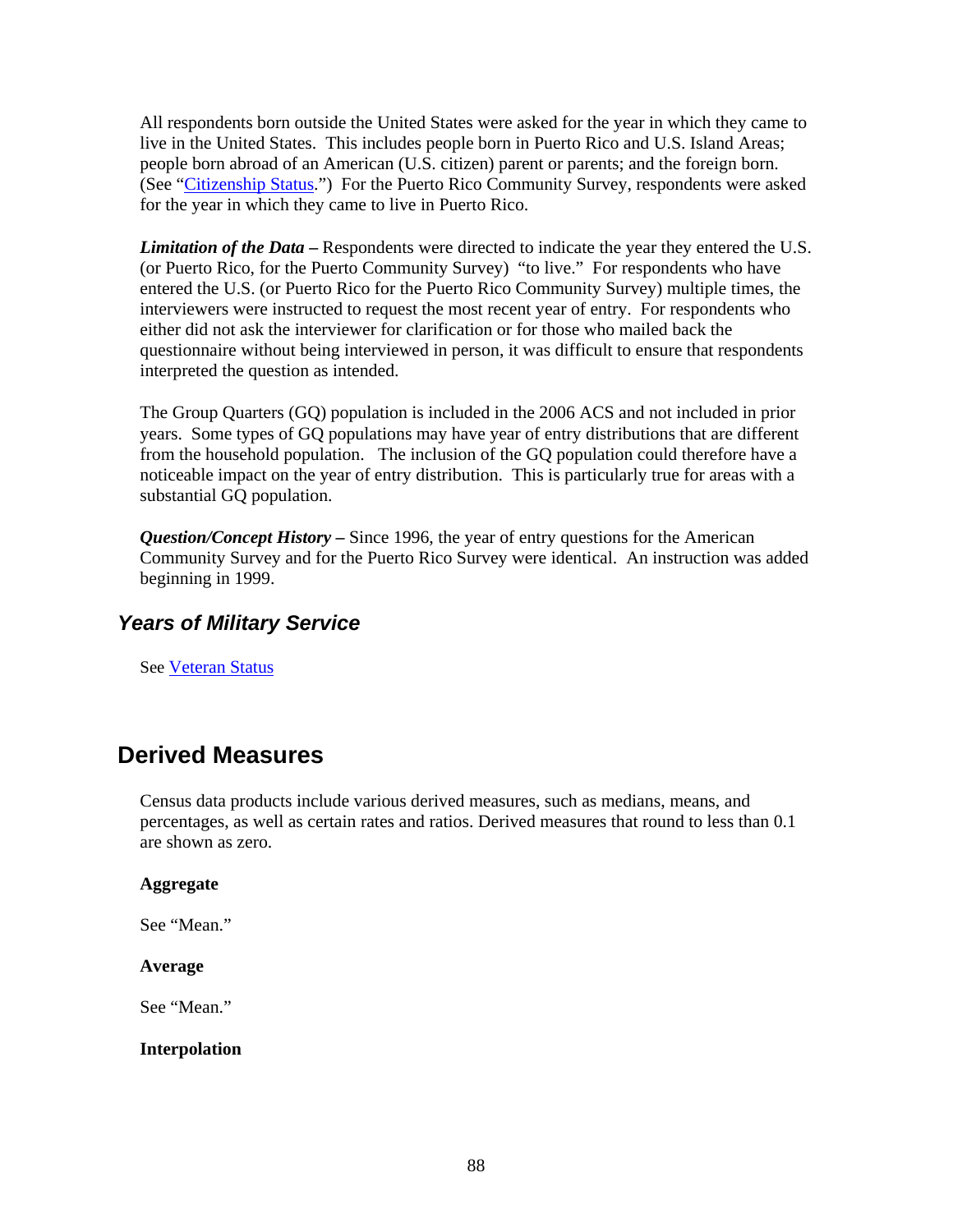Interpolation is frequently used to calculate medians or quartiles and to approximate standard errors from tables based on interval data. Different kinds of interpolation may be used to estimate the value of a function between two known values, depending on the form of the distribution. The most common distributional assumption is that the data are linear, resulting in linear interpolation. However, this assumption may not be valid for income data, particularly when the data are based on wide intervals. For these cases, a Pareto distribution is assumed and the median is estimated by interpolating between the logarithms of the upper and lower income limits of the median category. The Census Bureau estimates median income using the Pareto distribution within intervals when the intervals are wider than \$2,500.

#### **Mean**

This measure represents an arithmetic average of a set of values. It is derived by dividing the sum (or aggregate) of a group of numerical questions by the total number of questions in that group. For example, mean household earnings is obtained by dividing the aggregate of all earnings reported by individuals with earnings living in households by the total number of households with earnings. (Additional information on means and aggregates is included in the separate explanations of many population and housing variables.)

**Aggregate.** An aggregate is the sum of the values for each of the elements in the universe. For example, aggregate household income is the sum of the incomes of all households in a given geographic area. Means are derived by dividing the aggregate by the appropriate universe. When an aggregate used as a numerator is rounded in the detailed (base) tables, the rounded value is used for the calculation of the mean.

**Rounding for selected aggregates.** To protect the confidentiality of responses, the aggregates shown in matrices for the list of subjects below are rounded. This means that the aggregates for these subjects, except for travel time to work, are rounded to the nearest hundred dollars. Unless special rounding rules apply (see below); \$150 rounds up to \$200; \$149 rounds down to \$100. Note that each cell in a matrix is rounded individually. This means that an aggregate value shown for the United States may not necessarily be the sum total of the aggregate values in the matrices for the states. This also means that the cells in the aggregate matrices may not add to the total and/or subtotal lines.

#### **Special rounding rules for aggregates**.

– If the dollar value is between  $-\$100$  and  $+\$100$ , then the dollar value is rounded to \$0.

 $-$  If the dollar value is less than  $-$ \$100, then the dollar value is rounded to the nearest –\$100.

#### **Aggregates Subject to Rounding:**

Contract Rent, Rent Asked Earnings (Households) Earnings (Individuals) Gross Rent\* Income Deficit in the Past 12 Months (Families)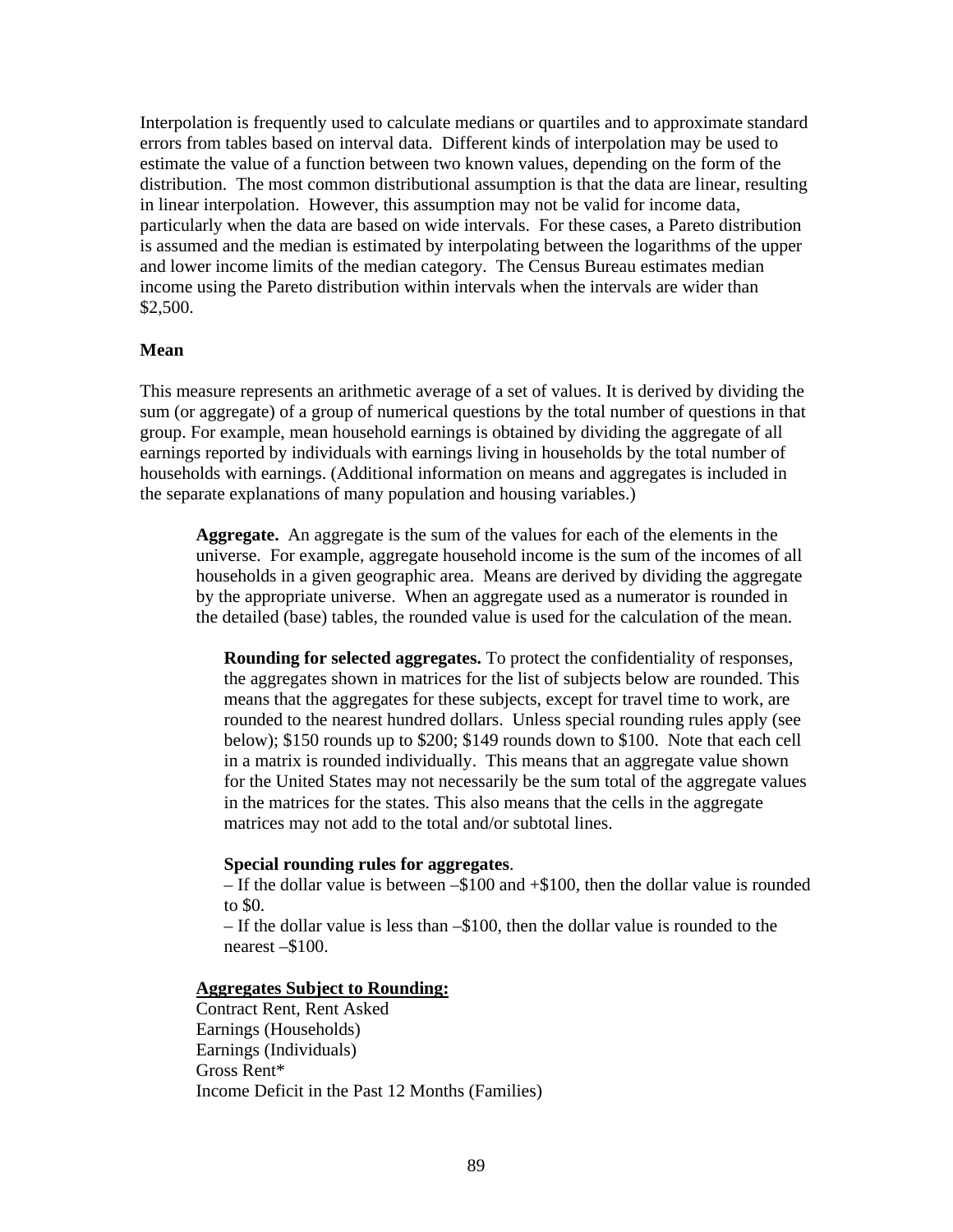Income Deficit in the Past 12 Months Per Family Member Income Deficit in the Past 12 Months Per Unrelated Individual Income in the Past 12 Months (Household/Family/Nonfamily Household) Income in the Past 12 Months (Individuals) Real Estate Taxes (Per \$1,000 Value) Rent Asked Selected Monthly Owner Costs\* by Mortgage Status Travel Time to Work\*\* Type of Income in the Past 12 Months (Households) Value, Price Asked

[**\*Note:** Gross Rent and Selected Monthly Owner Costs include other aggregates that also are subject to rounding. For example, Gross Rent includes aggregates of payments for "contract rent" and the "costs of utilities and fuels." Selected Monthly Owner Costs includes aggregates of payments for "mortgages, deeds of trust, contracts to purchase, or similar debts on the property (including payments for the first mortgage, second mortgage, home equity loans, and other junior mortgages); real estate taxes; fire, hazard, and flood insurance on the property, and the costs of utilities and fuels."]

[**\*\*Note:** Aggregate Travel Time to Work is zero if the aggregate is zero, is rounded to 4 minutes if the aggregate is 1 to 7 minutes, and is rounded to the nearest multiple of 5 minutes for all other values (if the aggregate is not already evenly divisible by 5).]

#### **Median**

This measure represents the middle value (if n is odd) or the average of the two middle values (if n is even) in an ordered list of n data values. The median divides the total frequency distribution into two equal parts: one-half of the cases falling below the median and one-half above the median. Each median is calculated using a standard distribution (see below). (For more information, see "Interpolation.")

For data products displayed in American FactFinder, medians that fall in the upper-most category of an open-ended distribution will be shown with a plus symbol  $(+)$  appended  $(e.g.,)$ "\$2,000+" for contract rent), and medians that fall in the lowest category of an open-ended distribution will be shown with a minus symbol (-) appended (e.g., "\$100- for contract rent"). For other data products and data files that are downloaded by users (i.e., FTP files), plus and minus signs will not be appended. Contract Rent, for example will be shown as \$2001 if the median falls in the upper-most category (\$2,000 or more) and \$99 if the median falls in the lowest category (Less than \$100). (The "Standard Distributions" section below shows the open-ended intervals for medians.)

**Standard Distributions.** In order to provide consistency in the values within and among data products, standard distributions from which medians and quartiles are calculated are used for the American Community Survey. The American Community Survey standard distributions are listed below.

Standard Distribution for **Median Age**: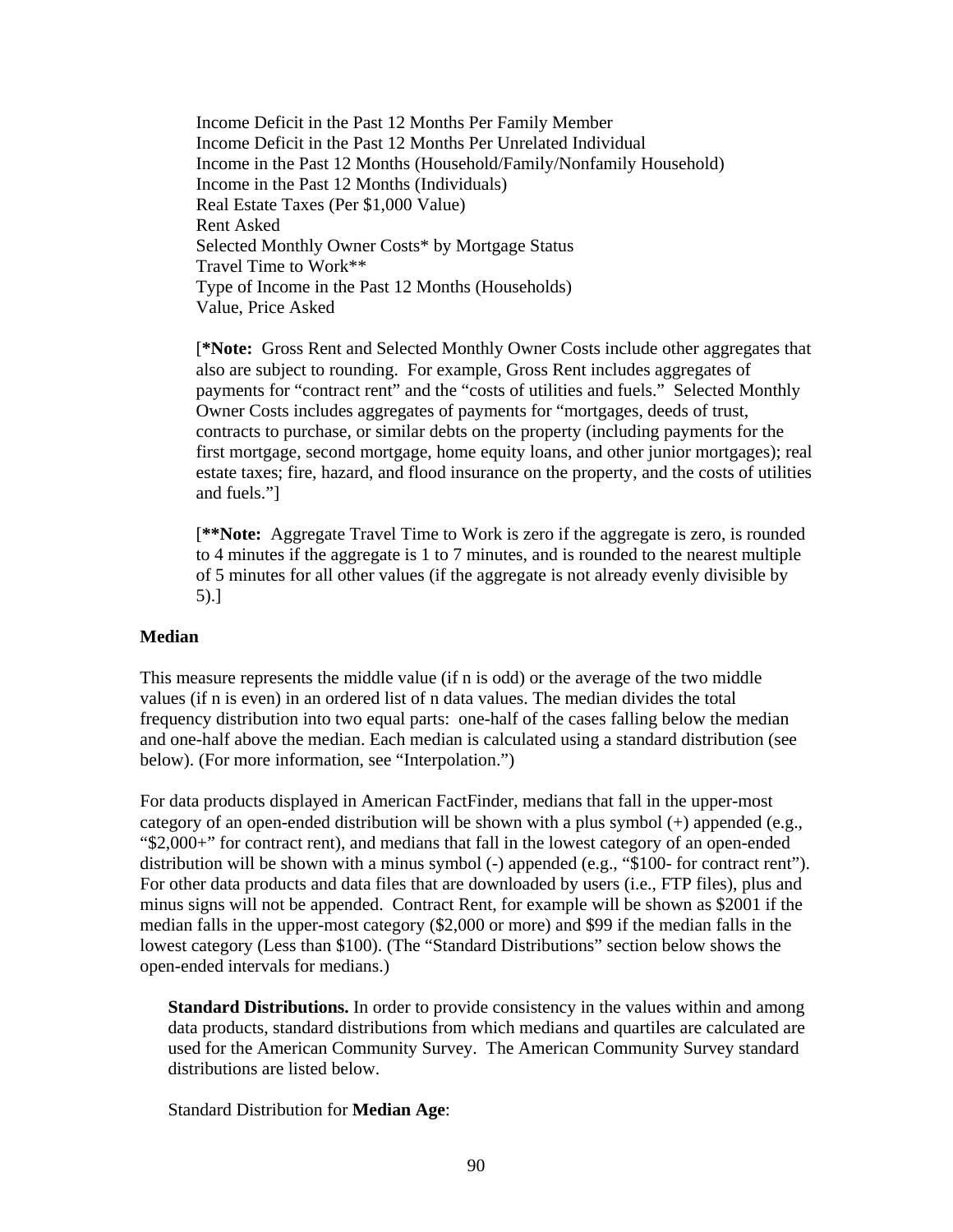[116 data cells]

Under 1 year 1 year 2 years 3 years 4 years 5 years . . . 112 years 113 years 114 years 115 years and over

Standard Distribution for **Median Age at First Marriage** [9 cells]

5 to 9 years 10 to 14 years 15 to 19 years 20 to 24 years 25 to 29 years 30 to 34 years 35 to 39 years 40 to 44 years 45 to 49 years

# Standard Distribution for **Median Contract Rent/Quartile Contract Rent/Rent Asked/Gross Rent**:

[21 data cells]

Less than \$100 \$100 to \$149 \$150 to \$199 \$200 to \$249 \$250 to \$299 \$300 to \$349 \$350 to \$399 \$400 to \$449 \$450 to \$499 \$500 to \$549 \$550 to \$599 \$600 to \$649 \$650 to \$699 \$700 to \$749 \$750 to \$799 \$800 to \$899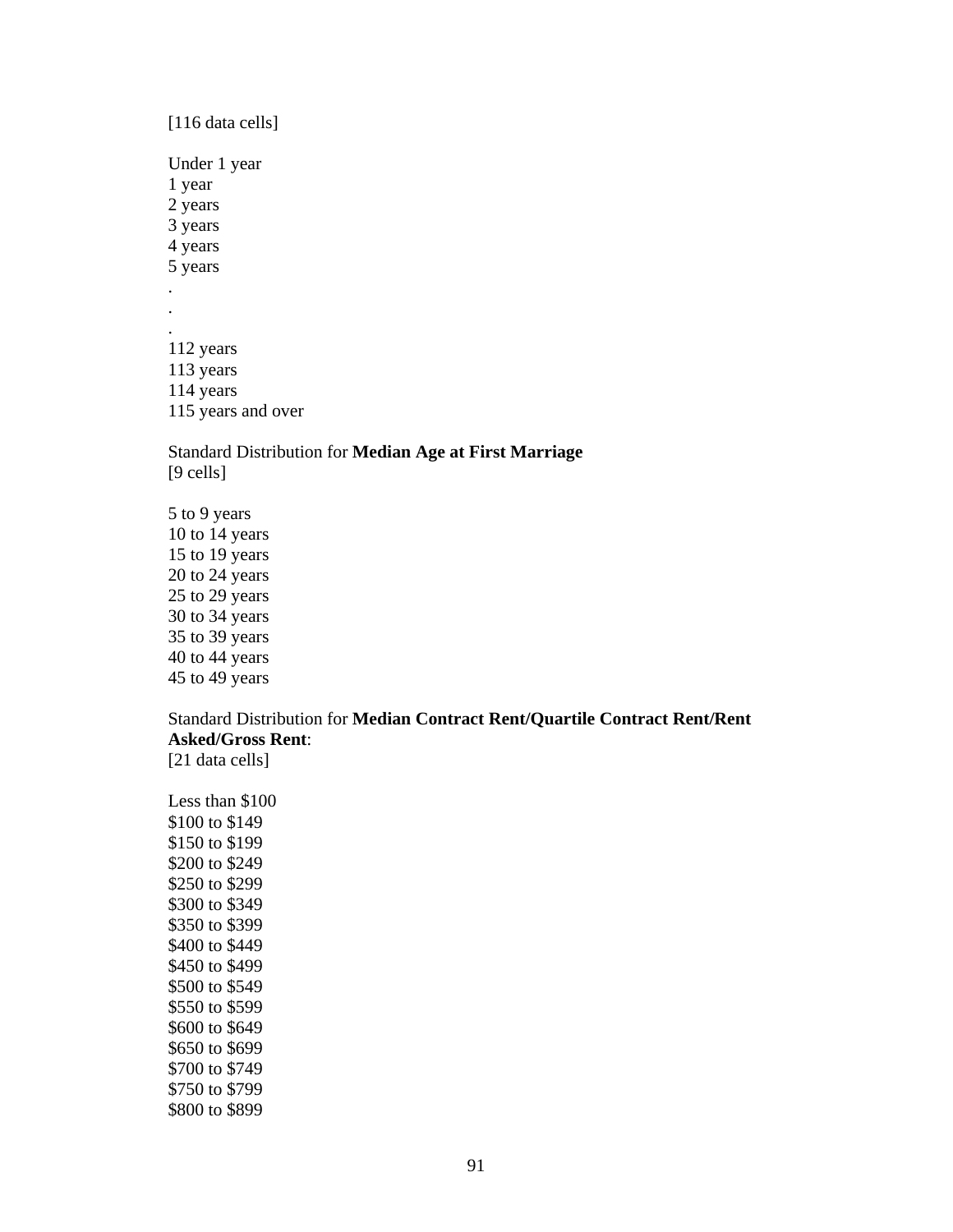\$900 to \$999 \$1,000 to \$1,249 \$1,250 to \$1,499 \$1,500 to \$1,999 \$2,000 or more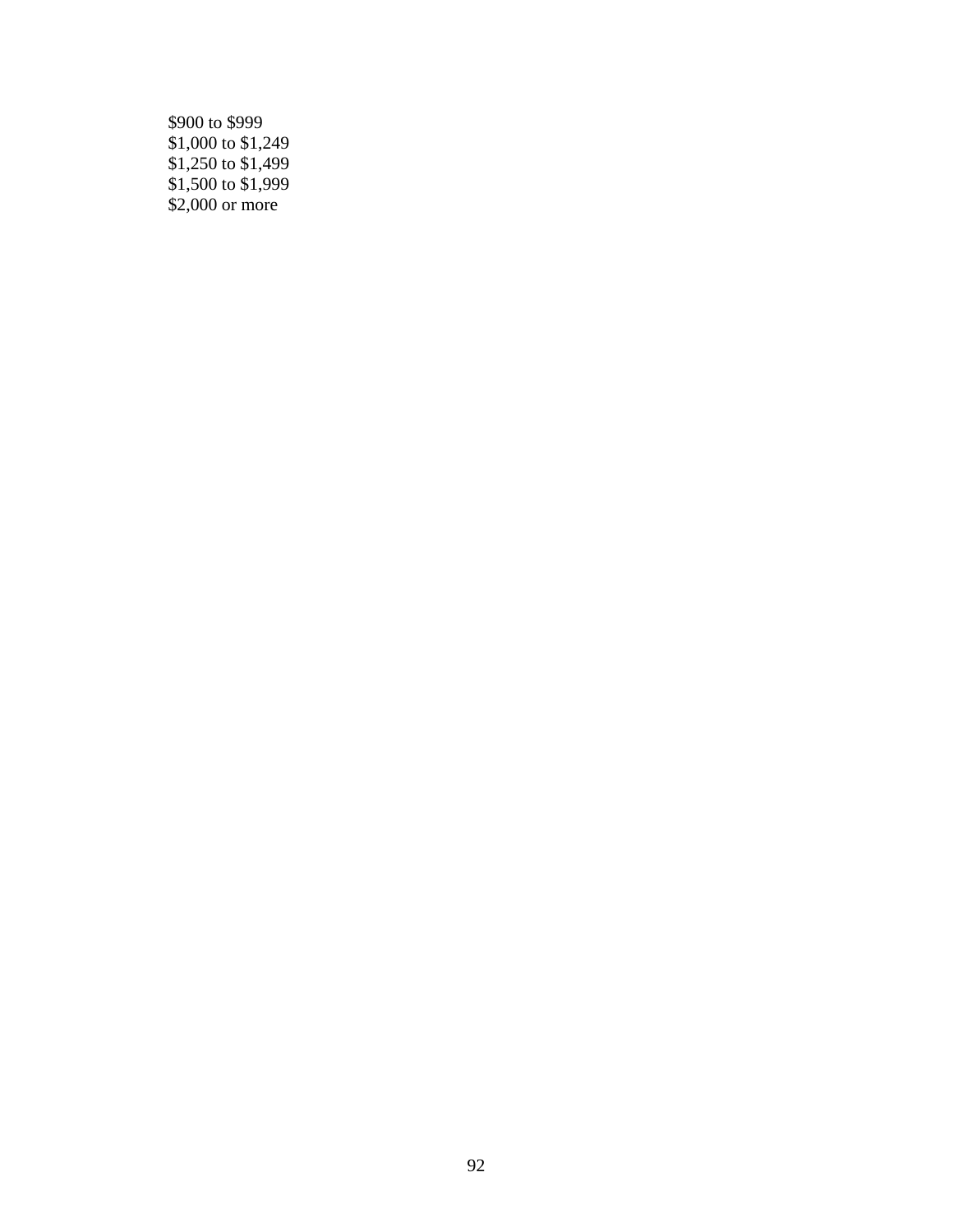Standard Distribution for **Median Earnings and Median Income (Individuals)**: [35 data cells]

\$1 to \$2,499 or loss \$2,500 to \$4,999 \$5,000 to \$7,499 \$7,500 to \$9,999 \$10,000 to \$12,499 \$12,500 to \$14,999 \$15,000 to \$17,499 \$17,500 to \$19,999 \$20,000 to \$22,499 \$22,500 to \$24,999 \$25,000 to \$27,499 \$27,500 to \$29,999 \$30,000 to \$32,499 \$32,500 to \$34,999 \$35,000 to \$37,499 \$37,500 to \$39,999 \$40,000 to \$42,499 \$42,500 to \$44,999 \$45,000 to \$47,499 \$47,500 to \$49,999 \$50,000 to \$52,499 \$52,500 to \$54,999 \$55,000 to \$57,499 \$57,500 to \$59,999 \$60,000 to \$62,499 \$62,500 to \$64,999 \$65,000 to \$67,499 \$67,500 to \$69,999 \$70,000 to \$72,499 \$72,500 to \$74,999 \$75,000 to \$79,999 \$80,000 to \$84,999 \$85,000 to \$89,999 \$90,000 to \$99,999 \$100,000 or more

 Standard Distribution for **Median Fire, Hazard, and Flood Insurance:**  [19 data cells]

#### \$0

 \$1 to \$49 \$50 to \$99 \$100 to \$149 \$150 to \$199 \$200 to \$249 \$250 to \$299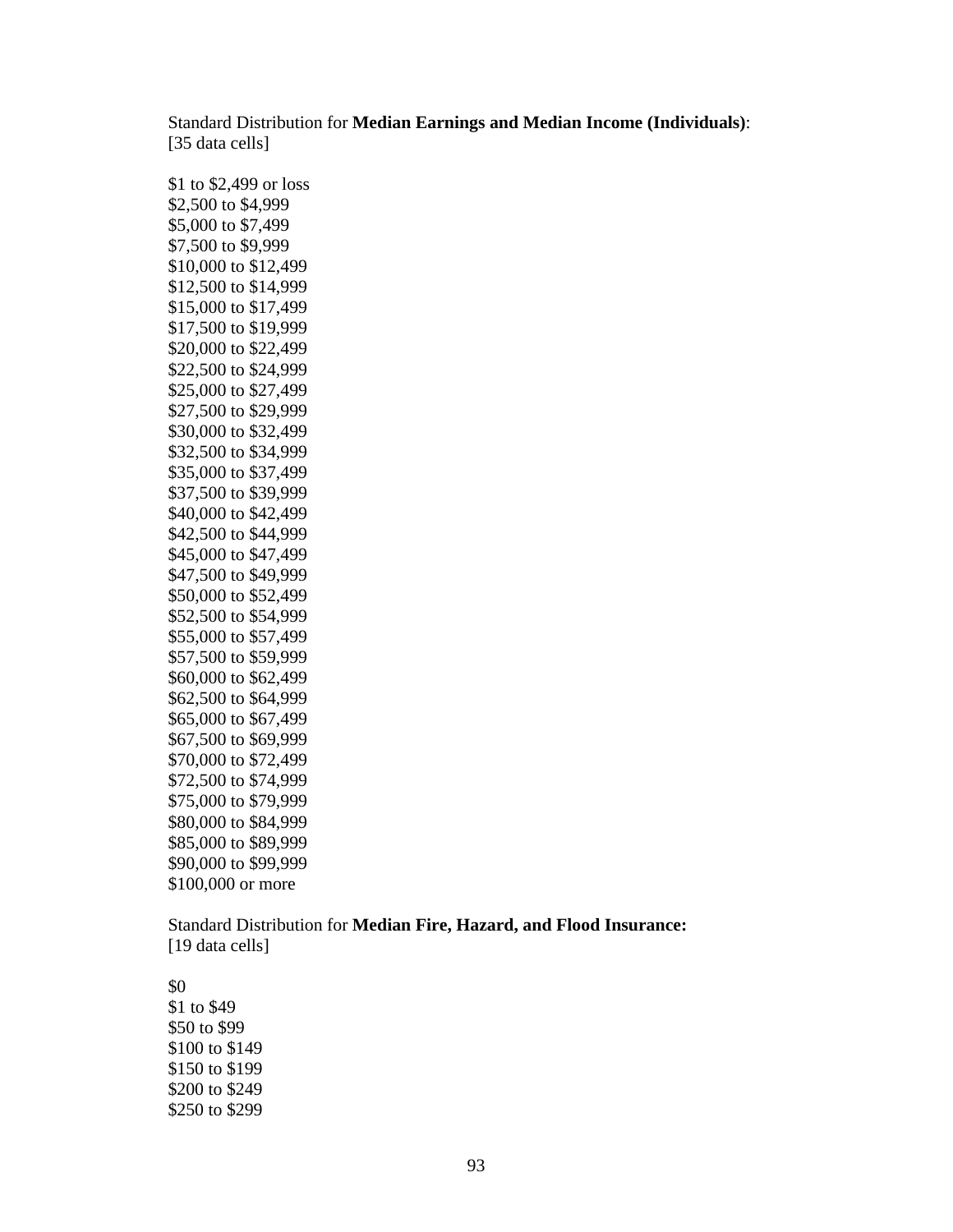\$300 to \$349 \$350 to \$399 \$400 to \$449 \$450 to \$499 \$500 to \$599 \$600 to \$699 \$700 to \$799 \$800 to \$899 \$900 to \$999 \$1,000 to \$1,499 \$1,500 to \$1,999 \$2,000 or more

Standard Distribution for **Median Gross Rent as a Percentage of Household Income**: [9 data cells]

Less than 10.0 percent 10.0 to 14.9 percent 15.0 to 19.9 percent 20.0 to 24.9 percent 25.0 to 29.9 percent 30.0 to 34.9 percent 35.0 to 39.9 percent 40.0 to 49.9 percent 50.0 percent or more

#### Standard Distribution for **Median Income in the Past 12 Months (Household/Family/Nonfamily Household)**: [39 data cells]

Less than \$2,500 \$2,500 to \$4,999 \$5,000 to \$7,499 \$7,500 to \$9,999 \$10,000 to \$12,499 \$12,500 to \$14,999 \$15,000 to \$17,499 \$17,500 to \$19,999 \$20,000 to \$22,499 \$22,500 to \$24,999 \$25,000 to \$27,499 \$27,500 to \$29,999 \$30,000 to \$32,499 \$32,500 to \$34,999 \$35,000 to \$37,499 \$37,500 to \$39,999 \$40,000 to \$42,499 \$42,500 to \$44,999 \$45,000 to \$47,499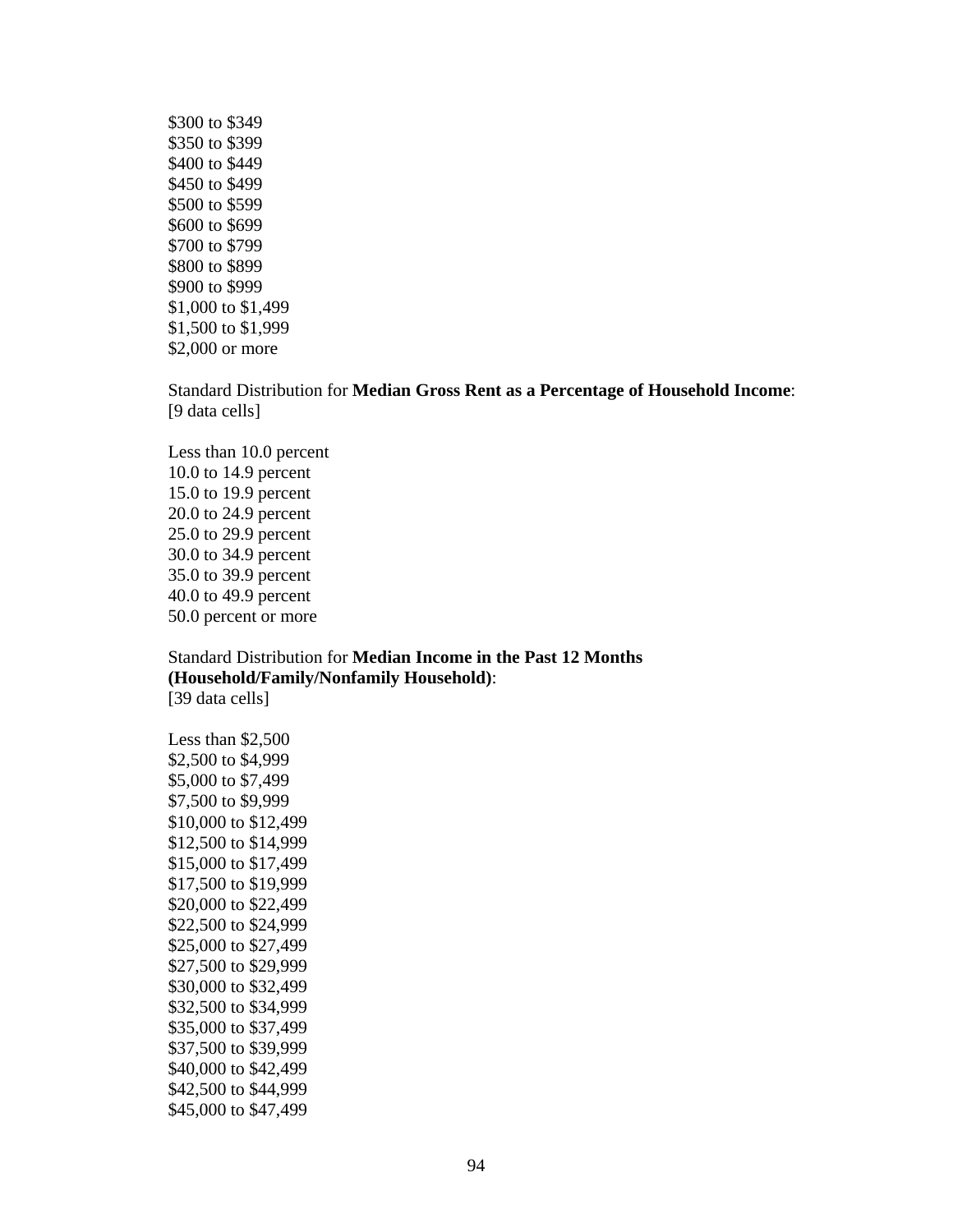| \$47,500 to \$49,999   |
|------------------------|
| \$50,000 to \$52,499   |
| \$52,500 to \$54,999   |
| \$55,000 to \$57,499   |
| \$57,500 to \$59,999   |
| \$60,000 to \$62,499   |
| \$62,500 to \$64,999   |
| \$65,000 to \$67,499   |
| \$67,500 to \$69,999   |
| \$70,000 to \$72,499   |
| \$72,500 to \$74,999   |
| \$75,000 to \$79,999   |
| \$80,000 to \$84,999   |
| \$85,000 to \$89,999   |
| \$90,000 to \$99,999   |
| \$100,000 to \$124,999 |
| \$125,000 to \$149,999 |
| \$150,000 to \$174,999 |
| \$175,000 to \$199,999 |
| \$200,000 or more      |

Standard Distribution for **Median Monthly Housing Costs**  [26 cells]

Less than \$100 \$100 to \$149 \$150 to \$199 \$200 to \$249 \$250 to \$299 \$300 to \$349 \$350 to \$399 \$400 to \$449 \$450 to \$499 \$500 to \$549 \$550 to \$599 \$600 to \$649 \$650 to \$699 \$700 to \$749 \$750 to \$799 \$800 to \$899 \$900 to \$999 \$1,000 to \$1,249 \$1,250 to \$1,499 \$1,500 to \$1,749 \$1,750 to \$1,999 \$2,000 to \$2,499 \$2,500 to \$2,999 \$3,000 to \$3,499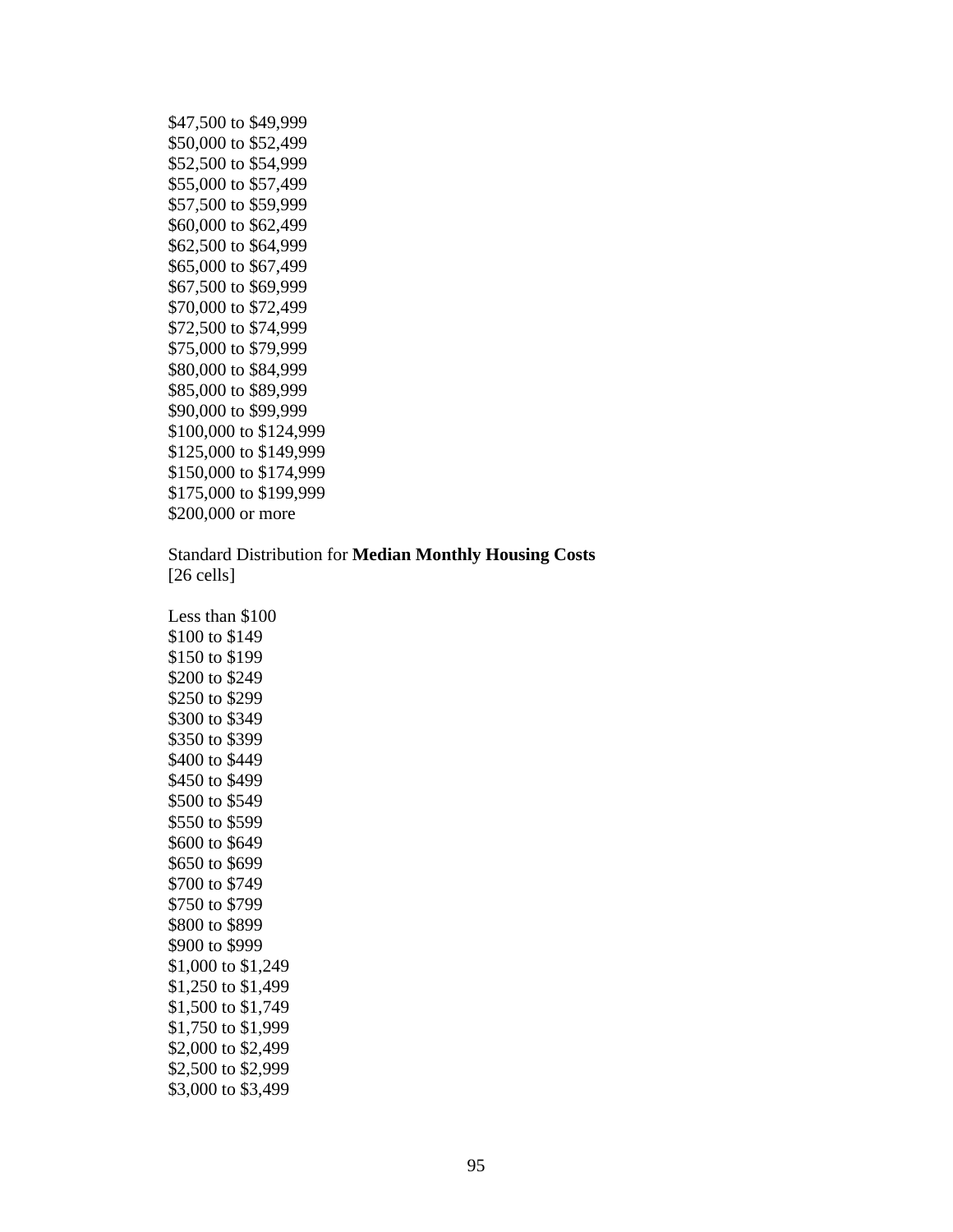\$3,500 to \$3,999 \$4,000 or more

Standard Distribution for **Median Real Estate Taxes Paid**: [14 data cells]

Less than \$200 \$200 to \$299 \$300 to \$399 \$400 to \$599 \$600 to \$799 \$800 to \$999 \$1,000 to \$1,499 \$1,500 to \$1,999 \$2,000 to \$2,999 \$3,000 to \$3,999 \$4,000 to \$4,999 \$5,000 to \$7,499 \$7,500 to \$9,999 \$10,000 or more

Standard Distribution for **Median Rooms**:

[9 data cells]

1 room 2 rooms 3 rooms 4 rooms 5 rooms 6 rooms 7 rooms 8 rooms 9 or more rooms

### Standard Distribution for **Median Selected Monthly Owner Costs/Median Selected Monthly Owner Costs by Mortgage Status (With a Mortgage)**: [19 data cells]

Less than \$100 \$100 to \$199 \$200 to \$299 \$300 to \$399 \$400 to \$499 \$500 to \$599 \$600 to \$699 \$700 to \$799 \$800 to \$899 \$900 to \$999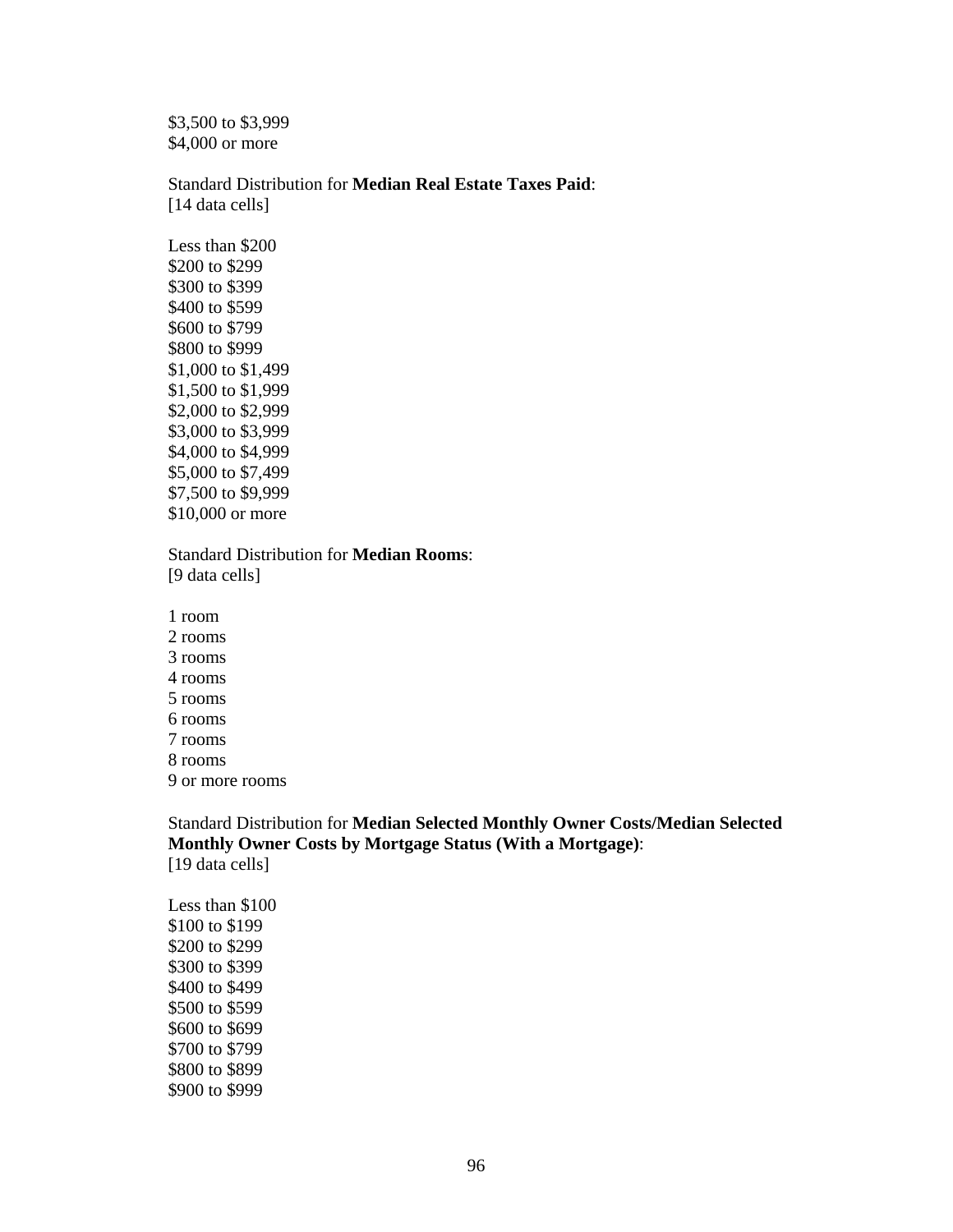\$1,000 to \$1,249 \$1,250 to \$1,499 \$1,500 to \$1,749 \$1,750 to \$1,999 \$2,000 to \$2,499 \$2,500 to \$2,999 \$3,000 to \$3,499 \$3,500 to \$3,999 \$4,000 or more

### Standard Distribution for **Median Selected Monthly Owner Costs by Mortgage Status (Without a Mortgage)**:

[14 data cells]

Less than \$100 \$100 to \$149 \$150 to \$199 \$200 to \$249 \$250 to \$299 \$300 to \$349 \$350 to \$399 \$400 to \$499 \$500 to \$599 \$600 to \$699 \$700 to \$799 \$800 to \$899 \$900 to \$999 \$1,000 or more

# Standard Distribution for **Median Selected Monthly Owner Costs as a Percentage of Household Income by Mortgage Status**:

[9 data cells]

Less than 10.0 percent 10.0 to 14.9 percent 15.0 to 19.9 percent 20.0 to 24.9 percent 25.0 to 29.9 percent 30.0 to 34.9 percent 35.0 to 39.9 percent 40.0 to 49.9 percent 50.0 percent or more

### Standard Distribution for **Median Usual Hours Worked Per Week Worked in the Past 12 Months**: [9 data cells]

Usually worked 50 to 99 hours per week Usually worked 45 to 49 hours per week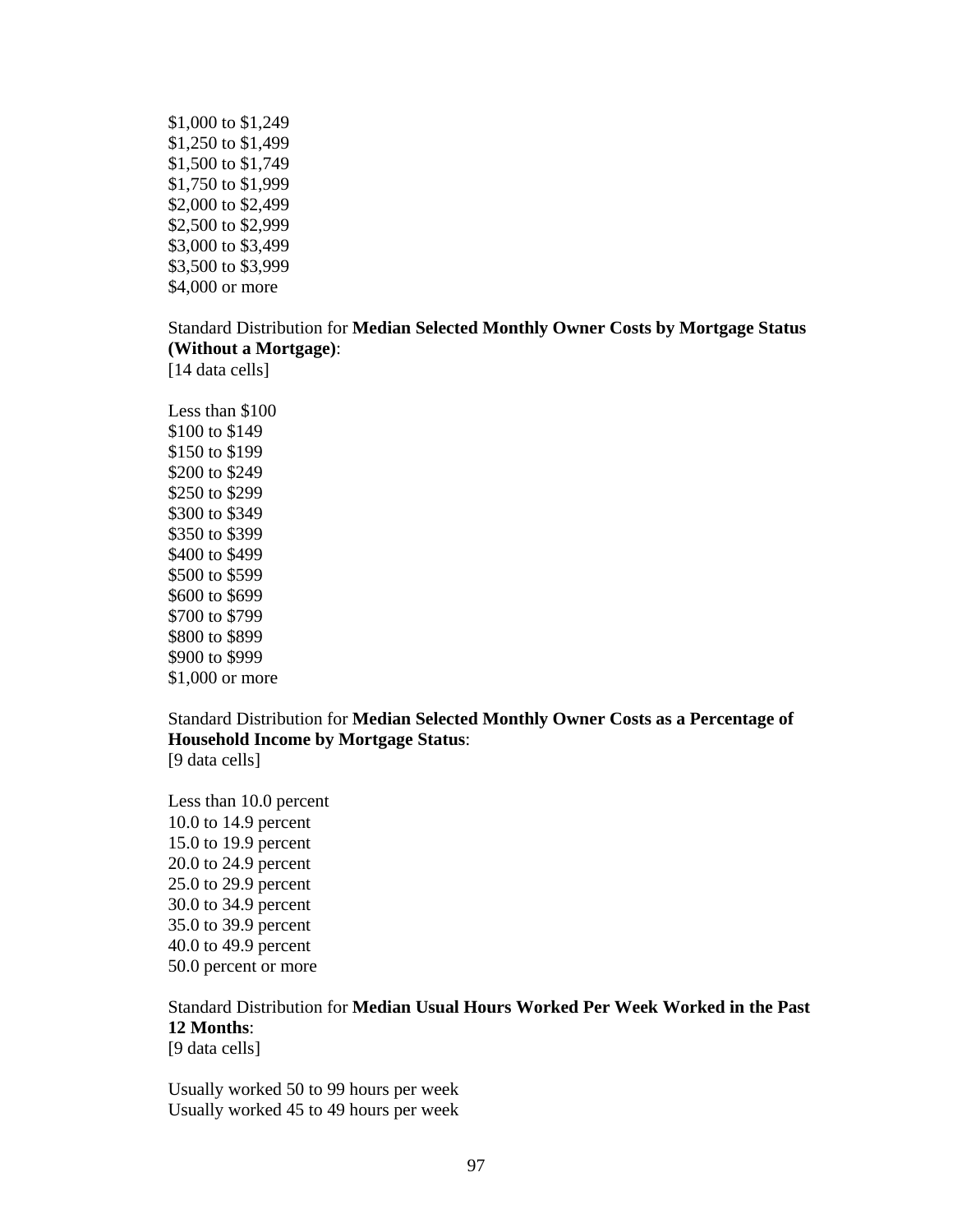Usually worked 41 to 44 hours per week Usually worked 40 hours per week Usually worked 35 to 39 hours per week Usually worked 30 to 34 hours per week Usually worked 25 to 29 hours per week Usually worked 15 to 24 hours per week Usually worked 1 to 14 hours per week

Standard Distribution for **Median Value/Quartile Value/Price Asked**: [24 data cells]

Less than \$10,000 \$10,000 to \$14,999 \$15,000 to \$19,999 \$20,000 to \$24,999 \$25,000 to \$29,999 \$30,000 to \$34,999 \$35,000 to \$39,999 \$40,000 to \$49,999 \$50,000 to \$59,999 \$60,000 to \$69,999 \$70,000 to \$79,999 \$80,000 to \$89,999 \$90,000 to \$99,999 \$100,000 to \$124,999 \$125,000 to \$149,999 \$150,000 to \$174,999 \$175,000 to \$199,999 \$200,000 to \$249,999 \$250,000 to \$299,999 \$300,000 to \$399,999 \$400,000 to \$499,999 \$500,000 to \$749,999 \$750,000 to \$999,999 \$1,000,000 or more

Standard Distribution for **Median Weeks Worked in the Past 12 Months**: [6 data cells]

50 to 52 weeks worked in the past 12 months 48 or 49 weeks worked in the past 12 months 40 to 47 weeks worked in the past 12 months 27 to 39 weeks worked in the past 12 months 14 to 26 weeks worked in the past 12 months 1 to 13 weeks worked in the past 12 months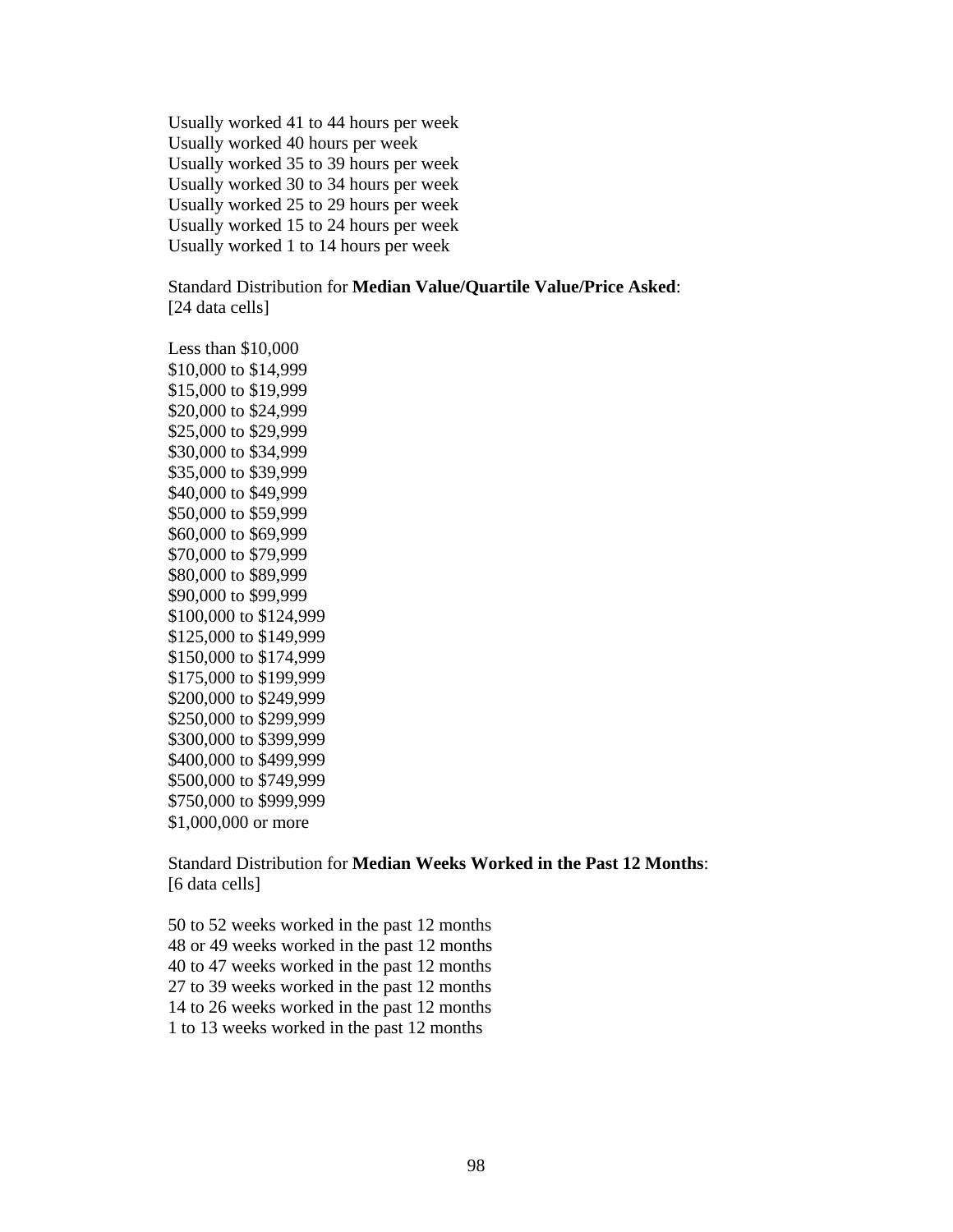Standard Distribution for **Median Year Householder Moved Into Unit**: [6 data cells]

Moved in 2000 or later Moved in 1995 to 1999 Moved in 1990 to 1994 Moved in 1980 to 1989 Moved in 1970 to 1979 Moved in 1969 or earlier

Standard Distribution for **Median Year Structure Built**: [9 data cells]

Built 2005 or later Built 2000 to 2004 Built 1990 to 1999 Built 1980 to 1989 Built 1970 to 1979 Built 1960 to 1969 Built 1950 to 1959 Built 1940 to 1949 Built 1939 or earlier

### **Percentage**

This measure is calculated by taking the number of questions in a group possessing a characteristic of interest and dividing by the total number of questions in that group, and then multiplying by 100.

## **Quartile**

This measure divides a distribution into four equal parts. The first quartile (or lower quartile) is the value that defines the upper limit of the lowest one-quarter of the cases. The second quartile is the median. The third quartile (or upper quartile) is defined as the upper limit of the lowest three quarters of cases in the distribution. Quartiles are presented for certain financial characteristics such as housing value and contract rent. The distribution used to compute quartiles is the same as that used to compute medians for that variable.

## **Rate**

This is a measure of occurrences in a given period of time divided by the possible number of occurrences during that period. For example, the homeowner vacancy rate is calculated by dividing the number of vacant units "for sale only" by the sum of owner-occupied units and vacant units that are "for sale only," and then multiplying by 100. Rates are sometimes presented as percentages.